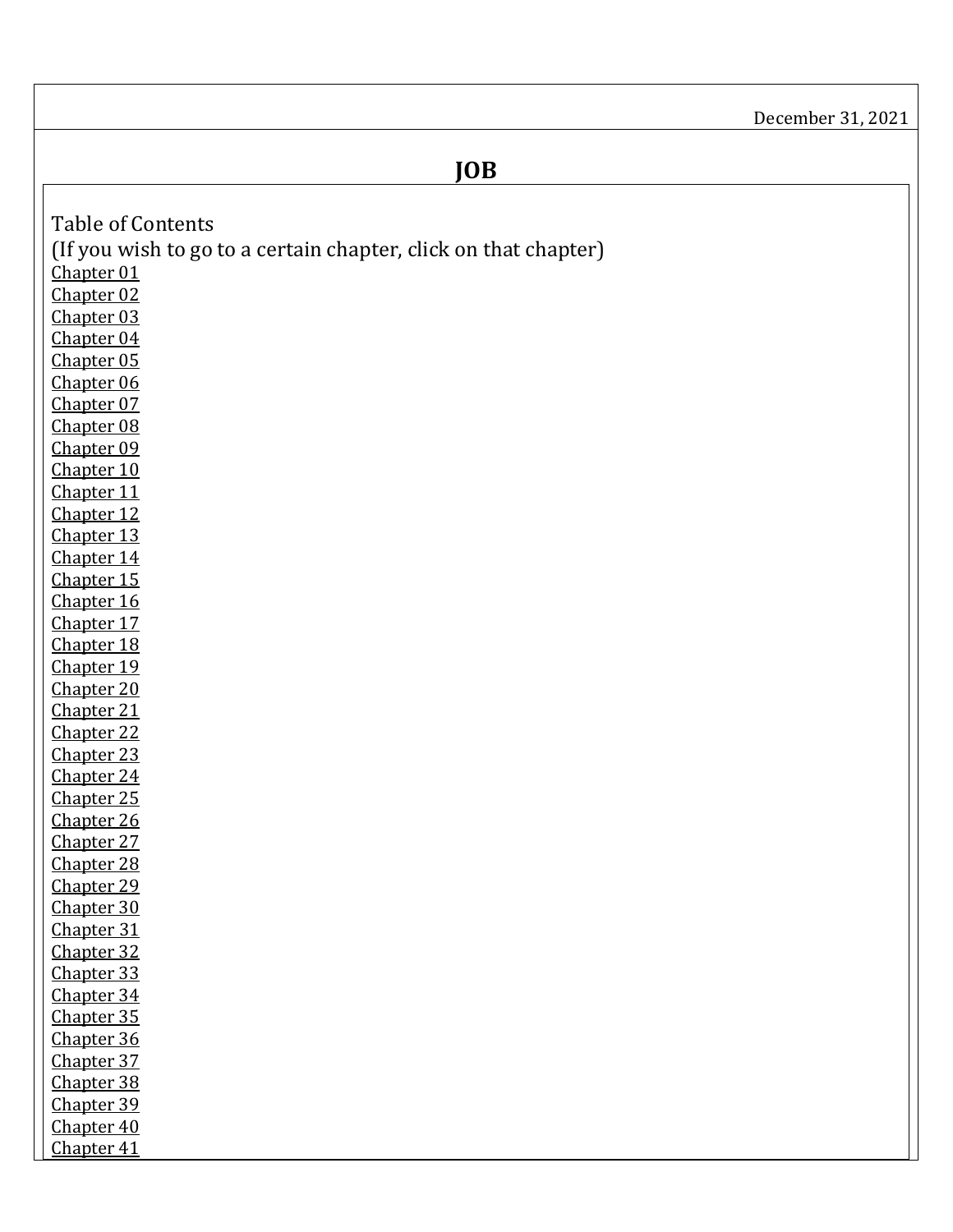## <span id="page-1-1"></span>[Chapter 42](#page-60-0)

A verse can express a spiritual truth even if it is in a story which may not be historical.

Each time the subject of a verse changes from "Yahweh" to "God" and vice versa, there is a new line.

Verses expressing false theology from the standpoint of Christian Science are underlined. **Verses in accord with C.S. theology are in bold.** Verses which are indeterminate have been left unmarked.

(Because of Microsoft software problems, verses can independently move from where they have been placed. A ` has been placed on each vacant line in order to try to stop the verses from moving so much from where they have been placed.)

<span id="page-1-0"></span>

| 1769 King James Version                               | 1769 King James Version                                        |
|-------------------------------------------------------|----------------------------------------------------------------|
|                                                       |                                                                |
|                                                       | <b>PROSE PROLOGUE</b>                                          |
|                                                       |                                                                |
|                                                       | Setting of the story of Job                                    |
| 1:1 There was a man in the land of Uz, whose name     | 1:1 There was a man in the land of Uz whose name               |
| was Job; and that man was perfect and upright, and    | was Job, and this man was perfect and upright, and             |
| one that feared God, and eschewed evil.               | feared <sup>1</sup> Yahweh and was careful not to commit evil. |
| 2 And there were born unto him seven sons and         | 2 Seven sons and three daughters were born to him.             |
| three daughters.                                      | 3 His substance was seven thousand sheep, three                |
| 3 His substance also was seven thousand sheep, and    | thousand camels, five hundred yokes of oxen, five              |
| three thousand camels, and five hundred yoke of       | hundred female donkeys, and a very large                       |
| oxen, and five hundred she asses, and a very great    | household, so this man was the wealthiest of all the           |
| household; so that this man was the greatest of all   | people of the east.                                            |
| the men of the east.                                  | 4 His sons feasted in their houses, each on his                |
| 4 And his sons went and feasted in their houses,      | birthday, and sent and called for their three sisters          |
| every one his day; and sent and called for their      | to eat and to drink with them.                                 |
| three sisters to eat and to drink with them.          | 5 And when the days of their feasting were finished,           |
| 5 And it was so, when the days of their feasting      | Job sent and sanctified them and rose up early in              |
| were gone about, that Job sent and sanctified them,   | the morning and offered burnt offerings for all of             |
| and rose up early in the morning, and offered burnt   | them. For Job thought, "It may be that my children             |
| offerings according to the number of them all: for    | have sinned and cursed Yahweh in their hearts."                |
| Job said, It may be that my sons have sinned, and     | Thus Job continually offered burnt offerings for               |
| cursed God in their hearts. Thus did Job continually. | them.                                                          |
| 6 Now there was a day when the sons of God came       | <u>6 Now there was a day when the heavenly beings</u>          |
| to present themselves before the LORD, and Satan      | came to present themselves before Yahweh, and                  |
| came also among them.                                 | Satan also came among them.                                    |
| 7 And the LORD said unto Satan, Whence comest         | 7 And Yahweh said to Satan, "Where did you come                |
| thou? Then Satan answered theLORD, and said, From     | from?" Then Satan answered Yahweh, "From going                 |
| going to and fro in the earth, and from walking up    | to and fro in the earth, and from walking up and               |
| and down in it.                                       | down in it."                                                   |
| 8 And the LORD said unto Satan, Hast thou             | 8 And Yahweh said to Satan, "Have you considered               |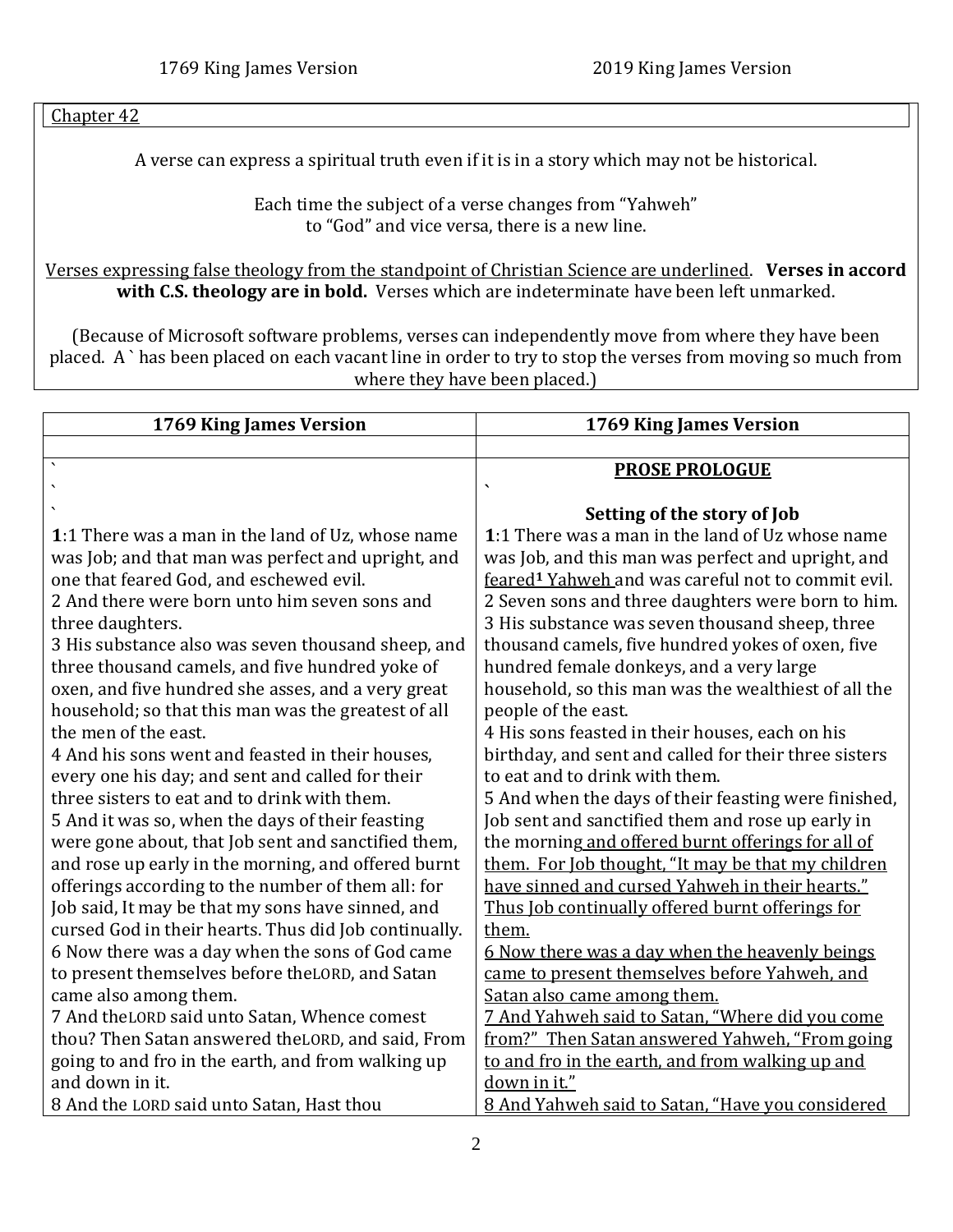| considered my servant Job, that there is none like   | My servant Job, that there is none like him in the                                               |
|------------------------------------------------------|--------------------------------------------------------------------------------------------------|
| him in the earth, a perfect and an upright man, one  | earth, a perfect and an upright man, one who fears                                               |
| that feareth God, and escheweth evil?                | Yahweh, and is careful to avoid commiting evil?"                                                 |
| 9 Then Satan answered the LORD, and said, Doth Job   | 9 Then Satan answered Yahweh, "Does Job fear                                                     |
| fear God for nought?                                 | Yahweh for nothing?                                                                              |
| 10 Hast not thou made an hedge about him, and        | 10 "Have You not set protection around him, around                                               |
| about his house, and about all that he hath on every | his house, and around all that he has on every side?                                             |
| side? thou hast blessed the work of his hands, and   | You have blessed the work of his hands, and his                                                  |
| his substance is increased in the land.              | substance has increased in the land.                                                             |
| 11 But put forth thine hand now, and touch all that  | 11 "But put forth Your hand [exercise Your power]                                                |
| he hath, and he will curse thee to thy face.         | now and take away all that he has, and he will curse                                             |
|                                                      | You to Your face [directly to You]."                                                             |
| 12 And the LORD said unto Satan, Behold, all that he | 12 And Yahweh said to Satan, "Behold, all that he                                                |
| hath is in thy power; only upon himself put not      | has is in your power; only do not harm his body."                                                |
| forth thine hand. So Satan went forth from the       | So Satan went forth from the presence of Yahweh.                                                 |
| presence of the LORD.                                | 13 And there was a day when Job's sons and                                                       |
| 13 And there was a day when his sons and his         | daughters were eating and drinking wine in their                                                 |
| daughters were eating and drinking wine in their     | eldest brother's house.                                                                          |
| eldest brother's house:                              | 14 And a messenger came to Job and said, "The oxen                                               |
| 14 And there came a messenger unto Job, and said,    | were plowing and the donkeys feeding beside them.                                                |
| The oxen were plowing, and the asses feeding         | 15 "And the Sabeans fell upon them and took them                                                 |
| beside them:                                         | away; they have slain your servants with the edge of                                             |
| 15 And the Sabeans fell upon them, and took them     | the sword, and I only have escaped to tell you."                                                 |
| away; yea, they have slain the servants with the     | 16 While this messenger was still speaking, another                                              |
| edge of the sword; and I only am escaped alone to    | messenger came and said, "The fire of Yahweh has                                                 |
| tell thee.                                           |                                                                                                  |
|                                                      | fallen from heaven and has burned up the sheep<br>and the servants and consumed them. And only I |
| 16 While he was yet speaking, there came also        |                                                                                                  |
| another, and said, The fire of God is fallen from    | have escaped to tell you."                                                                       |
| heaven, and hath burned up the sheep, and the        | 17 While he was still speaking, another came and                                                 |
| servants, and consumed them; and I only am           | said, "The Chaldeans came in three bands and fell                                                |
| escaped alone to tell thee.                          | upon the camels. And they have carried them away                                                 |
| 17 While he was yet speaking, there came also        | and slain the servants with the edge of the sword,                                               |
| another, and said, The Chaldeans made out three      | and only I have escaped to tell you."                                                            |
| bands, and fell upon the camels, and have carried    | 18 While he was still speaking, another came and                                                 |
| them away, yea, and slain the servants with the      | said, "Your sons and your daughters were eating                                                  |
| edge of the sword; and I only am escaped alone to    | and drinking wine in their eldest brother's house.                                               |
| tell thee.                                           | 19 "And, behold, a great wind came from the                                                      |
| 18 While he was yet speaking, there came also        | wilderness and struck the four corners of the house,                                             |
| another, and said, Thy sons and thy daughters were   | and it fell upon the young people; and they are dead.                                            |
| eating and drinking wine in their eldest brother's   | And only I have escaped to tell you."                                                            |
| house:                                               | 20 Then Job arose and rent <sup>2</sup> (tore) his robe and                                      |
| 19 And, behold, there came a great wind from the     | shaved his head and fell down upon the ground and                                                |
| wilderness, and smote the four corners of the        | worshiped.                                                                                       |
| house, and it fell upon the young men, and they are  | 21 And he said, "I came naked out of my mother's                                                 |
| dead; and I only am escaped alone to tell thee.      | womb, and naked shall I return to the earth.                                                     |
| 20 Then Job arose, and rent his mantle, and shaved   | Yahweh gave, and Yahweh has taken away; blessed                                                  |
| his head, and fell down upon the ground, and         | is the name of Yahweh."                                                                          |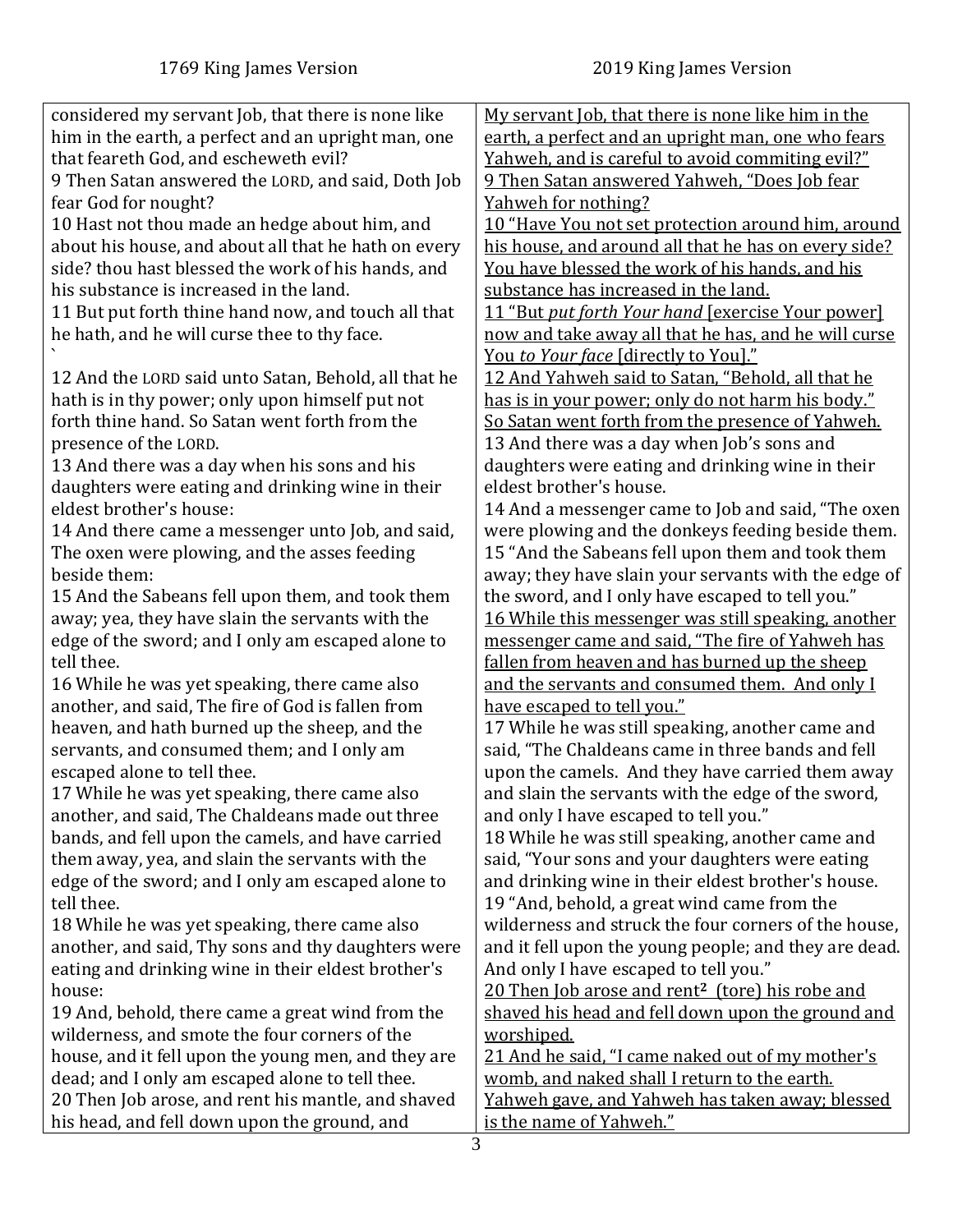<span id="page-3-0"></span>

| worshipped,<br>21 And said, Naked came I out of my mother's<br>womb, and naked shall I return thither: theLORD<br>gave, and the LORD hath taken away; blessed be the<br>name of the LORD.<br>22 In all this Job sinned not, nor charged God<br>foolishly.                                                                                                                                                                                                                                                                                                                                                                                                                                                                                                                                                                                                                                                                                                                                            | 22 In all this Job did not sin nor blame Yahweh as it<br>was wrong to do.<br>٠                                                                                                                                                                                                                                                                                                                                                                                                                                                                                                                                                                                                                                                                                                                                                                                                                                                                                                                                                           |
|------------------------------------------------------------------------------------------------------------------------------------------------------------------------------------------------------------------------------------------------------------------------------------------------------------------------------------------------------------------------------------------------------------------------------------------------------------------------------------------------------------------------------------------------------------------------------------------------------------------------------------------------------------------------------------------------------------------------------------------------------------------------------------------------------------------------------------------------------------------------------------------------------------------------------------------------------------------------------------------------------|------------------------------------------------------------------------------------------------------------------------------------------------------------------------------------------------------------------------------------------------------------------------------------------------------------------------------------------------------------------------------------------------------------------------------------------------------------------------------------------------------------------------------------------------------------------------------------------------------------------------------------------------------------------------------------------------------------------------------------------------------------------------------------------------------------------------------------------------------------------------------------------------------------------------------------------------------------------------------------------------------------------------------------------|
| 2:1 Again there was a day when the sons of God<br>came to present themselves before the LORD, and<br>Satan came also among them to present himself<br>before the LORD.<br>2 And the LORD said unto Satan, From whence<br>comest thou? And Satan answered the LORD, and<br>said, From going to and fro in the earth, and from<br>walking up and down in it.<br>3 And the LORD said unto Satan, Hast thou<br>considered my servant Job, that there is none like<br>him in the earth, a perfect and an upright man, one<br>that feareth God, and escheweth evil? and still he<br>holdeth fast his integrity, although thou movedst<br>me against him, to destroy him without cause.<br>4 And Satan answered the LORD, and said, Skin for<br>skin, yea, all that a man hath will he give for his life.<br>5 But put forth thine hand now, and touch his bone<br>and his flesh, and he will curse thee to thy face.<br>6 And the LORD said unto Satan, Behold, he is in<br>thine hand; but save his life. | 2:1 Again there was a day when the divine beings<br>came to present themselves before Yahweh, and<br>Satan also came among them to present himself<br>before Yahweh.<br>2 And Yahweh said to Satan, "From where did you<br>come?" And Satan answered Yahweh, "From going<br>to and fro in the earth, and from walking up and<br>down in it."<br>3 And Yahweh said to Satan, "Have you considered<br>My servant Job, that there is none like him in the<br>earth, a perfect and an upright man, one who fears<br>Yahweh and is careful not to engage in evil? And he<br>still holds fast his integrity, although you moved Me<br>against him to destroy him without cause."<br>4 And Satan answered Yahweh, "Skin for skin, yes,<br>all that people have they will give for their life.<br>5 "But put forth Your hand [exercise Your power]<br>now, and touch their bones and their flesh; and they<br>will curse You to Your face [directly to You]."<br>6 And Yahweh said to Satan, "Behold, he is in your<br>hand, but save his life." |
|                                                                                                                                                                                                                                                                                                                                                                                                                                                                                                                                                                                                                                                                                                                                                                                                                                                                                                                                                                                                      | <b>Sickness afflicts Job</b>                                                                                                                                                                                                                                                                                                                                                                                                                                                                                                                                                                                                                                                                                                                                                                                                                                                                                                                                                                                                             |
| 7 So went Satan forth from the presence of the LORD,<br>and smote Job with sore boils from the sole of his<br>foot unto his crown.<br>8 And he took him a potsherd to scrape himself<br>withal; and he sat down among the ashes.<br>9 Then said his wife unto him, Dost thou still retain<br>thine integrity? curse God, and die.<br>10 But he said unto her, Thou speakest as one of the<br>foolish women speaketh. What? shall we receive<br>good at the hand of God, and shall we not receive<br>evil? In all this did not Job sin with his lips.                                                                                                                                                                                                                                                                                                                                                                                                                                                 | 7 So Satan went forth from the presence of Yahweh<br>and struck Job with sore boils from the soles of his<br>feet to his top of his head.<br>8 And Job took a piece of broken pottery to scrape<br>himself with, and he sat down among the ashes.<br>9 Then his wife said to him, "Do you still retain your<br>integrity? Curse Yahweh, and die."<br>10 But he said to her, "Your words are foolish.<br>What? Shall we receive good at the hand of<br>Yahweh, and never receive evil?" In all this Job did<br>not sin with his lips.<br>$\overline{\phantom{0}}$                                                                                                                                                                                                                                                                                                                                                                                                                                                                         |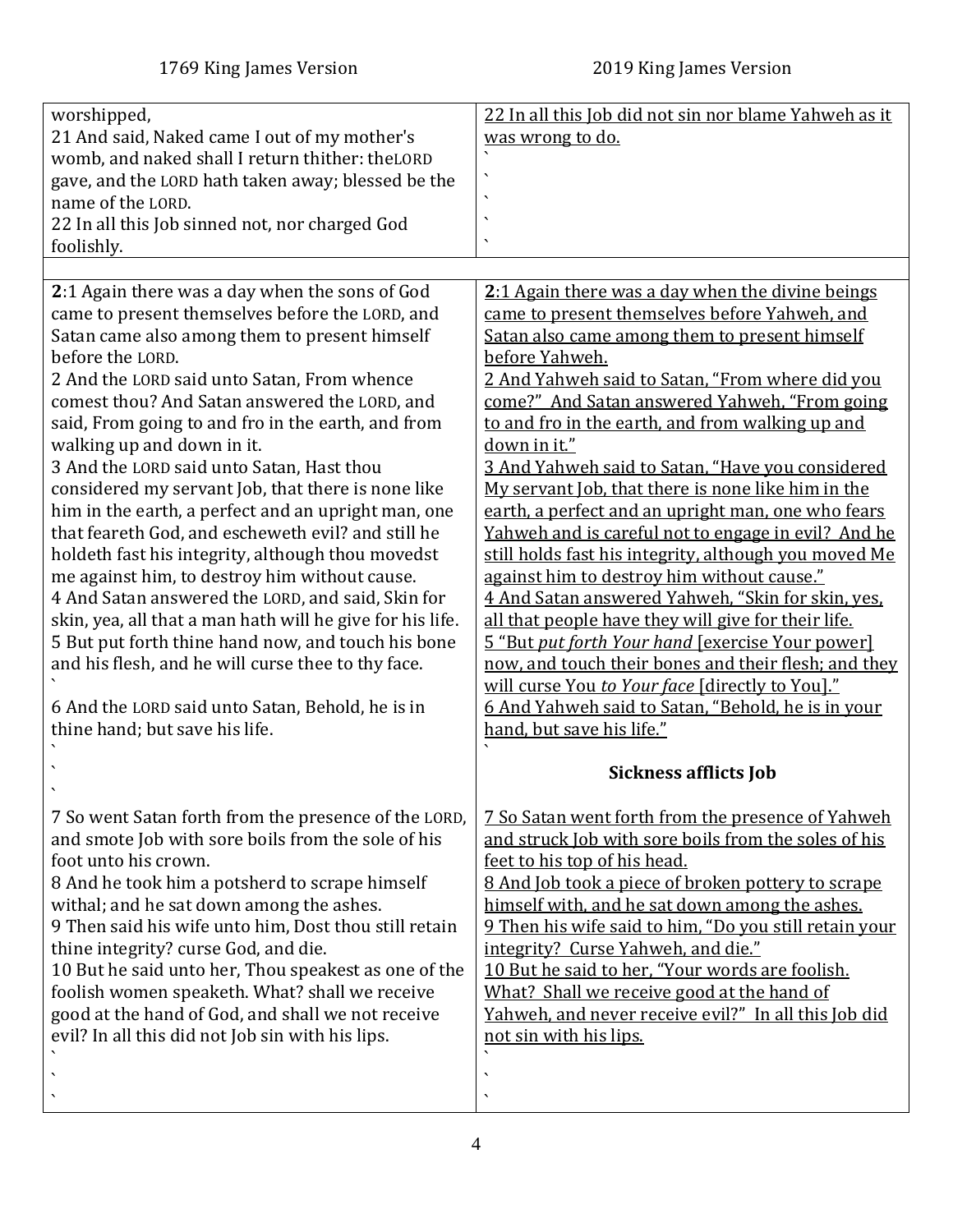<span id="page-4-0"></span>

|                                                                                                       | Job's three friends come to him to sympathize                                                       |
|-------------------------------------------------------------------------------------------------------|-----------------------------------------------------------------------------------------------------|
|                                                                                                       | and comfort him                                                                                     |
| 11 Now when Job's three friends heard of all this                                                     | 11 Now when Job's three friends heard of all this                                                   |
| evil that was come upon him, they came every one                                                      | evil that had come upon him, they came, each from                                                   |
| from his own place; Eliphaz the Temanite, and                                                         | his own house: Eliphaz the Temanite, Bildad the                                                     |
| Bildad the Shuhite, and Zophar the Naamathite: for                                                    | Shuhite, and Zophar the Naamathite. For they had                                                    |
| they had made an appointment together to come to                                                      | made an appointment together to come to mourn                                                       |
| mourn with him and to comfort him.                                                                    | with Job and to comfort him.                                                                        |
| 12 And when they lifted up their eyes afar off, and                                                   | 12 And when they raised their eyes far off and did                                                  |
| knew him not, they lifted up their voice, and wept;                                                   | not know him, they raised their voices and wept.                                                    |
| and they rent every one his mantle, and sprinkled                                                     | And each rent (tore) his robe and sprinkled dust                                                    |
| dust upon their heads toward heaven.                                                                  | upon his head.                                                                                      |
| 13 So they sat down with him upon the ground                                                          | 13 So they sat down with him upon the ground for                                                    |
| seven days and seven nights, and none spake a                                                         | seven days and seven nights, and none of them                                                       |
| word unto him: for they saw that his grief was very                                                   | spoke a word to him; for they saw that his grief was                                                |
| great.                                                                                                | very great.                                                                                         |
| $\overline{\phantom{a}}$                                                                              |                                                                                                     |
|                                                                                                       | <b>MAIN POETICAL SECTION</b>                                                                        |
|                                                                                                       |                                                                                                     |
|                                                                                                       | Job is in deep despair                                                                              |
| 3:1 After this opened Job his mouth, and cursed his                                                   | 3:1 After this opened Job his mouth and cursed the                                                  |
| day.                                                                                                  | day of his birth.                                                                                   |
| 2 And Job spake, and said,                                                                            | 2 [Job speaks.]                                                                                     |
| 3 Let the day perish wherein I was born, and the                                                      | 3 Let the day perish on which I was born and the                                                    |
| night in which it was said, There is a man child<br>conceived.                                        | night when it was said, "A child has been born."                                                    |
|                                                                                                       | 4 Let that day be darkness; let Yahweh not see it                                                   |
| 4 Let that day be darkness; let not God regard it<br>from above, neither let the light shine upon it. | from above; nor let sunlight shine upon it.<br>5 Let darkness and the shadow of death stain it; let |
| 5 Let darkness and the shadow of death stain it; let                                                  |                                                                                                     |
| a cloud dwell upon it; let the blackness of the day                                                   | a cloud dwell upon it; let the blackness of the day<br>terrify it.                                  |
| terrify it.                                                                                           | 6 As for that night, let darkness seize upon it; let it                                             |
| 6 As for that night, let darkness seize upon it; let it                                               | not be ioined to the days of the year; let it not be                                                |
| not be joined unto the days of the year, let it not                                                   | counted in the number of the months.                                                                |
| come into the number of the months.                                                                   | 7 Let that night be empty; let no joyful voice come                                                 |
| 7 Lo, let that night be solitary, let no joyful voice                                                 | <u>into it.</u>                                                                                     |
| come therein.                                                                                         | 8 Let those who curse, curse that day, who are                                                      |
| 8 Let them curse it that curse the day, who are                                                       | ready to raise up cries of mourning.                                                                |
| ready to raise up their mourning.                                                                     | 9 Let the stars of its twilight be dark; let it look for                                            |
| 9 Let the stars of the twilight thereof be dark; let it                                               | light but have none; do not let it see the dawning of                                               |
| look for light, but have none; neither let it see the                                                 | the day,                                                                                            |
| dawning of the day:                                                                                   | 10 because it did not shut up my mother's womb.                                                     |
| 10 Because it shut not up the doors of my mother's                                                    | nor did it hide sorrow from my eyes.                                                                |
| womb, nor hid sorrow from mine eyes.                                                                  | 11 Why did I not die, coming from the womb? Why                                                     |
| 11 Why died I not from the womb? why did I not                                                        | did I not give up the ghost when I came out of the                                                  |
| give up the ghost when I came out of the belly?                                                       | womb?                                                                                               |
| 12 Why did the knees prevent me? or why the                                                           | 12 Why did my mother hold me on her knees? Or                                                       |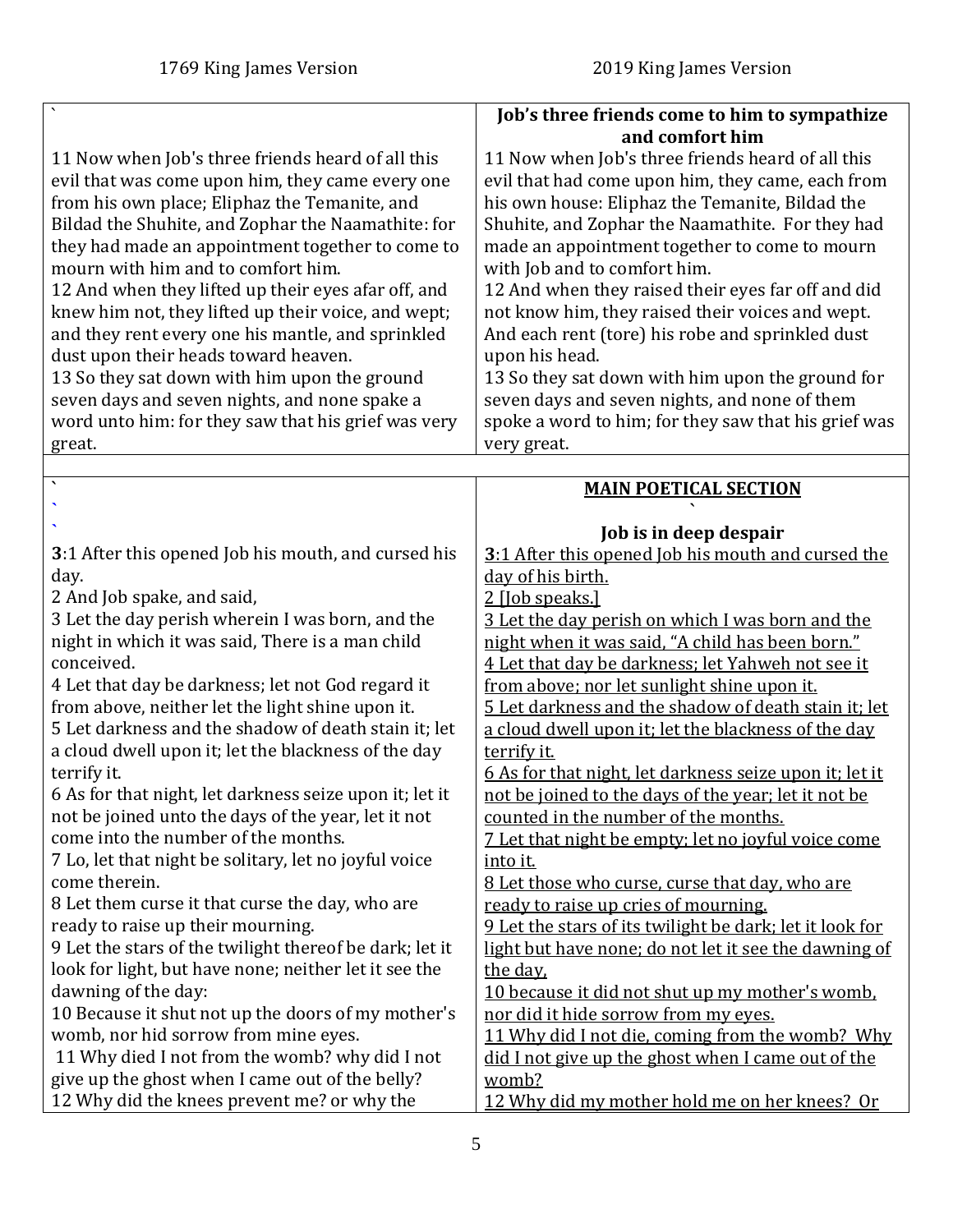| breasts that I should suck?                             | why did she allow me to suck her breasts?             |
|---------------------------------------------------------|-------------------------------------------------------|
| 13 For now should I have lain still and been quiet, I   | 13 For then I would have lain still and been quiet; I |
| should have slept: then had I been at rest,             | would have slept. Then I would have been at rest.     |
| 14 With kings and counsellors of the earth, which       | 14 with kings and counselors of the earth, who built  |
| built desolate places for themselves;                   | palaces now in ruins.                                 |
| 15 Or with princes that had gold, who filled their      | 15 or with leaders who had gold and who filled        |
| houses with silver:                                     | their houses with silver,                             |
| 16 Or as an hidden untimely birth I had not been; as    | 16 or like a buried, miscarried baby, like an infant  |
| infants which never saw light.                          | who never saw the light.                              |
| 17 There the wicked cease from troubling; and           | 17 There in the grave the wicked cease from           |
| there the weary be at rest.                             | troubling, and there the weary are at rest.           |
| 18 There the prisoners rest together; they hear not     | 18 There the prisoners rest together; they do not     |
| the voice of the oppressor.                             | hear the voice of the oppressor.                      |
| 19 The small and great are there; and the servant is    | 19 The small and great are there, and slaves are free |
| free from his master.                                   | from their owner.                                     |
| 20 Wherefore is light given to him that is in misery,   | 20 Why is light given to those who are in misery      |
| and life unto the bitter in soul;                       | and life to the bitter in soul (material sense).      |
| 21 Which long for death, but it cometh not; and dig     | 21 who long for death but it does not come, and       |
| for it more than for hid treasures;                     | search for it more than for hidden treasures.         |
| 22 Which rejoice exceedingly, and are glad, when        | 22 who rejoice greatly and are glad when they can     |
| they can find the grave?                                | find the grave?                                       |
| 23 Why is light given to a man whose way is hid,        | 23 Why is life given to one who cannot see the way    |
| and whom God hath hedged in?                            | and whom Yahweh has fenced in?                        |
| 24 For my sighing cometh before I eat, and my           | 24 For my sighing comes out instead of eating, and    |
| roarings are poured out like the waters.                | my groans pour out like water.                        |
| 25 For the thing which I greatly feared is come upon    | 25 For the thing which I greatly feared has come      |
| me, and that which I was afraid of is come unto me.     | upon me, and that which I was afraid of has come to   |
|                                                         | me.                                                   |
| 26 I was not in safety, neither had I rest, neither was | 26 I am not in safety; I have no rest; I have no      |
| I quiet; yet trouble came.                              | quietness, but only misery.                           |
|                                                         |                                                       |
| $\sim$                                                  | <b>THE FIDET DIAL OCHE</b>                            |

<span id="page-5-0"></span>

|                                                                                                                                                                 | THE FIRST DIALOGUE                                                                                                                                                     |
|-----------------------------------------------------------------------------------------------------------------------------------------------------------------|------------------------------------------------------------------------------------------------------------------------------------------------------------------------|
|                                                                                                                                                                 | Eliphaz Speaks,                                                                                                                                                        |
|                                                                                                                                                                 | Because of Job's uprightness, Job should have<br>hope even though his troubles are greater than<br>any he has ever experienced before                                  |
| 4:1 Then Eliphaz the Temanite answered and said,<br>2 If we assay to commune with thee, wilt thou be<br>grieved? but who can withhold himself from<br>speaking? | 4:1 Eliphaz said:<br>2 If we try to commune with you, will you be<br>grieved? But who could refrain from speaking?<br>3 Behold, you have instructed many, and you have |
| 3 Behold, thou hast instructed many, and thou hast<br>strengthened the weak hands.                                                                              | strengthened weak hands.<br>4 Your words have uplifted many who were falling,                                                                                          |
| 4 Thy words have upholden him that was falling,                                                                                                                 | and you have strengthened the feeble knees.                                                                                                                            |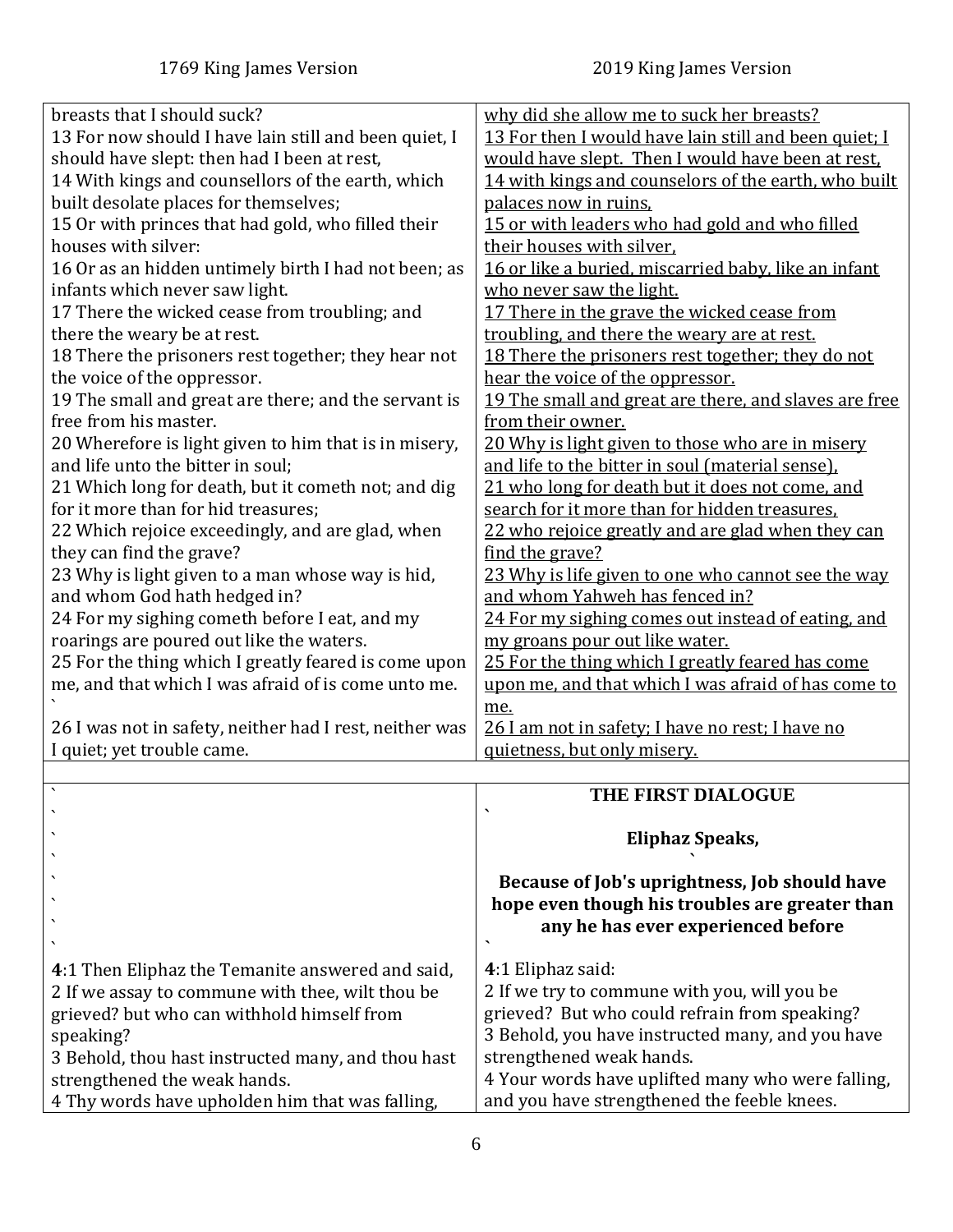<span id="page-6-0"></span>

| and thou hast strengthened the feeble knees.<br>5 But now it is come upon thee, and thou faintest; it<br>toucheth thee, and thou art troubled.<br>6 Is not this thy fear, thy confidence, thy hope, and<br>the uprightness of thy ways?<br>7 Remember, I pray thee, who ever perished, being<br>innocent? or where were the righteous cut off?<br>8 Even as I have seen, they that plow iniquity, and<br>sow wickedness, reap the same.<br>9 By the blast of God they perish, and by the breath<br>of his nostrils are they consumed.<br>10 The roaring of the lion, and the voice of the fierce<br>lion, and the teeth of the young lions, are broken.<br>11 The old lion perisheth for lack of prey, and the<br>stout lion's whelps are scattered abroad.<br>12 Now a thing was secretly brought to me, and<br>mine ear received a little thereof.<br>13 In thoughts from the visions of the night, when<br>deep sleep falleth on men,<br>14 Fear came upon me, and trembling, which made<br>all my bones to shake.<br>15 Then a spirit passed before my face; the hair of | 5 But now sorrow has come upon you, and you<br>faint; it touches you, and you are troubled.<br>6 Because of the uprightness of your ways, should<br>you not have hope?<br>7 Remember, whoever perished, being innocent?<br>Or when were the righteous cut off?<br>Evil brings suffering to the instigator<br>8 I have seen that those who plow iniquity and sow<br>wickedness reap the same.<br>9 By the blast of Yahweh they perish, and by the<br><i>breath of His nostrils</i> [His spirit] they are consumed.<br>10 The roaring of the lion, the voice of the fierce<br>lion, and the teeth of the young lions, are broken.<br>11 The old lion perishes for lack of prey, and the<br>strong lion's cubs are scattered abroad.<br>12 Now a thing was secretly brought to me, and my<br>ear received a little of it.<br>13 In visions of the night, when deep sleep falls on<br>people,<br>14 fear came upon me and trembling, which made<br>all my bones shake.<br>15 Then a spirit passed before my face; the hair of<br>my flesh stood up. |
|------------------------------------------------------------------------------------------------------------------------------------------------------------------------------------------------------------------------------------------------------------------------------------------------------------------------------------------------------------------------------------------------------------------------------------------------------------------------------------------------------------------------------------------------------------------------------------------------------------------------------------------------------------------------------------------------------------------------------------------------------------------------------------------------------------------------------------------------------------------------------------------------------------------------------------------------------------------------------------------------------------------------------------------------------------------------------|-------------------------------------------------------------------------------------------------------------------------------------------------------------------------------------------------------------------------------------------------------------------------------------------------------------------------------------------------------------------------------------------------------------------------------------------------------------------------------------------------------------------------------------------------------------------------------------------------------------------------------------------------------------------------------------------------------------------------------------------------------------------------------------------------------------------------------------------------------------------------------------------------------------------------------------------------------------------------------------------------------------------------------------------------|
| my flesh stood up:                                                                                                                                                                                                                                                                                                                                                                                                                                                                                                                                                                                                                                                                                                                                                                                                                                                                                                                                                                                                                                                           |                                                                                                                                                                                                                                                                                                                                                                                                                                                                                                                                                                                                                                                                                                                                                                                                                                                                                                                                                                                                                                                 |
| 16 It stood still, but I could not discern the form<br>thereof: an image was before mine eyes, there was                                                                                                                                                                                                                                                                                                                                                                                                                                                                                                                                                                                                                                                                                                                                                                                                                                                                                                                                                                     | 16 It stood still, but I could not discern its form; an<br>image was before my eyes; there was silence; then I                                                                                                                                                                                                                                                                                                                                                                                                                                                                                                                                                                                                                                                                                                                                                                                                                                                                                                                                  |
| silence, and I heard a voice, saying,                                                                                                                                                                                                                                                                                                                                                                                                                                                                                                                                                                                                                                                                                                                                                                                                                                                                                                                                                                                                                                        | heard a voice, saying.                                                                                                                                                                                                                                                                                                                                                                                                                                                                                                                                                                                                                                                                                                                                                                                                                                                                                                                                                                                                                          |
|                                                                                                                                                                                                                                                                                                                                                                                                                                                                                                                                                                                                                                                                                                                                                                                                                                                                                                                                                                                                                                                                              | Mortals are flawed and born to trouble                                                                                                                                                                                                                                                                                                                                                                                                                                                                                                                                                                                                                                                                                                                                                                                                                                                                                                                                                                                                          |
| 17 Shall mortal man be more just than God? shall a<br>man be more pure than his maker?<br>18 Behold, he put no trust in his servants; and his<br>angels he charged with folly:<br>19 How much less in them that dwell in houses of<br>clay, whose foundation is in the dust, which are<br>crushed before the moth?<br>20 They are destroyed from morning to evening:<br>they perish for ever without any regarding it.<br>21 Doth not their excellency which is in them go<br>away? they die, even without wisdom.                                                                                                                                                                                                                                                                                                                                                                                                                                                                                                                                                           | 17 "Shall mortals be more just than Yahweh? Shall<br>people be purer than their Maker?<br>18 "Behold, Yahweh puts no trust in His servants;<br>He charges even His angels with folly.<br>19 "How much less perfect are those who dwell in<br>houses of clay, whose foundation is in the dust,<br>which are crushed as easily as a moth?<br>20 "They are destroyed from morning to evening;<br>they perish forever without anyone regarding it.<br>21 "Does not their excellence which is in them go<br>away? They die without wisdom."                                                                                                                                                                                                                                                                                                                                                                                                                                                                                                          |
| 5:1 Call now, if there be any that will answer thee;<br>and to which of the saints wilt thou turn?                                                                                                                                                                                                                                                                                                                                                                                                                                                                                                                                                                                                                                                                                                                                                                                                                                                                                                                                                                           | 5:1 [Eliphaz Continues.] Call now, if anyone will<br>answer you. And to which of the righteous ones will<br>you turn?                                                                                                                                                                                                                                                                                                                                                                                                                                                                                                                                                                                                                                                                                                                                                                                                                                                                                                                           |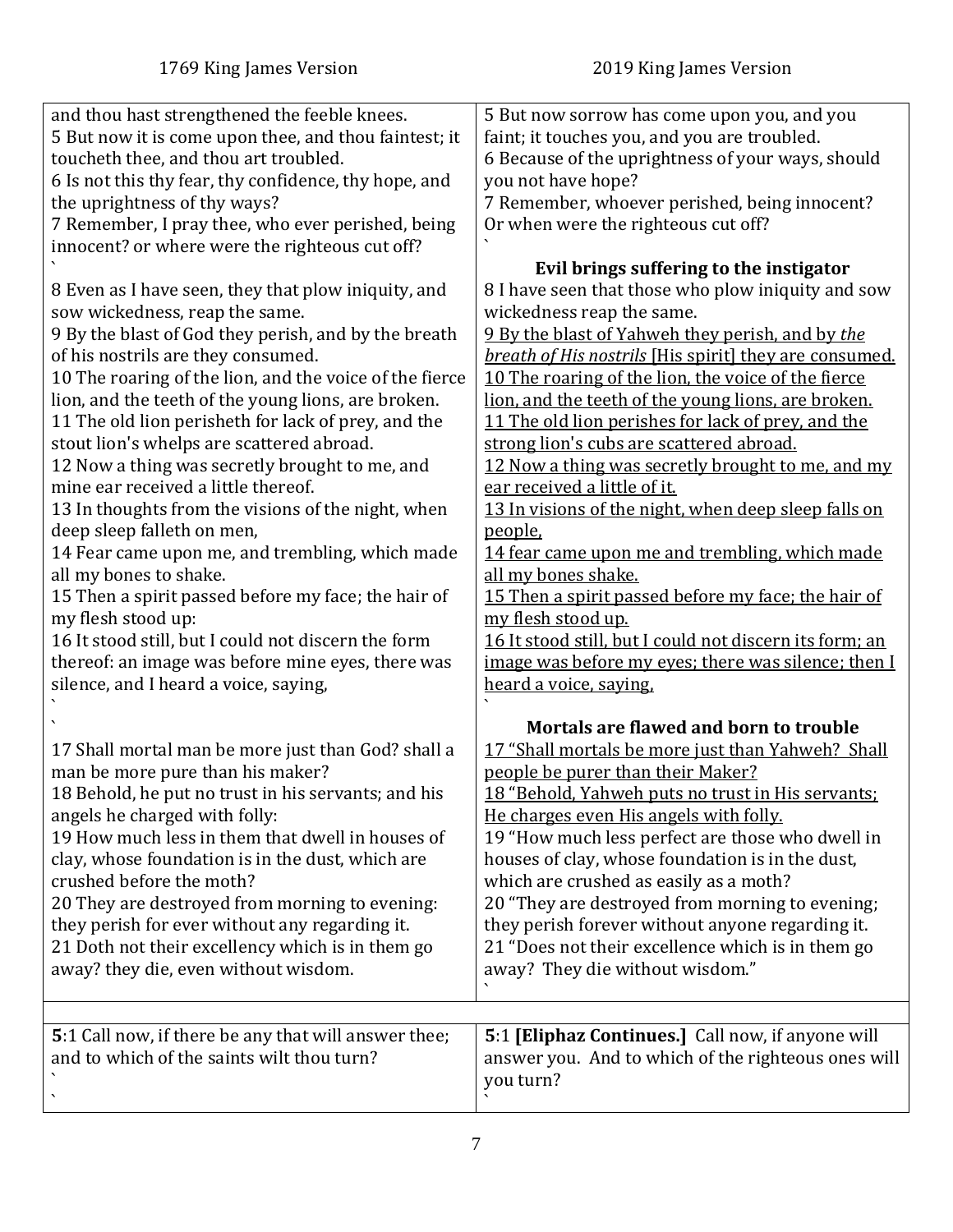| 2 For wrath killeth the foolish man, and envy<br>slayeth the silly one.<br>3 I have seen the foolish taking root: but suddenly I<br>cursed his habitation.<br>4 His children are far from safety, and they are<br>crushed in the gate, neither is there any to deliver<br>them.<br>5 Whose harvest the hungry eateth up, and taketh it<br>even out of the thorns, and the robber swalloweth<br>up their substance. | Bad things happen to the foolish<br>2 For wrath kills the foolish person, and envy<br>slays the silly one.<br>3 I have seen the foolish taking root, but<br>suddenly their habitation is cursed.<br>4 Their children are far from safety, and they<br>are crushed in the gate; nor is there anyone to<br>deliver them.<br>5 The hungry eat up their harvest, and take it<br>even out of the thorns; the robber swallows up<br>their substance. |
|--------------------------------------------------------------------------------------------------------------------------------------------------------------------------------------------------------------------------------------------------------------------------------------------------------------------------------------------------------------------------------------------------------------------|------------------------------------------------------------------------------------------------------------------------------------------------------------------------------------------------------------------------------------------------------------------------------------------------------------------------------------------------------------------------------------------------------------------------------------------------|
| 6 Although affliction cometh not forth of the dust,<br>neither doth trouble spring out of the ground;<br>7 Yet man is born unto trouble, as the sparks fly<br>upward.                                                                                                                                                                                                                                              | <b>Bad things happen</b><br>6 Although affliction does not come forth from<br>the dust, neither does trouble spring out of the<br>ground,<br>7 yet mortals are born to trouble, as surely as<br>sparks fly upward.                                                                                                                                                                                                                             |
| 8 I would seek unto God, and unto God would I<br>commit my cause:<br>9 Which doeth great things and unsearchable;<br>marvellous things without number:<br>10 Who giveth rain upon the earth, and sendeth<br>waters upon the fields:<br>11 To set up on high those that be low; that those<br>which mourn may be exalted to safety.                                                                                 | Seek to God, who does great things<br>8 I would seek to God, and to God I would<br>commit my cause.<br>9 God does great and unsearchable things,<br>marvelous things without number.<br>10 He gives rain upon the earth and sends water<br>upon the fields.<br>11 He sets on high those who are low, and raises<br>those who mourn to safety.                                                                                                  |
| 12 He disappointeth the devices of the crafty, so<br>that their hands cannot perform their enterprise.<br>13 He taketh the wise in their own craftiness: and<br>the counsel of the froward is carried headlong.<br>14 They meet with darkness in the daytime, and<br>grope in the noonday as in the night.                                                                                                         | Those who try to take advantage of others will<br>be frustrated<br>12 Yahweh disappoints the planning of the wicked,<br>so that their hands cannot perform their desires.<br>13 Yahweh catches the clever ones in their own<br>nets, and the counsel of the stubborn is rendered<br>useless.<br>14 They meet with darkness in the daytime, and<br>grope in the noonday as in the night.                                                        |
| 15 But he saveth the poor from the sword, from<br>their mouth, and from the hand of the mighty.<br>16 So the poor hath hope, and iniquity stoppeth her<br>mouth.<br>17 Behold, happy is the man whom God correcteth:                                                                                                                                                                                               | Yahweh blesses the poor<br>15 But Yahweh saves the poor from the sword, from<br>the mouth and from the hand of the mighty.<br>16 So the poor have hope, and injustice shuts its<br><u>mouth.</u><br>The action of God versus the action of Yahweh<br>17 Behold, blessed is the person whom God                                                                                                                                                 |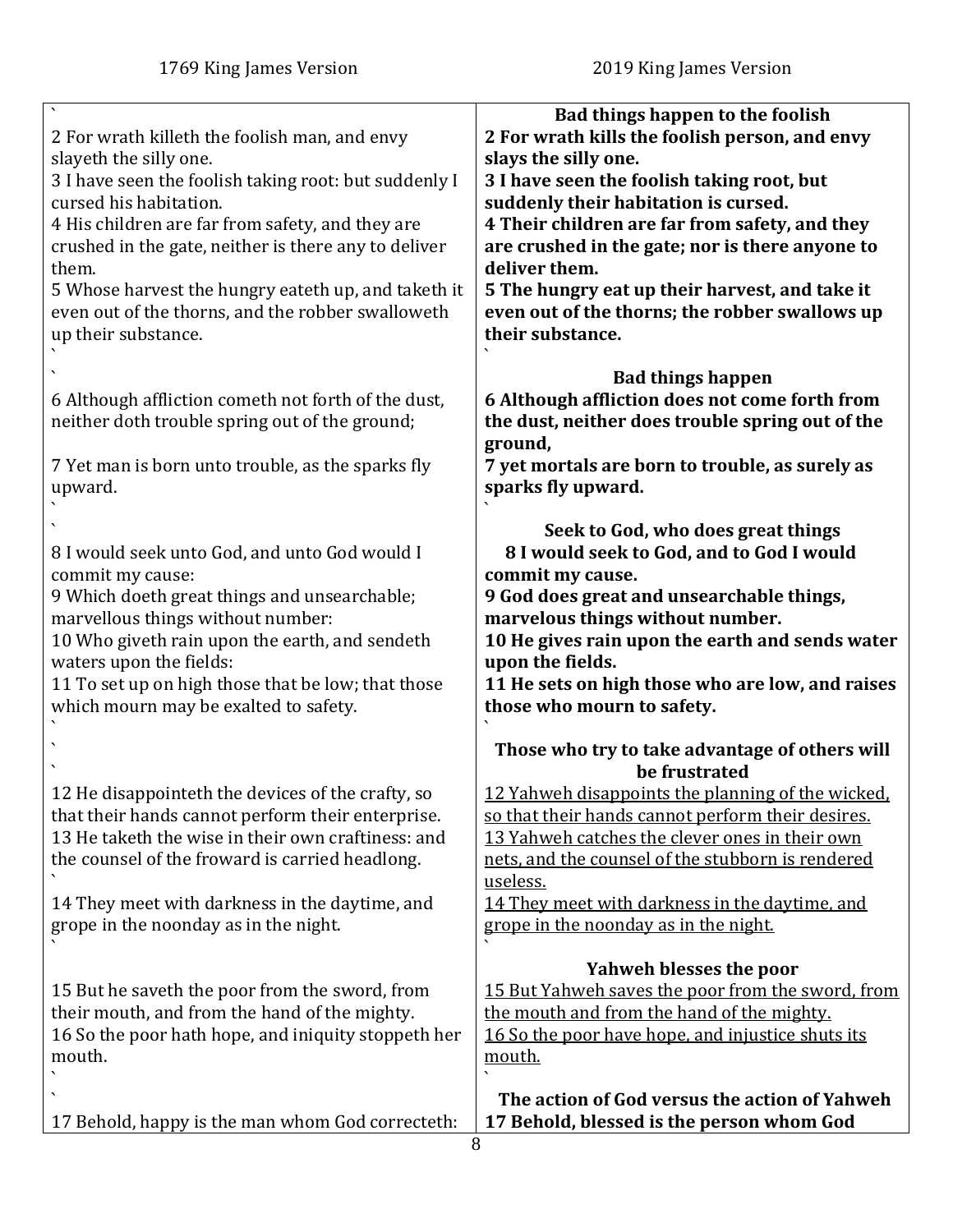<span id="page-8-0"></span>

| therefore despise not thou the chastening of the<br>Almighty:<br>18 For he maketh sore, and bindeth up: he<br>woundeth, and his hands make whole.<br>19 He shall deliver thee in six troubles: yea, in seven<br>there shall no evil touch thee.<br>20 In famine he shall redeem thee from death: and<br>in war from the power of the sword.<br>21 Thou shalt be hid from the scourge of the tongue:<br>neither shalt thou be afraid of destruction when it<br>cometh.<br>22 At destruction and famine thou shalt laugh:<br>neither shalt thou be afraid of the beasts of the<br>earth.<br>23 For thou shalt be in league with the stones of the<br>field: and the beasts of the field shall be at peace<br>with thee.<br>24 And thou shalt know that thy tabernacle shall be<br>in peace; and thou shalt visit thy habitation, and<br>shalt not sin.<br>25 Thou shalt know also that thy seed shall be great,<br>and thine offspring as the grass of the earth.<br>26 Thou shalt come to thy grave in a full age, like as<br>a shock of corn cometh in in his season.<br>27 Lo this, we have searched it, so it is; hear it, and<br>know thou it for thy good. | corrects; therefore, do not despise the<br>chastening of the Almighty.<br>18 For Yahweh hurts, but He also heals; He<br>wounds, but His hands make [He makes] whole.<br>19 God will save you from six troubles; yes, in<br>seven troubles no evil will touch you.<br>20 In famine He will rescue you from death, and<br>in war from the power of the sword.<br>21 You will be protected from the damage of the<br>tongue; neither will you be afraid of destruction<br>when it comes.<br>22 You will laugh at destruction and famine;<br>neither will you be afraid of the beasts of the<br>earth.<br>23 For you will be in harmony with the stones of<br>the field, and the beasts of the earth will be at<br>peace with you.<br>24 And you will know that your home is in<br>peace, and you will inspect your holdings and<br>find nothing stolen.<br>25 You will also know that your descendants<br>will be great and your offspring as numerous as<br>the grass of the earth.<br>26 You will come to your grave in a full age like<br>a shock of corn does in its season.<br>27 Know this; we have proven it; so it is; hear it,<br>and know it for your good. |
|----------------------------------------------------------------------------------------------------------------------------------------------------------------------------------------------------------------------------------------------------------------------------------------------------------------------------------------------------------------------------------------------------------------------------------------------------------------------------------------------------------------------------------------------------------------------------------------------------------------------------------------------------------------------------------------------------------------------------------------------------------------------------------------------------------------------------------------------------------------------------------------------------------------------------------------------------------------------------------------------------------------------------------------------------------------------------------------------------------------------------------------------------------------|--------------------------------------------------------------------------------------------------------------------------------------------------------------------------------------------------------------------------------------------------------------------------------------------------------------------------------------------------------------------------------------------------------------------------------------------------------------------------------------------------------------------------------------------------------------------------------------------------------------------------------------------------------------------------------------------------------------------------------------------------------------------------------------------------------------------------------------------------------------------------------------------------------------------------------------------------------------------------------------------------------------------------------------------------------------------------------------------------------------------------------------------------------------------|
|                                                                                                                                                                                                                                                                                                                                                                                                                                                                                                                                                                                                                                                                                                                                                                                                                                                                                                                                                                                                                                                                                                                                                                |                                                                                                                                                                                                                                                                                                                                                                                                                                                                                                                                                                                                                                                                                                                                                                                                                                                                                                                                                                                                                                                                                                                                                                    |
|                                                                                                                                                                                                                                                                                                                                                                                                                                                                                                                                                                                                                                                                                                                                                                                                                                                                                                                                                                                                                                                                                                                                                                | <b>Job Replies to Eliphaz</b>                                                                                                                                                                                                                                                                                                                                                                                                                                                                                                                                                                                                                                                                                                                                                                                                                                                                                                                                                                                                                                                                                                                                      |
| 6:1 But Job answered and said,<br>2 Oh that my grief were throughly weighed, and my<br>calamity laid in the balances together!<br>3 For now it would be heavier than the sand of the<br>sea: therefore my words are swallowed up.<br>4 For the arrows of the Almighty are within me, the<br>poison whereof drinketh up my spirit: the terrors of<br>God do set themselves in array against me.<br>5 Doth the wild ass bray when he hath grass? or                                                                                                                                                                                                                                                                                                                                                                                                                                                                                                                                                                                                                                                                                                              | 6:1 Job said:<br>2 Oh that my grief were thoroughly weighed and my<br><u>calamity laid in the balances together with it!</u><br>3 For now it would be heavier than the sand of the<br>sea; therefore, my words are useless.<br>4 For the arrows of the Almighty Yahweh have<br>pierced me, the poison of which drinks up my spirit;<br>the terrors of Yahweh set themselves in array<br>against me.<br>5 Does the wild donkey bray over grass? Or does                                                                                                                                                                                                                                                                                                                                                                                                                                                                                                                                                                                                                                                                                                             |
| loweth the ox over his fodder?<br>6 Can that which is unsavoury be eaten without<br>salt? or is there any taste in the white of an egg?<br>7 The things that my soul refused to touch are as my<br>sorrowful meat.<br>8 Oh that I might have my request; and that God<br>would grant me the thing that I long for!                                                                                                                                                                                                                                                                                                                                                                                                                                                                                                                                                                                                                                                                                                                                                                                                                                             | the ox bellow over its fodder?<br><u>6 Can that which is unsavory be eaten without salt?</u><br>Or is there any taste in the white of an egg?<br>7 The things that my soul (material sense) refused<br>to touch are now my sorrowful food.<br>8 Oh, that I might have my request, and that Yahweh<br>would grant me the thing that I long for!                                                                                                                                                                                                                                                                                                                                                                                                                                                                                                                                                                                                                                                                                                                                                                                                                     |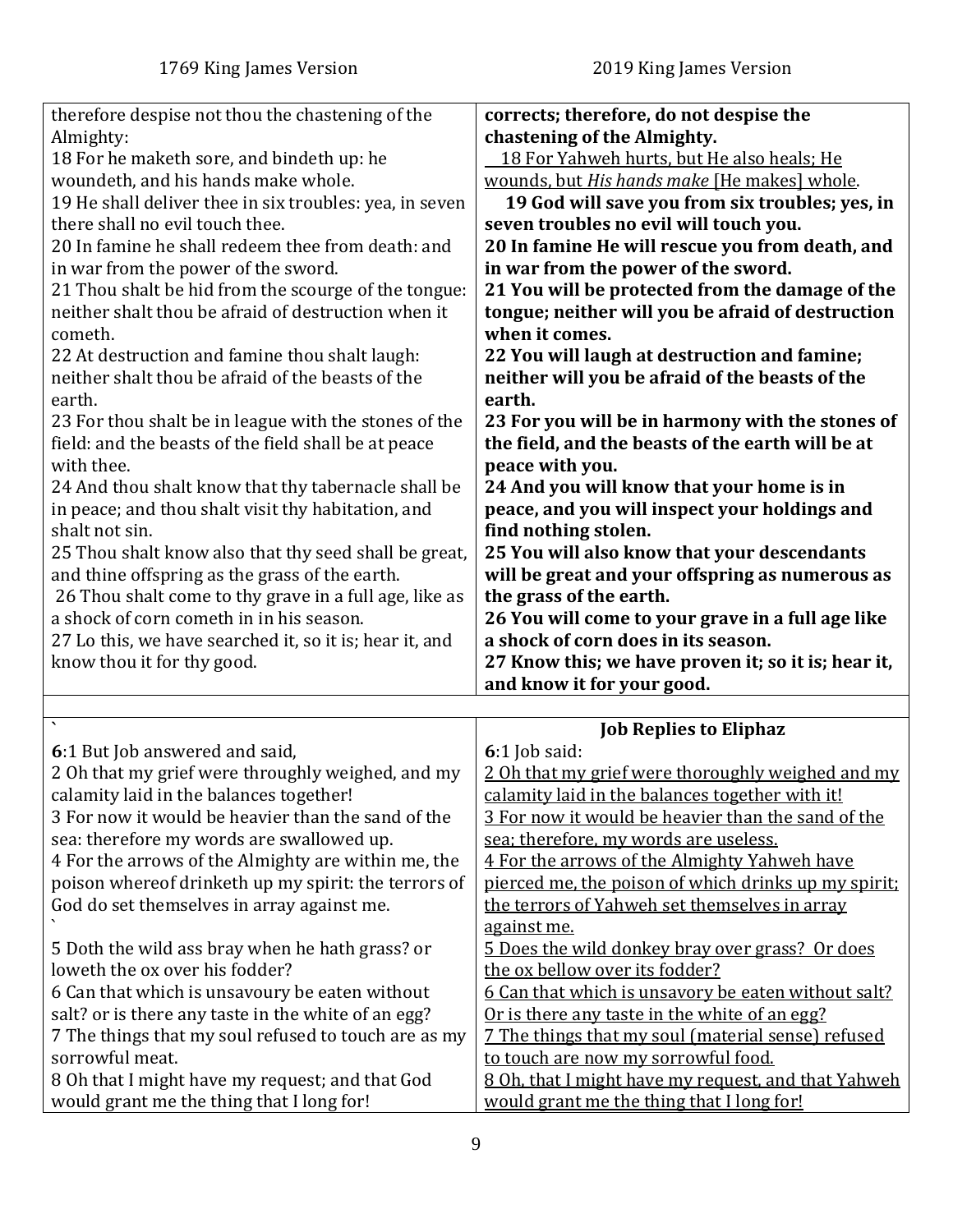| 9 Even that it would please God to destroy me; that   | 9 Oh that it would please Yahweh to destroy me.      |
|-------------------------------------------------------|------------------------------------------------------|
| he would let loose his hand, and cut me off!          | that He would let loose His hand [power], and cut    |
|                                                       | me off!                                              |
| 10 Then should I yet have comfort; yea, I would       | 10 Then I would have comfort; yes, I would revel in  |
| harden myself in sorrow: let him not spare; for I     | my sorrow. Let Him not spare, but rather put me      |
| have not concealed the words of the Holy One.         | out of my misery; for I have always been an          |
|                                                       | obedient servant.                                    |
| 11 What is my strength, that I should hope? and       | 11 What is left, that I should hope? And what is my  |
|                                                       | end, that I should prolong my life?                  |
| what is mine end, that I should prolong my life?      |                                                      |
| 12 Is my strength the strength of stones? or is my    | 12 Is my strength the strength of stones? Or is my   |
| flesh of brass?                                       | flesh made of bronze?                                |
| 13 Is not my help in me? and is wisdom driven quite   | 13 Is there any help for me? And is any wisdom left  |
| from me?                                              | in me?                                               |
| 14 To him that is afflicted pity should be shewed     | 14 To those who are afflicted, pity should be shown  |
| from his friend; but he forsaketh the fear of the     | by their friends, unless they have abandoned the     |
| Almighty.                                             | fear of the Almighty.                                |
| 15 My brethren have dealt deceitfully as a brook,     | 15 My companions have dealt deceitfully, like a      |
| and as the stream of brooks they pass away;           | stream. Like the water of streams, they disappear.   |
| 16 Which are blackish by reason of the ice, and       | 16 In winter they are black because of the ice, and  |
| wherein the snow is hid:                              | they are hidden by the snow.                         |
| 17 What time they wax warm, they vanish: when it      | 17 When times become warm, they vanish; when it      |
| is hot, they are consumed out of their place.         | is hot, they dry up.                                 |
| 18 The paths of their way are turned aside; they go   | 18 Caravans get lost in the desert and perish.       |
| to nothing, and perish.                               | 19 The caravans of Tema searched; the companies      |
| 19 The troops of Tema looked, the companies of        | of Sheba waited for them.                            |
| Sheba waited for them.                                | 20 They were disappointed because they had hoped     |
|                                                       | for an oasis; they came there and were devastated.   |
| 20 They were confounded because they had hoped;       |                                                      |
| they came thither, and were ashamed.                  | 21 Now you have become like that; you see my         |
| 21 For now ye are nothing; ye see my casting down,    | casting down and are afraid.                         |
| and are afraid.                                       | 22 Have I asked you to bring to me, or give me some  |
| 22 Did I say, Bring unto me? or, Give a reward for    | of your substance,                                   |
| me of your substance?                                 | 23 or deliver me from the enemy's hand, or save me   |
| 23 Or, Deliver me from the enemy's hand? or,          | from the hand of the mighty?                         |
| Redeem me from the hand of the mighty?                |                                                      |
|                                                       | Job asks to be taught his faults                     |
| 24 Teach me, and I will hold my tongue: and cause     | 24 If you can explain to me and cause me to          |
| me to understand wherein I have erred.                | understand how I have erred, I will hold my          |
| 25 How forcible are right words! but what doth        | tongue.                                              |
| your arguing reprove?                                 | 25 How forcible are right words! But what does       |
| 26 Do ye imagine to reprove words, and the            | your arguing prove?                                  |
| speeches of one that is desperate, which are as       | 26 Do you imagine to correct my words and the        |
| wind?                                                 | speeches of one who is desperate, which are like the |
| 27 Yea, ye overwhelm the fatherless, and ye dig a pit | wind?                                                |
| for your friend.                                      | 27 Yes, you overwhelm the fatherless, and you dig a  |
| 28 Now therefore be content, look upon me; for it is  | pit for your friend.                                 |
| evident unto you if I lie.                            | 28 Therefore now look upon me, for it would be       |
|                                                       |                                                      |
| 29 Return, I pray you, let it not be iniquity; yea,   | evident to you if I were lying.                      |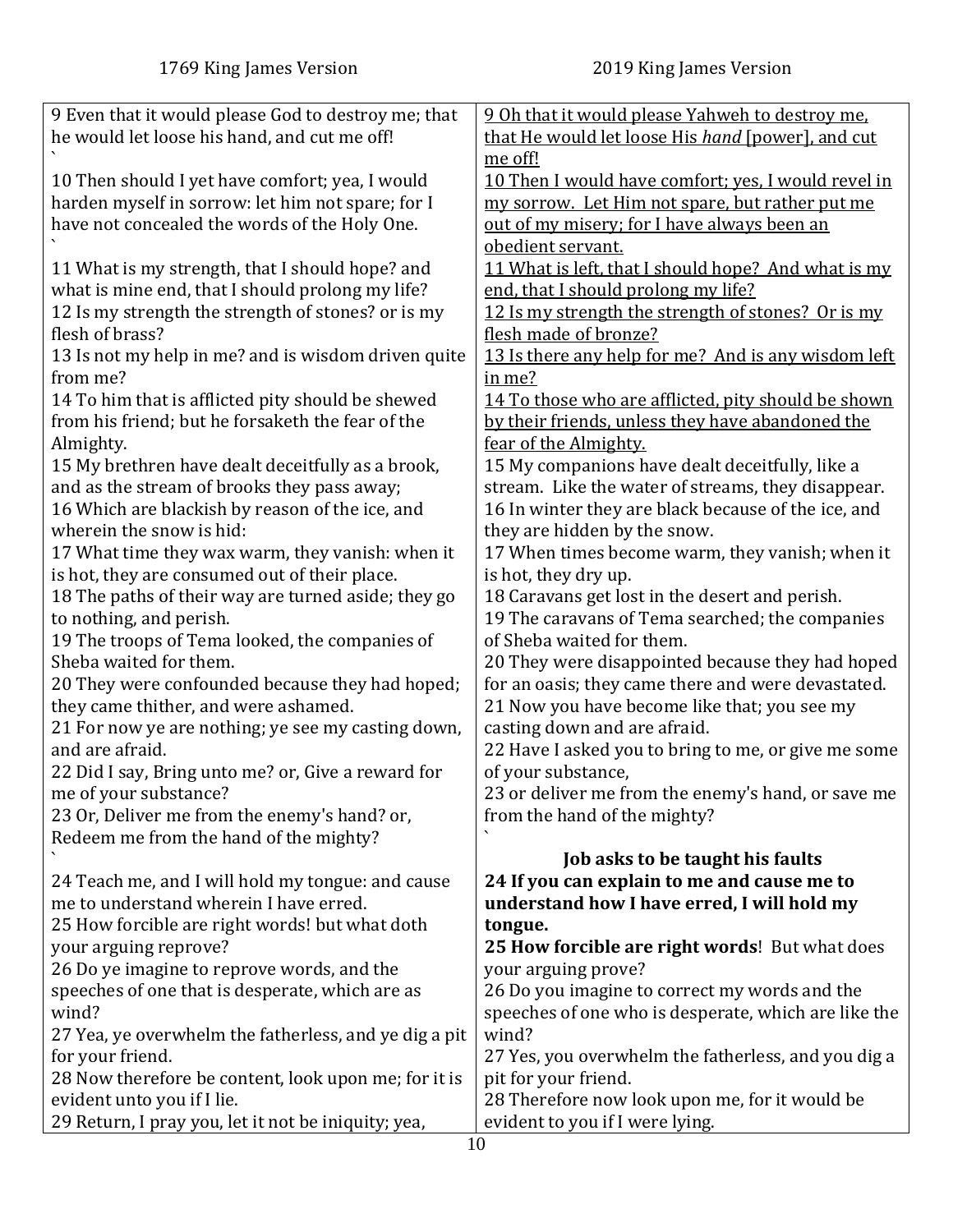<span id="page-10-0"></span>

| return again, my righteousness is in it.<br>30 Is there iniquity in my tongue? cannot my taste<br>discern perverse things? | 29 Change your thinking about me, for I am<br>righteous.<br>30 Is there iniquity on my tongue? Cannot my taste |
|----------------------------------------------------------------------------------------------------------------------------|----------------------------------------------------------------------------------------------------------------|
|                                                                                                                            | discern?                                                                                                       |
|                                                                                                                            |                                                                                                                |
|                                                                                                                            | Life can be terrible for a mortal                                                                              |
| 7:1 Is there not an appointed time to man upon                                                                             | 7:1 [Job Continues Answering Eliphaz] Is there                                                                 |
| earth? are not his days also like the days of an                                                                           | not an appointed time to humanity upon the earth?                                                              |
| hireling?<br>2 As a servant earnestly desireth the shadow, and as                                                          | Are not their days like the days of a hired servant?<br>2 As servants toiling in the sun earnestly desire the  |
| an hireling looketh for the reward of his work:                                                                            | shadow, and as hirelings look for the reward of                                                                |
|                                                                                                                            | their work,                                                                                                    |
| 3 So am I made to possess months of vanity, and<br>wearisome nights are appointed to me.                                   | 3 so I have been given months of emptiness, and<br>miserable nights.                                           |
| 4 When I lie down, I say, When shall I arise, and the                                                                      | 4 When I lie down, I wonder when I will arise and                                                              |
| night be gone? and I am full of tossings to and fro                                                                        | the night be gone? And I am full of tossings to and                                                            |
| unto the dawning of the day.                                                                                               | fro until the dawning of the day.                                                                              |
| 5 My flesh is clothed with worms and clods of dust;                                                                        | 5 My flesh is clothed with worms and clods of dust:                                                            |
| my skin is broken, and become loathsome.                                                                                   | my skin is broken and has become loathsome.                                                                    |
| 6 My days are swifter than a weaver's shuttle, and                                                                         | 6 My days are swifter than a weaver's shuttle and                                                              |
| are spent without hope.                                                                                                    | are spent without hope.                                                                                        |
| 7 O remember that my life is wind: mine eye shall                                                                          | 70 remember that my life is wind; my eye will no                                                               |
| no more see good.                                                                                                          | more see good.                                                                                                 |
| 8 The eye of him that hath seen me shall see me no                                                                         | 8 The eyes of any who have seen me will see me no                                                              |
| more: thine eyes are upon me, and I am not.                                                                                | more; your eyes are upon me, and soon I will be<br>gone.                                                       |
| 9 As the cloud is consumed and vanisheth away: so                                                                          | 9 As a cloud is consumed and vanishes away, so all                                                             |
| he that goeth down to the grave shall come up no                                                                           | who go down to the grave will come up no more.                                                                 |
| more.                                                                                                                      | 10 They will not return any more to their houses:                                                              |
| 10 He shall return no more to his house, neither                                                                           | neither will their place know them anymore.                                                                    |
| shall his place know him any more.                                                                                         | 11 Therefore I will not restrain my mouth; I will                                                              |
| 11 Therefore I will not refrain my mouth; I will                                                                           | speak in the anguish of my spirit; I will complain in                                                          |
| speak in the anguish of my spirit; I will complain in                                                                      | the bitterness of my soul (material sense).                                                                    |
| the bitterness of my soul.<br>12 Am I a sea, or a whale, that thou settest a watch                                         | 12 Am I a sea or a whale, that You set a watch over<br>me?                                                     |
| over me?                                                                                                                   | 13 When I think that my bed will comfort me, and                                                               |
| 13 When I say, My bed shall comfort me, my couch                                                                           | my couch will ease my complaint,                                                                               |
| shall ease my complaint;                                                                                                   | 14 then, Yahweh, You scare me with dreams and                                                                  |
| 14 Then thou scarest me with dreams, and terrifiest                                                                        | terrify me through visions.                                                                                    |
| me through visions:                                                                                                        | 15 so that I would choose strangling and death                                                                 |
| 15 So that my soul chooseth strangling, and death                                                                          | rather than life.                                                                                              |
| rather than my life.                                                                                                       | 16 I loathe it; I do not want to live always; let me                                                           |
| 16 I loathe it; I would not live alway: let me alone;                                                                      | alone; for my days are worthless.                                                                              |
| for my days are vanity.                                                                                                    | $\overline{\phantom{0}}$                                                                                       |
|                                                                                                                            |                                                                                                                |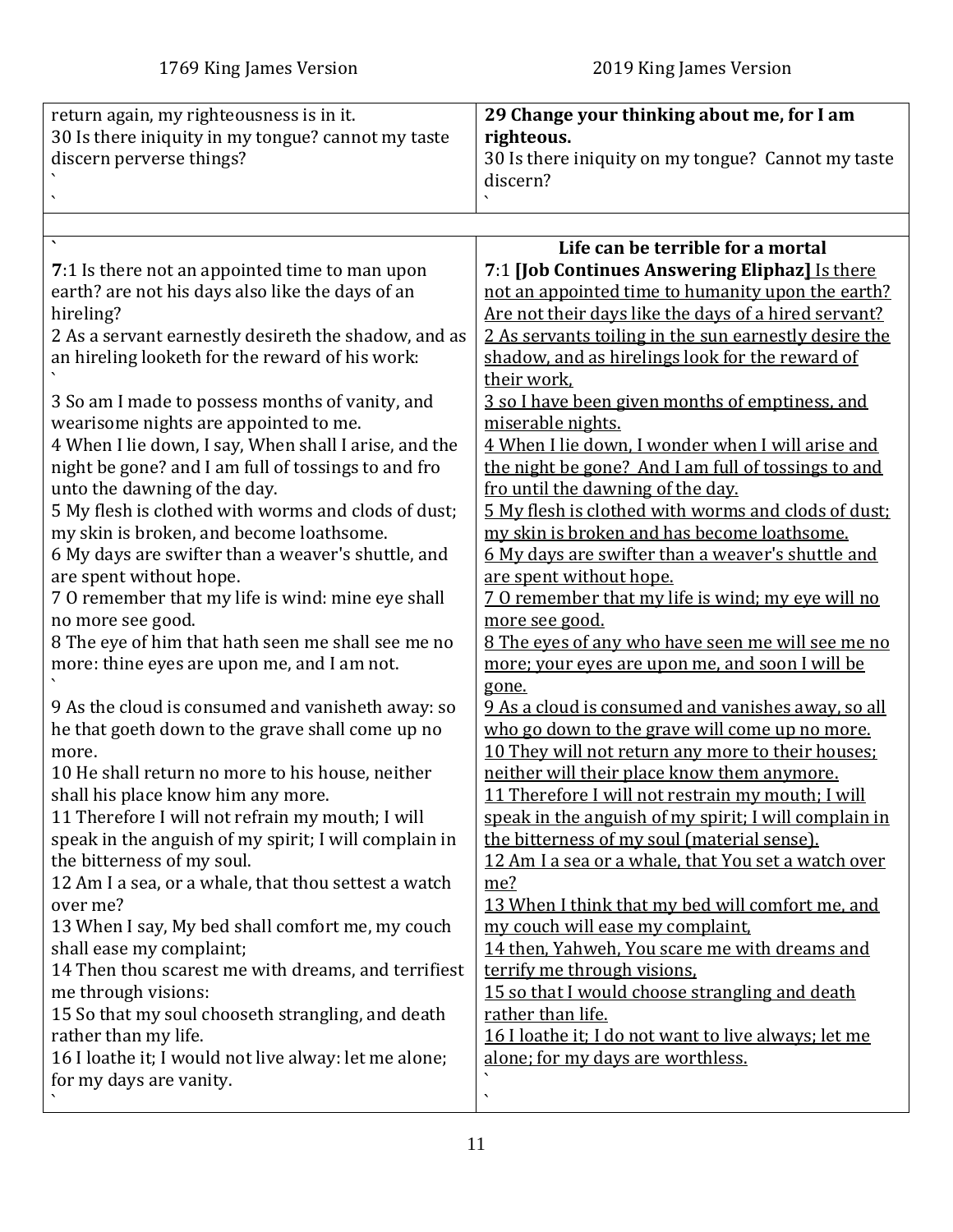`

<span id="page-11-0"></span>

| 17 What is man, that thou shouldest magnify him?<br>and that thou shouldest set thine heart upon him?<br>18 And that thou shouldest visit him every morning,<br>and try him every moment?<br>19 How long wilt thou not depart from me, nor let<br>me alone till I swallow down my spittle?<br>20 I have sinned; what shall I do unto thee, O thou<br>preserver of men? why hast thou set me as a mark<br>against thee, so that I am a burden to myself?<br>21 And why dost thou not pardon my transgression,<br>and take away mine iniquity? for now shall I sleep<br>in the dust; and thou shalt seek me in the morning,<br>but I shall not be. | <b>Yahweh controls humanity</b><br>17 What is humanity, Yahweh, that You pay<br>attention to them, and that You set Your heart<br>(affection) upon them.<br>18 and that You visit them every morning and test<br>them every moment?<br>19 How long until You depart from me, and let me<br>alone till I swallow down my spit?<br>20 I have sinned; what does that do to You, O You<br>preserver of humanity? Why have You set me up<br>like a target, so that I am a burden to myself?<br>21 And why do You not pardon my transgression.<br>and take away my iniquity? For now I will sleep in<br>the dust, and You will seek me in the morning, but I<br>will not be.                                                                                                                            |
|--------------------------------------------------------------------------------------------------------------------------------------------------------------------------------------------------------------------------------------------------------------------------------------------------------------------------------------------------------------------------------------------------------------------------------------------------------------------------------------------------------------------------------------------------------------------------------------------------------------------------------------------------|---------------------------------------------------------------------------------------------------------------------------------------------------------------------------------------------------------------------------------------------------------------------------------------------------------------------------------------------------------------------------------------------------------------------------------------------------------------------------------------------------------------------------------------------------------------------------------------------------------------------------------------------------------------------------------------------------------------------------------------------------------------------------------------------------|
|                                                                                                                                                                                                                                                                                                                                                                                                                                                                                                                                                                                                                                                  | <b>Bildad Speaks</b>                                                                                                                                                                                                                                                                                                                                                                                                                                                                                                                                                                                                                                                                                                                                                                              |
|                                                                                                                                                                                                                                                                                                                                                                                                                                                                                                                                                                                                                                                  |                                                                                                                                                                                                                                                                                                                                                                                                                                                                                                                                                                                                                                                                                                                                                                                                   |
| 8:1 Then answered Bildad the Shuhite, and said,<br>2 How long wilt thou speak these things? and how<br>long shall the words of thy mouth be like a strong<br>wind?<br>3 Doth God pervert judgment? or doth the Almighty<br>pervert justice?<br>4 If thy children have sinned against him, and he<br>have cast them away for their transgression;<br>5 If thou wouldest seek unto God betimes, and make<br>thy supplication to the Almighty;<br>6 If thou wert pure and upright; surely now he<br>would awake for thee, and make the habitation of<br>thy righteousness prosperous.<br>7 Though thy beginning was small, yet thy latter           | If Job is righteous and prays to Yahweh, Yahweh<br>will make everything right for him, but the<br>wicked will come to a bad end.<br>8:1 Bildad said:<br>2 How long will you speak these things? And how<br>long shall the words of your mouth be like a strong<br>wind?<br>3 Does Yahweh make wrong judgments? Does the<br>Almighty twist justice in an evil way?<br>4 If your children have sinned against Yahweh.<br>then He has cast them away for their transgression.<br>If Job would seek God, God would bless him<br>5 Job, if you would seek to God now and make<br>your supplication to the Almighty,<br>6 if you were pure and upright, surely now He<br>would act for you, and make the habitation of<br>your righteousness prosperous.<br>7 Though your beginning was small, yet your |
| end should greatly increase.<br>8 For enquire, I pray thee, of the former age, and<br>prepare thyself to the search of their fathers:<br>9 (For we are but of yesterday, and know nothing,<br>because our days upon earth are a shadow:)<br>10 Shall not they teach thee, and tell thee, and utter<br>words out of their heart?                                                                                                                                                                                                                                                                                                                  | latter end would greatly increase.<br>8 For ask, I pray you, the former age, and search the<br>wisdom of our ancestors,<br>9 for we were born only yesterday, and know<br>nothing, because our days upon earth are a shadow.<br>10 shall they not teach you, and tell you, and utter<br>words out of their hearts?<br>$\boldsymbol{\mathcal{L}}$                                                                                                                                                                                                                                                                                                                                                                                                                                                  |

 $\frac{1}{12}$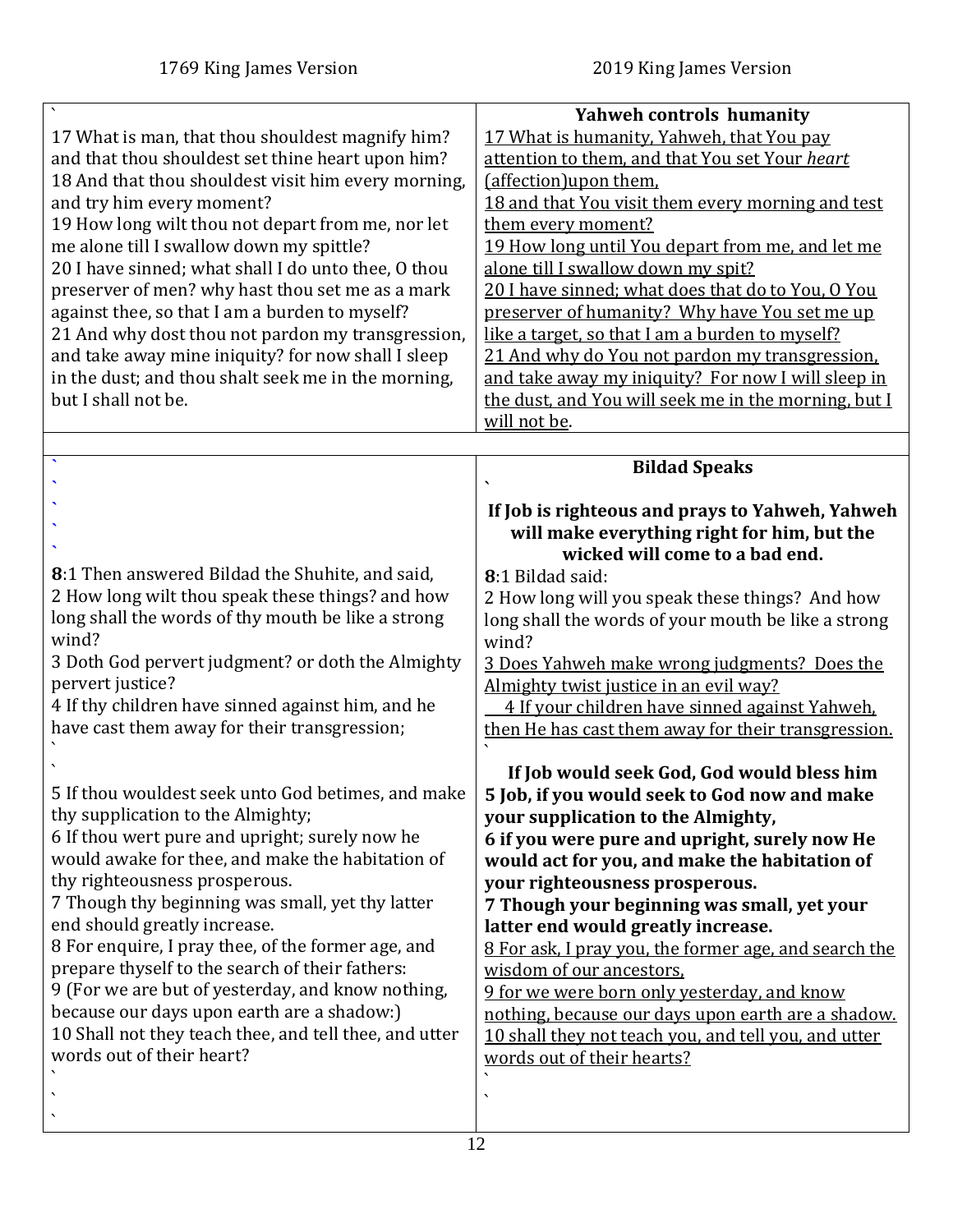<span id="page-12-0"></span>

| $\overline{\phantom{a}}$                               |                                                          |
|--------------------------------------------------------|----------------------------------------------------------|
|                                                        |                                                          |
|                                                        | The consequences of being                                |
|                                                        | without Yahweh                                           |
|                                                        |                                                          |
| 11 Can the rush grow up without mire? can the flag     | 11 Can the papyrus grow up without mud? Can the          |
| grow without water?                                    | reed grow without water?                                 |
| 12 Whilst it is yet in his greenness, and not cut      | 12 While it is still green, and not cut down, it         |
| down, it withereth before any other herb.              | withers before any other herb.                           |
|                                                        |                                                          |
| 13 So are the paths of all that forget God; and the `  | 13 So are the paths of all who forget Yahweh.            |
|                                                        | And the hopes of hypocrites shall perish.                |
| hypocrite's hope shall perish:                         | 14 Their hope shall be cut off, and whatever they        |
| 14 Whose hope shall be cut off, and whose trust        | trust shall be like a spider's web.                      |
|                                                        |                                                          |
| shall be a spider's web.                               | 15 They shall feel safe in their house, but it shall not |
| 15 He shall lean upon his house, but it shall not      | stand; they shall hold it fast, but it shall not endure. |
| stand: he shall hold it fast, but it shall not endure. | 16 They are green in the sun, and their branches         |
| 16 He is green before the sun, and his branch          | shoot forth in their garden.                             |
|                                                        |                                                          |
| shooteth forth in his garden.                          | 17 But their roots are wrapped around the stone          |
| 17 His roots are wrapped about the heap, and seeth     | heap, the place of stones.                               |
| the place of stones.                                   | 18 If evil persons are destroyed from a place, then      |
| 18 If he destroy him from his place, then it shall     | the place shall deny them, saying, "I have not seen      |
|                                                        |                                                          |
| deny him, saying, I have not seen thee.                | you."                                                    |
| 19 Behold, this is the joy of his way, and out of the  | 19 That is the inevitable end of their way, but out of   |
| earth shall others grow.                               | the earth others shall grow to replace them.             |
|                                                        |                                                          |
|                                                        |                                                          |
|                                                        | The results of being righteous vs. the results of        |
|                                                        | being wicked                                             |
| 20 Behold, God will not cast away a perfect man,       | 20 Behold, Yahweh will not cast away a perfect           |
|                                                        |                                                          |
|                                                        |                                                          |
| neither will he help the evil doers:                   | person; neither will He help evil doers                  |
| 21 Till he fill thy mouth with laughing, and thy lips  | 21 till He fills your mouth with laughing and your       |
| with rejoicing.                                        | lips with rejoicing.                                     |
| 22 They that hate thee shall be clothed with shame;    | 22 Those who hate you shall be clothed with shame.       |
|                                                        |                                                          |
| and the dwelling place of the wicked shall come to     | and the dwelling place of the wicked shall come to       |
| nought.                                                | nothing.                                                 |
|                                                        |                                                          |
|                                                        | <b>Job Replies to Bildad,</b>                            |
|                                                        |                                                          |
|                                                        | regarding the excellence of God and the failings         |
|                                                        | of mortals                                               |
|                                                        |                                                          |
| 9:1 Then Job answered and said,                        | $9:1$ Job said:                                          |
| 2 I know it is so of a truth: but how should man be    | 2 I know that it is so. But how can one be just          |
| just with God?                                         | enough to answer God?                                    |
| 3 If he will contend with him, he cannot answer him    | 3 If one argues with God, a person cannot                |
| one of a thousand.                                     |                                                          |
|                                                        | answer Him one out of a thousand questions.              |
| 4 He is wise in heart, and mighty in strength: who     | 4 He is wise in <i>heart</i> [His love] and mighty in    |
| hath hardened himself against him, and hath            | strength. Who have hardened themseves                    |
| prospered?                                             | against Him and have prospered?                          |
| 5 Which removeth the mountains, and they know          | 5 Yahweh removes the mountains, and they do              |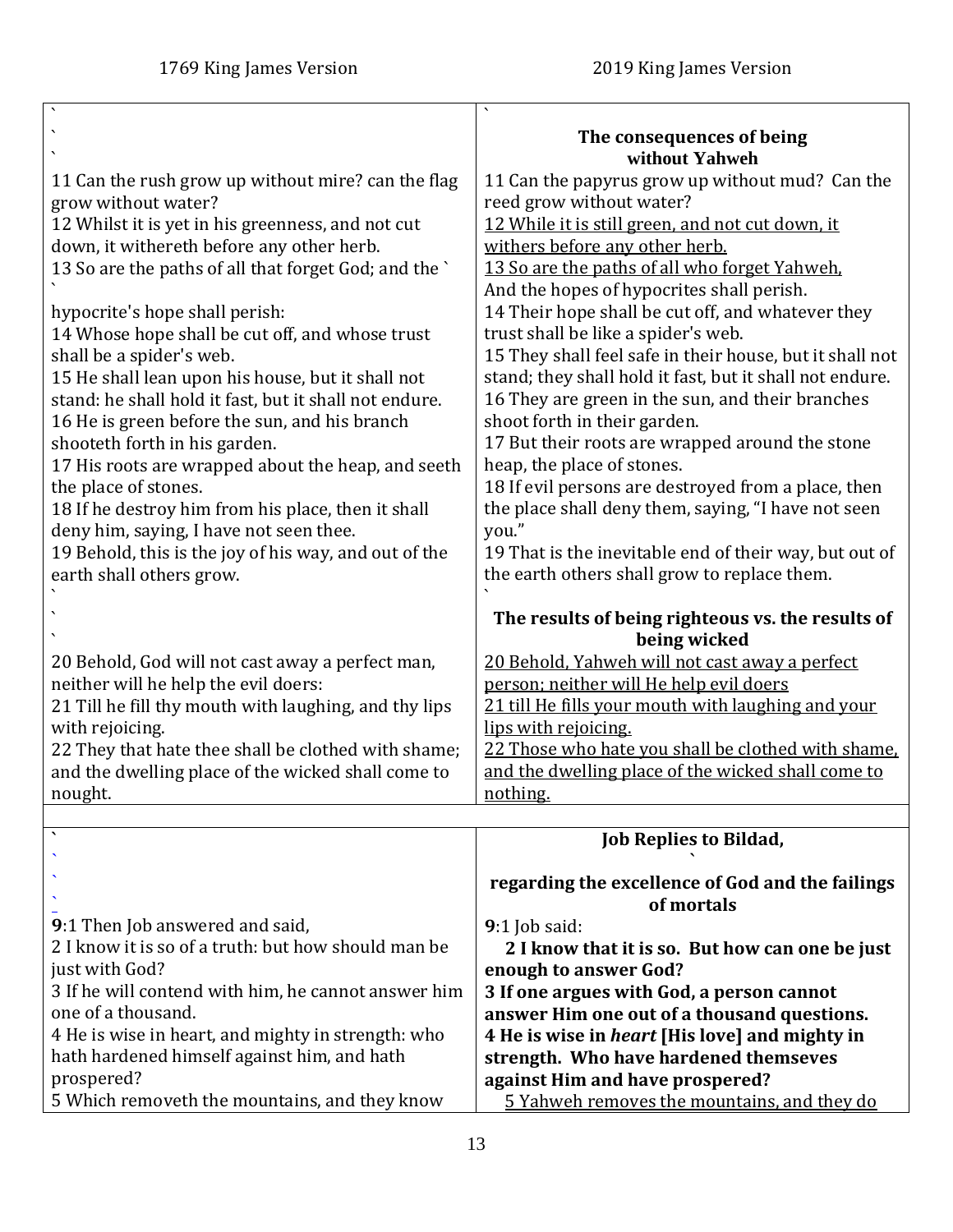| not: which overturneth them in his anger.                                      | not know it; He overturns them in His anger.                                                |
|--------------------------------------------------------------------------------|---------------------------------------------------------------------------------------------|
| 6 Which shaketh the earth out of her place, and the                            | <u>6 He shakes the earth out of its place, and its pillars</u>                              |
| pillars thereof tremble.<br>7 Which commandeth the sun, and it riseth not; and | tremble.<br><u>7 He commands the sun, and it does not rise; and He</u>                      |
| sealeth up the stars.                                                          | seals up the stars.                                                                         |
| 8 Which alone spreadeth out the heavens, and                                   | 8 He alone spreads out the heavens and treads upon                                          |
| treadeth upon the waves of the sea.                                            | [controls] the waves of the sea.                                                            |
| 9 Which maketh Arcturus, Orion, and Pleiades, and                              | 9 God makes Arcturus, Orion, the Pleiades,                                                  |
| the chambers of the south.                                                     | and the stars of the south.                                                                 |
| 10 Which doeth great things past finding out; yea,                             | 10 He does great things past finding out, yes,                                              |
| and wonders without number.                                                    | and wonders without number.                                                                 |
| 11 Lo, he goeth by me, and I see him not: he passeth                           | 11 Behold, He goes by me, and I do not see Him;                                             |
| on also, but I perceive him not.                                               | He passes on, but I do not perceive Him.                                                    |
| 12 Behold, he taketh away, who can hinder him?                                 | 12 Behold, Yahweh takes away; who can hinder                                                |
| who will say unto him, What doest thou?                                        | Him? Who will say to Him, "What are you doing?"                                             |
| 13 If God will not withdraw his anger, the proud                               | 13 If He will not withdraw His anger, even the                                              |
| helpers do stoop under him.                                                    | proud helpers of Rahab bow down to Him.                                                     |
| 14 How much less shall I answer him, and choose                                | 14 How much less can I answer Him, and choose                                               |
| out my words to reason with him?                                               | words to reason with Him?                                                                   |
| 15 Whom, though I were righteous, yet would I not                              | 15 Even if I were perfect, I would not answer                                               |
| answer, but I would make supplication to my judge.                             | Him,                                                                                        |
|                                                                                | but I would ask for mercy from God my Judge.                                                |
| 16 If I had called, and he had answered me; yet                                | 16 If I had called, and He had answered me I                                                |
| would I not believe that he had hearkened unto my<br>voice.                    | would still not believe that He would hear my                                               |
| 17 For he breaketh me with a tempest, and                                      | argument.<br>17 For Yahweh breaks me with a tempest and                                     |
| multiplieth my wounds without cause.                                           | multiplies my wounds without cause.                                                         |
| 18 He will not suffer me to take my breath, but                                | 18 He will not allow me to take my breath, but fills                                        |
| filleth me with bitterness.                                                    | me with bitterness.                                                                         |
| 19 If I speak of strength, lo, he is strong: and if of                         | 19 If I speak of strength, behold, He is strong, and if                                     |
| judgment, who shall set me a time to plead?                                    | of justice, who shall set me a time to plead?                                               |
| 20 If I justify myself, mine own mouth shall                                   | 20 If I justify myself, my own mouth shall condemn                                          |
| condemn me: if I say, I am perfect, it shall also prove                        | me; if I say, 'I am perfect,' it shall prove me a liar.                                     |
| me perverse.                                                                   | 21 Even if I were perfect, I would still be ignorant; I                                     |
| 21 Though I were perfect, yet would I not know my                              | despise my life.                                                                            |
| soul: I would despise my life.                                                 | 22 He destroys the perfect as well as the wicked.                                           |
| 22 This is one thing, therefore I said it, He                                  | 23 If a disaster slays suddenly, He will laugh at the                                       |
| destroyeth the perfect and the wicked.                                         | trial of the innocent.                                                                      |
| 23 If the scourge slay suddenly, he will laugh at the                          | 24 The earth is given into the hand of the wicked:                                          |
| trial of the innocent.                                                         | He blindfolds the eyes of the judges of the earth. If                                       |
| 24 The earth is given into the hand of the wicked: he                          | it is not He, then who does it?                                                             |
| covereth the faces of the judges thereof; if not,                              | 25 Now my days are swifter than a fast messenger:                                           |
| where, and who is he?                                                          | they flee away; they do not see any good.                                                   |
| 25 Now my days are swifter than a post: they flee                              | 26 They have passed away like the swift ships, like                                         |
| away, they see no good.<br>26 They are passed away as the swift ships: as the  | the eagle that hastens to the prey.<br>27 If I try to forget my complaint, leave my sorrow. |
| eagle that hasteth to the prey.                                                | and comfort myself,                                                                         |
|                                                                                |                                                                                             |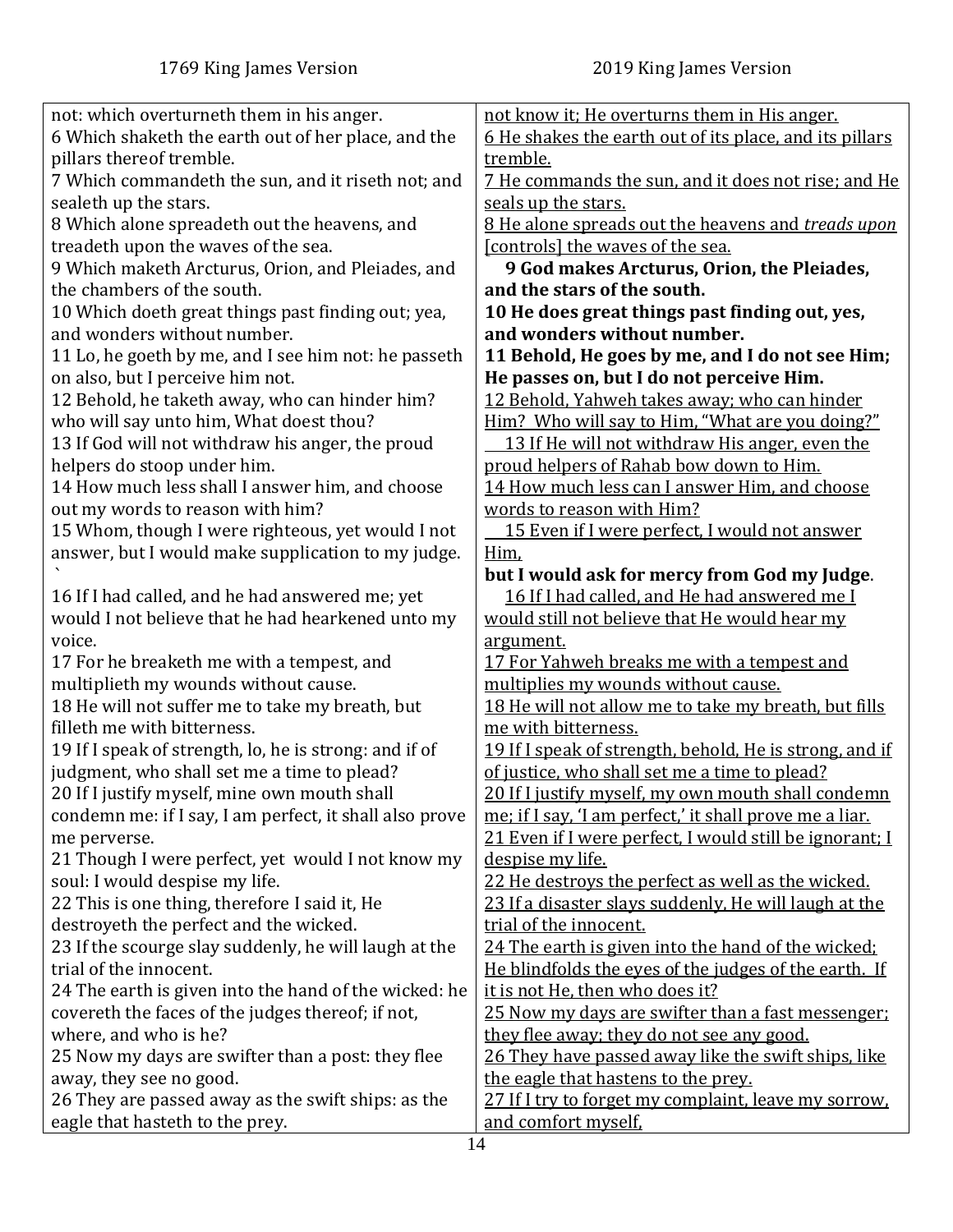<span id="page-14-0"></span>

| 27 If I say, I will forget my complaint, I will leave off | 28 I am still afraid of all my sorrows, for I know that   |
|-----------------------------------------------------------|-----------------------------------------------------------|
| my heaviness, and comfort myself:                         | You will not hold me innocent.                            |
| 28 I am afraid of all my sorrows, I know that thou        | 29 If I am wicked, why then do I labor in vain?           |
| wilt not hold me innocent.                                | 30 Even if I wash myself with snow water and make         |
| 29 If I be wicked, why then labour I in vain?             | my hands utterly clean,                                   |
| 30 If I wash myself with snow water, and make my          | 31 You still might plunge me into the ditch, so that      |
| hands never so clean;                                     | my own clothes would abhor me.                            |
| 31 Yet shalt thou plunge me in the ditch, and mine        | 32 For He is not a person as I am, so that I could        |
| own clothes shall abhor me.                               | answer Him, and we could come to trial together.          |
|                                                           |                                                           |
| 32 For he is not a man, as I am, that I should answer     | 33 Neither is there any referee to come between us        |
| him, and we should come together in judgment.             | who could judge us both.                                  |
| 33 Neither is there any daysman betwixt us, that          | 34 If He would take His rod away from me, so that         |
| might lay his hand upon us both.                          | my fear of Him would not terrify me.                      |
| 34 Let him take his rod away from me, and let not         | 35 then I would speak and not fear Him, but it is not     |
| his fear terrify me:                                      | so with me.                                               |
| 35 Then would I speak, and not fear him; but it is        |                                                           |
| not so with me.                                           |                                                           |
|                                                           | $\boldsymbol{\mathcal{L}}$                                |
|                                                           |                                                           |
| 10:1 My soul is weary of my life; I will leave my         | 10:1 [Job Continues Answering Bildad.] My soul            |
| complaint upon myself; I will speak in the bitterness     | (material sense) is weary of my life; I will free my      |
| of my soul.                                               | tongue to complain; I will speak in the bitterness of     |
|                                                           | my soul (material sense).                                 |
| 2 I will say unto God, Do not condemn me; shew me         | 2 Yahweh, do not condemn me; show me why You              |
| wherefore thou contendest with me.                        | contend with me.                                          |
| 3 Is it good unto thee that thou shouldest oppress,       | 3 Is it good that You should oppress, that You            |
| that thou shouldest despise the work of thine hands,      | should despise the work of Your hands, and make           |
| and shine upon the counsel of the wicked?                 | your light shine upon the counsel of the wicked?          |
| 4 Hast thou eyes of flesh? or seest thou as man           | 4 Do You have mortal eyes? Or do You see as a             |
| seeth?                                                    | person sees?                                              |
| 5 Are thy days as the days of man? are thy years as       | 5 Are Your days like the days of a person? Are Your       |
| man's days,                                               | <u>years like a person's years</u>                        |
| 6 That thou enquirest after mine iniquity, and            | <u>6 so that You inquire after my iniquity and search</u> |
| searchest after my sin?                                   | after my sin?                                             |
| 7 Thou knowest that I am not wicked; and there is         | 7 You know that I am not wicked. And there is no          |
| none that can deliver out of thine hand.                  | one who can save me out of Your hand [power].             |
| 8 Thine hands have made me and fashioned me               | 8 Your hands [You] have made me and fashioned             |
| together round about; yet thou dost destroy me.           | me, yet You destroy me.                                   |
| 9 Remember, I beseech thee, that thou hast made           | 9 Remember, I implore You, that You have made me          |
| me as the clay; and wilt thou bring me into dust          | as though from clay. And will You make me into            |
|                                                           | dust again?                                               |
| again?                                                    |                                                           |
| 10 Hast thou not poured me out as milk, and               | 10 Have You not poured me out like milk and               |
| curdled me like cheese?                                   | curdled me like cheese?                                   |
| 11 Thou hast clothed me with skin and flesh, and          | 11 You have clothed me with skin and flesh and            |
| hast fenced me with bones and sinews.                     | have given me bones and sinews.                           |
| 12 Thou hast granted me life and favour, and thy          | 12 You have granted me life and loving care, and          |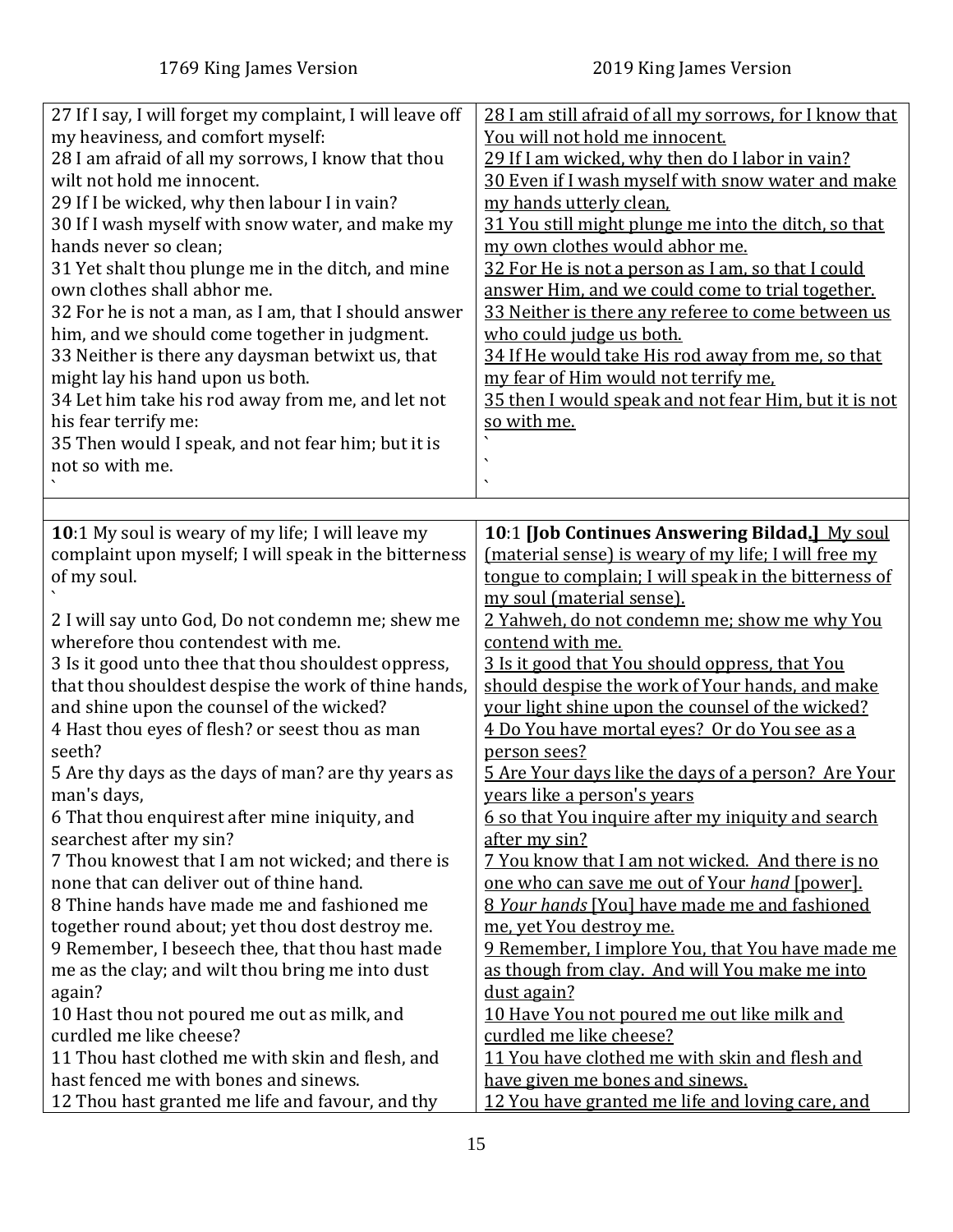<span id="page-15-0"></span>

| visitation hath preserved my spirit.<br>13 And these things hast thou hid in thine heart: I<br>know that this is with thee.<br>14 If I sin, then thou markest me, and thou wilt not<br>acquit me from mine iniquity.<br>15 If I be wicked, woe unto me; and if I be righteous,<br>yet will I not lift up my head. I am full of confusion;<br>therefore see thou mine affliction;<br>16 For it increaseth. Thou huntest me as a fierce<br>lion: and again thou shewest thyself marvellous<br>upon me.<br>17 Thou renewest thy witnesses against me, and<br>increasest thine indignation upon me; changes and<br>war are against me.<br>18 Wherefore then hast thou brought me forth out<br>of the womb? Oh that I had given up the ghost, and<br>no eye had seen me!<br>19 I should have been as though I had not been; I<br>should have been carried from the womb to the<br>grave.<br>20 Are not my days few? cease then, and let me<br>alone, that I may take comfort a little,<br>21 Before I go whence I shall not return, even to the<br>land of darkness and the shadow of death;<br>22 A land of darkness, as darkness itself; and of the<br>shadow of death, without any order, and where the | Your presence has preserved my spirit.<br>13 And these things You have hidden in Your heart<br>[self]; I know that this is with You.<br>14 If I sin, then You record it, and You will not<br>forget my iniquity.<br>15 If I am wicked, woe to me; and even if I am<br>righteous, I will still not lift up my head, for I am full<br>of shame seeing my affliction.<br>16 For it increases. You hunt me like a fierce lion.<br>and repeatedly You show Yourself all-powerful<br>upon me.<br>17 You renew Your witnesses against me, and<br>increase Your indignation upon me; changes and<br>fresh armies come against me.<br>18 Therefore, why did You bring me forth out of the<br>womb? I wish that I had given up the ghost and no<br>eve had seen me!<br>19 I would have been as though I had not been; I<br>would have been carried from the womb to the<br>grave.<br>20 Are not my days few? Cease then, and let me<br>alone, that I may take a little comfort<br>21 before I go from where I shall not return, to the<br>land of darkness and the shadow of death.<br>22 a land of darkness, like darkness itself, and of the<br>shadow of death without any order, and where the |
|-------------------------------------------------------------------------------------------------------------------------------------------------------------------------------------------------------------------------------------------------------------------------------------------------------------------------------------------------------------------------------------------------------------------------------------------------------------------------------------------------------------------------------------------------------------------------------------------------------------------------------------------------------------------------------------------------------------------------------------------------------------------------------------------------------------------------------------------------------------------------------------------------------------------------------------------------------------------------------------------------------------------------------------------------------------------------------------------------------------------------------------------------------------------------------------------------------|------------------------------------------------------------------------------------------------------------------------------------------------------------------------------------------------------------------------------------------------------------------------------------------------------------------------------------------------------------------------------------------------------------------------------------------------------------------------------------------------------------------------------------------------------------------------------------------------------------------------------------------------------------------------------------------------------------------------------------------------------------------------------------------------------------------------------------------------------------------------------------------------------------------------------------------------------------------------------------------------------------------------------------------------------------------------------------------------------------------------------------------------------------------------------------------|
| light is as darkness.                                                                                                                                                                                                                                                                                                                                                                                                                                                                                                                                                                                                                                                                                                                                                                                                                                                                                                                                                                                                                                                                                                                                                                                 | light is like darkness."                                                                                                                                                                                                                                                                                                                                                                                                                                                                                                                                                                                                                                                                                                                                                                                                                                                                                                                                                                                                                                                                                                                                                                 |
| $\boldsymbol{\checkmark}$                                                                                                                                                                                                                                                                                                                                                                                                                                                                                                                                                                                                                                                                                                                                                                                                                                                                                                                                                                                                                                                                                                                                                                             | <b>Zophar Responds to Job</b>                                                                                                                                                                                                                                                                                                                                                                                                                                                                                                                                                                                                                                                                                                                                                                                                                                                                                                                                                                                                                                                                                                                                                            |
|                                                                                                                                                                                                                                                                                                                                                                                                                                                                                                                                                                                                                                                                                                                                                                                                                                                                                                                                                                                                                                                                                                                                                                                                       |                                                                                                                                                                                                                                                                                                                                                                                                                                                                                                                                                                                                                                                                                                                                                                                                                                                                                                                                                                                                                                                                                                                                                                                          |
| 11:1 Then answered Zophar the Naamathite, and<br>said,<br>2 Should not the multitude of words be answered?<br>and should a man full of talk be justified?<br>3 Should thy lies make men hold their peace? and<br>when thou mockest, shall no man make thee<br>ashamed?<br>4 For thou hast said, My doctrine is pure, and I am<br>clean in thine eyes.<br>5 But oh that God would speak, and open his lips<br>against thee;                                                                                                                                                                                                                                                                                                                                                                                                                                                                                                                                                                                                                                                                                                                                                                            | Mortals are lying to themselves when they think<br>that they are righteous<br>11:1 Zophar said:<br>2 Should not this multitude of words be answered?<br>And should someone full of talk be allowed to justify<br>himself?<br>3 Should your lies make people hold their peace?<br>And when you mock, shall no one make you<br>ashamed?<br>4 For you have said, 'My doctrine is pure, and I am<br>clean in Your eyes [sight].'<br>5 But oh that Yahweh would speak, and open His lips<br>[speak] against you,<br>$\boldsymbol{\mathcal{L}}$<br>$\overline{\phantom{0}}$                                                                                                                                                                                                                                                                                                                                                                                                                                                                                                                                                                                                                    |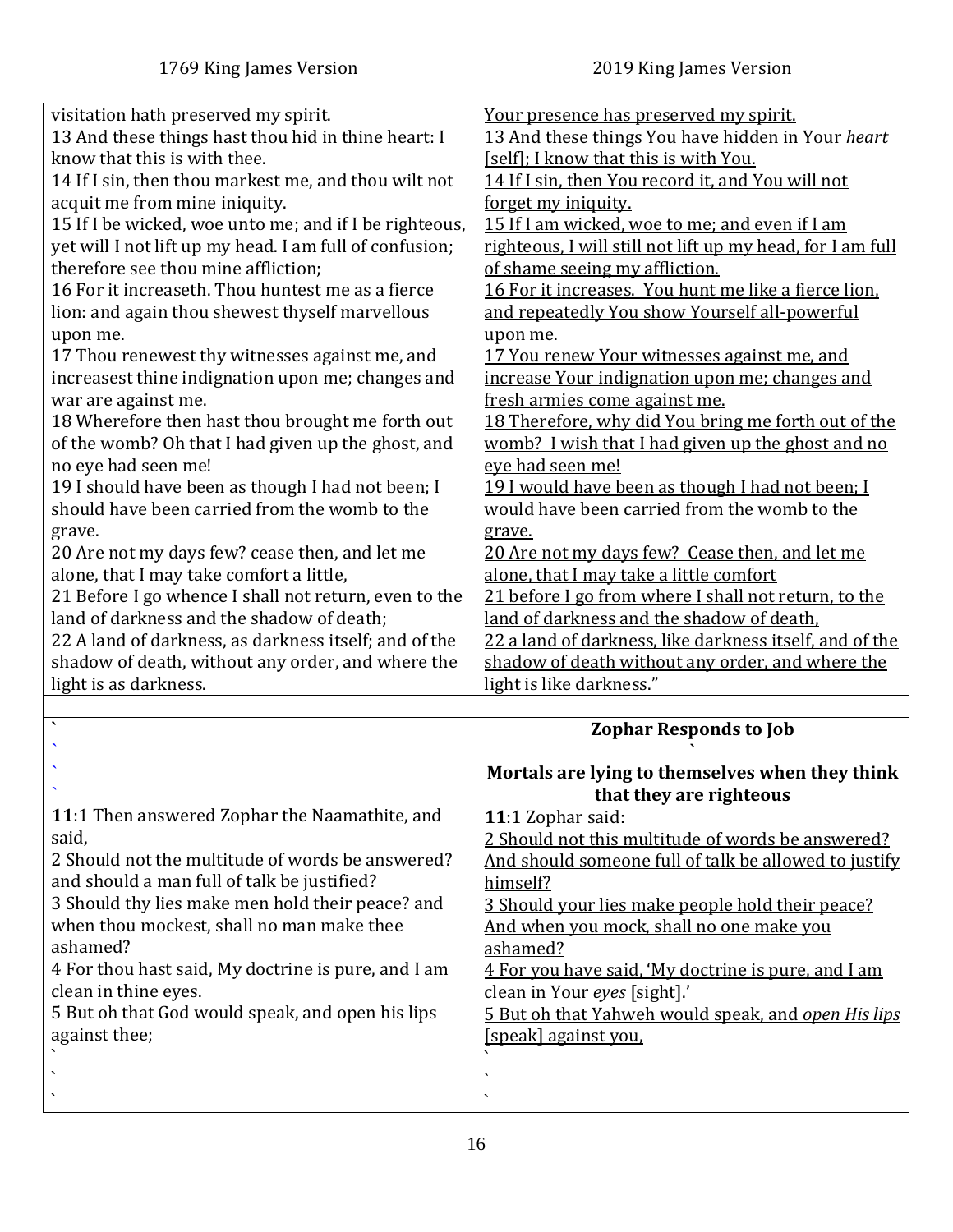|                                                                                                            | Mortals are evil in ways of which their limited<br>minds are unaware                             |
|------------------------------------------------------------------------------------------------------------|--------------------------------------------------------------------------------------------------|
| 6 And that he would shew thee the secrets of                                                               | 6 and that He would show you the secrets of                                                      |
| wisdom, that they are double to that which is! Know                                                        | wisdom, that your sins are double to that which is                                               |
| therefore that God exacteth of thee less than thine                                                        | seen! Therefore, know that Yahweh exacts of you                                                  |
| iniquity deserveth.                                                                                        | less than your iniquity deserves.                                                                |
|                                                                                                            |                                                                                                  |
|                                                                                                            | It is good to seek to live a Godly life                                                          |
| 7 Canst thou by searching find out God? canst thou                                                         | 7 Can you by searching find out God? Can you                                                     |
| find out the Almighty unto perfection?                                                                     | find out the Almighty to the whole measure of                                                    |
|                                                                                                            | <b>His perfection?</b>                                                                           |
| 8 It is as high as heaven; what canst thou do? deeper                                                      | 8 It is as high as heaven. What can you do?                                                      |
| than hell; what canst thou know?                                                                           | Deeper than hell. What can you know?                                                             |
| 9 The measure thereof is longer than the earth, and<br>broader than the sea.                               | 9 The measure thereof is longer than the earth<br>and broader than the sea.                      |
| 10 If he cut off, and shut up, or gather together, then                                                    | 10 If Yahweh cuts off, or shuts up or gathers                                                    |
| who can hinder him?                                                                                        | together, then who can hinder Him?                                                               |
| 11 For he knoweth vain men: he seeth wickedness                                                            | 11 For he knows the worthlessness of people: He                                                  |
| also; will he not then consider it?                                                                        | sees all wickedness. Will He not then take note of                                               |
|                                                                                                            | it?                                                                                              |
| 12 For vain man would be wise, though man be                                                               | 12 For the foolish wish to be wise, though they are                                              |
| born like a wild ass's colt.                                                                               | born simple as a wild donkey's colt.                                                             |
|                                                                                                            |                                                                                                  |
|                                                                                                            | If people will not let evil dwell with them, God                                                 |
|                                                                                                            | will greatly bless them<br>13 Prepare your heart, and stretch out your                           |
| 13 If thou prepare thine heart, and stretch out thine<br>hands toward him;                                 | hands toward Him.                                                                                |
| 14 If iniquity be in thine hand, put it far away, and                                                      | 14 If iniquity is in your hands, put it far away                                                 |
| let not wickedness dwell in thy tabernacles.                                                               | and do not let wickedness dwell in your tents                                                    |
| 15 For then shalt thou lift up thy face without spot;                                                      | 15 For then you will lift up your face without                                                   |
| yea, thou shalt be stedfast, and shalt not fear:                                                           | spot; yes, you will be sure and will not fear,                                                   |
| 16 Because thou shalt forget thy misery, and                                                               | 16 because you will forget your misery and                                                       |
| remember it as waters that pass away:                                                                      | remember it like waters that pass away.                                                          |
| 17 And thine age shall be clearer than the noonday;                                                        | 17 And your age will be brighter than the                                                        |
| thou shalt shine forth, thou shalt be as the morning.                                                      | noonday; you will shine forth; you will be like                                                  |
|                                                                                                            | the morning.                                                                                     |
| 18 And thou shalt be secure, because there is hope;<br>yea, thou shalt dig about thee, and thou shalt take | 18 And you will be secure because there is hope;                                                 |
| thy rest in safety.                                                                                        | yes, you will look around you, and see no more<br>threat, and you will take your rest in safety. |
| 19 Also thou shalt lie down, and none shall make                                                           | 19 Also, you will lie down, and no one will make                                                 |
| thee afraid; yea, many shall make suit unto thee.                                                          | you afraid;                                                                                      |
|                                                                                                            |                                                                                                  |
|                                                                                                            |                                                                                                  |
|                                                                                                            | The wicked will not succeed                                                                      |
| 20 But the eyes of the wicked shall fail, and they                                                         | 20 But the eyes of the wicked will fail, and they will                                           |
| shall not escape, and their hope shall be as the<br>giving up of the ghost.                                | not escape; and their hope will be like the giving up<br>of the ghost.                           |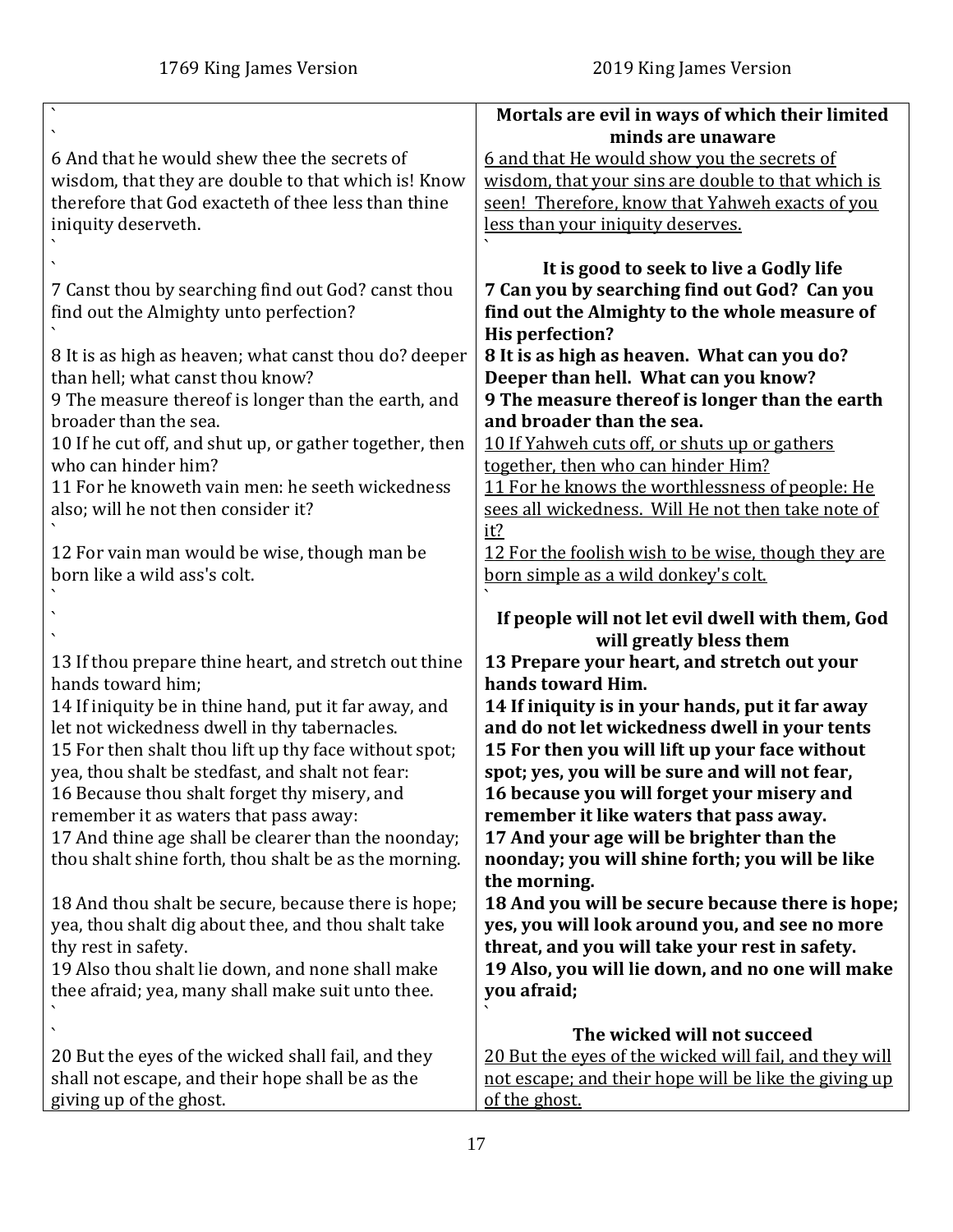<span id="page-17-0"></span>

|                                                                                       | <b>Job Replies to Zophar</b>                                                                   |
|---------------------------------------------------------------------------------------|------------------------------------------------------------------------------------------------|
| 12:1 And Job answered and said,                                                       | 12:1 Job said:                                                                                 |
| 2 No doubt but ye are the people, and wisdom shall                                    | 2 No doubt you think that you are the voice of the                                             |
| die with you.                                                                         | people and that wisdom will die with you.                                                      |
| 3 But I have understanding as well as you; I am not                                   | 3 But I understand as well as you; I am not inferior                                           |
| inferior to you: yea, who knoweth not such things as                                  | to you; yes, who does not know such things as                                                  |
| these?                                                                                | these?                                                                                         |
| 4 I am as one mocked of his neighbour, who calleth                                    | 4 I am like one mocked by his neighbor,                                                        |
| upon God, and he answereth him: the just upright<br>man is laughed to scorn.          | although I call upon God, and He answers me;<br>the just upright person is laughed to scorn.   |
| 5 He that is ready to slip with his feet is as a lamp                                 | 5 Those whose feet are slipping are despised in the                                            |
| despised in the thought of him that is at ease.                                       | thought of those who are at ease.                                                              |
| 6 The tabernacles of robbers prosper, and they that                                   | <u>6 Robbers prosper, and those who provoke Yahweh</u>                                         |
| provoke God are secure; into whose hand God                                           | are secure, into whose hand Yahweh brings                                                      |
| bringeth abundantly.                                                                  | abundance.                                                                                     |
|                                                                                       |                                                                                                |
| 7 But ask now the beasts, and they shall teach thee;                                  | The greatness and goodness of God<br>7 But ask the animals now, and they shall teach           |
| and the fowls of the air, and they shall tell thee:                                   | you, and the birds of the air, and they shall tell                                             |
|                                                                                       | you.                                                                                           |
| 8 Or speak to the earth, and it shall teach thee: and                                 | 8 Or speak to the earth, and it shall teach you,                                               |
| the fishes of the sea shall declare unto thee.                                        | and the fish of the sea shall declare to you.                                                  |
| 9 Who knoweth not in all these that the hand of                                       | 9 Who does not know that the <i>hand</i> [action] of                                           |
| the LORD hath wrought this?                                                           | God has worked all this?                                                                       |
| 10 In whose hand is the soul of every living thing,<br>and the breath of all mankind. | 10 In God's hand [care] is the spirit of every<br>living thing and the breath of all humanity. |
| 11 Doth not the ear try words? and the mouth taste                                    | 11 Does not the ear test words just as the mouth                                               |
| his meat?                                                                             | tests food?                                                                                    |
| 12 With the ancient is wisdom; and in length of days                                  | 12 With the ancient is wisdom, and in length of                                                |
| understanding.                                                                        | days is understanding.                                                                         |
| 13 With him is wisdom and strength, he hath                                           | 13 With Him are wisdom and strength. He has                                                    |
| counsel and understanding.                                                            | counsel and understanding.                                                                     |
|                                                                                       | The action of Yahweh                                                                           |
| 14 Behold, he breaketh down, and it cannot be built                                   | 14 Behold, Yahweh breaks down, and it cannot                                                   |
| again: he shutteth up a man, and there can be no                                      | be built again. He shuts up someone, and there can                                             |
| opening.                                                                              | be no opening.                                                                                 |
| 15 Behold, he withholdeth the waters, and they dry                                    | 15 Behold, Yahweh withholds the water, and the                                                 |
| up: also he sendeth them out, and they overturn the                                   | earth dries up; also He sends the water out, and it                                            |
| earth.<br>16 With him is strength and wisdom: the deceived                            | overruns the earth.<br>16 With Him is strength and wisdom; the deceived                        |
| and the deceiver are his.                                                             | and the deceiver are His.                                                                      |
|                                                                                       |                                                                                                |
|                                                                                       | The works of Yahweh                                                                            |
| 17 He leadeth counsellors away spoiled, and                                           | 17 Yahweh leads counselors away plundered and                                                  |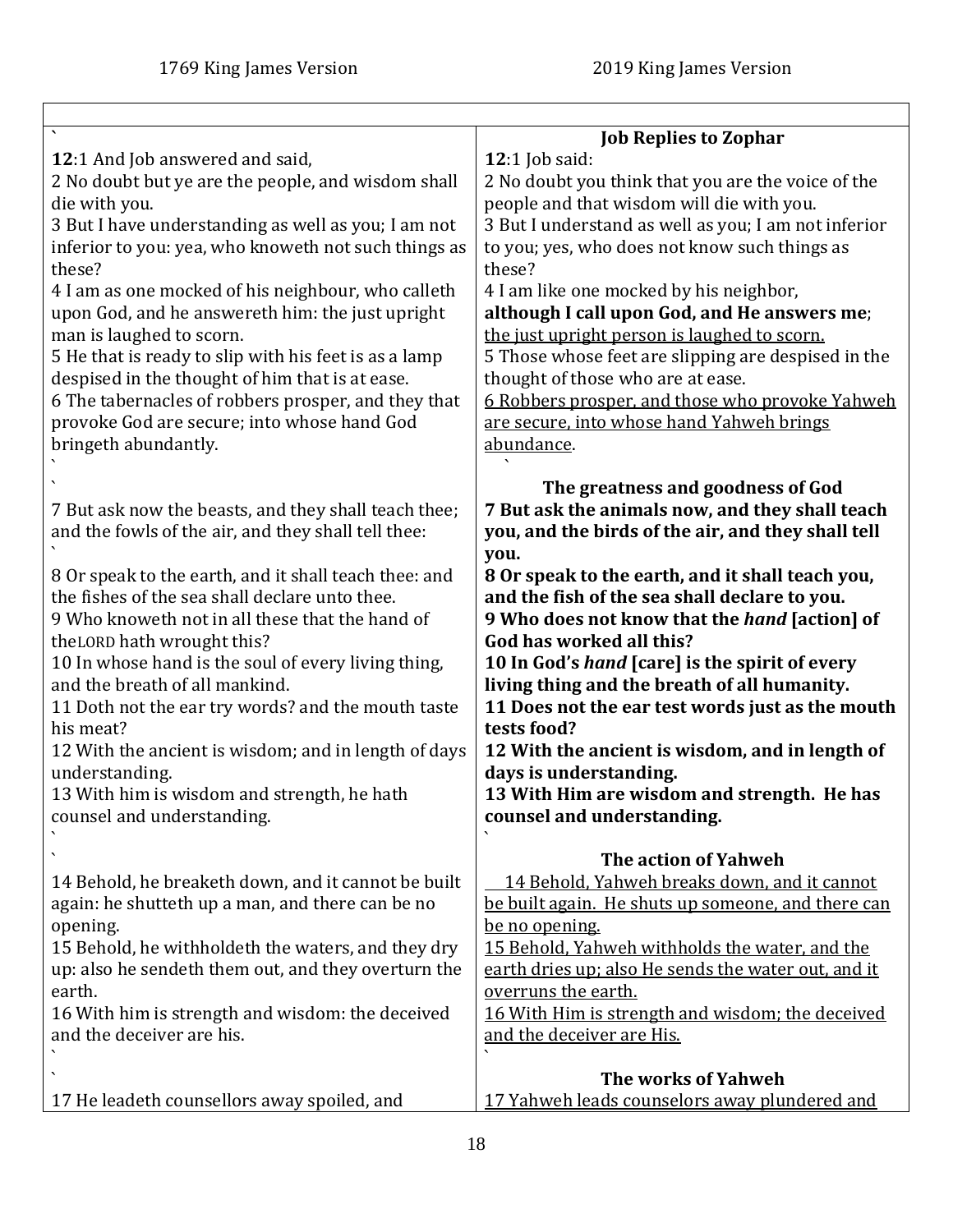<span id="page-18-0"></span>

| maketh the judges fools.                                                        | makes judges fools.                                                          |
|---------------------------------------------------------------------------------|------------------------------------------------------------------------------|
| 18 He looseth the bond of kings, and girdeth their                              | 18 He loosens the bonds of kings and puts a belt                             |
| loins with a girdle.                                                            | around their waists.                                                         |
| 19 He leadeth princes away spoiled, and                                         | 19 He leads princes away plundered and                                       |
| overthroweth the mighty.                                                        | overthrows the mighty.                                                       |
| 20 He removeth away the speech of the trusty, and                               | 20 He takes away the speech of the trusty and takes                          |
| taketh away the understanding of the aged.                                      | away the understanding of the aged.                                          |
| 21 He poureth contempt upon princes, and                                        | 21 He pours contempt upon princes and weakens                                |
| weakeneth the strength of the mighty.                                           | the strength of the mighty.                                                  |
| 22 He discovereth deep things out of darkness, and                              | 22 He uncovers deep things out of the darkness and                           |
| bringeth out to light the shadow of death.                                      | brings out to light the shadow of death.                                     |
| 23 He increaseth the nations, and destroyeth them:                              | 23 He increases nations, and destroys them; He                               |
| he enlargeth the nations, and straiteneth them                                  | enlarges nations and then crushes them.                                      |
| again.                                                                          | 24 He takes away the reason of the leaders of the                            |
| 24 He taketh away the heart of the chief of the                                 | people of the earth and causes them to wander in a                           |
| people of the earth, and causeth them to wander in                              | wilderness where there is no way.                                            |
| a wilderness where there is no way.                                             | 25 They grope in the dark without light, and He                              |
| 25 They grope in the dark without light, and he                                 | makes them stagger like a drunk.                                             |
| maketh them to stagger like a drunken man.                                      | $\bar{\phantom{a}}$                                                          |
|                                                                                 |                                                                              |
|                                                                                 |                                                                              |
| 13:1 Lo, mine eye hath seen all this, mine ear hath<br>heard and understood it. | 13:1 [Job Continues Answering Zophar.] Behold,                               |
|                                                                                 | my eye has seen all this; my ear has heard and<br>understood it.             |
|                                                                                 |                                                                              |
|                                                                                 | <b>Job wishes to reason with God</b>                                         |
| 2 What ye know, the same do I know also: I am not                               | 2 What you know, I know also; I am not inferior to                           |
| inferior unto you.                                                              | you.                                                                         |
| 3 Surely I would speak to the Almighty, and I desire                            | 3 I want to speak to the Almighty, and I desire to                           |
| to reason with God.                                                             | reason with God.                                                             |
| 4 But ye are forgers of lies, ye are all physicians of                          | 4 But you are forgers of lies; you are all physicians                        |
| no value.                                                                       | of no value.                                                                 |
| 50 that ye would altogether hold your peace! and it                             | 5 I wish that you would be silent! That would be                             |
| should be your wisdom.                                                          | your best wisdom.                                                            |
| 6 Hear now my reasoning, and hearken to the                                     | 6 Now hear my reasoning, and listen to the                                   |
| pleadings of my lips.                                                           | pleadings of my lips.                                                        |
| 7 Will ye speak wickedly for God? and talk                                      | 7 Will you speak wickedly for Yahweh? And talk                               |
| deceitfully for him?                                                            | deceitfully for Him?                                                         |
| 8 Will ye accept his person? will ye contend for                                | 8 Do you take His side? Are you actually arguing in                          |
| God?                                                                            | His defense?                                                                 |
| 9 Is it good that he should search you out? or as one                           | 9 Is it good for Him to search you out? Do you think                         |
| man mocketh another, do ye so mock him?                                         | you can deceive Him as you would some people?                                |
| 10 He will surely reprove you, if ye do secretly                                | 10 He will surely punish you if you secretly show                            |
| accept persons.                                                                 |                                                                              |
|                                                                                 | partiality.                                                                  |
| 11 Shall not his excellency make you afraid? and his<br>dread fall upon you?    | 11 Shall not His excellence make you afraid? And<br>His dread fall upon you? |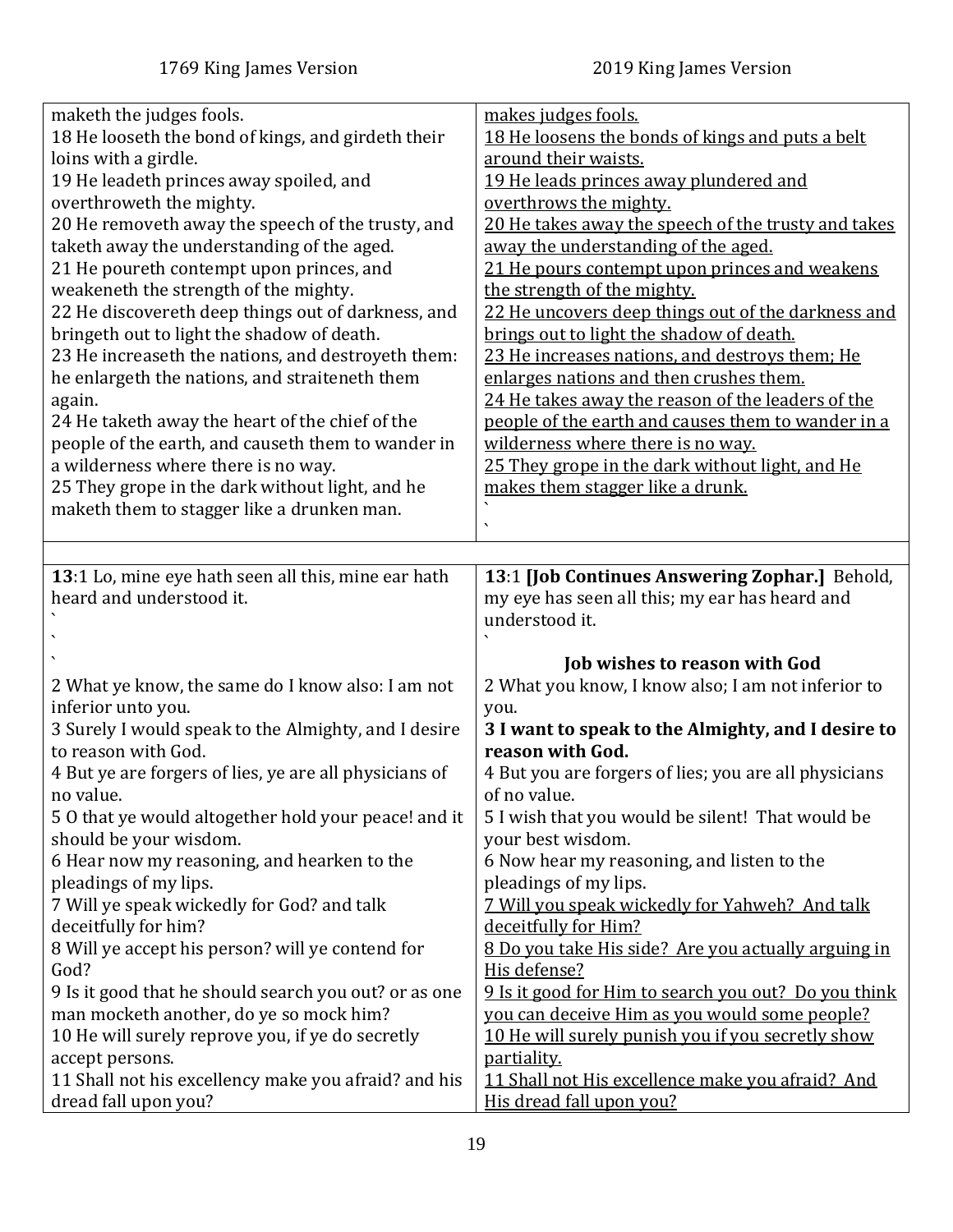<span id="page-19-0"></span>

| 12 Your remembrances are like unto ashes, your          | 12 Your tired old sayings are as dead as ashes, your      |
|---------------------------------------------------------|-----------------------------------------------------------|
| bodies to bodies of clay.                               | bodies like bodies of clay.                               |
| 13 Hold your peace, let me alone, that I may speak,     | 13 Be silent; let me alone so that I may speak, and       |
| and let come on me what will.                           | let come on me what will.                                 |
| 14 Wherefore do I take my flesh in my teeth, and        | 14 Therefore I accept my danger and put my life in        |
| put my life in mine hand?                               | my hand.                                                  |
| 15 Though he slay me, yet will I trust in him: but I    | 15 Though Yahweh slays me, I will trust in Him; but       |
| will maintain mine own ways before him.                 | I will maintain my own ways before Him.                   |
| 16 He also shall be my salvation: for an hypocrite      | 16 He also shall be my salvation, for a hypocrite will    |
| shall not come before him.                              | not come before Him.                                      |
| 17 Hear diligently my speech, and my declaration        | 17 Hear my speech and my declaration diligently           |
| with your ears.                                         | with your ears.                                           |
| 18 Behold now, I have ordered my cause; I know          | 18 Behold, now I have prepared my case; I know            |
| that I shall be justified.                              | that I shall be justified.                                |
| 19 Who is he that will plead with me? for now, if I     | 19 Who will accuse me? For now, if I hold my              |
| hold my tongue, I shall give up the ghost.              | tongue, I will give up the ghost.                         |
| 20 Only do not two things unto me: then will I not      | 20 Only agree not to do two things; then I will not       |
| hide myself from thee.                                  | hide myself from You.                                     |
| 21 Withdraw thine hand far from me: and let not         | 21 Yahweh, withdraw Your hand [affliction] far            |
| thy dread make me afraid.                               | from me, and let not dread of You make me afraid.         |
| 22 Then call thou, and I will answer: or let me         | 22 Then call, and I will answer; or let me speak, and     |
| speak, and answer thou me.                              | answer me.                                                |
| 23 How many are mine iniquities and sins? make          | 23 How many are my iniquities and sins? Tell me           |
| me to know my transgression and my sin.                 | my transgression and my sin.                              |
| 24 Wherefore hidest thou thy face, and holdest me       | 24 Why do You hide Your[self] face, and hold me as        |
| for thine enemy?                                        | Your enemy?                                               |
| 25 Wilt thou break a leaf driven to and fro? and wilt   | 25 Will You break a leaf driven to and fro? And will      |
| thou pursue the dry stubble?                            | You pursue dry stubble?                                   |
| 26 For thou writest bitter things against me, and       | 26 For You write bitter things against me, and            |
| makest me to possess the iniquities of my youth.        | charge me with the iniquities of my youth.                |
| 27 Thou puttest my feet also in the stocks, and         | 27 You also put my feet in the stocks, and closely        |
| lookest narrowly unto all my paths; thou settest a      | watch all my paths; You closely examine my                |
| print upon the heels of my feet.                        | <u>footprints.</u>                                        |
| 28 And he, as a rotten thing, consumeth, as a           | 28 You consume me like a rotten thing, like a             |
| garment that is moth eaten.                             | garment that is moth-eaten.                               |
|                                                         |                                                           |
|                                                         | The shortcomings of mortals                               |
| <b>14:1</b> Man that is born of a woman is of few days, | 14:1 [Job Continues Answering Zophar.] Mortals            |
| and full of trouble.                                    | who are born of a woman are of few days and               |
|                                                         | full of trouble.                                          |
| 2 He cometh forth like a flower, and is cut down: he    | 2 They come forth like a flower and are cut               |
| fleeth also as a shadow, and continueth not.            | down; they also flee like a shadow and do not             |
|                                                         | survive.                                                  |
| 3 And dost thou open thine eyes upon such an one,       | <u>3 Yahweh, do You open your eyes [look] upon such a</u> |
| and bringest me into judgment with thee?                | one, and bring me into judgment with You?                 |
| 4 Who can bring a clean thing out of an unclean? not    | 4 Who can bring a clean thing out of something            |
|                                                         |                                                           |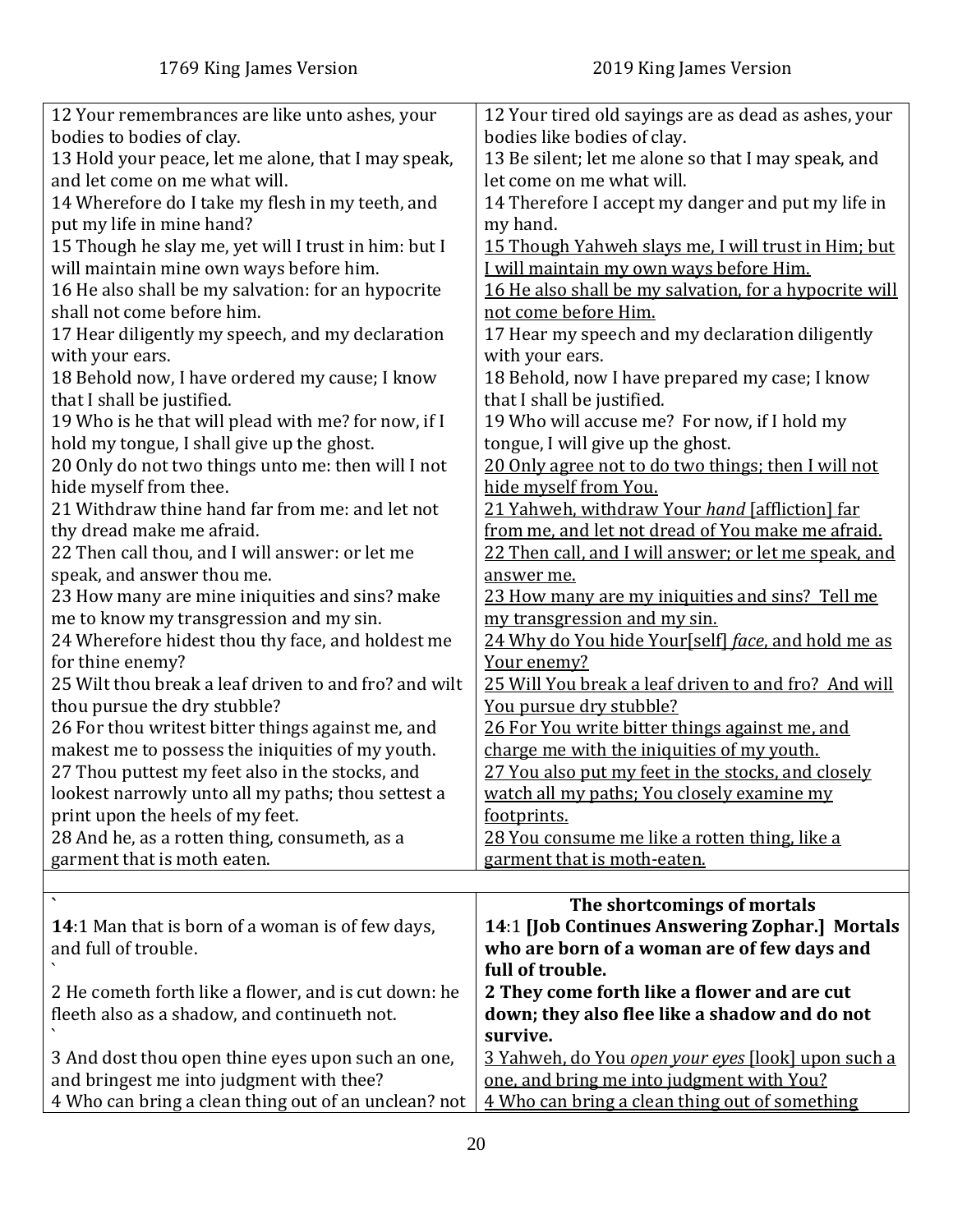| one.                                                      | unclean? No one.                                       |
|-----------------------------------------------------------|--------------------------------------------------------|
| 5 Seeing his days are determined, the number of his       | 5 Mortal man's days are determined; the number of      |
| months are with thee, thou hast appointed his             | their months are with You. You have appointed          |
| bounds that he cannot pass;                               | their limits that they cannot pass;                    |
| 6 Turn from him, that he may rest, till he shall          | 6 Turn from mortals so that they may rest till         |
| accomplish, as an hireling, his day.                      | they shall accomplish their time like hired            |
| 7 For there is hope of a tree, if it be cut down, that it | workers.                                               |
| will sprout again, and that the tender branch             | 7 For there is hope regarding a tree, that if it is    |
| thereof will not cease.                                   | cut down, it will sprout again, and that the           |
| 8 Though the root thereof wax old in the earth, and       | tender branch of it will not cease.                    |
| the stock thereof die in the ground;                      | 8 Though its root becomes old in the earth and         |
| 9 Yet through the scent of water it will bud, and         | its stump dies in the ground,                          |
| bring forth boughs like a plant.                          | 9 yet through the help of water it will bud and        |
| 10 But man dieth, and wasteth away: yea, man              | bring forth new shoots like a plant.                   |
| giveth up the ghost, and where is he?                     | 10 But mortals die, and waste away; yes, mortals       |
| 11 As the waters fail from the sea, and the flood         | give up the ghost. And where are they?                 |
| decayeth and drieth up:                                   | 11 As the waters fail from the sea and the flood       |
| 12 So man lieth down, and riseth not: till the            | lessens and dries up,                                  |
| heavens be no more, they shall not awake, nor be          | 12 so mortals lie down and do not rise till the        |
| raised out of their sleep.                                | heavens are no more; they will not awake nor be        |
| 130 that thou wouldest hide me in the grave, that         | raised out of their sleep.                             |
| thou wouldest keep me secret, until thy wrath be          | 13 0 Yahweh, if only You would hide me in the          |
| past, that thou wouldest appoint me a set time, and       | grave, that You would let me hide until Your wrath     |
| remember me!                                              | is past, that You would appoint me a set time and      |
| 14 If a man die, shall he live again? all the days of     | resurrect me!                                          |
| my appointed time will I wait, till my change come.       | 14 If mortals die, shall they live again? All the days |
|                                                           | of my appointed time I will wait till my release       |
|                                                           | comes.                                                 |
|                                                           |                                                        |
|                                                           | <b>Job envisions the future</b>                        |
| 15 Thou shalt call, and I will answer thee: thou wilt     | 15 God, You will call, and I will answer You; You      |
| have a desire to the work of thine hands.                 | have a love for the work of Your hands [Your           |
|                                                           | work].                                                 |
| 16 For now thou numberest my steps: dost thou not         | 16 You will not count all my steps. You will not       |
| watch over my sin?                                        | keep track of my sin.                                  |
| 17 My transgression is sealed up in a bag, and thou       | 17 My transgressions will be sealed up in a bag,       |
| sewest up mine iniquity.                                  | and You will do away with my iniquity.                 |
| 18 And surely the mountain falling cometh to              | 18 And surely a mountain wears down and comes          |
| nought, and the rock is removed out of his place.         | to nothing, and rock is removed out of its place.      |
| 19 The waters wear the stones: thou washest away          | 19 The waters wear away the stones;                    |
| the things which grow out of the dust of the earth;       | Yahweh, You wash away the things which grow out        |
| and thou destroyest the hope of man.                      | of the dust of the earth, and You destroy the hope of  |
|                                                           | mortals.                                               |
| 20 Thou prevailest for ever against him, and he           | 20 You prevail forever against them, and they pass     |
| passeth: thou changest his countenance, and               | away; You change their countenance and send them       |
| sendest him away.                                         | away.                                                  |
| 21 His sons come to honour, and he knoweth it not;        | 21 Their children achieve honor, and the parents do    |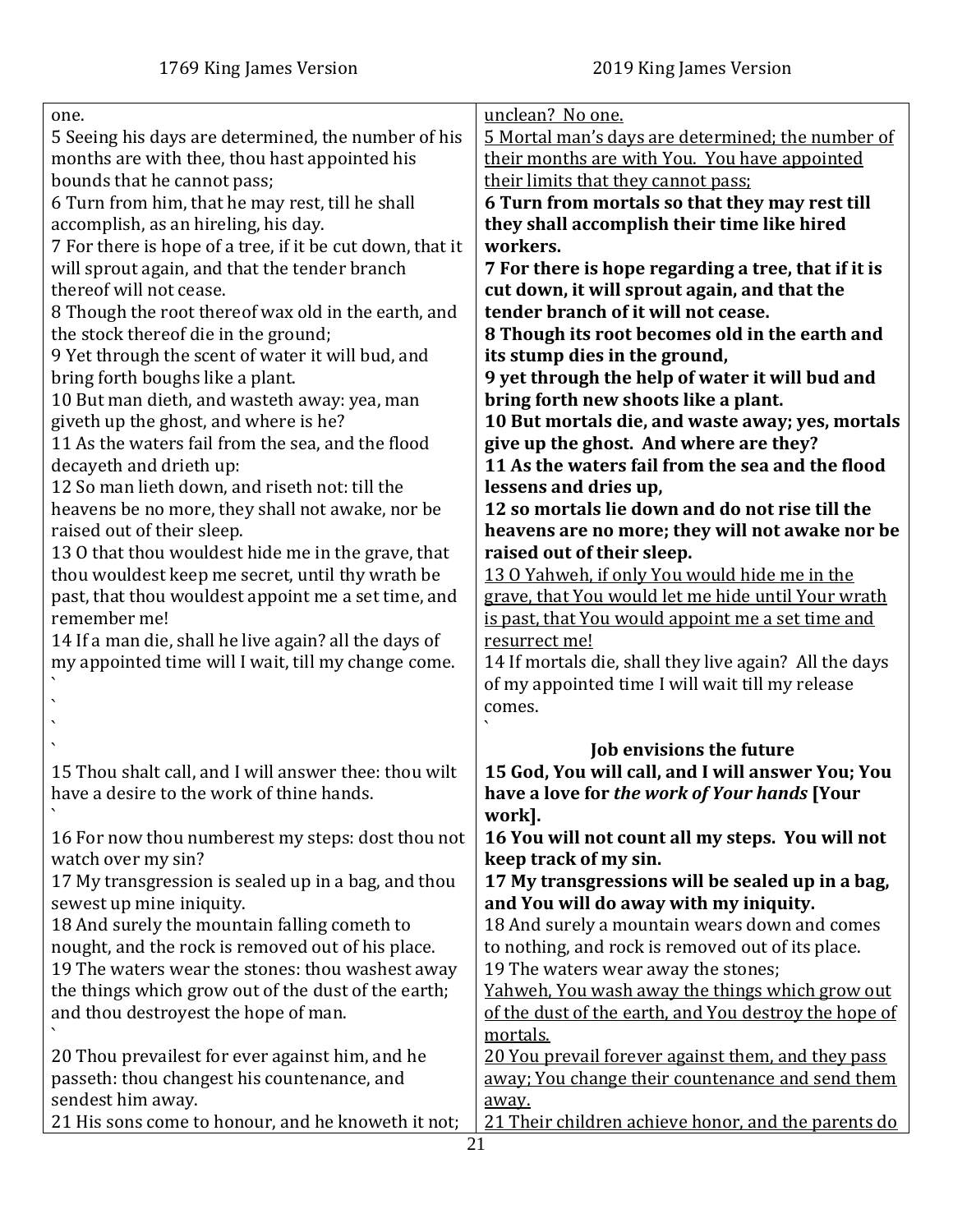<span id="page-21-0"></span>

| and they are brought low, but he perceiveth it not of | not know it; or the children are brought low, but the |
|-------------------------------------------------------|-------------------------------------------------------|
| them.                                                 | parents do not perceive it.                           |
|                                                       |                                                       |
|                                                       |                                                       |
|                                                       | The fate of mortals                                   |
| 22 But his flesh upon him shall have pain, and his    | 22 But their flesh upon them shall have pain,         |
|                                                       |                                                       |
| soul within him shall mourn.                          | and the soul (material sense) within each of          |
|                                                       | them shall mourn.                                     |
|                                                       |                                                       |
|                                                       |                                                       |
| $\bar{\mathbf{v}}$                                    | THE SECOND DIALOGUE                                   |
|                                                       |                                                       |
|                                                       |                                                       |
|                                                       | <b>Eliphaz Speaks</b>                                 |
|                                                       |                                                       |
|                                                       | <b>Mortals are not wise</b>                           |
| 15:1 Then answered Eliphaz the Temanite, and          |                                                       |
|                                                       | 15:1 Eliphaz said:                                    |
| said,                                                 | 2 Thinking yourself wise, you utter false "wisdoms;"  |
| 2 Should a wise man utter vain knowledge, and fill    | your belly is full of the east wind.                  |
|                                                       |                                                       |
| his belly with the east wind?                         | 3 You reason with unprofitable talk, and with         |
| 3 Should he reason with unprofitable talk? or with    | speeches with which you can do no good.               |
| speeches wherewith he can do no good?                 | 4 Yes, you cast off the fear of Yahweh, and           |
|                                                       |                                                       |
| 4 Yea, thou castest off fear, and restrainest prayer  | discourage prayer before Yahweh.                      |
| before God.                                           | 5 For your mouth utters your iniquity, and you        |
| 5 For thy mouth uttereth thine iniquity, and thou     | choose the tongue of the clever twister of words.     |
|                                                       |                                                       |
| choosest the tongue of the crafty.                    | 6 Your own mouth condemns you, and not I; yes,        |
| 6 Thine own mouth condemneth thee, and not I:         | your own lips testify against you.                    |
| yea, thine own lips testify against thee.             |                                                       |
|                                                       |                                                       |
|                                                       | Is Job wise?                                          |
| 7 Art thou the first man that was born? or wast thou  | 7 Are you the first person who was born? Were you     |
| made before the hills?                                | made before the hills?                                |
|                                                       |                                                       |
| 8 Hast thou heard the secret of God? and dost thou    | 8 Do you know the secrets of God? And do only         |
| restrain wisdom to thyself?                           | you have wisdom?                                      |
| 9 What knowest thou, that we know not? what           | 9 What do you know that we do not know? What do       |
|                                                       |                                                       |
| understandest thou, which is not in us?               | you understand which is not in us?                    |
| 10 With us are both the grayheaded and very aged      | 10 With us are both the gray-haired and very aged     |
| men, much elder than thy father.                      | who are much older than your parents.                 |
| 11 Are the consolations of God small with thee? is    |                                                       |
|                                                       | 11 Are the consolations of Yahweh nothing to          |
| there any secret thing with thee?                     | you?                                                  |
|                                                       | What are you hiding?                                  |
| 12 Why doth thine heart carry thee away? and what     |                                                       |
|                                                       | 12 You have allowed your feelings to carry you        |
| do thy eyes wink at,                                  | away. And what are your eyes seeing.                  |
| 13 That thou turnest thy spirit against God, and      | 13 that you turn your spirit against Yahweh, and      |
|                                                       |                                                       |
| lettest such words go out of thy mouth?               | let such words go out of your mouth?                  |
|                                                       |                                                       |
|                                                       | All mortals are unrighteous                           |
| 14 What is man, that he should be clean? and he       |                                                       |
|                                                       | 14 Can mortals be completely pure? And can a          |
| which is born of a woman, that he should be           | mortal who is born of a woman be wholly               |
| righteous?                                            | righteous?                                            |
|                                                       |                                                       |
|                                                       |                                                       |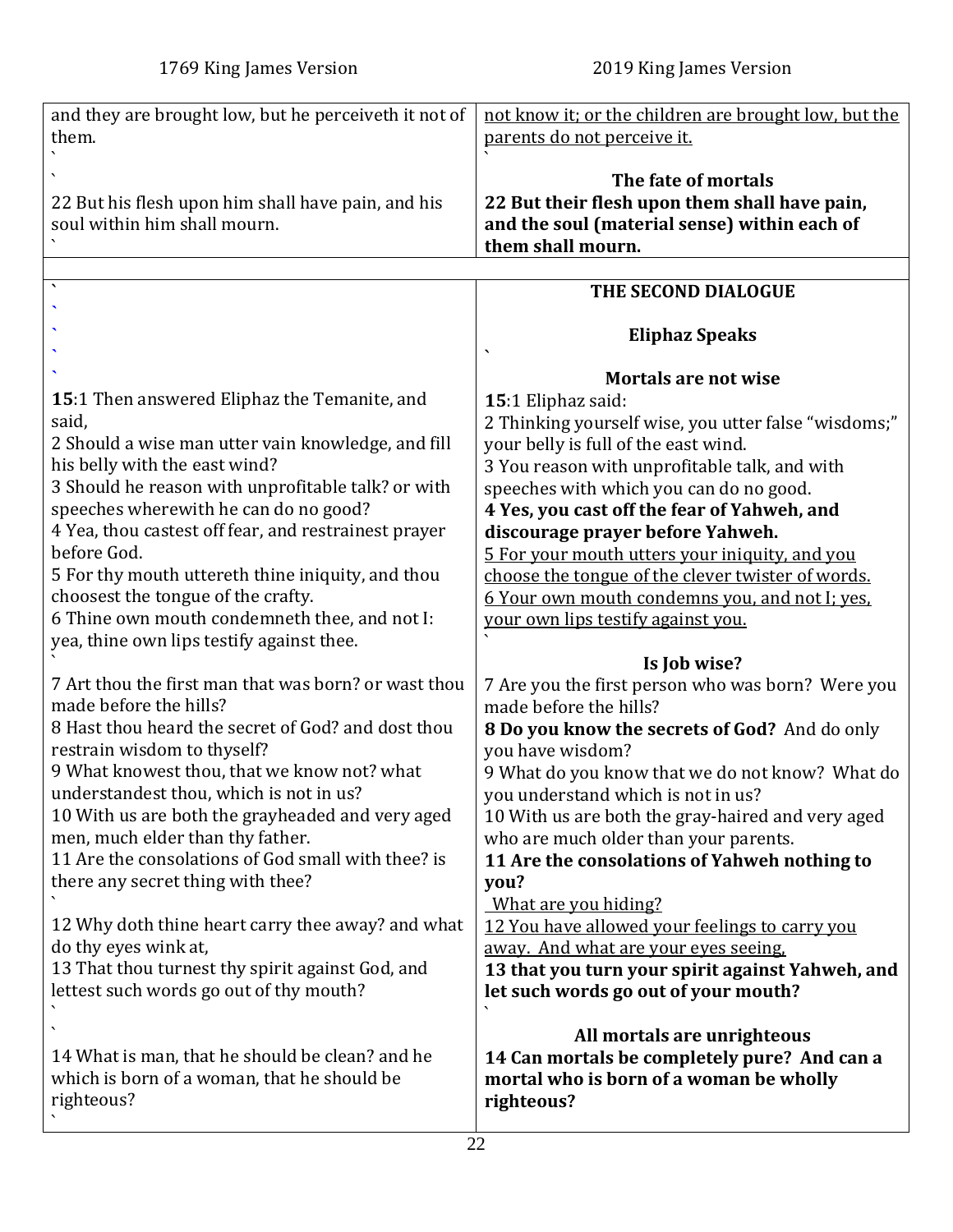| 15 Behold, he putteth no trust in his saints; yea, the  | 15 Behold, Yahweh puts no trust even in His          |
|---------------------------------------------------------|------------------------------------------------------|
| heavens are not clean in his sight.                     | saints (righteous followers); yes, even the          |
|                                                         | heavens are not pure in His sight.                   |
| 16 How much more abominable and filthy is man,          | 16 How much more abominable and filthy are           |
| which drinketh iniquity like water?                     | mortals, who drink iniquity like water?              |
| 17 I will shew thee, hear me; and that which I have     | 17 I will show you; hear me; and that which I have   |
| seen I will declare;                                    | seen I will declare,                                 |
| 18 Which wise men have told from their fathers,         | 18 which wise persons have been told by their        |
| and have not hid it:                                    | parents and have not hidden it,                      |
|                                                         |                                                      |
| 19 Unto whom alone the earth was given, and no          | 19 to whom alone the earth was given, and no         |
| stranger passed among them.                             | stranger passed among them.                          |
| 20 The wicked man travaileth with pain all his days,    | 20 Wicked people are tormented with pain all their   |
| and the number of years is hidden to the oppressor.     | days, and the number of their years is hidden to the |
|                                                         | oppressors.                                          |
| 21 A dreadful sound is in his ears: in prosperity the   | 21 A dreadful sound is in their ears; in their       |
| destroyer shall come upon him.                          | prosperity the destroyer shall come upon them.       |
| 22 He believeth not that he shall return out of         | 22 They know that they will not return out of        |
| darkness, and he is waited for of the sword.            | darkness, and the sword awaits them.                 |
| 23 He wandereth abroad for bread, saying, Where is      | 23 They wander abroad for bread, saying, "Where is   |
| it? he knoweth that the day of darkness is ready at     | it?" They know that their day of darkness is at      |
| his hand.                                               | hand.                                                |
|                                                         |                                                      |
|                                                         | Some reasons not to be unrighteous                   |
| 24 Trouble and anguish shall make him afraid; they      | 24 Trouble and anguish will make them afraid;        |
| shall prevail against him, as a king ready to the       | trouble will prevail against them, like a king ready |
|                                                         |                                                      |
| battle.                                                 | for the battle.                                      |
| 25 For he stretcheth out his hand against God, and      | 25 For they stretch out their hands against Yahweh.  |
| strengtheneth himself against the Almighty.             | and strengthen themselves against the Almighty.      |
| 26 He runneth upon him, even on his neck, upon the      | 26 They try to fight against the Almighty with       |
| thick bosses of his bucklers:                           | weapons,                                             |
| 27 Because he covereth his face with his fatness,       | 27 their faces and their thighs covered with their   |
| and maketh collops of fat on his flanks.                | fatness.                                             |
| 28 And he dwelleth in desolate cities, and in houses    | 28 But they dwell in desolate cities and in houses   |
| which no man inhabiteth, which are ready to             | which no one inhabits, which are ready to become     |
| become heaps.                                           | heaps of ruin.                                       |
| 29 He shall not be rich, neither shall his substance    | 29 They shall not be rich; neither shall their       |
| continue, neither shall he prolong the perfection       | substance continue; neither shall they prolong its   |
| thereof upon the earth.                                 | perfection upon the earth.                           |
| 30 He shall not depart out of darkness; the flame       | 30 They shall not depart out of darkness; flames     |
| shall dry up his branches, and by the breath of his     | shall dry up their branches, and as quickly as a     |
| mouth shall he go away.                                 | breath they shall disappear.                         |
| 31 Let not him that is deceived trust in vanity: for    | 31 If they trust in what is worthless,               |
| vanity shall be his recompence.                         | worthlessness shall be their reward.                 |
| 32 It shall be accomplished before his time, and his    | 32 Their lives will end before their time, and their |
| branch shall not be green.                              | branches shall no longer be green.                   |
| 33 He shall shake off his unripe grape as the vine,     | 33 They shall shake off their unripe grapes as a     |
| and shall cast off his flower as the olive.<br>$\Omega$ | grapevine does, and cast off their flowers as the    |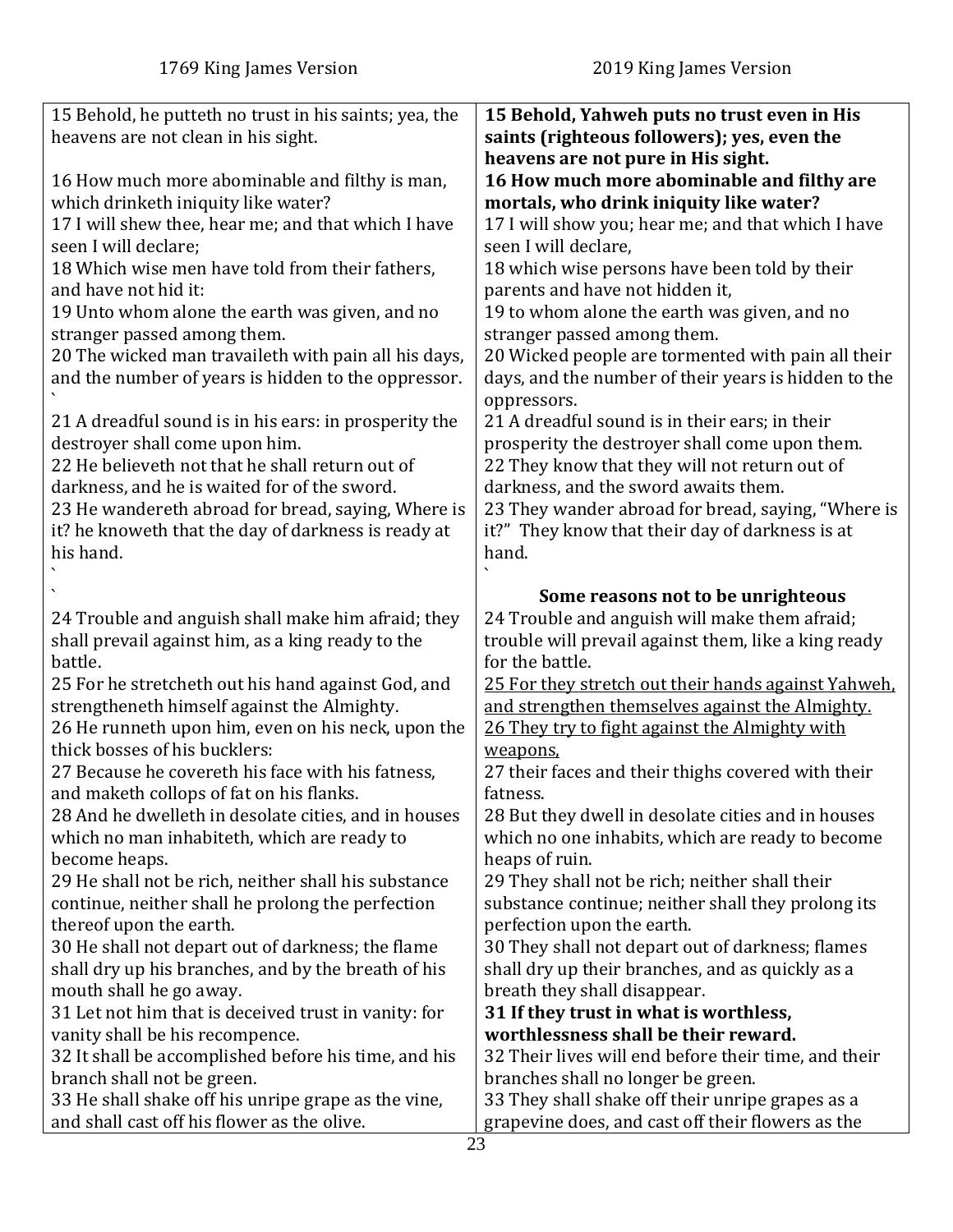<span id="page-23-0"></span>

|                                                        | olive trees do.                                     |
|--------------------------------------------------------|-----------------------------------------------------|
| 34 For the congregation of hypocrites shall be         | 34 For the congregation of hypocrites will be       |
| desolate, and fire shall consume the tabernacles of    | desolate, and fire will consume the tents where     |
| bribery.                                               | bribery dwells.                                     |
| 35 They conceive mischief, and bring forth vanity,     | 35 They conceive mischief and bring forth what is   |
| and their belly prepareth deceit.                      | worthless, and their belly prepares deceit.         |
|                                                        |                                                     |
|                                                        | <b>Job Replies to Eliphaz</b>                       |
| 16:1 Then Job answered and said,                       | 16:1 Job said:                                      |
| 2 I have heard many such things: miserable             | 2 I have heard many such things; you are all        |
| comforters are ye all.                                 | miserable comforters.                               |
| 3 Shall vain words have an end? or what                | 3 Will these vain words have an end? What           |
| emboldeneth thee that thou answerest?                  | emboldens you that you answer?                      |
| 4 I also could speak as ye do: if your soul were in my | 4 I also could speak as you do; if you were in my   |
| soul's stead, I could heap up words against you, and   | place, I could heap up words against you, and shake |
| shake mine head at you.                                | my head at you.                                     |
| 5 But I would strengthen you with my mouth, and        | 5 But I would strengthen you with my mouth, and     |
| the moving of my lips should asswage your grief.       | the moving of my lips would intend to calm your     |
|                                                        | grief.                                              |
| 6 Though I speak, my grief is not asswaged: and        | 6 Though I speak, my grief is not calmed. And       |
| though I forbear, what am I eased?                     | though I forbear, am I eased?                       |
|                                                        |                                                     |
| 7 But now he hath made me weary: thou hast made        | 7 But now Yahweh has made me weary; You have        |
| desolate all my company.                               | made desolate all my family.                        |
| 8 And thou hast filled me with wrinkles, which is a    | 8 And You have filled me with wrinkles, which are a |
| witness against me: and my leanness rising up in       | witness against me; and my leanness rising up in    |
| me beareth witness to my face.                         | me witnesses against me.                            |
| 9 He teareth me in his wrath, who hateth me: he        | 9 Those who hate me tear me in their wrath; they    |
| gnasheth upon me with his teeth; mine enemy            | gnash upon me with their teeth; my enemy's eyes     |
| sharpeneth his eyes upon me.                           | glare at me.                                        |
| 10 They have gaped upon me with their mouth;           | 10 They have gaped upon me with their mouth;        |
| they have smitten me upon the cheek reproachfully;     | they have struck me upon the cheek reproachfully;   |
| they have gathered themselves together against me.     | they have gathered themselves together against me.  |
| 11 God hath delivered me to the ungodly, and           | 11 Yahweh has delivered me to the ungodly and       |
| turned me over into the hands of the wicked.           | turned me over to the hands of the wicked.          |
| 12 I was at ease, but he hath broken me asunder: he    | 12 I was at ease, but He has broken me asunder; He  |
| hath also taken me by my neck, and shaken me to        | has also taken me by my neck, and shaken me to      |
| pieces, and set me up for his mark.                    | pieces, and set me up for a target.                 |
| 13 His archers compass me round about, he              | 13 His archers encompass me, He cuts my kidneys     |
| cleaveth my reins asunder, and doth not spare; he      | open and does not spare; He pours out my gall upon  |
| poureth out my gall upon the ground.                   | the ground.                                         |
| 14 He breaketh me with breach upon breach, he          | 14 He breaks me with wound upon wound; He           |
| runneth upon me like a giant.                          | charges at me like a giant.                         |
| 15 I have sewed sackcloth upon my skin, and defiled    | 15 I have sewed sackcloth upon my skin and sit      |
| my horn in the dust.                                   | desolate in the dust.                               |
|                                                        |                                                     |
| 16 My face is foul with weeping, and on my eyelids     | 16 My face is foul with weeping, and on my eyelids  |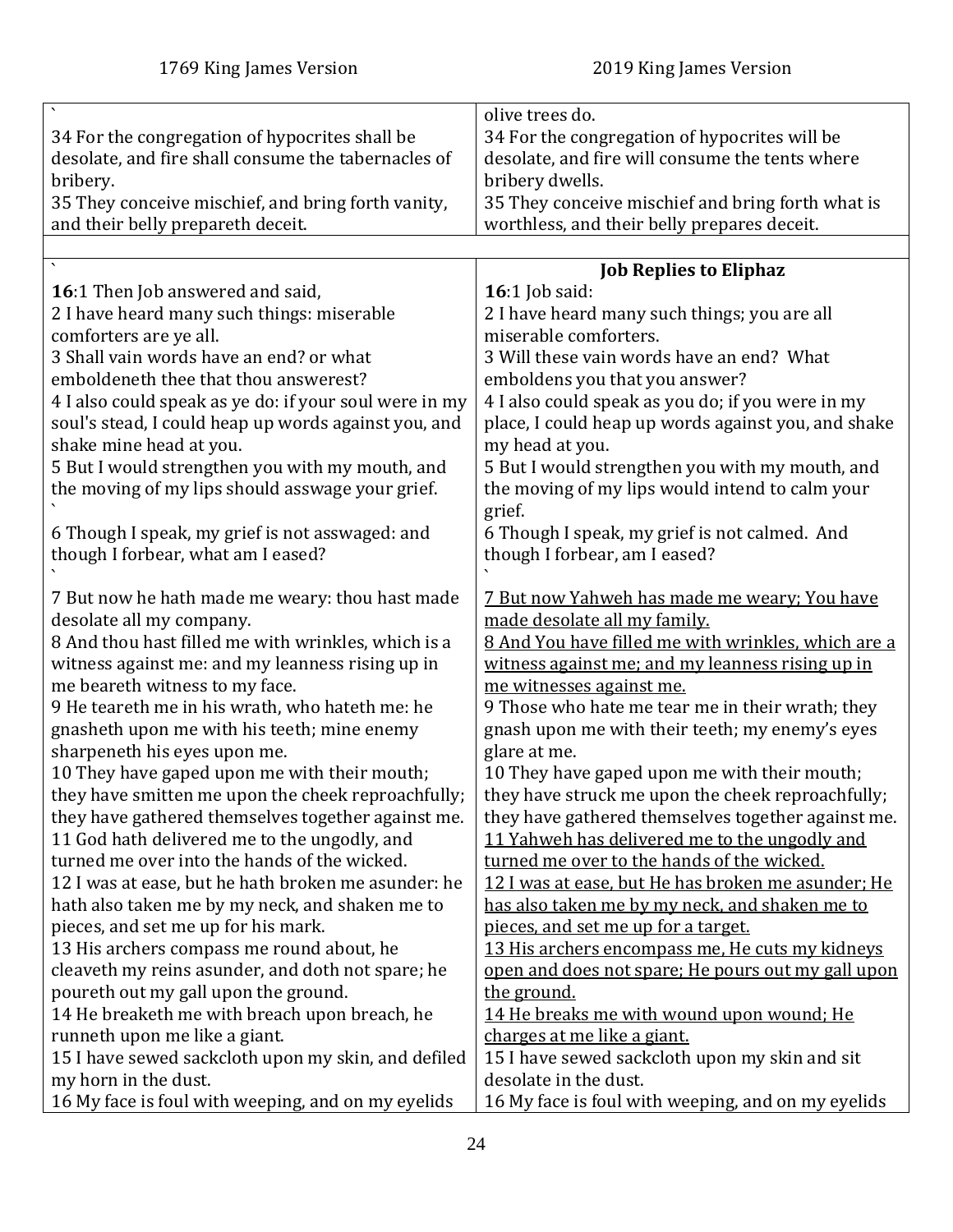<span id="page-24-0"></span>

| is the shadow of death;                               | is the shadow of death,                                  |
|-------------------------------------------------------|----------------------------------------------------------|
| 17 Not for any injustice in mine hands: also my       | 17 although not for any injustice in my hands: also      |
| prayer is pure.                                       | my prayer is pure.                                       |
| 18 0 earth, cover not thou my blood, and let my cry   | 18 0 earth, do not cover my blood or let my cry be       |
| have no place.                                        | unheard.                                                 |
|                                                       |                                                          |
|                                                       | Job longs for a better state of affairs                  |
| 19 Also now, behold, my witness is in heaven, and     | 19 Also now, behold, my witness is in heaven;            |
| my record is on high.                                 | and my record is there.                                  |
| 20 My friends scorn me: but mine eye poureth out      | 20 My friends scorn me, but my eye looks to God          |
| tears unto God.                                       | for help.                                                |
| 21 0 that one might plead for a man with God, as a    | 21 0 that someone might plead for a person with          |
| man pleadeth for his neighbour!                       | Yahweh, as someone pleads for a neighbor!                |
| 22 When a few years are come, then I shall go the     | 22 When a few years have come and gone, then I           |
| way whence I shall not return.                        | will go the way from which I will not return.            |
|                                                       |                                                          |
| 17:1 My breath is corrupt, my days are extinct, the   | 17:1 [Job Continues Answering Eliphaz.] My life          |
| graves are ready for me.                              | is broken; my days are extinct; the grave is ready       |
|                                                       | for me.                                                  |
| 2 Are there not mockers with me? and doth not         | 2 Are there not mockers with me? My eye                  |
| mine eye continue in their provocation?               | continues to see their lack of compassion.               |
| 3 Lay down now, put me in a surety with thee; who     | 3 Make me a promise, a pledge. Who will vouch for        |
| is he that will strike hands with me?                 | me?                                                      |
| 4 For thou hast hid their heart from understanding:   | 4 For, Yahweh, You have hidden their heart from          |
| therefore shalt thou not exalt them.                  | understanding; therefore, you shall not exalt them.      |
| 5 He that speaketh flattery to his friends, even the  | 5 As for those who speak flattery to their friends,      |
| eyes of his children shall fail.                      | the eyes of their children shall fail.                   |
| 6 He hath made me also a byword of the people; and    | <u>6 Yahweh has made me a curse of the people, and I</u> |
| aforetime I was as a tabret.                          | have become like one in whose face people spit.          |
|                                                       |                                                          |
|                                                       | <b>Wise sayings</b>                                      |
| 7 Mine eye also is dim by reason of sorrow, and all   | 7 My eye also is dim because of sorrow, and all my       |
| my members are as a shadow.                           | members are as frail as a shadow.                        |
| 8 Upright men shall be astonied at this, and the      | 8 Upright persons shall be astonished at this, and       |
| innocent shall stir up himself against the hypocrite. | the innocent shall stir up themselves against the        |
|                                                       | hypocrite.                                               |
| 9 The righteous also shall hold on his way, and he    | 9 The righteous shall hold on their way, and             |
| that hath clean hands shall be stronger and           | those who have pure hands shall be stronger              |
| stronger.                                             | and stronger.                                            |
| 10 But as for you all, do ye return, and come now:    | 10 As for you all, return, and come before me, but       |
| for I cannot find one wise man among you.             | still I do not find one wise person among you.           |
| 11 My days are past, my purposes are broken off,      | 11 My days are past; my purposes are broken off,         |
| even the thoughts of my heart.                        | even the thoughts of my heart.                           |
| 12 They change the night into day: the light is short | 12 These friends call the night day, saying that the     |
| because of darkness.                                  | light is near in the face of darkness.                   |
| 13 If I wait, the grave is mine house: I have made my | 13 If I wait, the grave is my house; I have made my      |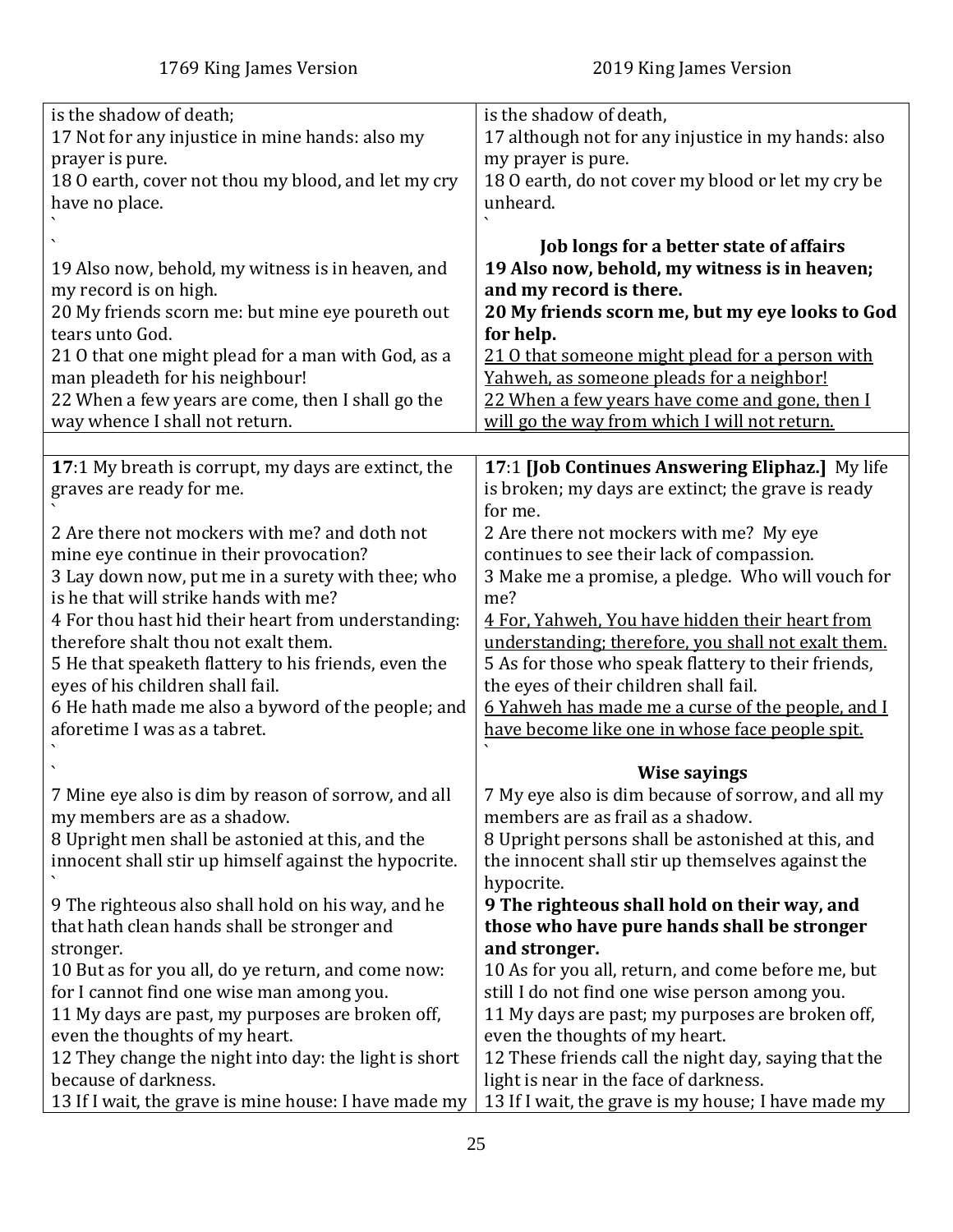<span id="page-25-0"></span>

| bed in the darkness.<br>bed in the darkness.<br>14 I have said to corruption, Thou art my father: to<br>14 I have said to corruption, "You are my father," |  |
|------------------------------------------------------------------------------------------------------------------------------------------------------------|--|
|                                                                                                                                                            |  |
|                                                                                                                                                            |  |
| and to the worm, "You are my mother and my<br>the worm, Thou art my mother, and my sister.                                                                 |  |
| sister."                                                                                                                                                   |  |
| 15 And where is now my hope? as for my hope, who<br>15 And where is my hope now? As for my hopes,                                                          |  |
| who shall see them?<br>shall see it?                                                                                                                       |  |
| 16 They shall go down to the bars of the pit, when<br>16 They shall go down into the pit, when our rest                                                    |  |
| together is in the dust.<br>our rest together is in the dust.                                                                                              |  |
|                                                                                                                                                            |  |
| <b>Bildad Speaks to Job</b>                                                                                                                                |  |
|                                                                                                                                                            |  |
| The sorrows of a mortal                                                                                                                                    |  |
| <b>18:1</b> Then answered Bildad the Shuhite, and said,<br>18:1 Bildad said:                                                                               |  |
| 2 How long will it be ere ye make an end of words?<br>2 How long will it be before you bring your words                                                    |  |
|                                                                                                                                                            |  |
| mark, and afterwards we will speak.<br>to an end? When you cease, we will discuss.                                                                         |  |
| 3 Wherefore are we counted as beasts, and reputed<br>3 Why are we considered beasts and reputed vile in                                                    |  |
| vile in your sight?<br>your sight?                                                                                                                         |  |
| 4 He teareth himself in his anger: shall the earth be<br>4 You who tear yourself in your anger, shall the                                                  |  |
| forsaken for thee? and shall the rock be removed<br>earth be forsaken for you? And shall rocks be                                                          |  |
| out of his place?<br>removed out of their place for you?                                                                                                   |  |
|                                                                                                                                                            |  |
| Wicked mortals eventually come to a bad end                                                                                                                |  |
| 5 Yea, the light of the wicked shall be put out, and<br>5 Yes, the light of the wicked shall be put out, and                                               |  |
| the spark of his fire shall not shine.<br>the spark of their fire shall not shine.                                                                         |  |
| 6 The light shall be dark in his tabernacle, and his<br>6 The light shall be dark in their tents, and their                                                |  |
| candle shall be put out with him.<br>lamp shall be put out.                                                                                                |  |
| 7 The steps of his strength shall be straitened, and<br>7 Their strength shall fade, and their own plans                                                   |  |
| his own counsel shall cast him down.<br>shall bring them down.                                                                                             |  |
| 8 For he is cast into a net by his own feet, and he<br>8 For they are cast into a net by their own feet, and                                               |  |
| walketh upon a snare.<br>they walk into a snare.                                                                                                           |  |
|                                                                                                                                                            |  |
| 9 The gin shall take him by the heel, and the robber<br>9 A trap shall catch them by the heel, and the robber                                              |  |
| shall prevail against him.<br>shall prevail against them.                                                                                                  |  |
| 10 The snare is laid for him in the ground, and a<br>10 The snare is laid for them on the ground and a                                                     |  |
| trap for him in the way.<br>trap for them on their path.                                                                                                   |  |
| 11 Terrors shall make him afraid on every side, and<br>11 Terrors shall make them afraid on every side                                                     |  |
| shall drive him to his feet.<br>and shall drive them to flee.                                                                                              |  |
| 12 His strength shall be hungerbitten, and<br>12 Their strength shall be bitten by hunger, and                                                             |  |
| destruction shall be ready at his side.<br>destruction shall be ready to attack them.                                                                      |  |
| 13 It shall devour the strength of his skin: even the<br>13 It shall devour their skin; the firstborn of death                                             |  |
| firstborn of death shall devour his strength.<br>shall devour their strength.                                                                              |  |
| 14 His confidence shall be rooted out of his<br>14 Their confidence shall be rooted out of their tent,                                                     |  |
| tabernacle, and it shall bring him to the king of<br>and destruction shall bring them to the king of                                                       |  |
| terrors.<br>terrors.                                                                                                                                       |  |
| 15 It shall dwell in his tabernacle, because it is none<br>15 It shall dwell in their tent because safety is not                                           |  |
| of his: brimstone shall be scattered upon his<br>theirs; brimstone shall be scattered upon their                                                           |  |
| habitation.<br>habitation.                                                                                                                                 |  |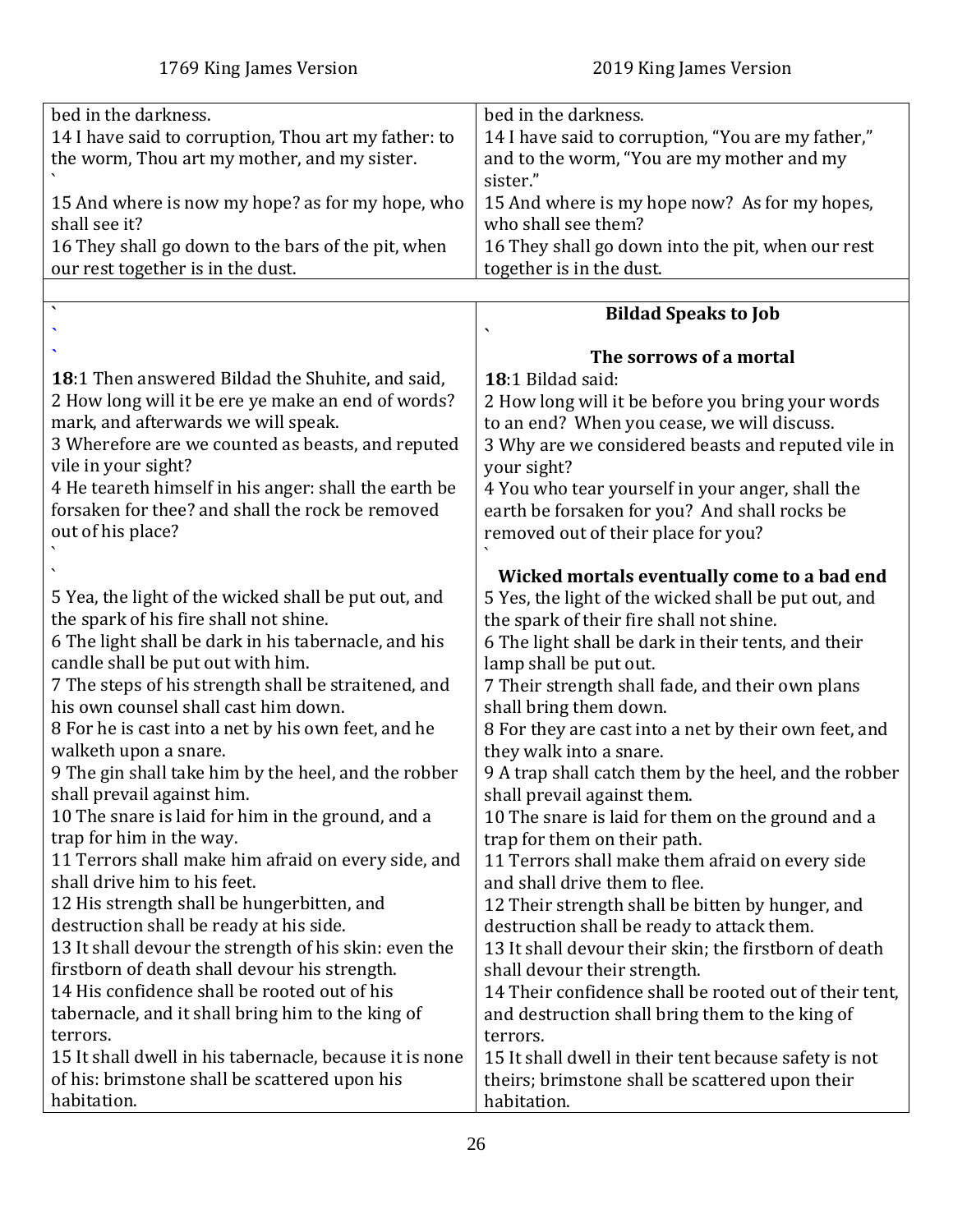<span id="page-26-0"></span>

| 16 His roots shall be dried up beneath, and above      | 16 Their roots shall be dried up in the earth, and          |
|--------------------------------------------------------|-------------------------------------------------------------|
| shall his branch be cut off.                           | above their branch shall be cut off.                        |
| 17 His remembrance shall perish from the earth,        | 17 Their remembrance shall perish from the earth,           |
| and he shall have no name in the street.               | and they shall have no name in the street.                  |
| 18 He shall be driven from light into darkness, and    | 18 They shall be driven from light into darkness and        |
| chased out of the world.                               | chased out of the world.                                    |
| 19 He shall neither have son nor nephew among his      | 19 They shall have neither son nor daughter among           |
| people, nor any remaining in his dwellings.            | their people, nor any remaining in their dwellings.         |
| 20 They that come after him shall be astonied at his   | 20 Those who come after them shall be astonished            |
| day, as they that went before were affrighted.         | at their fate, as those who went before were<br>frightened. |
| 21 Surely such are the dwellings of the wicked, and    | 21 Surely this is the end of the wicked, and this is        |
| this is the place of him that knoweth not God.         | the fate of those who do not know God.                      |
|                                                        |                                                             |
|                                                        | <b>Job Replies to Bildad</b>                                |
| 19:1 Then Job answered and said,                       | <b>19:1</b> Job said:                                       |
| 2 How long will ye vex my soul, and break me in        | 2 How long will you vex my soul (material sense),           |
| pieces with words?                                     | and break me in pieces with words?                          |
| 3 These ten times have ye reproached me: ye are        | 3 These ten times you have reproached me; are you           |
| not ashamed that ye make yourselves strange to me.     | not ashamed that you make yourselves enemies to             |
|                                                        | me?                                                         |
| 4 And be it indeed that I have erred, mine error       | 4 If I have erred, my error remains with myself.            |
| remaineth with myself.                                 | 5 If indeed you will magnify yourselves against me,         |
| 5 If indeed ye will magnify yourselves against me,     | and plead against me my reproach,                           |
| and plead against me my reproach:                      | 6 know now that Yahweh has overthrown me, and               |
| 6 Know now that God hath overthrown me, and            | has encompassed me with His net.                            |
| hath compassed me with his net.                        | <u>7 Behold, I cry out for being wronged, but I am not</u>  |
| 7 Behold, I cry out of wrong, but I am not heard: I    | heard; I cry aloud, but there is no justice.                |
| cry aloud, but there is no judgment.                   | 8 He has fenced up my way so that I cannot pass.            |
| 8 He hath fenced up my way that I cannot pass, and     | and He has set darkness in my paths.                        |
| he hath set darkness in my paths.                      | 9 He has stripped me of my glory and taken the              |
| 9 He hath stripped me of my glory, and taken the       | crown from my head.                                         |
| crown from my head.                                    | 10 He has destroyed me on every side, and I am              |
| 10 He hath destroyed me on every side, and I am        | gone; and He has uprooted my hope like a tree.              |
| gone: and mine hope hath he removed like a tree.       | 11 He has kindled His wrath against me, and He              |
| 11 He hath also kindled his wrath against me, and      | counts me to Him as one of His enemies.                     |
| he counteth me unto him as one of his enemies.         | 12 His troops are gathered and surround me, and             |
| 12 His troops come together, and raise up their way    | camp around my tent.                                        |
| against me, and encamp round about my tabernacle.      | 13 He has put my relatives far from me, and my              |
| 13 He hath put my brethren far from me, and mine       | acquaintances are truly estranged from me.                  |
| acquaintance are verily estranged from me.             | 14 My relatives have failed me, and my familiar             |
| 14 My kinsfolk have failed, and my familiar friends    | friends have forgotten me.                                  |
| have forgotten me.                                     | 15 Those who lived in my house and my female                |
| 15 They that dwell in mine house, and my maids,        | servants count me as a stranger: I am an alien in           |
| count me for a stranger: I am an alien in their sight. | their sight.                                                |
| 16 I called my servant, and he gave me no answer; I    | 16 I called my servant, and he gave me no answer; I         |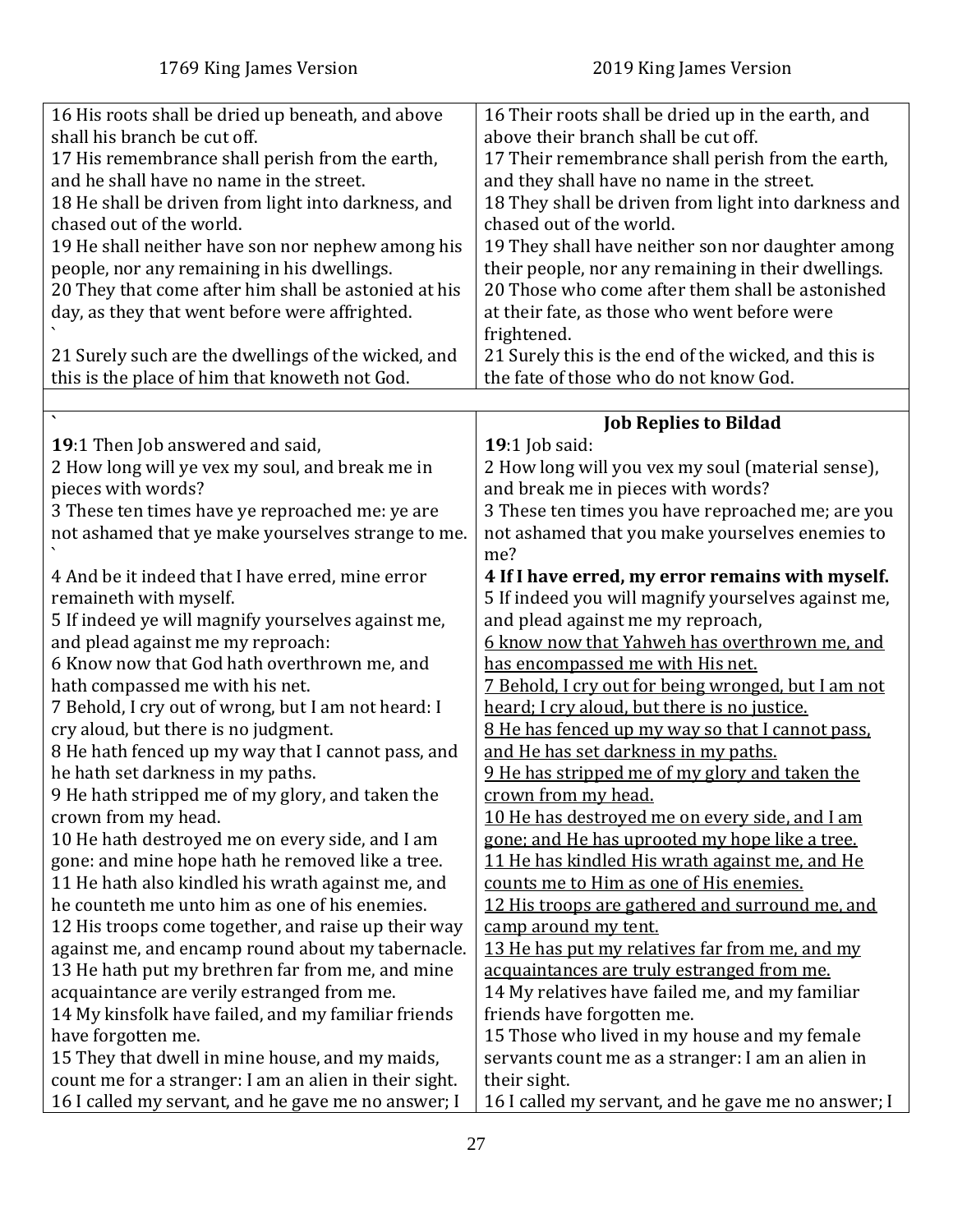<span id="page-27-0"></span>

| intreated him with my mouth.<br>17 My breath is strange to my wife, though I<br>intreated for the children's sake of mine own body.<br>18 Yea, young children despised me; I arose, and<br>they spake against me.<br>19 All my inward friends abhorred me: and they<br>whom I loved are turned against me.<br>20 My bone cleaveth to my skin and to my flesh, and<br>I am escaped with the skin of my teeth.<br>21 Have pity upon me, have pity upon me, O ye my<br>friends; for the hand of God hath touched me.<br>22 Why do ye persecute me as God, and are not<br>satisfied with my flesh?<br>23 Oh that my words were now written! oh that<br>they were printed in a book!<br>24 That they were graven with an iron pen and lead<br>in the rock for ever! | pleaded to him with my mouth.<br>17 My breath is strange to my wife, though I<br>pleaded with her for the sake of the children of my<br>own body.<br>18 Yes, young children despised me; I arose, and<br>they spoke against me.<br>19 All my close friends abhorred me, and those<br>whom I loved have turned against me.<br>20 I am only skin and bones and my flesh, and I<br>have escaped by the skin of my teeth.<br>21 Have pity upon me, have pity upon me, my<br>friends; for the hand of Yahweh has touched<br>[afflicted] me.<br>22 Why do you too, persecute me as well as<br><u>Yahweh, and are not satisfied with taking my flesh?</u><br>23 Oh, that my words were now written! Oh,<br>that they were printed in a book!<br>24 Oh, that they were engraved by an iron pen in<br>the rock forever! |
|----------------------------------------------------------------------------------------------------------------------------------------------------------------------------------------------------------------------------------------------------------------------------------------------------------------------------------------------------------------------------------------------------------------------------------------------------------------------------------------------------------------------------------------------------------------------------------------------------------------------------------------------------------------------------------------------------------------------------------------------------------------|----------------------------------------------------------------------------------------------------------------------------------------------------------------------------------------------------------------------------------------------------------------------------------------------------------------------------------------------------------------------------------------------------------------------------------------------------------------------------------------------------------------------------------------------------------------------------------------------------------------------------------------------------------------------------------------------------------------------------------------------------------------------------------------------------------------|
| 25 For I know that my redeemer liveth, and that he<br>shall stand at the latter day upon the earth:<br>26 And though after my skin worms destroy this<br>body, yet in my flesh shall I see God:<br>27 Whom I shall see for myself, and mine eyes shall<br>behold, and not another; though my reins be<br>consumed within me.<br>28 But ye should say, Why persecute we him, seeing<br>the root of the matter is found in me?<br>29 Be ye afraid of the sword: for wrath bringeth the<br>punishments of the sword, that ye may know there<br>is a judgment.                                                                                                                                                                                                     | One day God will be clearly seen<br>25 For I know that my Redeemer lives, and that<br>He will <i>stand</i> [rule] at the latter day upon the<br>earth<br>26 and though worms destroy this body after my<br>skin, yet in my flesh I shall see God.<br>27 I shall see God for myself; my eyes [I] shall<br>behold Him, and not another; how my heart<br>longs within me.<br>28 You say, "How can we persecute him, seeing the<br>root of the matter is found in him?"<br>29 Be afraid of Yahweh's sword, for wrath brings<br>the punishments of the sword, and you will know<br>there is a judgment.                                                                                                                                                                                                             |
|                                                                                                                                                                                                                                                                                                                                                                                                                                                                                                                                                                                                                                                                                                                                                                |                                                                                                                                                                                                                                                                                                                                                                                                                                                                                                                                                                                                                                                                                                                                                                                                                |
| <b>20:1 Then answered Zophar the Naamathite, and</b><br>said,<br>2 Therefore do my thoughts cause me to answer,<br>and for this I make haste.<br>3 I have heard the check of my reproach, and the<br>spirit of my understanding causeth me to answer.<br>4 Knowest thou not this of old, since man was<br>placed upon earth,                                                                                                                                                                                                                                                                                                                                                                                                                                   | <b>Zophar Speaks to Job</b><br>20:1 Zophar said:<br>2 My thoughts cause me to answer, and for this I<br>make haste.<br>3 I have heard your words which insult me, and the<br>spirit of my understanding causes me to answer.<br>4 Have you not known this for a long time, since<br>people were placed upon the earth,<br>The fate of the wicked                                                                                                                                                                                                                                                                                                                                                                                                                                                               |
| 5 That the triumphing of the wicked is short, and                                                                                                                                                                                                                                                                                                                                                                                                                                                                                                                                                                                                                                                                                                              | 5 that the triumph of the wicked is short, and the                                                                                                                                                                                                                                                                                                                                                                                                                                                                                                                                                                                                                                                                                                                                                             |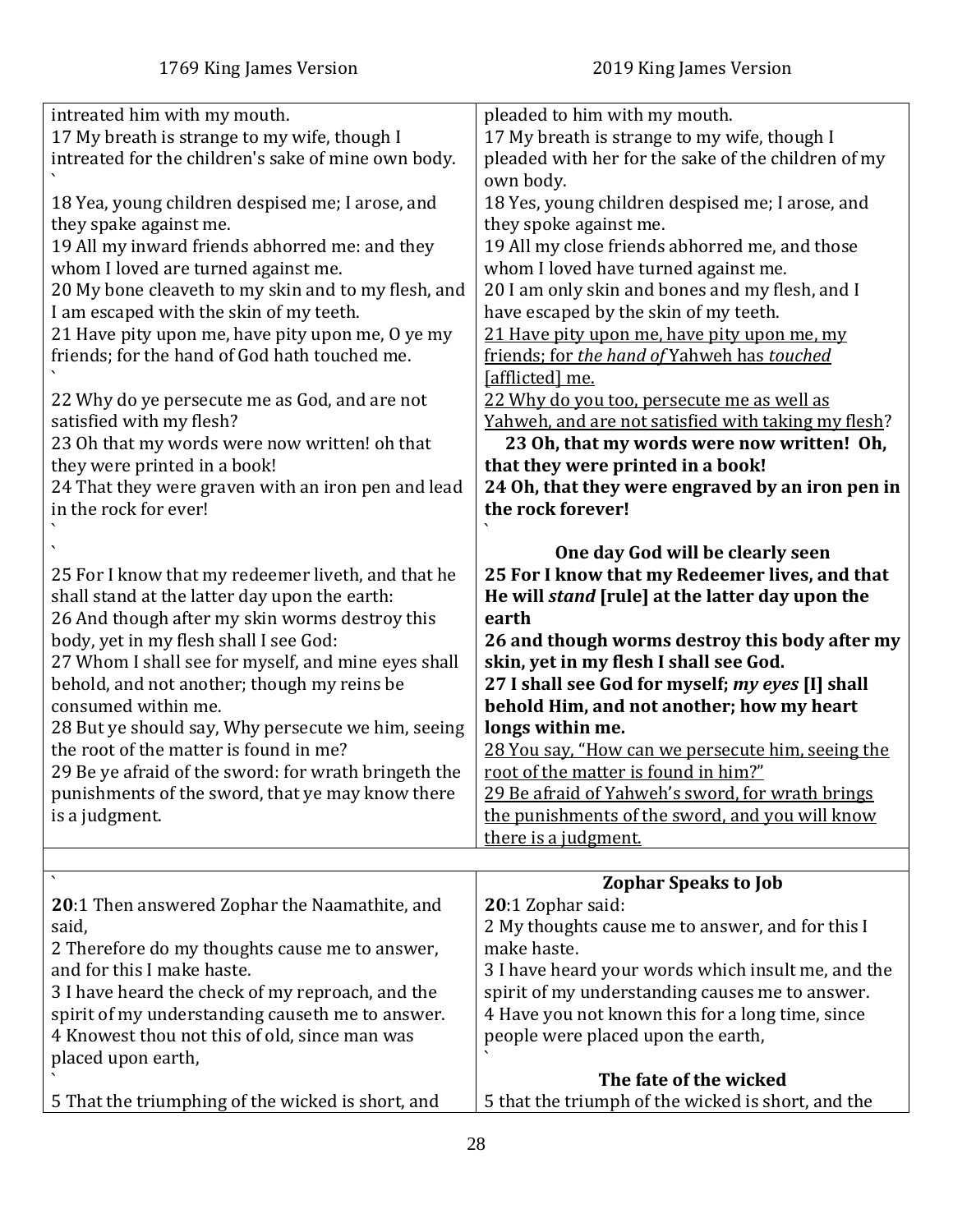| the joy of the hypocrite but for a moment?              | joy of the hypocrite but for a moment?                   |
|---------------------------------------------------------|----------------------------------------------------------|
| 6 Though his excellency mount up to the heavens,        | 6 Though their excellence mounts up to the heavens       |
|                                                         |                                                          |
| and his head reach unto the clouds;                     | and their heads reach to the clouds,                     |
| 7 Yet he shall perish for ever like his own dung: they  | 7 yet they shall perish forever like their own dung;     |
| which have seen him shall say, Where is he?             | those who have seen them shall say, "Where are           |
|                                                         |                                                          |
|                                                         | they?"                                                   |
| 8 He shall fly away as a dream, and shall not be        | 8 They shall fly away like a dream and shall not be      |
| found: yea, he shall be chased away as a vision of      | found; yes, they shall be chased away like a vision of   |
|                                                         |                                                          |
| the night.                                              | the night.                                               |
| 9 The eye also which saw him shall see him no           | 9 The eye that saw them shall not see them any           |
| more; neither shall his place any more behold him.      | more; neither shall their place any more see them.       |
|                                                         |                                                          |
|                                                         | 10 Their children shall seek to please the poor, and     |
| 10 His children shall seek to please the poor, and his  | their hands shall restore the goods of the poor.         |
| hands shall restore their goods.                        | 11 Their bones are full of the sin of their youth,       |
|                                                         |                                                          |
| 11 His bones are full of the sin of his youth, which    | which shall lie down with them in the dust.              |
| shall lie down with him in the dust.                    | 12 Though wickedness is sweet in their mouth,            |
| 12 Though wickedness be sweet in his mouth,             | though they hide it under their tongues,                 |
| though he hide it under his tongue;                     | 13 though they do not want to let it go, nor forsake     |
|                                                         |                                                          |
| 13 Though he spare it, and forsake it not; but keep it  | it, but keep it still within their mouths,               |
| still within his mouth:                                 | 14 yet the food in their stomach will turn bitter; it is |
| 14 Yet his meat in his bowels is turned, it is the gall | like the poison of asps within them.                     |
|                                                         |                                                          |
| of asps within him.                                     | 15 They have swallowed down riches, and they will        |
| 15 He hath swallowed down riches, and he shall          | vomit them up again; Yahweh will make sure of it.        |
| vomit them up again: God shall cast them out of his     | 16 They will suck the poison of asps; the viper's bite   |
| belly.                                                  | will slay them.                                          |
|                                                         |                                                          |
| 16 He shall suck the poison of asps: the viper's        | 17 They will not see the rivers, the streams flowing     |
| tongue shall slay him.                                  | with milk and honey.                                     |
| 17 He shall not see the rivers, the floods, the brooks  | 18 That which they labored for, they must give back      |
|                                                         |                                                          |
| of honey and butter.                                    | and not swallow down; the restitution will be            |
| 18 That which he laboured for shall he restore, and     | according to their actions, and they will not rejoice    |
| shall not swallow it down: according to his             | in it.                                                   |
| substance shall the restitution be, and he shall not    | 19 Because they have oppressed and have forsaken         |
|                                                         |                                                          |
| rejoice therein.                                        | the poor and because they have violently taken           |
| 19 Because he hath oppressed and hath forsaken          | away a house which they did not build,                   |
| the poor; because he hath violently taken away an       | 20 surely they will not feel quietness in their          |
|                                                         |                                                          |
| house which he builded not;                             | stomach, they will not keep any of that which they       |
| 20 Surely he shall not feel quietness in his belly, he  | desired.                                                 |
| shall not save of that which he desired.                | 21 None of their food will be left; therefore no one     |
| 21 There shall none of his meat be left; therefore      | will look for their goods.                               |
|                                                         |                                                          |
| shall no man look for his goods.                        | 22 In the fullness of their sufficiency, suddenly they   |
| 22 In the fulness of his sufficiency he shall be in     | will be in trouble; every hand of the wicked will        |
| straits: every hand of the wicked shall come upon       | come against them.                                       |
|                                                         |                                                          |
| him.                                                    |                                                          |
|                                                         | The fury of Yahweh will come down upon them.             |
|                                                         | 23 When they are about to fill their stomach.            |
| 23 When he is about to fill his belly, God shall cast   | Yahweh will cast the fury of His wrath upon them         |
|                                                         |                                                          |
| the fury of his wrath upon him, and shall rain it       | and will rain it upon them while they are eating.        |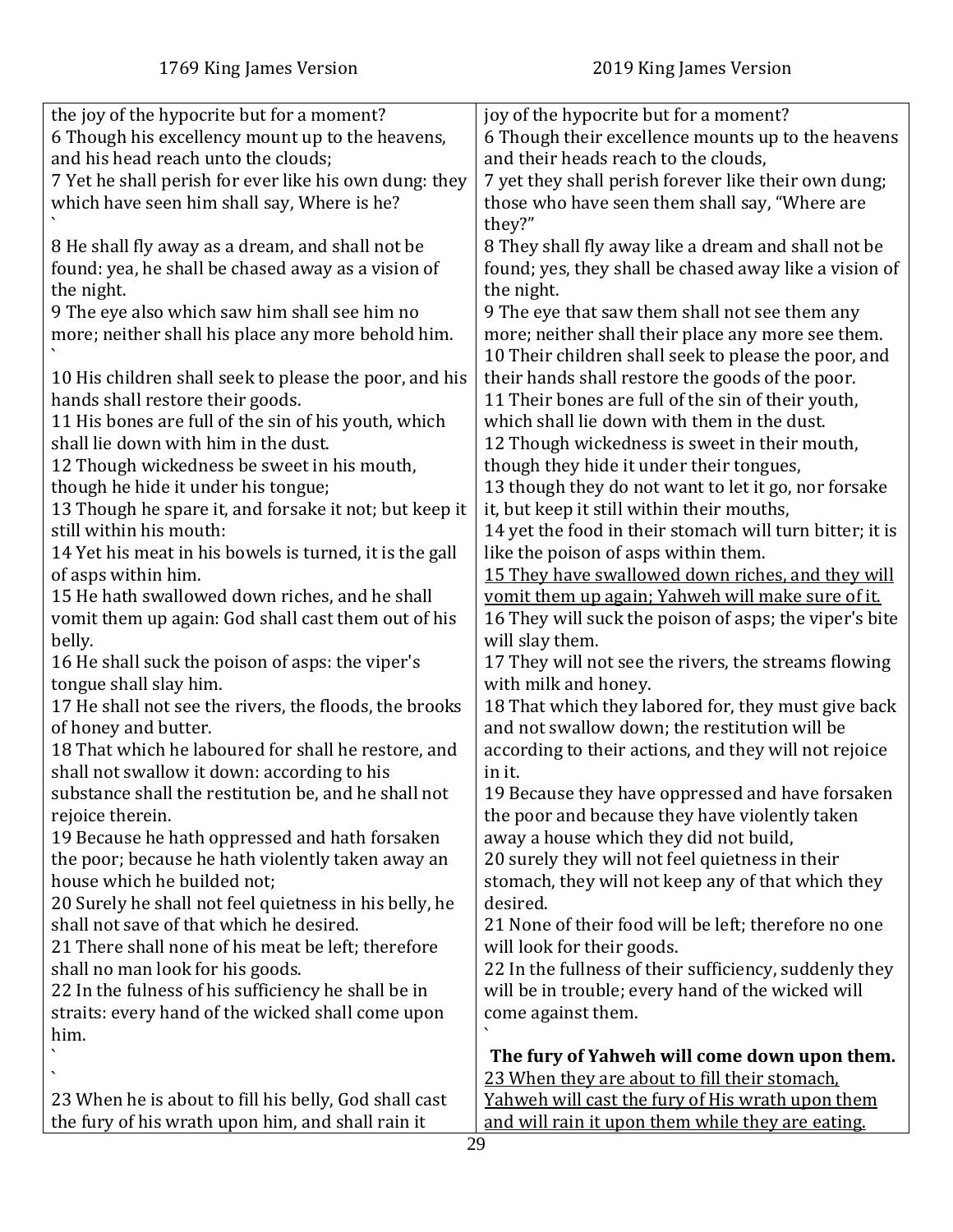<span id="page-29-0"></span>

| upon him while he is eating.<br>24 He shall flee from the iron weapon, and the bow<br>of steel shall strike him through.<br>25 It is drawn, and cometh out of the body; yea, the<br>glittering sword cometh out of his gall: terrors are<br>upon him.<br>26 All darkness shall be hid in his secret places: a<br>fire not blown shall consume him; it shall go ill with<br>him that is left in his tabernacle.<br>27 The heaven shall reveal his iniquity; and the<br>earth shall rise up against him.<br>28 The increase of his house shall depart, and his<br>goods shall flow away in the day of his wrath.<br>29 This is the portion of a wicked man from God,<br>and the heritage appointed unto him by God. | 24 They will flee from the iron weapon, and the<br>arrow of steel will strike them through.<br>25 It is drawn and comes out of the body; yes, the<br>glittering sword comes out of their body; terrors are<br>upon them.<br>26 All darkness will be hidden in their secret places;<br>a fire not made by people will consume them; it will<br>be terrible for those who are left in their tent.<br>27 The heavens will reveal their iniquity, and the<br>earth will rise up against them.<br>28 The increase of their house will depart, and their<br>goods will flow away in the day of Yahweh's wrath.<br>29 This is the reward of the wicked from Yahweh.<br>and the heritage appointed to them by Yahweh. |
|-------------------------------------------------------------------------------------------------------------------------------------------------------------------------------------------------------------------------------------------------------------------------------------------------------------------------------------------------------------------------------------------------------------------------------------------------------------------------------------------------------------------------------------------------------------------------------------------------------------------------------------------------------------------------------------------------------------------|---------------------------------------------------------------------------------------------------------------------------------------------------------------------------------------------------------------------------------------------------------------------------------------------------------------------------------------------------------------------------------------------------------------------------------------------------------------------------------------------------------------------------------------------------------------------------------------------------------------------------------------------------------------------------------------------------------------|
|                                                                                                                                                                                                                                                                                                                                                                                                                                                                                                                                                                                                                                                                                                                   | <b>Job Replies to Zophar</b>                                                                                                                                                                                                                                                                                                                                                                                                                                                                                                                                                                                                                                                                                  |
| 21:1 But Job answered and said,<br>2 Hear diligently my speech, and let this be your<br>consolations.                                                                                                                                                                                                                                                                                                                                                                                                                                                                                                                                                                                                             | $21:1$ Job said:<br>2 Listen to me carefully, and let this be your<br>consolation.                                                                                                                                                                                                                                                                                                                                                                                                                                                                                                                                                                                                                            |
| 3 Suffer me that I may speak; and after that I have                                                                                                                                                                                                                                                                                                                                                                                                                                                                                                                                                                                                                                                               | 3 Allow me to speak; and after I have spoken,                                                                                                                                                                                                                                                                                                                                                                                                                                                                                                                                                                                                                                                                 |
| spoken, mock on.                                                                                                                                                                                                                                                                                                                                                                                                                                                                                                                                                                                                                                                                                                  | continue your mocking.                                                                                                                                                                                                                                                                                                                                                                                                                                                                                                                                                                                                                                                                                        |
| 4 As for me, is my complaint to man? and if it were                                                                                                                                                                                                                                                                                                                                                                                                                                                                                                                                                                                                                                                               | 4 Is my complaint to humanity? And if it were, why                                                                                                                                                                                                                                                                                                                                                                                                                                                                                                                                                                                                                                                            |
| so, why should not my spirit be troubled?                                                                                                                                                                                                                                                                                                                                                                                                                                                                                                                                                                                                                                                                         | should not my spirit be troubled?                                                                                                                                                                                                                                                                                                                                                                                                                                                                                                                                                                                                                                                                             |
| 5 Mark me, and be astonished, and lay your hand                                                                                                                                                                                                                                                                                                                                                                                                                                                                                                                                                                                                                                                                   | 5 Look at me, and be dismayed, and lay your hand                                                                                                                                                                                                                                                                                                                                                                                                                                                                                                                                                                                                                                                              |
| upon your mouth.                                                                                                                                                                                                                                                                                                                                                                                                                                                                                                                                                                                                                                                                                                  | upon your mouth.                                                                                                                                                                                                                                                                                                                                                                                                                                                                                                                                                                                                                                                                                              |
| 6 Even when I remember I am afraid, and trembling                                                                                                                                                                                                                                                                                                                                                                                                                                                                                                                                                                                                                                                                 | 6 Even when I am reminded, I am afraid; and                                                                                                                                                                                                                                                                                                                                                                                                                                                                                                                                                                                                                                                                   |
| taketh hold on my flesh.                                                                                                                                                                                                                                                                                                                                                                                                                                                                                                                                                                                                                                                                                          | trembling takes hold on my flesh.                                                                                                                                                                                                                                                                                                                                                                                                                                                                                                                                                                                                                                                                             |
| 7 Wherefore do the wicked live, become old, yea,                                                                                                                                                                                                                                                                                                                                                                                                                                                                                                                                                                                                                                                                  | 7 Why do the wicked live, become old, yes, are                                                                                                                                                                                                                                                                                                                                                                                                                                                                                                                                                                                                                                                                |
| are mighty in power?                                                                                                                                                                                                                                                                                                                                                                                                                                                                                                                                                                                                                                                                                              | mighty in power?                                                                                                                                                                                                                                                                                                                                                                                                                                                                                                                                                                                                                                                                                              |
| 8 Their seed is established in their sight with them,                                                                                                                                                                                                                                                                                                                                                                                                                                                                                                                                                                                                                                                             | 8 Their descendants are established in their                                                                                                                                                                                                                                                                                                                                                                                                                                                                                                                                                                                                                                                                  |
| and their offspring before their eyes.                                                                                                                                                                                                                                                                                                                                                                                                                                                                                                                                                                                                                                                                            | sight, and their offspring before their eyes.                                                                                                                                                                                                                                                                                                                                                                                                                                                                                                                                                                                                                                                                 |
| 9 Their houses are safe from fear, neither is the rod                                                                                                                                                                                                                                                                                                                                                                                                                                                                                                                                                                                                                                                             | 9 Their houses are safe from fear; neither is the rod                                                                                                                                                                                                                                                                                                                                                                                                                                                                                                                                                                                                                                                         |
| of God upon them.                                                                                                                                                                                                                                                                                                                                                                                                                                                                                                                                                                                                                                                                                                 | of Yahweh upon them.                                                                                                                                                                                                                                                                                                                                                                                                                                                                                                                                                                                                                                                                                          |
| 10 Their bull gendereth, and faileth not; their cow                                                                                                                                                                                                                                                                                                                                                                                                                                                                                                                                                                                                                                                               | 10 Their bulls mate and do not fail; their cows calve,                                                                                                                                                                                                                                                                                                                                                                                                                                                                                                                                                                                                                                                        |
| calveth, and casteth not her calf.                                                                                                                                                                                                                                                                                                                                                                                                                                                                                                                                                                                                                                                                                | and do not cast their calves.                                                                                                                                                                                                                                                                                                                                                                                                                                                                                                                                                                                                                                                                                 |
| 11 They send forth their little ones like a flock, and                                                                                                                                                                                                                                                                                                                                                                                                                                                                                                                                                                                                                                                            | 11 The wicked send forth their little ones like a                                                                                                                                                                                                                                                                                                                                                                                                                                                                                                                                                                                                                                                             |
| their children dance.                                                                                                                                                                                                                                                                                                                                                                                                                                                                                                                                                                                                                                                                                             | flock, and their children dance.                                                                                                                                                                                                                                                                                                                                                                                                                                                                                                                                                                                                                                                                              |
| 12 They take the timbrel and harp, and rejoice at                                                                                                                                                                                                                                                                                                                                                                                                                                                                                                                                                                                                                                                                 | 12 They enjoy the tambourine and small harp, and                                                                                                                                                                                                                                                                                                                                                                                                                                                                                                                                                                                                                                                              |
| the sound of the organ.                                                                                                                                                                                                                                                                                                                                                                                                                                                                                                                                                                                                                                                                                           | rejoice at the sound of the flute.                                                                                                                                                                                                                                                                                                                                                                                                                                                                                                                                                                                                                                                                            |
| 13 They spend their days in wealth, and in a                                                                                                                                                                                                                                                                                                                                                                                                                                                                                                                                                                                                                                                                      | 13 They spend their days in wealth and in a                                                                                                                                                                                                                                                                                                                                                                                                                                                                                                                                                                                                                                                                   |
| moment go down to the grave.                                                                                                                                                                                                                                                                                                                                                                                                                                                                                                                                                                                                                                                                                      | moment go down to the grave.                                                                                                                                                                                                                                                                                                                                                                                                                                                                                                                                                                                                                                                                                  |
|                                                                                                                                                                                                                                                                                                                                                                                                                                                                                                                                                                                                                                                                                                                   |                                                                                                                                                                                                                                                                                                                                                                                                                                                                                                                                                                                                                                                                                                               |
|                                                                                                                                                                                                                                                                                                                                                                                                                                                                                                                                                                                                                                                                                                                   | The plight of the wicked                                                                                                                                                                                                                                                                                                                                                                                                                                                                                                                                                                                                                                                                                      |
| 14 Therefore they say unto God, Depart from us; for                                                                                                                                                                                                                                                                                                                                                                                                                                                                                                                                                                                                                                                               | 14 Therefore they say to Yahweh, "Depart from us;                                                                                                                                                                                                                                                                                                                                                                                                                                                                                                                                                                                                                                                             |
| we desire not the knowledge of thy ways.                                                                                                                                                                                                                                                                                                                                                                                                                                                                                                                                                                                                                                                                          | for we do not desire the knowledge of Your ways.                                                                                                                                                                                                                                                                                                                                                                                                                                                                                                                                                                                                                                                              |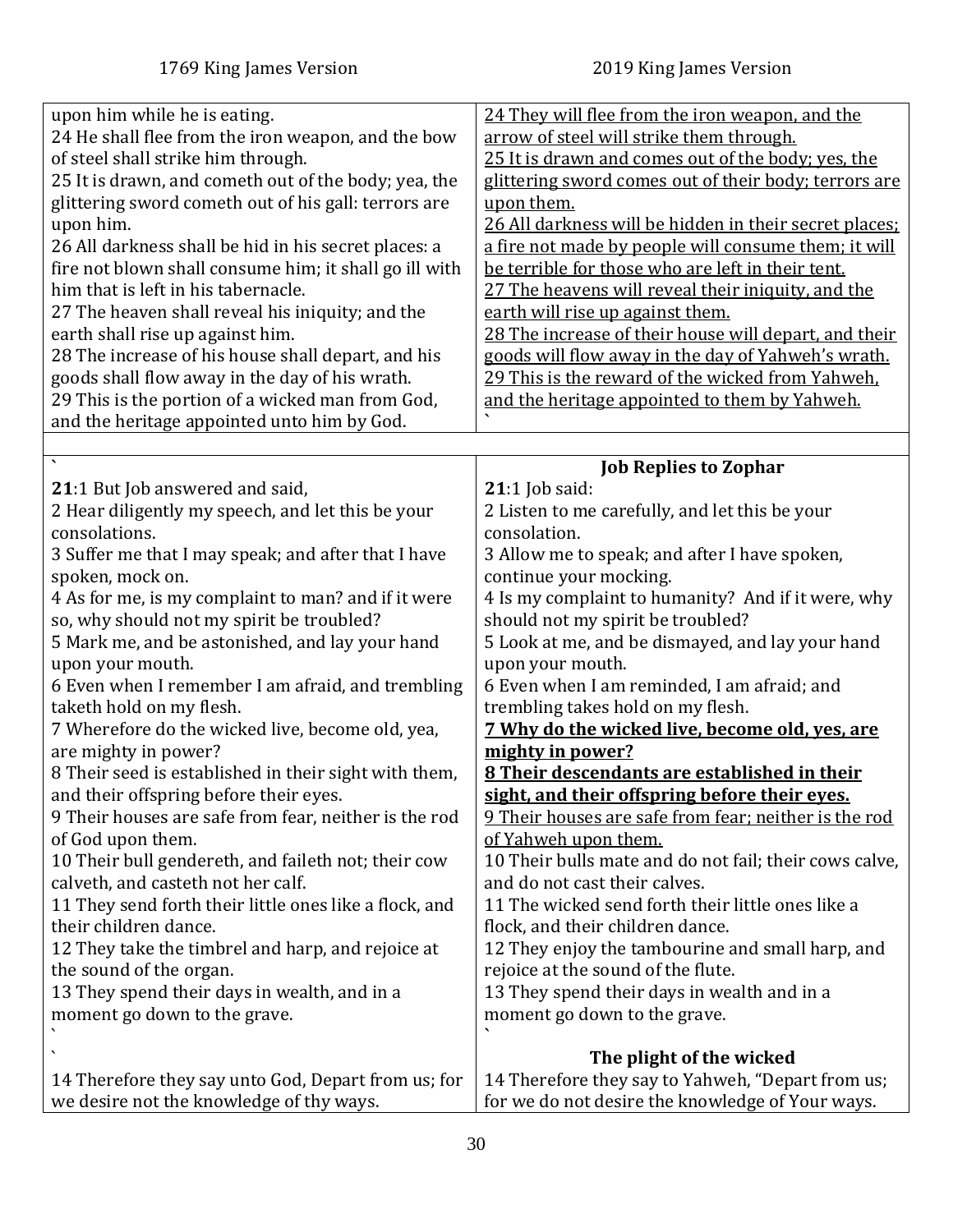| 15 What is the Almighty, that we should serve him?     | 15 "What is the Almighty, that we should serve          |
|--------------------------------------------------------|---------------------------------------------------------|
| and what profit should we have, if we pray unto        | Him? And what profit would we have, if we pray to       |
| him?                                                   | Him?"                                                   |
| 16 Lo, their good is not in their hand: the counsel of | 16 Behold, their good is not from their own doing;      |
| the wicked is far from me.                             | the counsel of the wicked is far from me.               |
| 17 How oft is the candle of the wicked put out! and    | 17 How often is the lamp of the wicked put out?         |
| how oft cometh their destruction upon them! God        | And how often does their destruction come upon          |
| distributeth sorrows in his anger.                     | them? Or does Yahweh distribute sorrows in His          |
|                                                        | anger?                                                  |
| 18 They are as stubble before the wind, and as chaff   | 18 They are like stubble before the wind and like       |
| that the storm carrieth away.                          | chaff that the storm carries away.                      |
| 19 God layeth up his iniquity for his children: he     | 19 Yahweh lays up the iniquity of the wicked for        |
| rewardeth him, and he shall know it.                   |                                                         |
|                                                        | their children; He punishes the wicked, and the         |
|                                                        | wicked will know it.                                    |
| 20 His eyes shall see his destruction, and he shall    | 20 The eyes of the wicked will see their own            |
| drink of the wrath of the Almighty.                    | destruction, and they shall drink of the wrath of the   |
|                                                        | Almighty.                                               |
| 21 For what pleasure hath he in his house after him,   | 21 For what pleasure have they in their house after     |
| when the number of his months is cut off in the        | them, when their numbered months are brought to         |
| midst?                                                 | an end?                                                 |
| 22 Shall any teach God knowledge? seeing he            | 22 Can anyone teach Yahweh knowledge, seeing            |
| judgeth those that are high.                           | that He judges those who are high up?                   |
| 23 One dieth in his full strength, being wholly at     | 23 One dies in his full strength, being wholly at ease  |
| ease and quiet.                                        | and quiet.                                              |
| 24 His breasts are full of milk, and his bones are     | 24 His body is full of milk, and His bones are          |
| moistened with marrow.                                 | moistened with marrow.                                  |
| 25 And another dieth in the bitterness of his soul,    | 25 And another dies in the bitterness of his soul       |
| and never eateth with pleasure.                        | (material sense), and never eats with pleasure.         |
| 26 They shall lie down alike in the dust, and the      | 26 They shall lie down alike in the dust, and the       |
| worms shall cover them.                                | worms shall eat them.                                   |
| 27 Behold, I know your thoughts, and the devices       | 27 Behold, I know your thoughts and the plans           |
| which ye wrongfully imagine against me.                | which you wrongfully imagine against me.                |
| 28 For ye say, Where is the house of the prince? and   | 28 For you say, "Where is the house of the prince?      |
| where are the dwelling places of the wicked?           | And where are the dwelling places of the wicked?"       |
| 29 Have ye not asked them that go by the way? and      | 29 Have you not asked travelers? And do you not         |
| do ye not know their tokens,                           | know their reports,                                     |
| 30 That the wicked is reserved to the day of           | 30 that the wicked are spared on the day of             |
| destruction? they shall be brought forth to the day    | destruction? They are often safe on the day of          |
| of wrath.                                              | wrath.                                                  |
| 31 Who shall declare his way to his face? and who      | 31 Who accuses the wicked to their faces? And who       |
| shall repay him what he hath done?                     | repays them for what they have done?                    |
| 32 Yet shall he be brought to the grave, and shall     | 32 Yet they will be carried to their grave, and be in a |
| remain in the tomb.                                    | well-guarded tomb.                                      |
| 33 The clods of the valley shall be sweet unto him,    | 33 The clods of the valley will be sweet to them, and   |
| and every man shall draw after him, as there are       | everyone, innumerable persons, will honor them.         |
| innumerable before him.                                | 34 You comfort me in vain, seeing that there is         |
| 34 How then comfort ye me in vain, seeing in your      | falsehood in your answers.                              |
|                                                        |                                                         |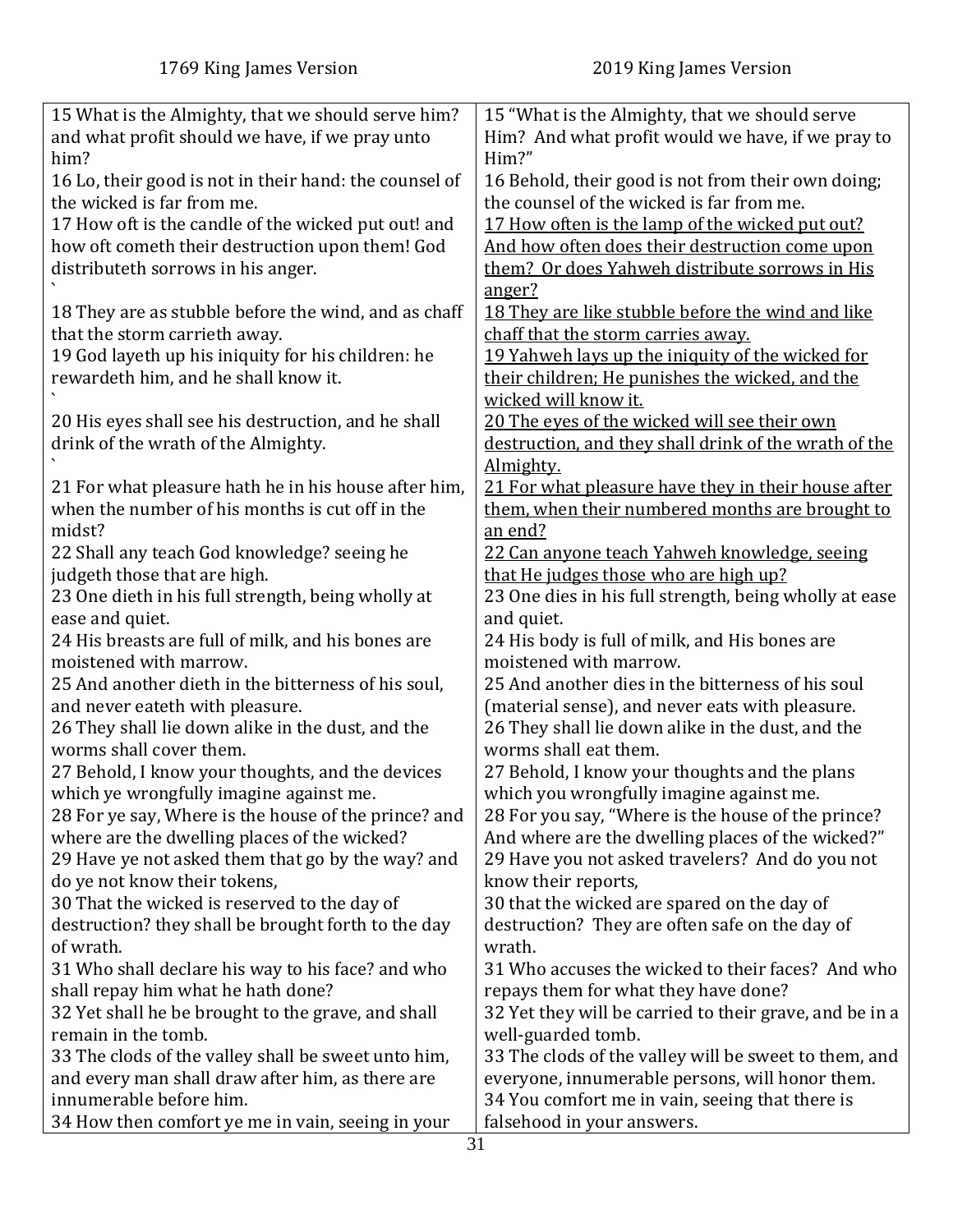<span id="page-31-0"></span>

| answers there remaineth falsehood?                     |                                                          |
|--------------------------------------------------------|----------------------------------------------------------|
|                                                        |                                                          |
|                                                        | <b>Eliphaz Speaks to Job</b>                             |
| 22:1 Then Eliphaz the Temanite answered and said,      | 22:1 Eliphaz said;                                       |
| 2 Can a man be profitable unto God, as he that is      | 2 Can a person be profitable to God, as those who        |
| wise may be profitable unto himself?                   | are wise may be profitable to themselves?                |
| 3 Is it any pleasure to the Almighty, that thou art    | 3 Is it any pleasure to the Almighty, that you are       |
| righteous? or is it gain to him, that thou makest thy  | righteous? Or is it gain to Him, if you make your        |
| ways perfect?                                          | ways perfect?                                            |
| 4 Will he reprove thee for fear of thee? will he enter | 4 Will He reprove you because of fear of you? Will       |
| with thee into judgment?                               | He enter into a lawsuit with you?                        |
| 5 Is not thy wickedness great? and thine iniquities    | 5 Is not your wickedness great? And your iniquities      |
| infinite?                                              | infinite?                                                |
| 6 For thou hast taken a pledge from thy brother for    | 6 For you have taken a pledge from your relative for     |
| nought, and stripped the naked of their clothing.      | nothing and stripped the naked of their clothing.        |
| 7 Thou hast not given water to the weary to drink,     | 7 You have not given water to the weary to drink,        |
| and thou hast withholden bread from the hungry.        | and you have withheld bread from the hungry.             |
| 8 But as for the mighty man, he had the earth; and     | 8 But as for the mighty, they had the earth; and the     |
| the honourable man dwelt in it.                        | honorable persons dwelt in it.                           |
| 9 Thou hast sent widows away empty, and the arms       | 9 You, Job, have sent widows away empty, and the         |
| of the fatherless have been broken.                    | arms of the fatherless have been broken.                 |
| 10 Therefore snares are round about thee, and          | 10 Therefore snares are around you, and sudden           |
| sudden fear troubleth thee;                            | fear troubles you                                        |
| 11 Or darkness, that thou canst not see; and           | 11 or darkness, so that you cannot see, and many         |
| abundance of waters cover thee.                        | waters cover you.                                        |
| 12 Is not God in the height of heaven? and behold      | 12 Is not God in the height of heaven? And               |
| the height of the stars, how high they are!            | behold the height of the stars, how high they            |
|                                                        | are!                                                     |
| 13 And thou sayest, How doth God know? can he          | 13 And yet you say, "How does Yahweh know? Can           |
| judge through the dark cloud?                          | He judge through the dark cloud?                         |
| 14 Thick clouds are a covering to him, that he seeth   | 14 "Thick clouds are a covering to Him, so that He is    |
| not; and he walketh in the circuit of heaven           | not able to see as He walks in [travels through] the     |
|                                                        | circuit of heaven."                                      |
| 15 Hast thou marked the old way which wicked           | 15 Have you noted the old way which the wicked           |
| men have trodden?                                      | have walked?                                             |
| 16 Which were cut down out of time, whose              | 16 They were cut down before their time, and their       |
| foundation was overflown with a flood:                 | foundation was washed away by a flood.                   |
|                                                        |                                                          |
|                                                        | The blessings of Yahweh                                  |
| 17 Which said unto God, Depart from us: and what       | <u>17 They said to Yahweh, "Depart from us; and what</u> |
| can the Almighty do for them?                          | can the Almighty do for us?"                             |
| 18 Yet he filled their houses with good things: but    | 18 Yet He filled their houses with good things, but      |
| the counsel of the wicked is far from me.              | the counsel of the wicked is far from me.                |
| 19 The righteous see it, and are glad: and the         | 19 The righteous see it and are glad, and the            |
| innocent laugh them to scorn.                          | innocent laugh them to scorn.                            |
| 20 Whereas our substance is not cut down, but the      | 20 Although our substance is not cut down, fire          |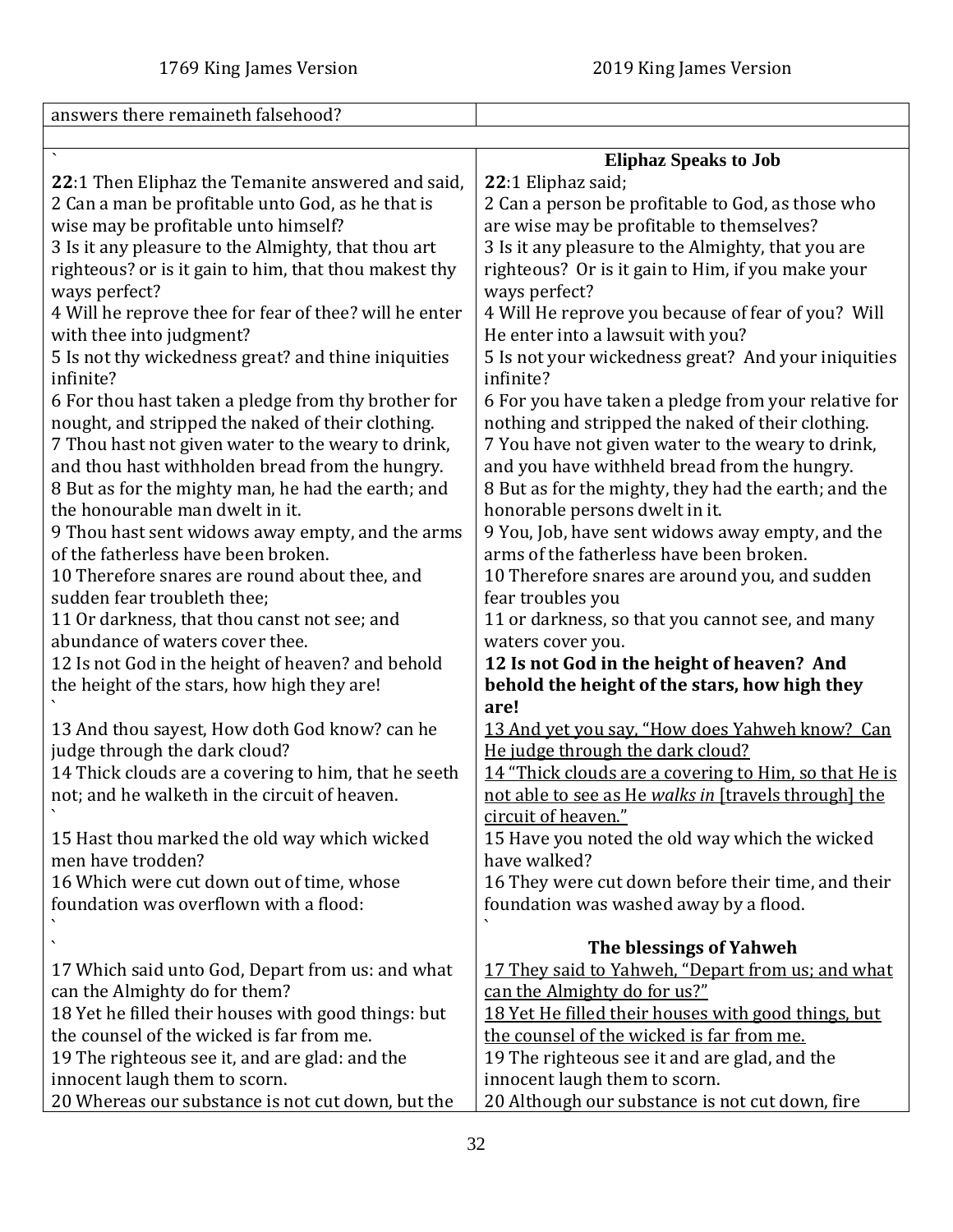<span id="page-32-0"></span>

| remnant of them the fire consumeth.                    | consumes the remnant of the wicked.                  |
|--------------------------------------------------------|------------------------------------------------------|
|                                                        |                                                      |
|                                                        | People are advised to humble themselves before       |
|                                                        | God, and be blessed thereby                          |
| 21 Acquaint now thyself with him, and be at peace:     | 21 Acquaint yourself now with God, and be at         |
| thereby good shall come unto thee.                     | peace; therefore, good shall come to you.            |
| 22 Receive, I pray thee, the law from his mouth, and   | 22 You should receive the law from His mouth         |
| lay up his words in thine heart.                       | [Him], and lay up His words in your heart.           |
| 23 If thou return to the Almighty, thou shalt be built | 23 If you return to the Almighty, you will be        |
| up, thou shalt put away iniquity far from thy          | built up; you will put away iniquity far from        |
| tabernacles.                                           | your tents.                                          |
| 24 Then shalt thou lay up gold as dust, and the gold   | 24 Then you will lay up gold like dust, and the gold |
| of Ophir as the stones of the brooks.                  | of Ophir like the stones of the streams.             |
| 25 Yea, the Almighty shall be thy defence, and thou    | 25 Yes, the Almighty will be your defense,           |
| shalt have plenty of silver.                           | and you will have plenty of silver.                  |
| 26 For then shalt thou have thy delight in the         | 26 For then you will have your delight in the        |
| Almighty, and shalt lift up thy face unto God.         | Almighty and will lift up your face to God.          |
| 27 Thou shalt make thy prayer unto him, and he         | 27 You will make your prayer to Him, and He          |
| shall hear thee, and thou shalt pay thy vows.          | will hear you; and you will pay your vows.           |
| 28 Thou shalt also decree a thing, and it shall be     | 28 You will also decree a thing, and it will be      |
| established unto thee: and the light shall shine upon  | established to you; and the light will shine upon    |
| thy ways.                                              | your ways.                                           |
| 29 When men are cast down, then thou shalt say,        | 29 When people are cast down, then you will          |
| There is lifting up; and he shall save the humble      | say, "There is lifting up." And He will save the     |
| person.                                                | humble person.                                       |
| 30 He shall deliver the island of the innocent: and it | 30 He will deliver you when when you are             |
| is delivered by the pureness of thine hands.           | innocent, because of the pureness of your hands.     |
|                                                        |                                                      |
| $\overline{\phantom{a}}$                               | <b>Job Replies to Eliphaz</b>                        |
|                                                        |                                                      |
|                                                        | Job envisions a better relationship with God         |
|                                                        |                                                      |
| 23:1 Then Job answered and said,                       | $23:1$ Job said:                                     |
| 2 Even to day is my complaint bitter: my stroke is     | 2 Even today my complaint is bitter; Yahweh's        |
| heavier than my groaning.                              | stroke is heavier than my groaning.                  |
| 3 Oh that I knew where I might find him! that I        | 3 Oh, that I knew where I might find God, so that    |
| might come even to his seat!                           | I might come even to where He is!                    |
| 4 I would order my cause before him, and fill my       | 4 I would lay my case before Him, and fill my        |
| mouth with arguments.                                  | mouth with arguments.                                |
| 5 I would know the words which he would answer         | 5 I would like to know the words which He would      |
| me, and understand what he would say unto me.          | answer me, and understand what He would say to       |
|                                                        | me.                                                  |
|                                                        |                                                      |
|                                                        | Woe to the wicked                                    |
| 6 Will he plead against me with his great power?       | 6 Would God overcome me with His great               |
| No; but he would put strength in me.                   | power? No; but He would acknowledge and              |
|                                                        |                                                      |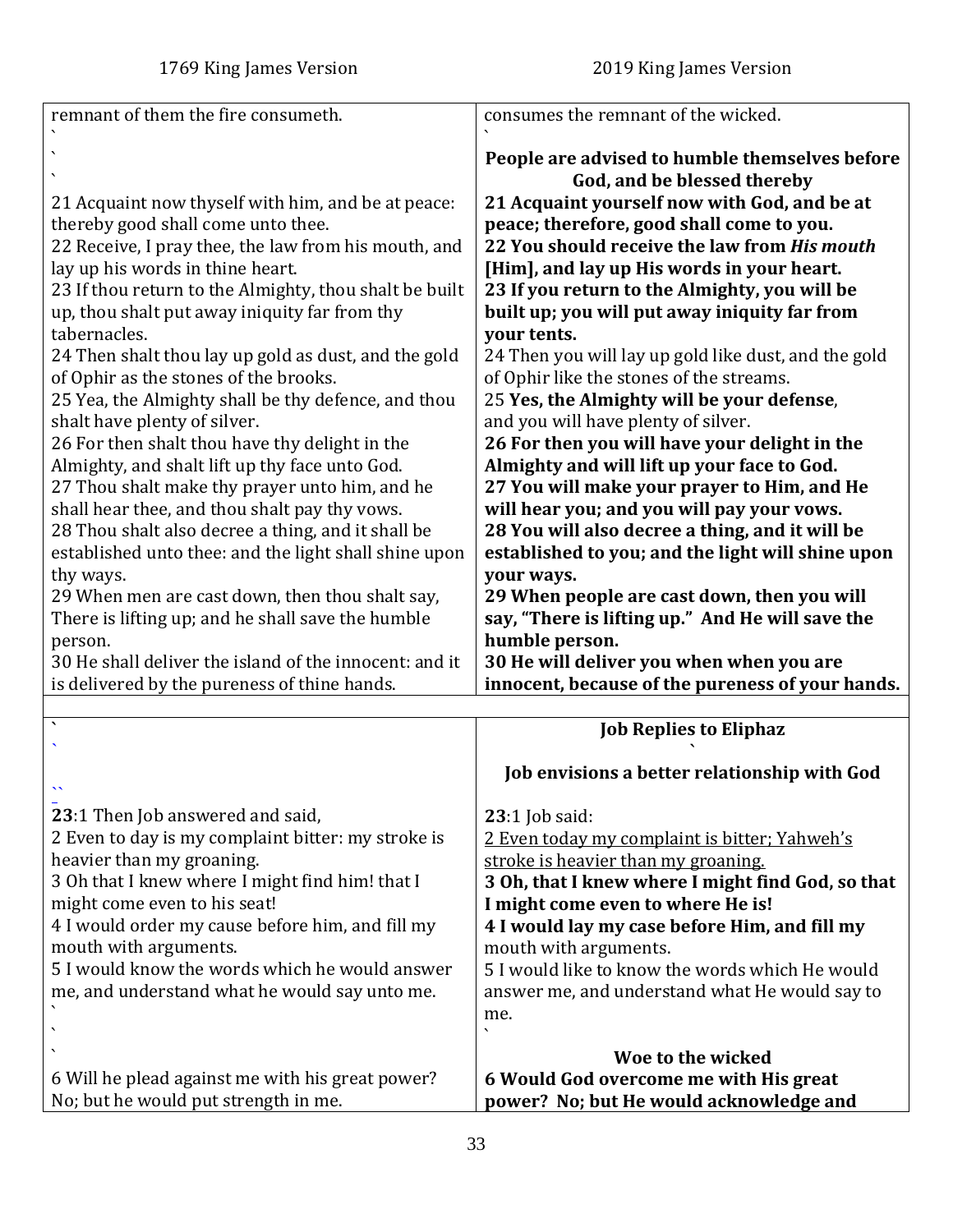<span id="page-33-0"></span>

| 7 There the righteous might dispute with him; so<br>should I be delivered for ever from my judge.<br>8 Behold, I go forward, but he is not there; and<br>backward, but I cannot perceive him:<br>9 On the left hand, where he doth work, but I cannot<br>behold him: he hideth himself on the right hand,<br>that I cannot see him:                                                                                                                                                                                                                                                                                                                                                       | hear me.<br>7 There the righteous might confer with Him; so<br>I would be acquitted forever from my Judge.<br>8 Behold, I go forward, but Yahweh is not there, and<br>backward, but I cannot perceive Him.<br>9 On the left hand, He works, but I cannot behold<br>Him; He hides himself on the right hand so that I<br>cannot see Him.                                                                                                                                                                                                                                                                                                                                                                                                                                                |
|-------------------------------------------------------------------------------------------------------------------------------------------------------------------------------------------------------------------------------------------------------------------------------------------------------------------------------------------------------------------------------------------------------------------------------------------------------------------------------------------------------------------------------------------------------------------------------------------------------------------------------------------------------------------------------------------|----------------------------------------------------------------------------------------------------------------------------------------------------------------------------------------------------------------------------------------------------------------------------------------------------------------------------------------------------------------------------------------------------------------------------------------------------------------------------------------------------------------------------------------------------------------------------------------------------------------------------------------------------------------------------------------------------------------------------------------------------------------------------------------|
| 10 But he knoweth the way that I take: when he<br>hath tried me, I shall come forth as gold.<br>11 My foot hath held his steps, his way have I kept,<br>and not declined.<br>12 Neither have I gone back from the<br>commandment of his lips; I have esteemed the<br>words of his mouth more than my necessary food.<br>13 But he is in one mind, and who can turn him?<br>and what his soul desireth, even that he doeth.<br>14 For he performeth the thing that is appointed for<br>me: and many such things are with him.<br>15 Therefore am I troubled at his presence: when I<br>consider, I am afraid of him.<br>16 For God maketh my heart soft, and the Almighty<br>troubleth me: | A right relationship with God and its rewards<br>10 But God knows the way that I take; when<br>He has tried me, I will come forth like gold.<br>11 My foot has held His path; I have kept His<br>way and not wandered from it.<br>12 Neither have I gone back from the commands<br>of His lips [His commands] ; I have esteemed the<br>words of His mouth [His words] more than my<br>necessary food.<br>13 God is of one <i>mind</i> (Mind), and who can<br>oppose Him? And what His soul (Soul) desires,<br>that is what He does.<br>14 For He carries out whatever is appointed for<br>me and has many more plans for me.<br>15 I am troubled at Yahweh's presence; when I<br>consider, I am afraid of Him.<br>16 For Yahweh makes my heart faint, and the<br>Almighty troubles me. |
| 17 Because I was not cut off before the darkness,<br>neither hath he covered the darkness from my face.                                                                                                                                                                                                                                                                                                                                                                                                                                                                                                                                                                                   | The blessings of God<br>17 because I did not vanish in the darkness, and<br>no darkness covers my face.                                                                                                                                                                                                                                                                                                                                                                                                                                                                                                                                                                                                                                                                                |
| 24:1 Why, seeing times are not hidden from the<br>Almighty, do they that know him not see his days?<br>2 Some remove the landmarks; they violently take<br>away flocks, and feed thereof.<br>3 They drive away the ass of the fatherless, they<br>take the widow's ox for a pledge.<br>4 They turn the needy out of the way: the poor of<br>the earth hide themselves together.                                                                                                                                                                                                                                                                                                           | <b>Job Continues Answering Eliphaz</b><br>24:1 Why, seeing events are not hidden from the<br>Almighty, do those who know Him not see His<br>judgment?<br>2 Some remove the landmarks; they violently take<br>away flocks and pasture them in their own fields.<br>3 They drive away the donkey of the fatherless; they<br>take the widow's ox for a pledge.<br>4 They turn the needy off of the road; the poor of<br>the earth hide themselves together.                                                                                                                                                                                                                                                                                                                               |
| 5 Behold, as wild asses in the desert, go they forth<br>to their work; rising betimes for a prey: the<br>wilderness yieldeth food for them and for their<br>children.                                                                                                                                                                                                                                                                                                                                                                                                                                                                                                                     | 5 Behold, like wild donkeys in the desert, they go<br>forth to their work; only the wilderness yields food<br>for them and their children.<br>6 They reap in fields not their own, and they gather                                                                                                                                                                                                                                                                                                                                                                                                                                                                                                                                                                                     |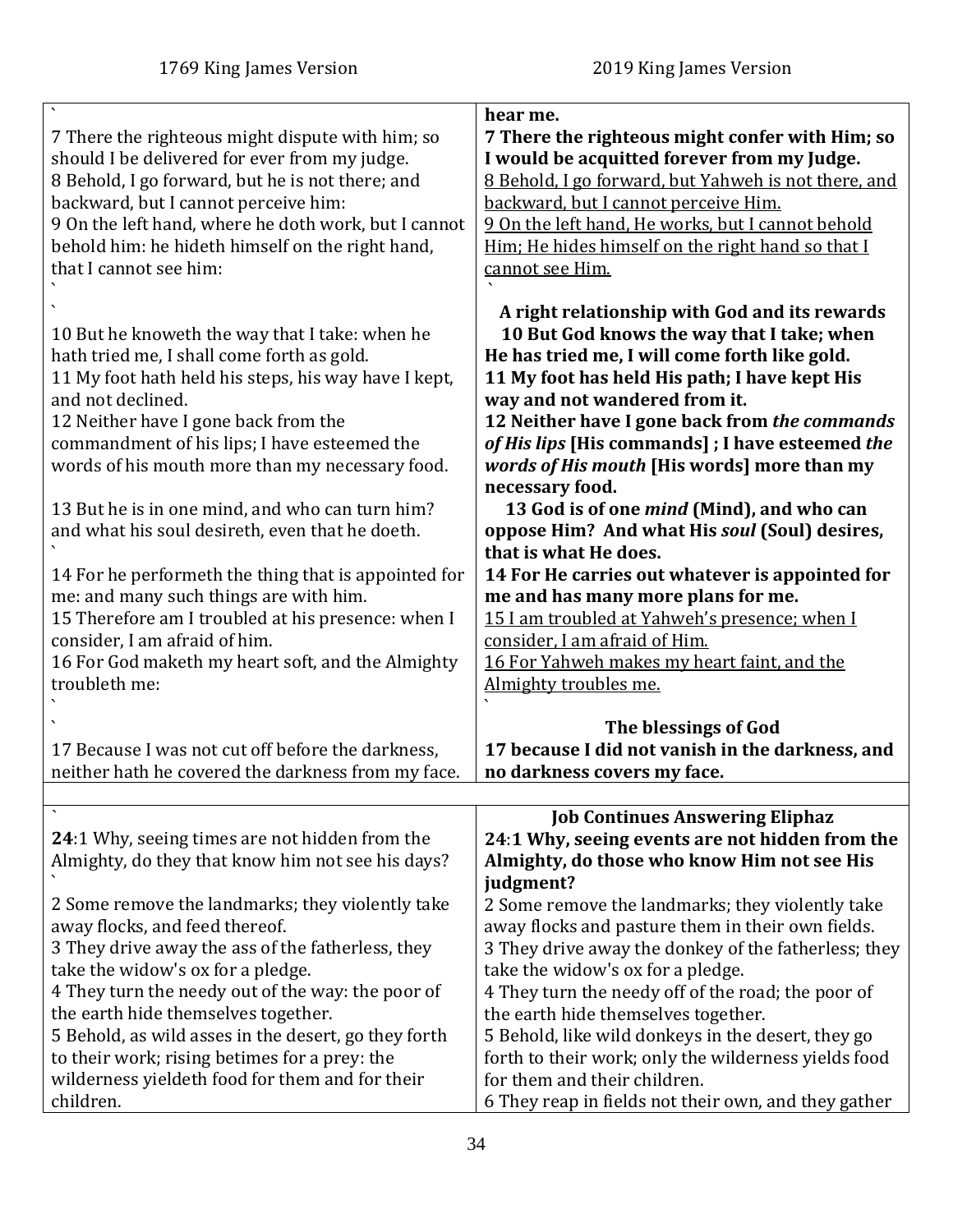| 6 They reap every one his corn in the field: and they  | the vintage of the wicked.                            |
|--------------------------------------------------------|-------------------------------------------------------|
| gather the vintage of the wicked.                      | 7 The wicked cause the naked to lodge without         |
| 7 They cause the naked to lodge without clothing,      | clothing, so that they have no covering in the cold.  |
| that they have no covering in the cold.                | 8 The naked are wet with the showers of the           |
| 8 They are wet with the showers of the mountains,      | mountains and embrace the rock for want of a          |
| and embrace the rock for want of a shelter.            | shelter.                                              |
| 9 They pluck the fatherless from the breast, and       | 9 The wicked pluck the fatherless from the breast     |
| take a pledge of the poor.                             | and take children from the poor as payment for        |
|                                                        | debt.                                                 |
|                                                        |                                                       |
| 10 They cause him to go naked without clothing,        | 10 They cause the poor to go naked without            |
| and they take away the sheaf from the hungry;          | clothing, and they take away the sheaf of grain from  |
|                                                        | the hungry,                                           |
| 11 Which make oil within their walls, and tread        | 11 who make olive oil within the walls of the         |
| their winepresses, and suffer thirst.                  | wicked and tread their winepresses, and yet suffer    |
|                                                        | thirst.                                               |
| 12 Men groan from out of the city, and the soul of     | 12 The dying groan from out of the city, and the soul |
| the wounded crieth out: yet God layeth not folly to    | (material sense) of each of the wounded cries out,    |
| them.                                                  | yet Yahweh does not listen to their prayers.          |
|                                                        |                                                       |
|                                                        | Wickedness does not always receive justice            |
| 13 They are of those that rebel against the light;     | 13 There are those who rebel against the light; they  |
| they know not the ways thereof, nor abide in the       | do not know its ways nor abide in its paths.          |
| paths thereof.                                         | 14 The murderer, rising when the light has gone,      |
| 14 The murderer rising with the light killeth the      | kills the poor and needy and in the night is a thief. |
| poor and needy, and in the night is as a thief.        | 15 Adulterers wait for the twilight, saying, "No eye  |
| 15 The eye also of the adulterer waiteth for the       | will see me," and disguise their faces.               |
|                                                        |                                                       |
| twilight, saying, No eye shall see me: and disguiseth  | 16 In the dark, thieves rummage through houses        |
| his face.                                              | which they had marked for themselves in the           |
| 16 In the dark they dig through houses, which they     | daytime; they do not like the light.                  |
| had marked for themselves in the daytime: they         | 17 For the morning is to them like the shadow of      |
| know not the light.                                    | death; if one knows them, they are terrified of the   |
| 17 For the morning is to them even as the shadow       | shadow of death.                                      |
| of death: if one know them, they are in the terrors of | 18 Sinners are swept away by the waters; their        |
| the shadow of death.                                   | portion is cursed in the earth; they do not see the   |
| 18 He is swift as the waters; their portion is cursed  | way toward their vineyards.                           |
| in the earth: he beholdeth not the way of the          | 19 Drought and heat consume the snow waters; so       |
| vineyards.                                             | does the grave consume those who have sinned.         |
| 19 Drought and heat consume the snow waters: so        | 20 The womb shall forget them; the worm shall feed    |
| doth the grave those which have sinned.                | sweetly on them; they shall not be remembered         |
| 20 The womb shall forget him; the worm shall feed      | anymore, and wickedness shall be broken like a        |
| sweetly on him; he shall be no more remembered;        | tree.                                                 |
| and wickedness shall be broken as a tree.              | 21 A sinner badly treats the barren who does not      |
| 21 He evil entreateth the barren that beareth not:     | bear and does not do good to the widow.               |
| and doeth not good to the widow.                       | 22 Yet Yahweh destroys the mighty with His power:     |
|                                                        |                                                       |
| 22 He draweth also the mighty with his power: he       | Yahweh rises up, and no persons are sure of their     |
| riseth up, and no man is sure of life.                 | life.                                                 |
| 23 Though it be given him to be in safety, whereon     | 23 Though they seem to be safe and at rest, yet       |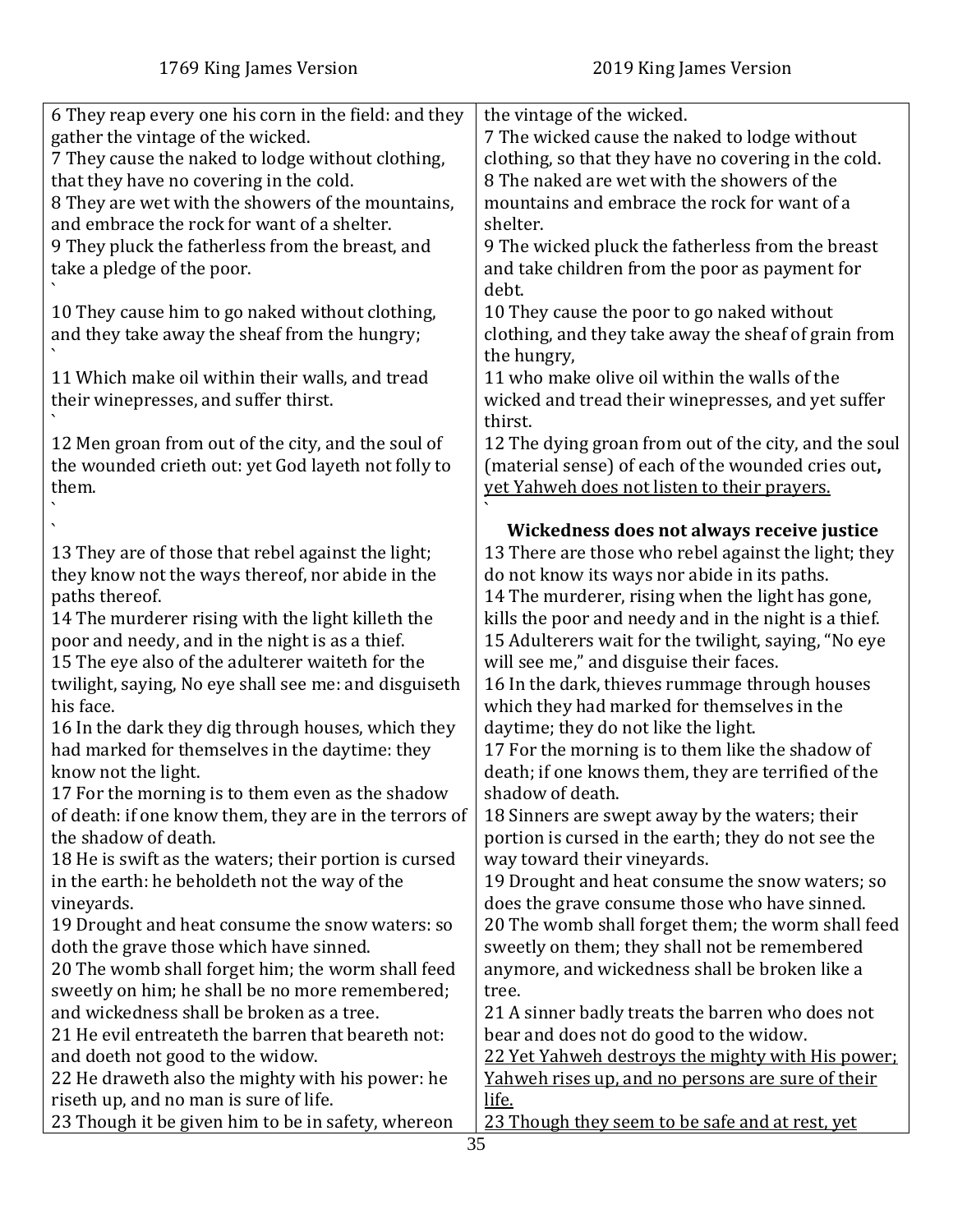<span id="page-35-1"></span><span id="page-35-0"></span>

| he resteth; yet his eyes are upon their ways.<br>24 They are exalted for a little while, but are gone<br>and brought low; they are taken out of the way as<br>all other, and cut off as the tops of the ears of corn.<br>25 And if it be not so now, who will make me a liar,<br>and make my speech nothing worth?                                                                                                                                                                             | Yahweh's eyes are [sight is] upon their ways.<br>24 They are exalted for a little while, but are<br>brought low; they are taken out of the way as all<br>others are, and cut off like the tops of the ears of<br>grain.<br>25 And if it is not so, who will prove me to be a liar<br>and show my speech is worth nothing?                                                                                                                                                                       |
|------------------------------------------------------------------------------------------------------------------------------------------------------------------------------------------------------------------------------------------------------------------------------------------------------------------------------------------------------------------------------------------------------------------------------------------------------------------------------------------------|-------------------------------------------------------------------------------------------------------------------------------------------------------------------------------------------------------------------------------------------------------------------------------------------------------------------------------------------------------------------------------------------------------------------------------------------------------------------------------------------------|
|                                                                                                                                                                                                                                                                                                                                                                                                                                                                                                | <b>Bildad Speaks to Job</b>                                                                                                                                                                                                                                                                                                                                                                                                                                                                     |
|                                                                                                                                                                                                                                                                                                                                                                                                                                                                                                |                                                                                                                                                                                                                                                                                                                                                                                                                                                                                                 |
|                                                                                                                                                                                                                                                                                                                                                                                                                                                                                                | No mortal is worth much when compared to God<br>or Yahweh                                                                                                                                                                                                                                                                                                                                                                                                                                       |
| 25:1 Then answered Bildad the Shuhite, and said,<br>2 Dominion and fear are with him, he maketh peace<br>in his high places.<br>3 Is there any number of his armies? and upon<br>whom doth not his light arise?<br>4 How then can man be justified with God? or how<br>can he be clean that is born of a woman?<br>5 Behold even to the moon, and it shineth not; yea,<br>the stars are not pure in his sight.<br>6 How much less man, that is a worm? and the son<br>of man, which is a worm? | 25:1 Bildad said:<br>2 Dominion and fear are with Yahweh:<br>God makes peace in His high places.<br>3 Is there any number of Yahweh's armies?<br>And upon whom does God's light not arise?<br>4 How then can a mortal be justified with God?<br>Or how can someone be pure who is born of a<br>woman?<br>5 Yahweh covers the moon, and it does not shine;<br>yes, the stars are not pure in His sight.<br>6 How much less a mortal, who is a worm, and the<br>child of a mortal, who is a worm? |
|                                                                                                                                                                                                                                                                                                                                                                                                                                                                                                |                                                                                                                                                                                                                                                                                                                                                                                                                                                                                                 |
| 26:1 But Job answered and said,                                                                                                                                                                                                                                                                                                                                                                                                                                                                | <b>Job Answers Bildad</b><br>$26:1$ Job said:                                                                                                                                                                                                                                                                                                                                                                                                                                                   |
| 2 How hast thou helped him that is without power?<br>how savest thou the arm that hath no strength?                                                                                                                                                                                                                                                                                                                                                                                            | 2 Bildad, how have you helped those who are<br>without power? How have you saved an arm that<br>has no strength?                                                                                                                                                                                                                                                                                                                                                                                |
| 3 How hast thou counselled him that hath no<br>wisdom? and how hast thou plentifully declared the<br>thing as it is?<br>4 To whom hast thou uttered words? and whose<br>spirit came from thee?                                                                                                                                                                                                                                                                                                 | 3 How have you counseled those who have no<br>wisdom? And how have you boldly declared the<br>truth as it is?<br>4 To whom have you uttered helpful words? And<br>whose spirit came from you?                                                                                                                                                                                                                                                                                                   |
| 5 Dead things are formed from under the waters,<br>and the inhabitants thereof.                                                                                                                                                                                                                                                                                                                                                                                                                | 5 Dead things tremble in the waters of the earth.<br>Mortals do not know how truly great God is                                                                                                                                                                                                                                                                                                                                                                                                 |
|                                                                                                                                                                                                                                                                                                                                                                                                                                                                                                |                                                                                                                                                                                                                                                                                                                                                                                                                                                                                                 |
| 6 Hell is naked before him, and destruction hath no<br>covering.<br>7 He stretcheth out the north over the empty place,<br>and hangeth the earth upon nothing.<br>8 He bindeth up the waters in his thick clouds; and<br>the cloud is not rent under them.<br>9 He holdeth back the face of his throne, and                                                                                                                                                                                    | 6 Hell is naked before God, and destruction<br>has no covering, to hide from Him.<br>7 He stretches out the north over an empty place<br>and hangs the earth upon nothing.<br>8 He gathers up the waters in His thick clouds,<br>and the cloud does not break open.<br>9 He covers the face of the moon and spreads                                                                                                                                                                             |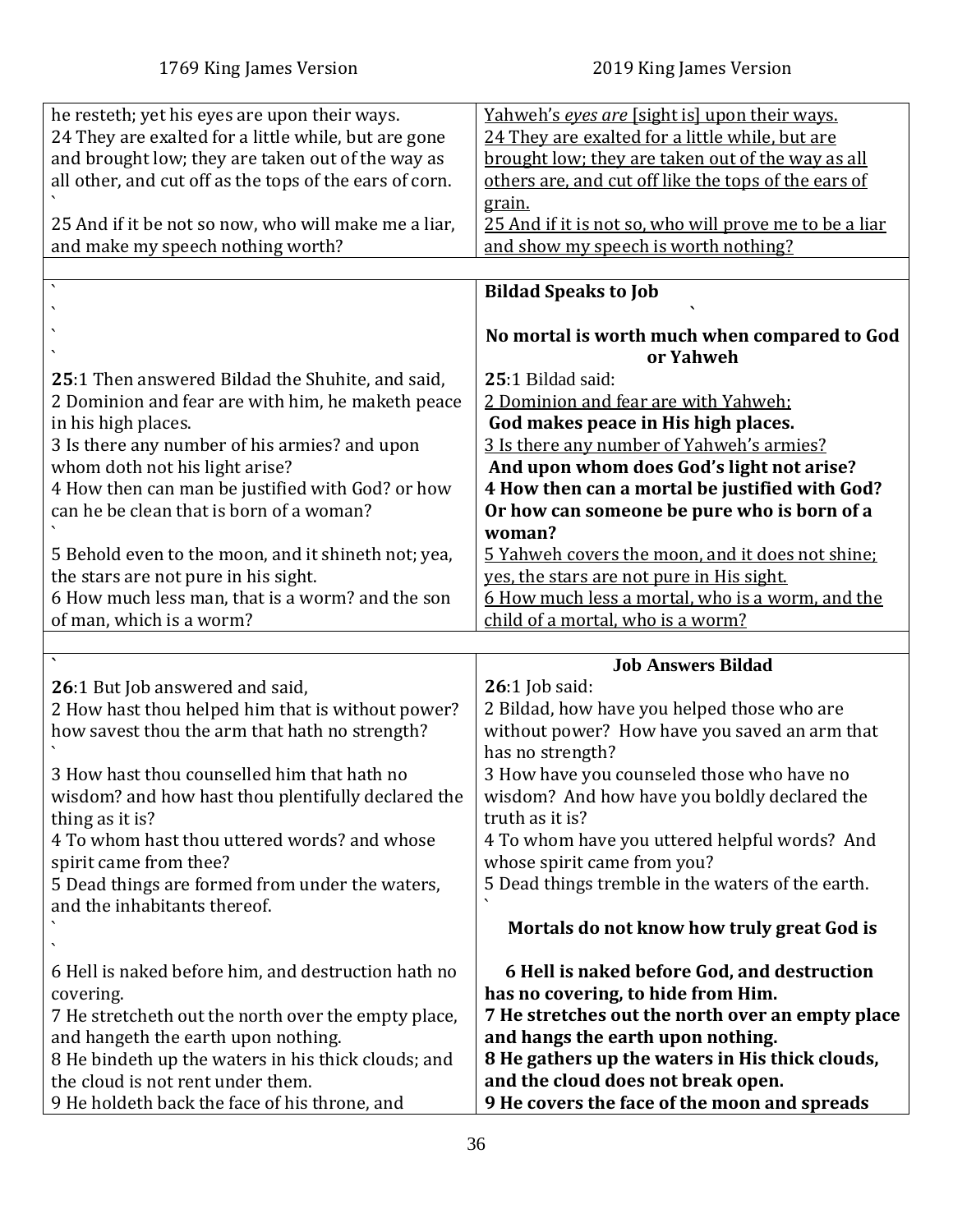<span id="page-36-0"></span>

| spreadeth his cloud upon it.                              | His cloud upon it.                                   |
|-----------------------------------------------------------|------------------------------------------------------|
| 10 He hath compassed the waters with bounds,              | 10 He has enclosed the waters with bounds as         |
| until the day and night come to an end.                   | long as there are day and night.                     |
| 11 The pillars of heaven tremble and are astonished       | 11 The pillars of the heavens tremble and are        |
|                                                           |                                                      |
| at his reproof.                                           | astonished at the reproof of Yahweh.                 |
| 12 He divideth the sea with his power, and by his         | 12 He divides the sea with His power, and            |
| understanding he smiteth through the proud.               | by His understanding Yahweh strikes down the         |
| 13 By his spirit he hath garnished the heavens; his       | proud.                                               |
| hand hath formed the crooked serpent.                     | 13 By His spirit God has adorned the heavens;        |
| 14 Lo, these are parts of his ways: but how little a      | His hand [He] has formed the crooked serpent.        |
| portion is heard of him? but the thunder of his           | 14 Lo, these are glimpses of His ways: but how       |
| power who can understand?                                 | little is known of Him? And who can understand       |
|                                                           | His power?                                           |
|                                                           |                                                      |
|                                                           | <b>Job Continues Speaking to Bildad</b>              |
|                                                           |                                                      |
|                                                           | Job's righteousness is very important to him         |
| 27:1 Moreover Job continued his parable, and said,        | 27:1 Job_said:                                       |
| 2 As God liveth, who hath taken away my judgment;         | 2 As surely as Yahweh lives, who has taken away      |
| and the Almighty, who hath vexed my soul;                 | my right, who is the Almighty who has tormented      |
|                                                           | my soul (material sense)?                            |
|                                                           |                                                      |
| 3 All the while my breath is in me, and the spirit of     | 3 While my breath is in me and the spirit of         |
| God is in my nostrils;                                    | God is in me,                                        |
| 4 My lips shall not speak wickedness, nor my tongue       | 4 my lips shall not speak wickedness, nor my         |
| utter deceit.                                             | tongue utter deceit.                                 |
| 5 God forbid that I should justify you: till I die I will | 5 God forbid that I should justify you; till I die I |
| not remove mine integrity from me.                        | will not give up my integrity.                       |
| 6 My righteousness I hold fast, and will not let it go:   | 6 I hold fast my righteousness and will not let it   |
| my heart shall not reproach me so long as I live.         | go; my heart shall not reproach me so long as I      |
| 7 Let mine enemy be as the wicked, and he that            | live.                                                |
| riseth up against me as the unrighteous.                  | 7 Let my enemy be like the wicked and those who      |
|                                                           | rise up against me like the unrighteous.             |
|                                                           |                                                      |
|                                                           | The plight of the godless                            |
| 8 For what is the hope of the hypocrite, though he        | 8 For what is the hope of hypocrites, though they    |
| hath gained, when God taketh away his soul?               | have made gains, when Yahweh takes away their        |
| 9 Will God hear his cry when trouble cometh upon          | life?                                                |
| him?                                                      | 9 Will Yahweh hear their cry when trouble comes      |
|                                                           |                                                      |
| 10 Will he delight himself in the Almighty? will he       | upon them?                                           |
| always call upon God?                                     | 10 Will they delight themselves in the Almighty?     |
| 11 I will teach you by the hand of God: that which is     | Will they always call upon Yahweh?                   |
| with the Almighty will I not conceal.                     | 11 I will teach you about the <i>hand</i> [power] of |
| 12 Behold, all ye yourselves have seen it; why then       | God; that which is of the Almighty, I will not       |
| are ye thus altogether vain?                              | conceal.                                             |
| 13 This is the portion of a wicked man with God,          | 12 Behold, all you yourselves have seen it; why      |
| and the heritage of oppressors, which they shall          | then is your talk altogether meaningless?            |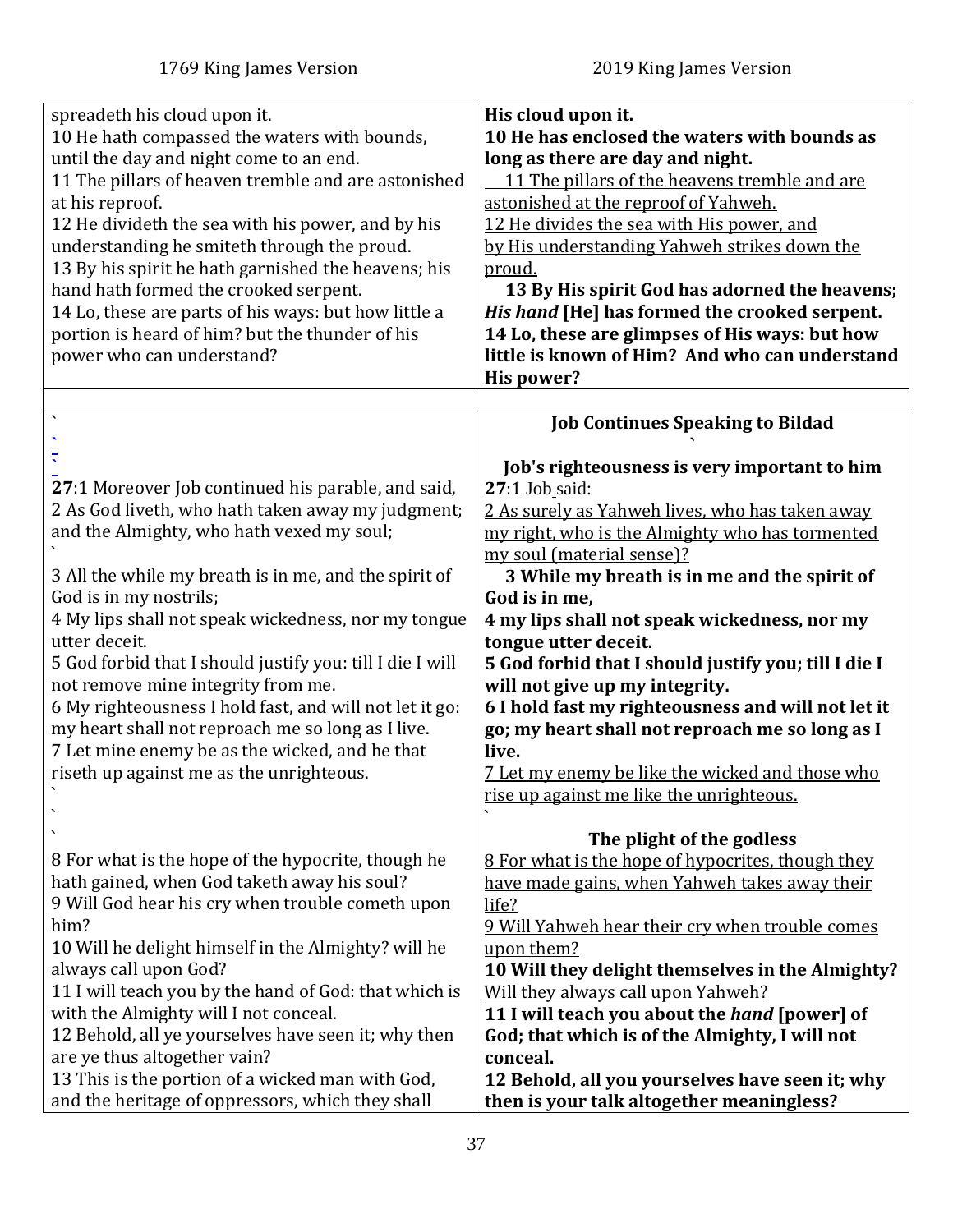<span id="page-37-0"></span>

| receive of the Almighty.                                                               | 13 This is what the wicked can expect from Yahweh.                                 |
|----------------------------------------------------------------------------------------|------------------------------------------------------------------------------------|
| 14 If his children be multiplied, it is for the sword:                                 | and the heritage of oppressors, which they shall                                   |
| and his offspring shall not be satisfied with bread.                                   | receive from the Almighty.                                                         |
|                                                                                        | 14 If their children are multiplied, it is for the                                 |
| 15 Those that remain of him shall be buried in                                         | sword; and their offspring shall not have enough                                   |
| death: and his widows shall not weep.                                                  | food.                                                                              |
| 16 Though he heap up silver as the dust, and                                           | 15 Those who remain of them shall be buried in                                     |
| prepare raiment as the clay;                                                           |                                                                                    |
|                                                                                        | death, and their widows shall not weep.                                            |
| 17 He may prepare it, but the just shall put it on,                                    | 16 Though they heap up silver as plentiful as dust,                                |
| and the innocent shall divide the silver.                                              | and obtain clothing as easily as clay.                                             |
| 18 He buildeth his house as a moth, and as a booth                                     | 17 they may prepare it, but the just shall put it on,                              |
| that the keeper maketh.                                                                | and the innocent shall divide the silver.                                          |
|                                                                                        | 18 They build their houses like a moth's cocoon;                                   |
| 19 The rich man shall lie down, but he shall not be                                    | and like a booth that a sentinel makes, it is soon                                 |
| gathered: he openeth his eyes, and he is not.                                          | torn down.                                                                         |
| 20 Terrors take hold on him as waters, a tempest                                       | 19 The rich lie down with wealth, but they open                                    |
| stealeth him away in the night.                                                        | their eyes, and it is no more.                                                     |
| 21 The east wind carrieth him away, and he                                             | 20 Terrors take hold on them like waters; a tempest                                |
| departeth: and as a storm hurleth him out of his                                       | steals them away in the night.                                                     |
| place.                                                                                 | 21 The east wind carries them away, and they are                                   |
| 22 For God shall cast upon him, and not spare: he                                      | gone: a storm hurls them out of their place.                                       |
| would fain flee out of his hand.                                                       | 22 For Yahweh will strike them and not spare; they                                 |
| 23 Men shall clap their hands at him, and shall hiss                                   | would like to flee out of Yahweh's hand [control].                                 |
|                                                                                        |                                                                                    |
|                                                                                        |                                                                                    |
| him out of his place.                                                                  | 23 People shall clap their hands at them and shall                                 |
|                                                                                        | hiss them out of their place.                                                      |
|                                                                                        |                                                                                    |
| $\overline{\phantom{a}}$                                                               | <b>INTERLUDE</b>                                                                   |
|                                                                                        |                                                                                    |
|                                                                                        | <b>Wisdom is with God</b>                                                          |
| 28:1 Surely there is a vein for the silver, and a place                                | 28:1 [Anonymous Discourse on Wisdom.] Surely                                       |
| for gold where they fine it.                                                           | there is a vein for the silver and a place where they                              |
|                                                                                        | refine gold.                                                                       |
| 2 Iron is taken out of the earth, and brass is molten                                  |                                                                                    |
| out of the stone.                                                                      | 2 Iron is taken out of the earth, and copper is<br>melted out of stones.           |
|                                                                                        | 3 The miner illuminates the darkness and searches                                  |
| 3 He setteth an end to darkness, and searcheth out                                     |                                                                                    |
| all perfection: the stones of darkness, and the                                        | out all perfection: stones in the darkness, in the                                 |
| shadow of death.                                                                       | shadow of death.                                                                   |
| 4 The flood breaketh out from the inhabitant; even                                     | 4 The flood breaks out; it dries up and recedes.                                   |
| the waters forgotten of the foot: they are dried up,                                   | the waters forgotten of the foot: they are dried up,                               |
| they are gone away from men.                                                           | they are gone away from men.                                                       |
| 5 As for the earth, out of it cometh bread: and under                                  | 5 As for the earth, out of it comes bread; but                                     |
| it is turned up as it were fire.                                                       | underneath are precious stones.                                                    |
| 6 The stones of it are the place of sapphires: and it                                  | 6 The stones of it are the place of sapphires, and it                              |
| hath dust of gold.                                                                     | has dust of gold.                                                                  |
| 7 There is a path which no fowl knoweth, and which<br>the vulture's eye hath not seen: | 7 There is a path which no bird knows and which<br>the vulture's eye has not seen. |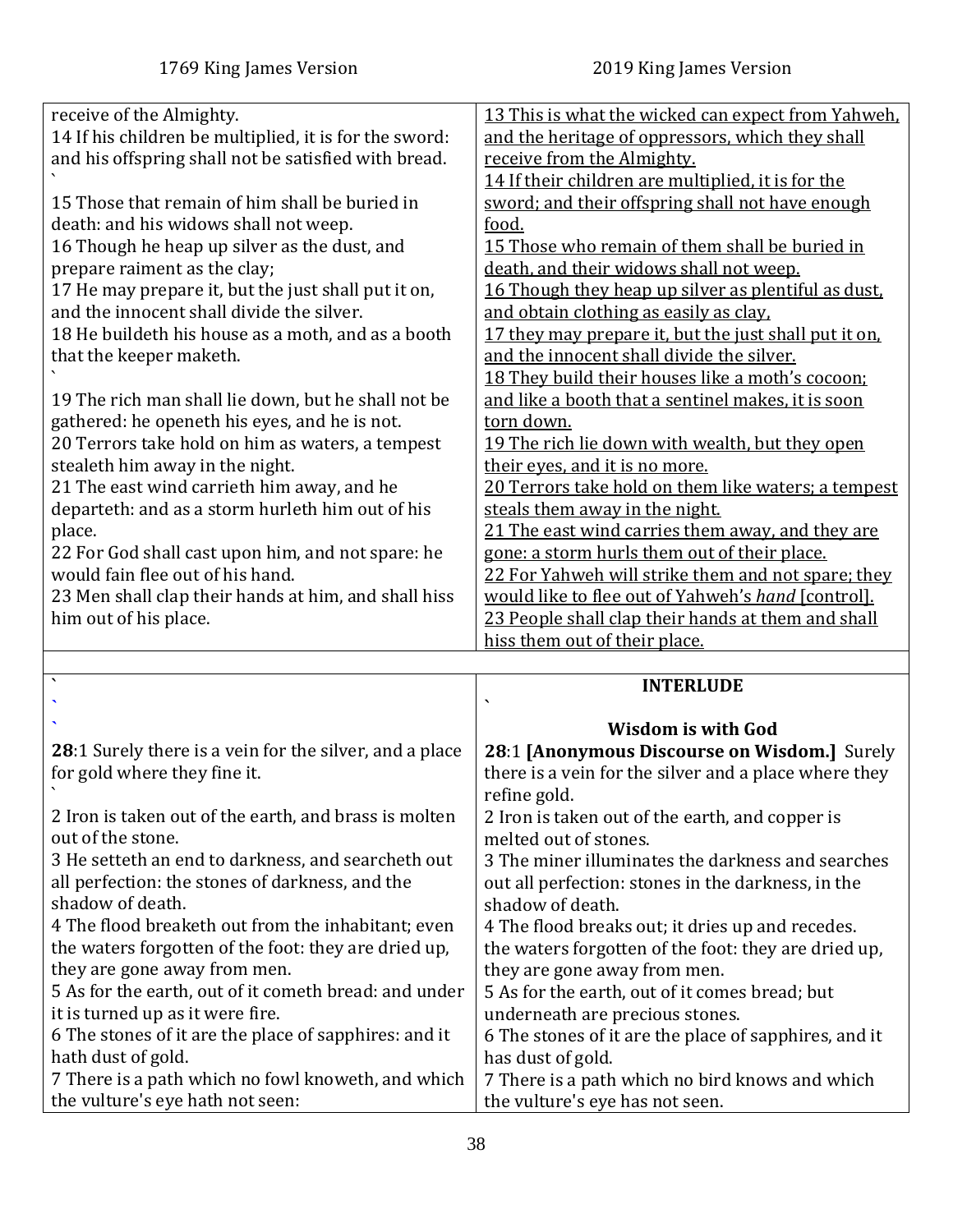`

| 8 The lion's whelps have not trodden it, nor the<br>fierce lion passed by it.<br>9 He putteth forth his hand upon the rock; he<br>overturneth the mountains by the roots.<br>10 He cutteth out rivers among the rocks; and his<br>eye seeth every precious thing.<br>11 He bindeth the floods from overflowing; and the<br>thing that is hid bringeth he forth to light.                                                                                                                                                                                                                                                                                                                                                                                                 | 8 The lion's whelps have not walked the path, nor<br>has the fierce lion passed upon it.<br>9 Miners put forth their hands upon the rock; they<br>overturn the mountains by the roots.<br>10 Miners cut out rivers among the rocks, and their<br>eyes see every precious thing.<br>11 They bind the floods from overflowing, and they<br>bring forth to the light the thing that is hidden.                                                                                                                                                                                                                                                                                                                                                                         |
|--------------------------------------------------------------------------------------------------------------------------------------------------------------------------------------------------------------------------------------------------------------------------------------------------------------------------------------------------------------------------------------------------------------------------------------------------------------------------------------------------------------------------------------------------------------------------------------------------------------------------------------------------------------------------------------------------------------------------------------------------------------------------|---------------------------------------------------------------------------------------------------------------------------------------------------------------------------------------------------------------------------------------------------------------------------------------------------------------------------------------------------------------------------------------------------------------------------------------------------------------------------------------------------------------------------------------------------------------------------------------------------------------------------------------------------------------------------------------------------------------------------------------------------------------------|
| 12 But where shall wisdom be found? and where is<br>the place of understanding?<br>13 Man knoweth not the price thereof; neither is it<br>found in the land of the living.<br>14 The depth saith, It is not in me: and the sea saith,<br>It is not with me.<br>15 It cannot be gotten for gold, neither shall silver<br>be weighed for the price thereof.<br>16 It cannot be valued with the gold of Ophir, with<br>the precious onyx, or the sapphire.<br>17 The gold and the crystal cannot equal it: and the<br>exchange of it shall not be for jewels of fine gold.<br>18 No mention shall be made of coral, or of pearls:<br>for the price of wisdom is above rubies.<br>19 The topaz of Ethiopia shall not equal it, neither<br>shall it be valued with pure gold. | The sea cannot give wisdom<br>12 But where can wisdom be found? And where<br>is the place of understanding?<br>13 Mortals do not know its price; neither is it<br>found in the land of mortals.<br>14 The depth says, "It is not in me." And the sea<br>says, "It is not in me."<br>15 Wisdom cannot be gotten for gold; neither<br>shall silver be weighed for the price of it.<br>16 It cannot be valued with the gold of Ophir,<br>with the precious onyx or the sapphire.<br>17 Gold and crystal cannot equal it, and it<br>cannot be exchanged for jewels of fine gold.<br>18 No mention shall be made of coral or pearls,<br>for the price of wisdom is above rubies.<br>19 The topaz of Ethiopia doesnot equal it;<br>neither can it be valued in pure gold. |
| 20 Whence then cometh wisdom? and where is the<br>place of understanding?<br>21 Seeing it is hid from the eyes of all living, and<br>kept close from the fowls of the air.<br>22 Destruction and death say, We have heard the<br>fame thereof with our ears.<br>23 God understandeth the way thereof, and he<br>knoweth the place thereof.<br>24 For he looketh to the ends of the earth, and seeth<br>under the whole heaven;<br>25 To make the weight for the winds; and he<br>weigheth the waters by measure.<br>26 When he made a decree for the rain, and a way<br>for the lightning of the thunder:<br>27 Then did he see it, and declare it; he prepared it,<br>yea, and searched it out.                                                                         | <b>God has wisdom</b><br>20 From where then does wisdom come? And<br>where is the place of understanding,<br>21 seeing it is hidden from the eyes of all living<br>and kept hidden from the birds of the air?<br>22 Destruction and death say, "We have heard of<br>its fame with our ears."<br>23 God understands the way of it, and He knows<br>the place of it.<br>24 For He looks to the ends of the earth and sees<br>under the heavens,<br>25 making the power of the winds, and He<br>weighs the waters by measure.<br>26 When He made a decree for the rain and a<br>path for the lightning of the thunder,<br>27 then He saw wisdom, and declared it; He<br>prepared it and searched it out.<br>God tells people how they can share God's                  |

39

**wisdom**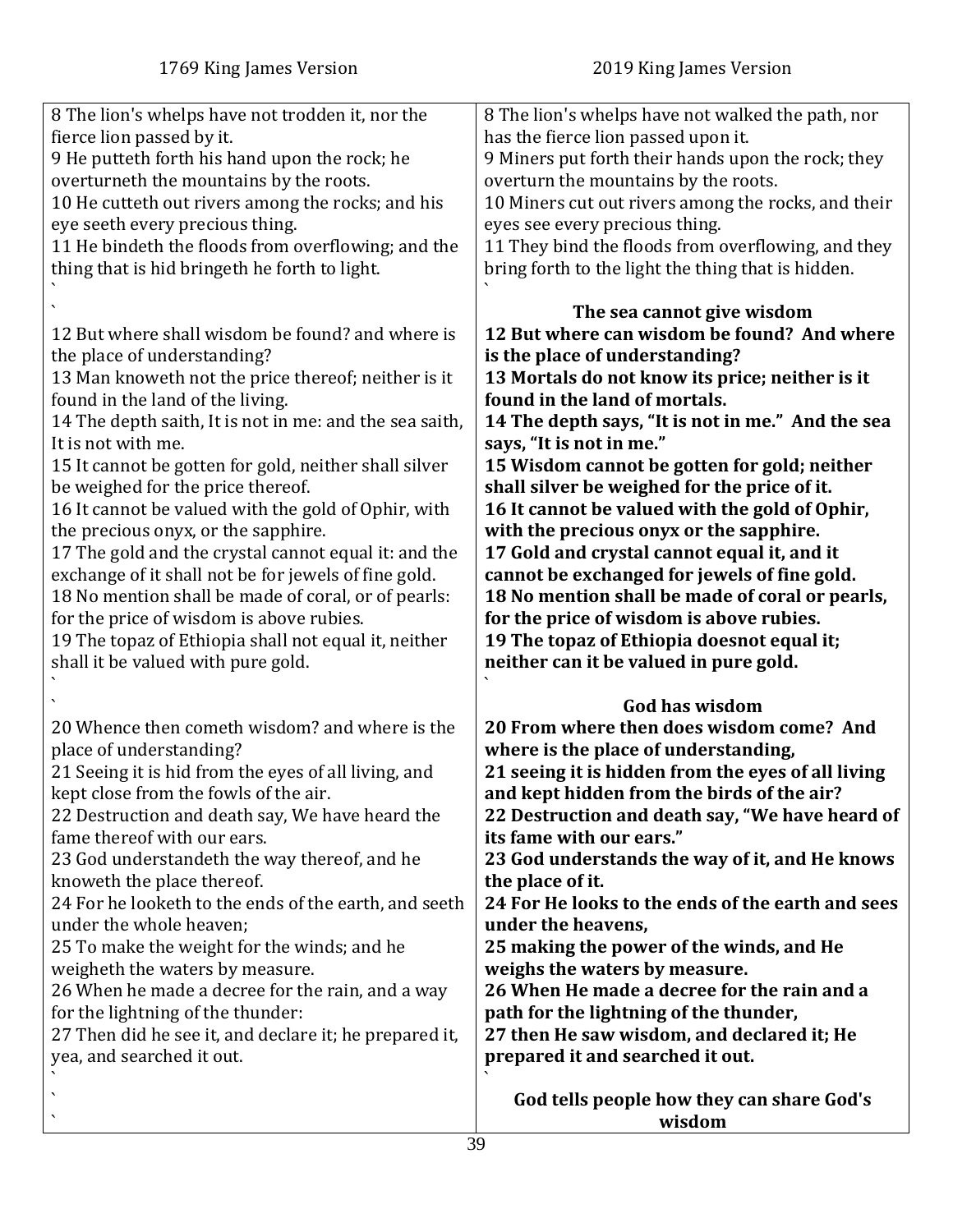<span id="page-39-0"></span>

| 28 And unto man he said, Behold, the fear of the                                 | 28 And to those who seemingly are mortals He          |
|----------------------------------------------------------------------------------|-------------------------------------------------------|
| LORD, that is wisdom; and to depart from evil is                                 | said, "Behold, the love of God is wisdom, and to      |
| understanding.                                                                   | depart from evil is understanding."                   |
|                                                                                  |                                                       |
|                                                                                  | <b>RETURN TO DIALOGUE</b>                             |
|                                                                                  |                                                       |
|                                                                                  | <b>Job's Final Statement to His Three Friends</b>     |
|                                                                                  |                                                       |
|                                                                                  | Job remembers the good relationship he once           |
|                                                                                  | had with God                                          |
| <b>29</b> :1 Moreover Job continued his parable, and said,                       | $29:1$ Job said:                                      |
| 2 Oh that I were as in months past, as in the days                               | 2 Oh, that I were as in months past, as in the days   |
| when God preserved me;                                                           | when Yahweh preserved me.                             |
| 3 When his candle shined upon my head, and when                                  | 3 when His lamp shined upon my head, and when         |
| by his light I walked through darkness;                                          | by His light I walked through darkness.               |
| 4 As I was in the days of my youth, when the secret                              | 4 as I was in the days of my youth when the           |
| of God was upon my tabernacle;                                                   | friendship of Yahweh was in my tent,                  |
| 5 When the Almighty was yet with me, when my                                     | 5 when the Almighty Yahweh was yet with me and        |
| children were about me;                                                          | when my children were about me.                       |
| 6 When I washed my steps with butter, and the rock                               | 6 when I washed my steps with butter and the rock     |
| poured me out rivers of oil;                                                     | poured me out rivers of oil.                          |
| 7 When I went out to the gate through the city,                                  | 7 When I went out to the gate through the city,       |
| when I prepared my seat in the street!                                           | when I prepared my seat in the street,                |
| 8 The young men saw me, and hid themselves: and                                  | 8 the young saw me and hid themselves, and the        |
| the aged arose, and stood up.                                                    | aged arose and stood up,                              |
| 9 The princes refrained talking, and laid their hand                             | 9 the leaders refrained from talking and laid their   |
| on their mouth.                                                                  | hands on their mouths,                                |
| 10 The nobles held their peace, and their tongue                                 | 10 the nobles were silent, and their tongues stuck to |
| cleaved to the roof of their mouth.                                              | the roof of their mouths.                             |
|                                                                                  |                                                       |
|                                                                                  | Job's former helpfulness to those less fortunate      |
| 11 When the ear heard me, then it blessed me; and                                | 11 The ears that heard me, blessed me, and the        |
| when the eye saw me, it gave witness to me:                                      | eyes that saw me, approved of me,                     |
| 12 Because I delivered the poor that cried, and the                              | 12 because I delivered the poor who cried out,        |
| fatherless, and him that had none to help him.                                   | the fatherless, and those who had no one to help      |
|                                                                                  | them.                                                 |
| 13 The blessing of him that was ready to perish                                  | 13 The blessing of those who were about to            |
| came upon me: and I caused the widow's heart to                                  | perish came upon me, and I caused the widow's         |
| sing for joy.                                                                    | heart to sing for joy.                                |
| 14 I put on righteousness, and it clothed me: my                                 | 14 I put on righteousness, and it clothed me; my      |
| judgment was as a robe and a diadem.                                             | justice was like a robe and a crown.                  |
| 15 I was eyes to the blind, and feet was I to the                                | 15 I was eyes to the blind, and I was feet to the     |
| lame.                                                                            | lame.                                                 |
|                                                                                  | 16 I was a father to the poor, and the need which     |
| 16 I was a father to the poor: and the cause which I<br>knew not I searched out. | I did not know I searched out.                        |
| 17 And I brake the jaws of the wicked, and plucked                               | 17 And I broke the jaws of the wicked and plucked     |
|                                                                                  |                                                       |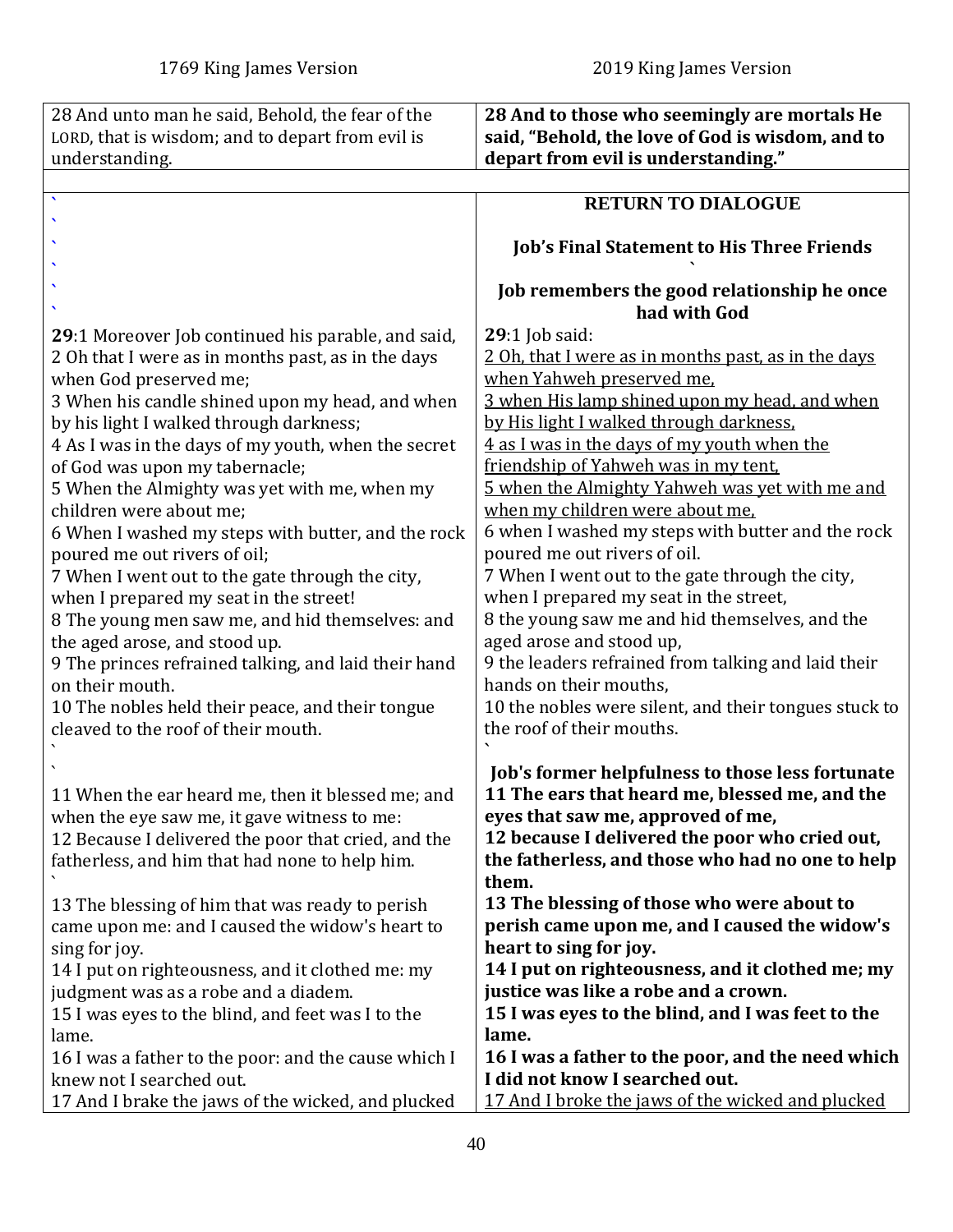<span id="page-40-0"></span>

| the spoil out of his teeth.                                                   | the plunder out of their teeth.                                 |
|-------------------------------------------------------------------------------|-----------------------------------------------------------------|
| 18 Then I said, I shall die in my nest, and I shall                           | 18 Then I said, "I shall die in old age, and I shall            |
| multiply my days as the sand.                                                 | multiply my days like the sand."                                |
| 19 My root was spread out by the waters, and the                              | 19 My root was spread out by the waters, and                    |
| dew lay all night upon my branch.                                             | the dew lay all night upon my branch.                           |
|                                                                               |                                                                 |
|                                                                               |                                                                 |
|                                                                               | Job's counsel was once respected                                |
| 20 My glory was fresh in me, and my bow was                                   | 20 My glory was fresh in me, and my bow was                     |
| renewed in my hand.                                                           | renewed in my hand.                                             |
| 21 Unto me men gave ear, and waited, and kept                                 | 21 To me people listened, and waited, and kept                  |
| silence at my counsel.                                                        | silence at my counsel.                                          |
| 22 After my words they spake not again; and my                                | 22 After my words they did not speak again, and                 |
| speech dropped upon them.                                                     | my speech was welcome to them.                                  |
| 23 And they waited for me as for the rain; and they                           | 23 And they waited for me as for the rain, and                  |
| opened their mouth wide as for the latter rain.                               | they opened their mouths as though to receive                   |
|                                                                               | the latter rain.                                                |
| 24 If I laughed on them, they believed it not; and the                        | 24 If I smiled on them, they were pleased; and                  |
| light of my countenance they cast not down.                                   | they did not let the light of my countenance fall.              |
| 25 I chose out their way, and sat chief, and dwelt as                         |                                                                 |
|                                                                               | 25 I decided the way they should take, and sat in               |
| a king in the army, as one that comforteth the                                | authority, and dwelt like a king in the army, like              |
| mourners.                                                                     | one who comforts the mourners.                                  |
|                                                                               |                                                                 |
|                                                                               |                                                                 |
| 30:1 But now they that are younger than I have me                             | 30:1 [Job Continued Speaking:] But now those                    |
| in derision, whose fathers I would have disdained to                          | who are younger than I have contempt for me.                    |
| have set with the dogs of my flock.                                           | whose fathers I would have disdained to set with                |
|                                                                               | the dogs of my flock.                                           |
| 2 Yea, whereto might the strength of their hands                              | 2 Their fathers were so old and weak, they were of              |
| profit me, in whom old age was perished?                                      | no use to me.                                                   |
| 3 For want and famine they were solitary; fleeing                             | 3 They were poor and hungry and solitary, fleeing               |
| into the wilderness in former time desolate and                               | into the desolate and waste wilderness in former                |
| waste.                                                                        | times.                                                          |
| 4 Who cut up mallows by the bushes, and juniper                               | 4 They cut up mallows by the bushes and juniper                 |
| roots for their meat.                                                         | roots for their food.                                           |
| 5 They were driven forth from among men, (they                                | 5 They were driven forth from among people as if                |
| cried after them as after a thief;)                                           | they were thieves                                               |
| 6 To dwell in the clifts of the valleys, in caves of the                      | 6 to dwell in the cliffs of the valleys, in caves of the        |
| earth, and in the rocks.                                                      | earth, and in the rocks.                                        |
| 7 Among the bushes they brayed; under the nettles                             | 7 Among the bushes they brayed; under the nettles               |
| they were gathered together.                                                  | they were gathered together.                                    |
|                                                                               | 8 They were the children of fools, yes, the children            |
| 8 They were children of fools, yea, children of base                          |                                                                 |
| men: they were viler than the earth.                                          | of base people; they were viler than the earth.                 |
| 9 And now am I their song, yea, I am their byword.                            | 9 And now they mock me in song; yes, I am cursed                |
|                                                                               | by them.                                                        |
| 10 They abhor me, they flee far from me, and spare<br>not to spit in my face. | 10 They abhor me; they flee far from me and spit in<br>my face. |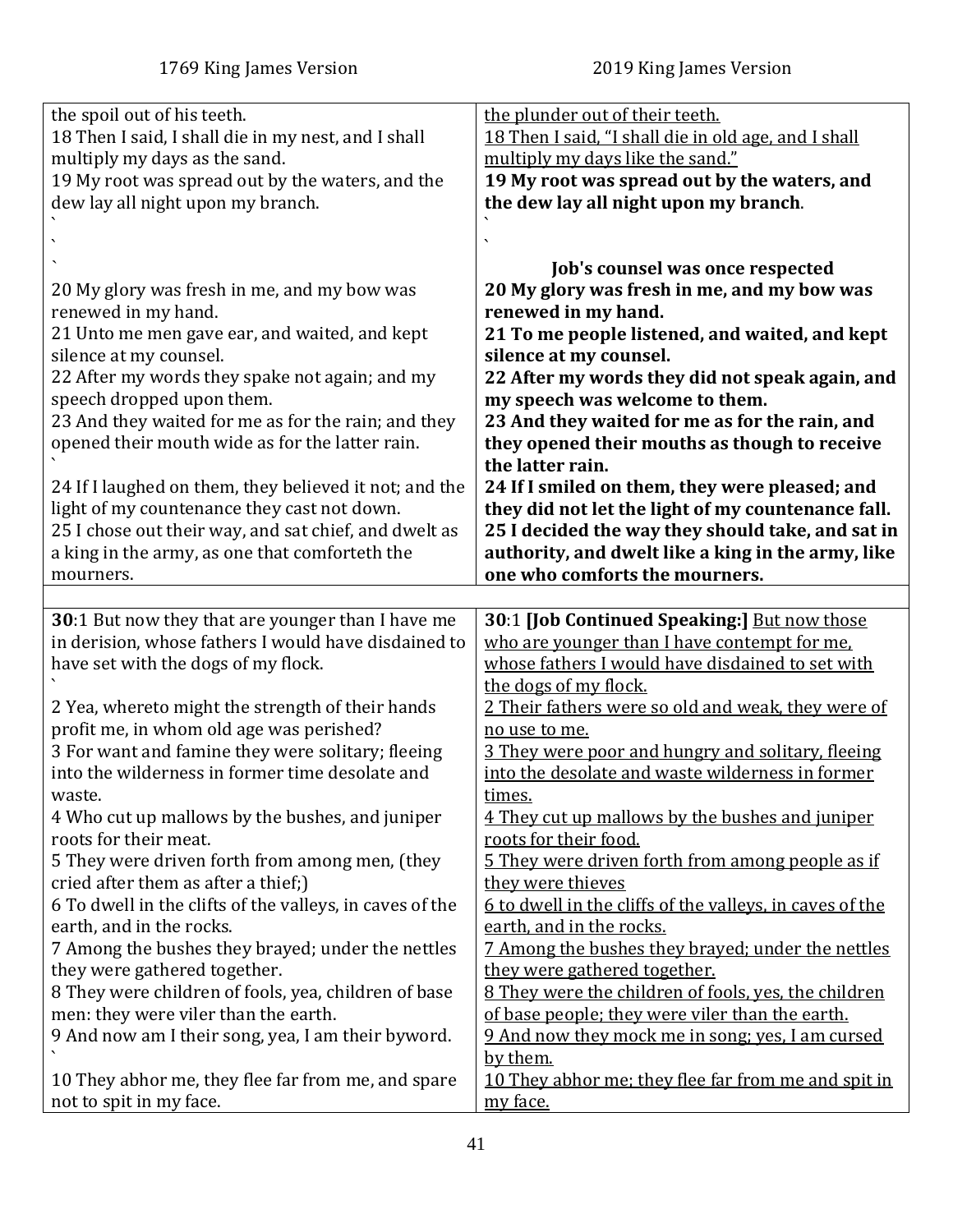| 11 Because he hath loosed my cord, and afflicted    | 11 Because Yahweh has made me weak and                    |
|-----------------------------------------------------|-----------------------------------------------------------|
| me, they have also let loose the bridle before me.  | helpless, they have loosed their fury against me.         |
| 12 Upon my right hand rise the youth; they push     | 12 Upon my right hand the youth rise up; they trip        |
| away my feet, and they raise up against me the ways | my feet, and they raise up their destruction against      |
| of their destruction.                               | me.                                                       |
| 13 They mar my path, they set forward my calamity,  | 13 They mar my path; nothing hinders them, and            |
|                                                     | there is no one to stop them.                             |
| they have no helper.                                |                                                           |
| 14 They came upon me as a wide breaking in of       | 14 They attack me like a sudden flood of waters; in       |
| waters: in the desolation they rolled themselves    | the desolation they charge upon me.                       |
| upon me.                                            | 15 Terrors have turned upon me; they pursue my            |
| 15 Terrors are turned upon me: they pursue my       | soul (material sense) like the wind, and my               |
| soul as the wind: and my welfare passeth away as a  | prosperity passes away like a cloud.                      |
| cloud.                                              | 16 And now my life is pouring away; the days of           |
| 16 And now my soul is poured out upon me; the       | affliction have taken hold upon me.                       |
| days of affliction have taken hold upon me.         | <u>17 My bones are pierced in me in the night season.</u> |
| 17 My bones are pierced in me in the night season:  | and my sinews take no rest.                               |
| and my sinews take no rest.                         | 18 By the great force of my disease, my garment has       |
| 18 By the great force of my disease is my garment   | changed; it binds me about like the collar of my          |
| changed: it bindeth me about as the collar of my    | coat.                                                     |
| coat.                                               | <u>19 Yahweh has cast me into the mud, and I have</u>     |
| 19 He hath cast me into the mire, and I am become   | become like dust and ashes.                               |
| like dust and ashes.                                | 20 I cry to You, Yahweh, and You do not hear me; I        |
| 20 I cry unto thee, and thou dost not hear me: I    | stand up, and You do not regard me.                       |
| stand up, and thou regardest me not.                | 21 You have become cruel to me; with Your strong          |
| 21 Thou art become cruel to me: with thy strong     | hand [power] You oppose Yourself against me.              |
| hand thou opposest thyself against me.              | 22 You lift me up to the wind; You cause me to ride       |
| 22 Thou liftest me up to the wind; thou causest me  | upon it and dissolve my substance.                        |
| to ride upon it, and dissolvest my substance.       | 23 I know that You will bring me to death, to the         |
| 23 For I know that thou wilt bring me to death, and | place where all the living go.                            |
| to the house appointed for all living.              | 24 But surely You will not condemn one who is in          |
| 24 Howbeit he will not stretch out his hand to the  | ruins.                                                    |
| grave, though they cry in his destruction.          | 25 Did not I weep for those who were in trouble?          |
| 25 Did not I weep for him that was in trouble? was  | Was not my spirit grieved for the poor?                   |
| not my soul grieved for the poor?                   | 26 When I looked for good, then evil came to me:          |
| 26 When I looked for good, then evil came unto me:  | and when I waited for light, darkness came.               |
| and when I waited for light, there came darkness.   | 27 My insides are in constant distress. I see only        |
| 27 My bowels boiled, and rested not: the days of    | days of affliction before me.                             |
| affliction prevented me.                            | 28 I live mourning without the sun; I stand up and        |
| 28 I went mourning without the sun: I stood up, and | cry out in the congregation.                              |
| I cried in the congregation.                        | 29 I am a brother to despised jackals and a               |
| 29 I am a brother to dragons, and a companion to    | companion to lonely owls.                                 |
| owls.                                               | 30 My skin is black upon me, and my bones are             |
| 30 My skin is black upon me, and my bones are       | burned with heat.                                         |
| burned with heat.                                   | 31 My harp also has turned to sounds of mourning.         |
| 31 My harp also is turned to mourning, and my       | and my flute into the voice of those who wail.            |
| organ into the voice of them that weep.             |                                                           |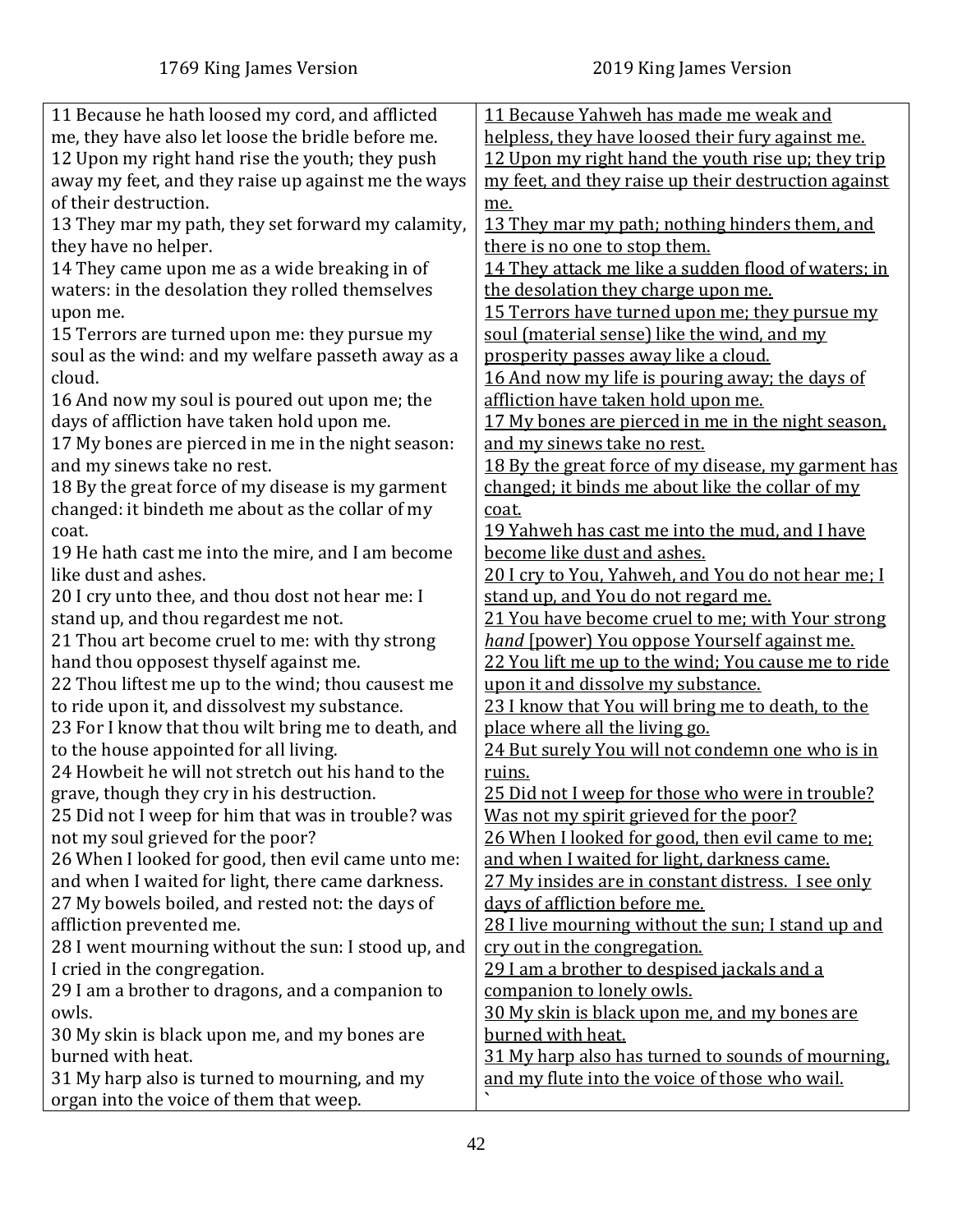<span id="page-42-0"></span>

| <b>31</b> :1 I made a covenant with mine eyes; why then<br>should I think upon a maid?               | Job has lived according to high moral standards<br>31:1 I made a covenant with my eyes, that I<br>would not look with lust at any young woman.<br>2 For if I had done so, what portion of God would |
|------------------------------------------------------------------------------------------------------|-----------------------------------------------------------------------------------------------------------------------------------------------------------------------------------------------------|
| 2 For what portion of God is there from above? and<br>what inheritance of the Almighty from on high? | I have merited from above? And what<br>inheritance would I have expected from the<br><b>Almighty God on high?</b><br>3 Is not destruction due to the wicked, and                                    |
| 3 Is not destruction to the wicked? and a strange                                                    | punishment to the workers of iniquity?                                                                                                                                                              |
| punishment to the workers of iniquity?                                                               | 4 Does He not see my ways, and count all my                                                                                                                                                         |
| 4 Doth not he see my ways, and count all my steps?                                                   | steps?                                                                                                                                                                                              |
|                                                                                                      | 5 If I have walked with falsehood, or if my foot                                                                                                                                                    |
| 5 If I have walked with vanity, or if my foot hath                                                   | has hastened to deceive others,                                                                                                                                                                     |
| hasted to deceit;                                                                                    | 6 let me be weighed in a fair balance, so that God                                                                                                                                                  |
| 6 Let me be weighed in an even balance, that God                                                     | may know my integrity.                                                                                                                                                                              |
| may know mine integrity.                                                                             | 7 If my step has turned out of the way and my                                                                                                                                                       |
| 7 If my step hath turned out of the way, and mine                                                    | heart has followed desires of my eyes, and if any                                                                                                                                                   |
| heart walked after mine eyes, and if any blot hath                                                   | dirt has clung to my hands,                                                                                                                                                                         |
| cleaved to mine hands;                                                                               | 8 then let me sow and another eat; yes, let my                                                                                                                                                      |
| 8 Then let me sow, and let another eat; yea, let my                                                  | offspring be rooted out.                                                                                                                                                                            |
| offspring be rooted out.                                                                             | 9 If my heart has been deceived by a woman, or                                                                                                                                                      |
| 9 If mine heart have been deceived by a woman, or                                                    | if I have laid wait at my neighbor's door,                                                                                                                                                          |
| if I have laid wait at my neighbour's door;                                                          | planning sin,                                                                                                                                                                                       |
|                                                                                                      | 10 then let my wife cook for another and let                                                                                                                                                        |
| 10 Then let my wife grind unto another, and let<br>others bow down upon her.                         | others bow down upon her.<br>11 For this is a heinous crime; yes, it is an                                                                                                                          |
| 11 For this is an heinous crime; yea, it is an iniquity                                              | iniquity to be punished by the judges.                                                                                                                                                              |
| to be punished by the judges.                                                                        | 12 For it is a fire that consumes to destruction                                                                                                                                                    |
| 12 For it is a fire that consumeth to destruction, and                                               | and would root out all my increase.                                                                                                                                                                 |
| would root out all mine increase.                                                                    | 13 If I have been unfair to my male servant or                                                                                                                                                      |
| 13 If I did despise the cause of my manservant or of                                                 | my female servant when they had a complaint                                                                                                                                                         |
| my maidservant, when they contended with me;                                                         | against me,                                                                                                                                                                                         |
|                                                                                                      | 14 what then would I do when Yahweh rises up?                                                                                                                                                       |
| 14 What then shall I do when God riseth up? and                                                      | And when He visits, what would I answer Him?                                                                                                                                                        |
| when he visiteth, what shall I answer him?                                                           | 15 Did not He that made me in the womb also                                                                                                                                                         |
| 15 Did not he that made me in the womb make him?                                                     | make my servant? And did not the same One                                                                                                                                                           |
| and did not one fashion us in the womb?                                                              | shape us in the womb?                                                                                                                                                                               |
|                                                                                                      | 16 If I have withheld from the poor their desire,                                                                                                                                                   |
| 16 If I have withheld the poor from their desire, or                                                 | or have caused the eyes of the widow to grow                                                                                                                                                        |
| have caused the eyes of the widow to fail;                                                           | sad,                                                                                                                                                                                                |
|                                                                                                      | 17 or have eaten a morsel of food myself alone                                                                                                                                                      |
| 17 Or have eaten my morsel myself alone, and the<br>fatherless hath not eaten thereof;               | and have not shared it with the fatherless,                                                                                                                                                         |
| 18 (For from my youth he was brought up with me,                                                     | 18 (for from my youth he was brought up with<br>me, as with a father, and I have guided her from                                                                                                    |
| as with a father, and I have guided her from my                                                      | my mother's womb),                                                                                                                                                                                  |
|                                                                                                      |                                                                                                                                                                                                     |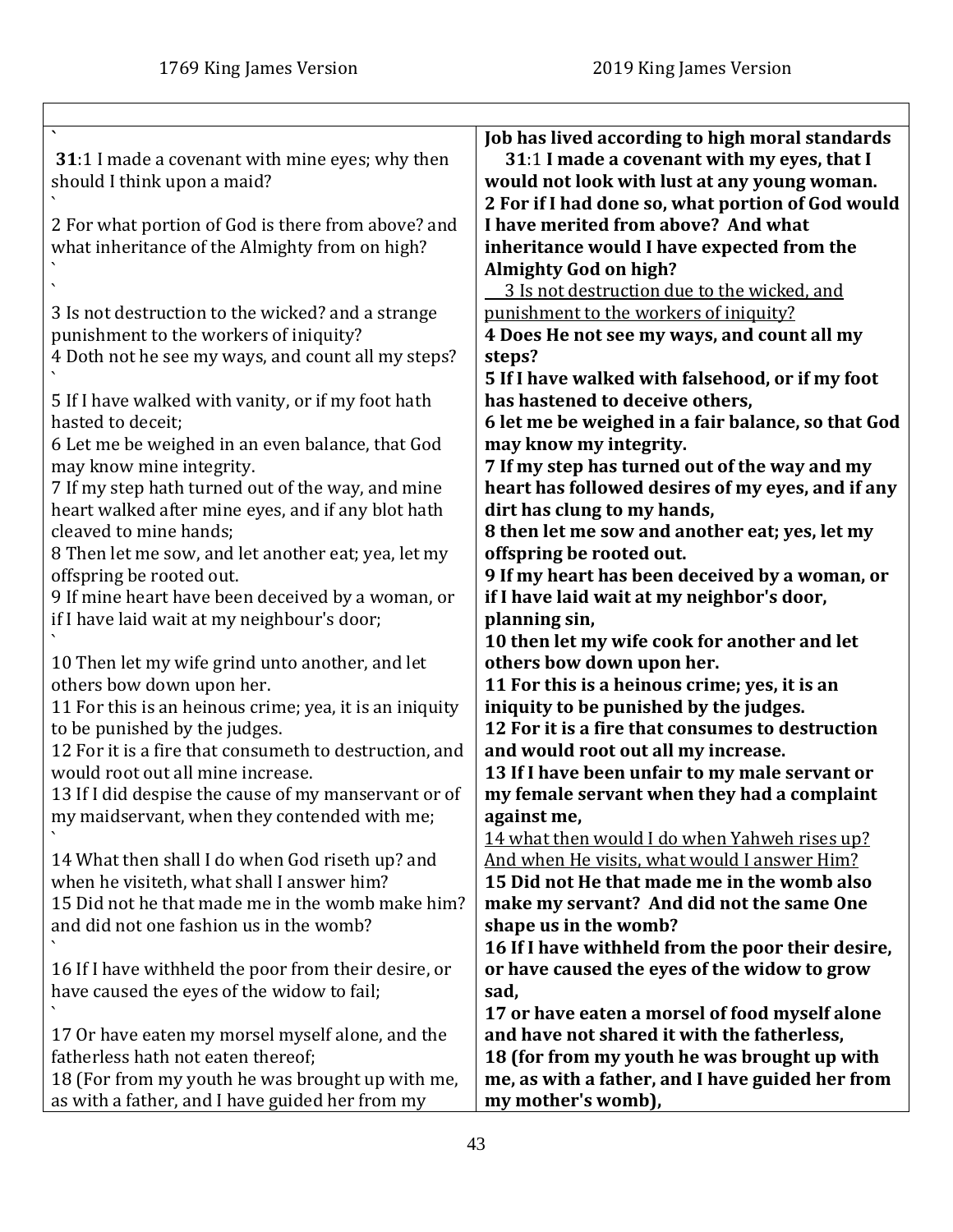| mother's womb;)                                                              | 19 if I have seen any perish, for want of clothing,                           |
|------------------------------------------------------------------------------|-------------------------------------------------------------------------------|
| 19 If I have seen any perish for want of clothing, or                        | or any poor without covering,                                                 |
| any poor without covering;                                                   | 20 if he has not blessed me, being warmed by                                  |
| 20 If his loins have not blessed me, and if he were                          | the fleece of my sheep,                                                       |
| not warmed with the fleece of my sheep;                                      | 21 if I have lifted up my hand against the                                    |
| 21 If I have lifted up my hand against the fatherless,                       | fatherless when I knew that I could win in court,                             |
| when I saw my help in the gate:                                              | 22 then let my arm fall from my shoulder blade and                            |
| 22 Then let mine arm fall from my shoulder blade,                            | my arm be broken.                                                             |
| and mine arm be broken from the bone.                                        | 23 For destruction from Yahweh was a terror to me.                            |
| 23 For destruction from God was a terror to me, and                          | and because of His highness, I could not endure His                           |
| by reason of his highness I could not endure.                                | <u>judgment.</u>                                                              |
|                                                                              | 24 If I have made gold my hope, or have said to                               |
| 24 If I have made gold my hope, or have said to the                          | fine gold, you are my security,                                               |
| fine gold, Thou art my confidence;                                           | 25 if I rejoiced because my wealth was great and                              |
| 25 If I rejoiced because my wealth was great, and                            | because my hand had gotten much,                                              |
| because mine hand had gotten much;                                           | 26 if I saw the sun when it shone, or the moon                                |
| 26 If I beheld the sun when it shined, or the moon                           | walking in brightness                                                         |
| walking in brightness;                                                       | 27 and my heart has been secretly enticed to                                  |
| 27 And my heart hath been secretly enticed, or my                            | worship them, my mouth kissing my hand as the                                 |
| mouth hath kissed my hand:                                                   | idolaters do,                                                                 |
|                                                                              | 28 this also would have been an iniquity to be                                |
| 28 This also were an iniquity to be punished by the                          | punished, for I would have denied God that is                                 |
| judge: for I should have denied the God that is                              | above.                                                                        |
| above.                                                                       | 29 I have never rejoiced at the destruction of                                |
| 29 If I rejoiced at the destruction of him that hated                        | those who hated me, or gloated when evil found                                |
| me, or lifted up myself when evil found him:                                 | them.                                                                         |
|                                                                              | 30 Neither have I suffered my mouth to sin by                                 |
| 30 Neither have I suffered my mouth to sin by                                | wishing a curse on their soul.                                                |
| wishing a curse to his soul.                                                 | 31 People who know me say, "Whom has he not                                   |
| 31 If the men of my tabernacle said not, Oh that we                          | fed?"                                                                         |
| had of his flesh! we cannot be satisfied.                                    | 32 I did not let a stranger sleep in the street.                              |
| 32 The stranger did not lodge in the street: but I                           | Rather, I opened my doors to the traveler.                                    |
| opened my doors to the traveller.                                            | 33 I did not cover my transgressions as Adam                                  |
| 33 If I covered my transgressions as Adam, by                                | did by hiding my iniquity in my bosom,                                        |
| hiding mine iniquity in my bosom:                                            | 34 fearing my neighbor, or the contempt of                                    |
| 34 Did I fear a great multitude, or did the contempt                         | families, so that I remained silent and did not                               |
| of families terrify me, that I kept silence, and went                        | dare go out of my door.                                                       |
| not out of the door?                                                         |                                                                               |
|                                                                              | Job desires a dialogue with God                                               |
| 35 Oh that one would hear me! behold, my desire is,                          | 35 Oh, that someone would hear me! Behold,                                    |
| that the Almighty would answer me, and that mine                             | my desire is that the Almighty would answer                                   |
| adversary had written a book.                                                | me, and that my adversary would write my<br>accusation on a scroll.           |
|                                                                              |                                                                               |
| 36 Surely I would take it upon my shoulder, and<br>bind it as a crown to me. | 36 Surely I would take it upon my shoulder and<br>bind it like a crown to me. |
|                                                                              | 37 I would declare to Him every one of my                                     |
| 37 I would declare unto him the number of my                                 |                                                                               |
| steps; as a prince would I go near unto him.                                 | actions; like a prince unafraid I would go near to                            |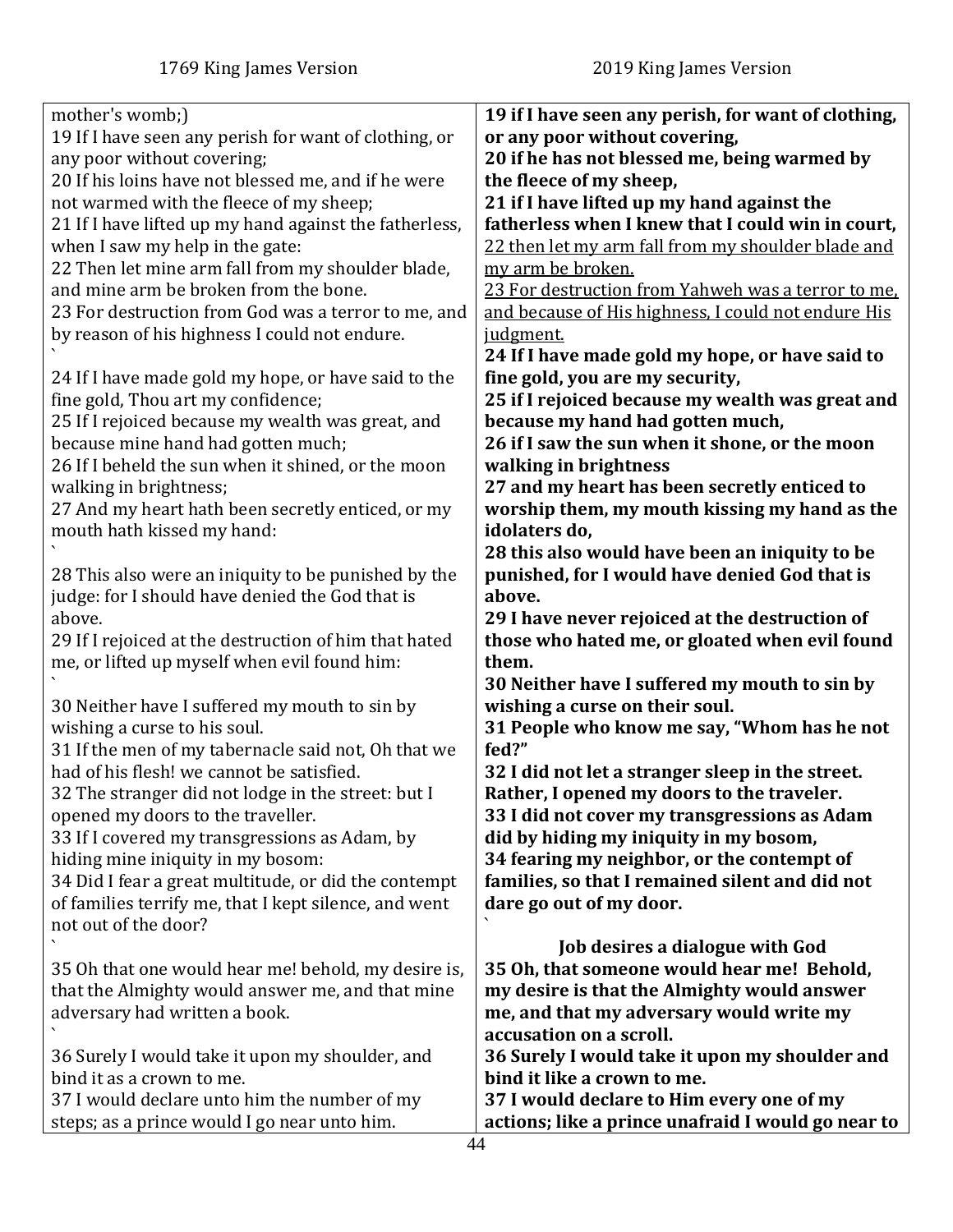<span id="page-44-0"></span>

| Him.                                                                                                                                                                                                                                                                                                                                                                                                                                                                                                                                                                                                                                                                       |
|----------------------------------------------------------------------------------------------------------------------------------------------------------------------------------------------------------------------------------------------------------------------------------------------------------------------------------------------------------------------------------------------------------------------------------------------------------------------------------------------------------------------------------------------------------------------------------------------------------------------------------------------------------------------------|
| Job has lived according to high moral standards<br>38 If my land cries against me or its furrows<br>complain,<br>39 If I have not eaten the fruits of the land<br>without paying for them, or have caused the<br>owners of the land to lose their life.<br>40 Then, let thistles grow instead of wheat and<br>foul weeds instead of barley. The words of Job<br>are ended.                                                                                                                                                                                                                                                                                                 |
|                                                                                                                                                                                                                                                                                                                                                                                                                                                                                                                                                                                                                                                                            |
| <b>ELIHU BECOMES INVOLVED</b><br>32:1 So these three men ceased to answer Job<br>because he was righteous in his own eyes.<br>2 Then Elihu, the son of Barachel the Buzite, of the<br>relatives of Ram, was angry at Job.<br>He was angry because Job justified himself rather<br>than Yahweh.<br>3 Also, he was angry at Job's three friends because<br>they had not been able to answer Job and yet had<br>condemned Job.<br>4 Elihu had waited until all of them had spoken,<br>because they were older than Elihu.<br>5 When Elihu saw that there was no answer in the<br>mouths of these three men, then he expressed his<br>anger.                                   |
| <b>Elihu Speaks to Job=s Friends</b>                                                                                                                                                                                                                                                                                                                                                                                                                                                                                                                                                                                                                                       |
| The spirit of God rather than length of days<br>gives wisdom                                                                                                                                                                                                                                                                                                                                                                                                                                                                                                                                                                                                               |
| 6 I am young, and you are very old; therefore, I was<br>afraid and did not dare to show you my opinion.<br>7 I thought many days should speak, and a<br>multitude of years should teach wisdom.<br>8 It is the spirit in man, $3$ the inspiration of the<br>Almighty, that gives them understanding.<br>9 Great people are not always wise; neither do<br>the aged always understand what is right.<br>10 Therefore, I decided to show my opinion; listen<br>to me now.<br>11 Behold, I waited for the words of the three of<br>you; I listened intently to your reasons while you<br>sought to decide what to say.<br>12 Yes, I attended to you, and, behold, none of you |
|                                                                                                                                                                                                                                                                                                                                                                                                                                                                                                                                                                                                                                                                            |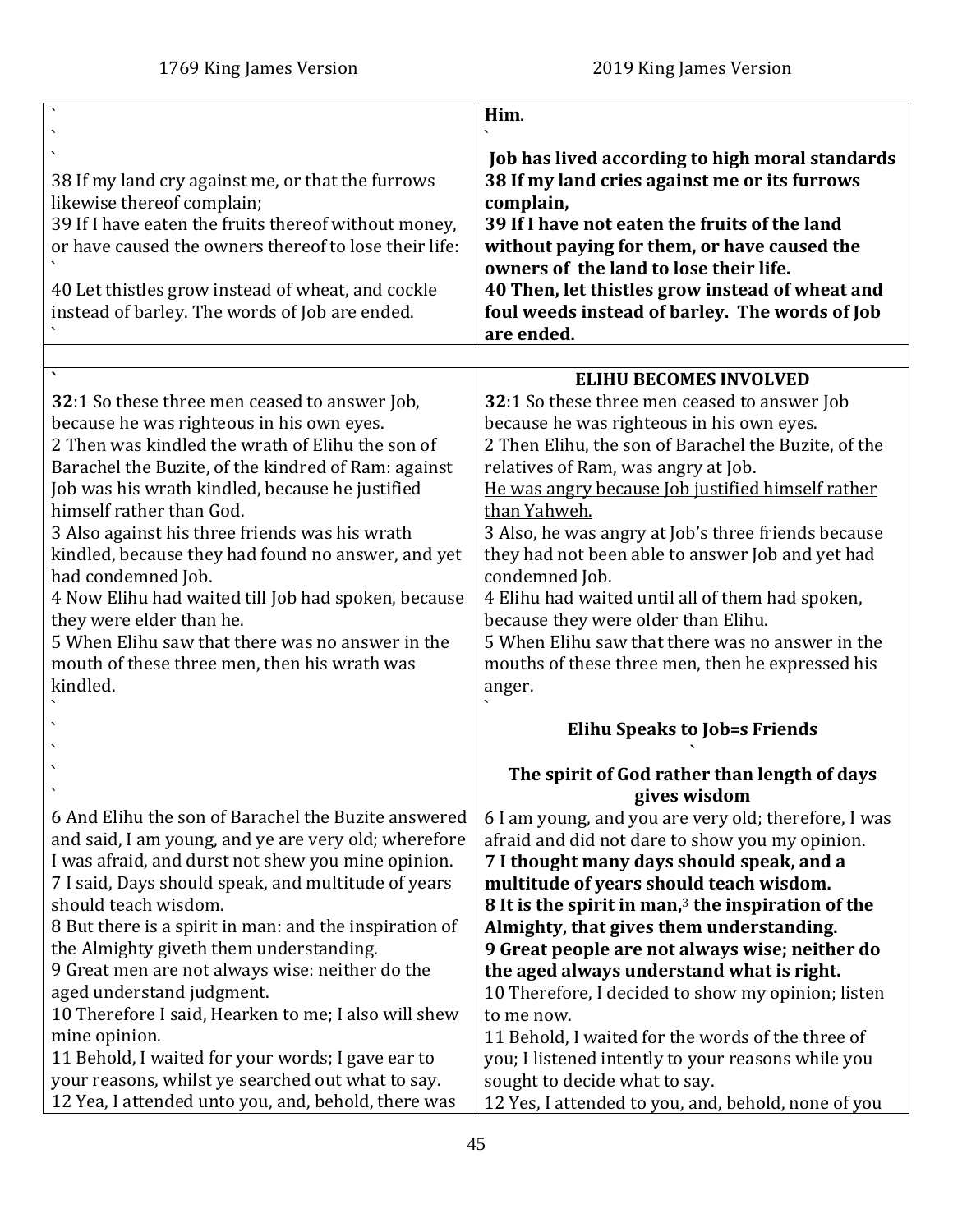<span id="page-45-0"></span> $\ddot{\phantom{0}}$ 

| none of you that convinced Job, or that answered<br>his words:<br>13 Lest ye should say, We have found out wisdom:<br>God thrusteth him down, not man.<br>14 Now he hath not directed his words against me:<br>neither will I answer him with your speeches.<br>15 They were amazed, they answered no more: they<br>left off speaking.<br>16 When I had waited, (for they spake not, but<br>stood still, and answered no more;)<br>17 I said, I will answer also my part, I also will shew<br>mine opinion.<br>18 For I am full of matter, the spirit within me<br>constraineth me.<br>19 Behold, my belly is as wine which hath no vent; it<br>is ready to burst like new bottles.<br>20 I will speak, that I may be refreshed: I will open<br>my lips and answer.<br>21 Let me not, I pray you, accept any man's person,<br>neither let me give flattering titles unto man.<br>22 For I know not to give flattering titles; in so<br>doing my maker would soon take me away. | convinced Job or answered his words.<br>13 You say wrongly, "Our wisdom tells us that<br>Yahweh thrusts him down, not people."<br>14 Now Job has not directed his words against me;<br>neither will I answer him with your speeches.<br>15 The three were amazed; they did not answer<br>anymore: they stopped speaking.<br>16 Elihu waited; they did not speak, but stood still<br>and said nothing.<br>Elihu Feels Compelled to Talk to Job<br>17 Elihu continued: I will give my answer; I also will<br>show my opinion.<br>18 For I am full of things to say; the spirit within me<br>wants to speak out.<br>19 Behold, I am feeling as if I were full of wine<br>which has no vent: I am ready to burst like an old<br>wineskin.<br>20 I will speak so that I may find relief; I will open<br>my lips and answer.<br>21 Let me not show partiality to anyone, nor<br>give flattering titles to anyone.<br>22 For I do not know to give flattering titles. If I did,<br>my Maker would soon take me away. |
|--------------------------------------------------------------------------------------------------------------------------------------------------------------------------------------------------------------------------------------------------------------------------------------------------------------------------------------------------------------------------------------------------------------------------------------------------------------------------------------------------------------------------------------------------------------------------------------------------------------------------------------------------------------------------------------------------------------------------------------------------------------------------------------------------------------------------------------------------------------------------------------------------------------------------------------------------------------------------------|---------------------------------------------------------------------------------------------------------------------------------------------------------------------------------------------------------------------------------------------------------------------------------------------------------------------------------------------------------------------------------------------------------------------------------------------------------------------------------------------------------------------------------------------------------------------------------------------------------------------------------------------------------------------------------------------------------------------------------------------------------------------------------------------------------------------------------------------------------------------------------------------------------------------------------------------------------------------------------------------------------------|
|                                                                                                                                                                                                                                                                                                                                                                                                                                                                                                                                                                                                                                                                                                                                                                                                                                                                                                                                                                                |                                                                                                                                                                                                                                                                                                                                                                                                                                                                                                                                                                                                                                                                                                                                                                                                                                                                                                                                                                                                               |
| $\sqrt{2}$                                                                                                                                                                                                                                                                                                                                                                                                                                                                                                                                                                                                                                                                                                                                                                                                                                                                                                                                                                     | <b>Elihu Speaks to Job</b>                                                                                                                                                                                                                                                                                                                                                                                                                                                                                                                                                                                                                                                                                                                                                                                                                                                                                                                                                                                    |
| 33:1 Wherefore, Job, I pray thee, hear my speeches,<br>and hearken to all my words.<br>2 Behold, now I have opened my mouth, my tongue<br>hath spoken in my mouth.<br>3 My words shall be of the uprightness of my heart:<br>and my lips shall utter knowledge clearly.<br>4 The Spirit of God hath made me, and the breath of<br>the Almighty hath given me life.<br>5 If thou canst answer me, set thy words in order<br>before me, stand up.<br>6 Behold, I am according to thy wish in God's stead:<br>I also am formed out of the clay.                                                                                                                                                                                                                                                                                                                                                                                                                                   | Elihu says he speaks to Job in support of God<br>33:1 Job, I beg you to listen to all my words.<br>2 Behold, now I have opened my mouth, and my<br>tongue speaks.<br>3 My words shall come from the uprightness of<br>my heart, and my lips shall utter knowledge<br>clearly.<br>4 The spirit of God has made me. The spirit of<br>the Almighty has given me life.<br>5 If you can answer me, set your words in order<br>before me; stand up.<br>6 Behold, I shall speak for Yahweh, according to<br>your wish, even though I also am formed out of the                                                                                                                                                                                                                                                                                                                                                                                                                                                       |

your wish, even though I also am formed out of the clay.

| $\frac{u}{u}$                                        |
|------------------------------------------------------|
| God is more righteous than mortals                   |
| 7 Behold, I shall not make you afraid, neither shall |
| my hand be heavy upon you.                           |
| 8 Surely you have spoken in my hearing, and I have   |
|                                                      |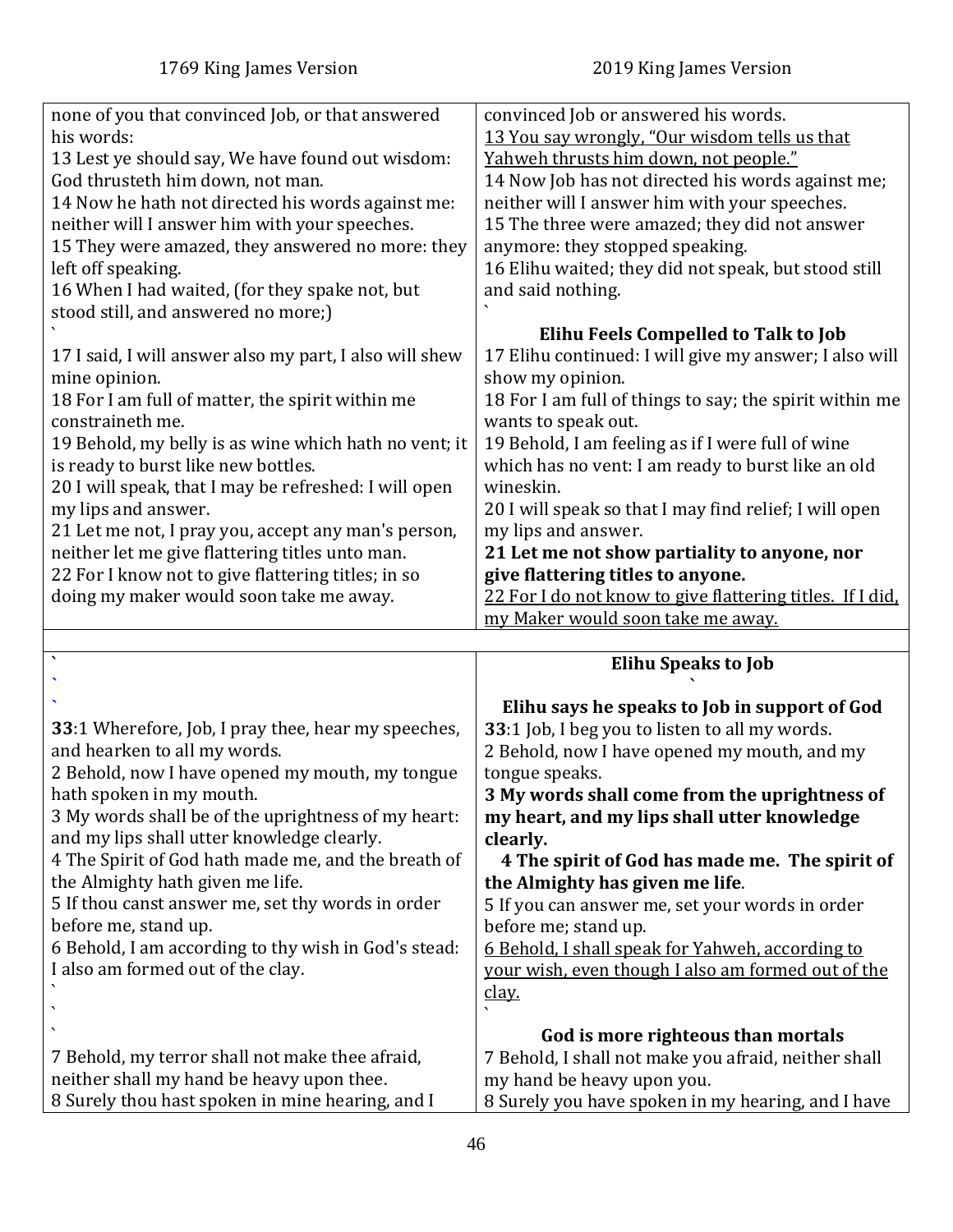| have heard the voice of thy words, saying,<br>9 I am clean without transgression, I am innocent;<br>neither is there iniquity in me.<br>10 Behold, he findeth occasions against me, he<br>counteth me for his enemy,<br>11 He putteth my feet in the stocks, he marketh all<br>my paths.                                                                                                                                                                                                                                        | heard you say,<br>9 "I am pure without transgression, I am<br>innocent; nor is there iniquity in me.<br>10 "Behold, Yahweh finds occasions against me; He<br>counts me as His enemy.<br>11 "He puts my feet in the stocks, He hounds all my<br>paths."                                                                                                                                                                                                                                                                                           |
|---------------------------------------------------------------------------------------------------------------------------------------------------------------------------------------------------------------------------------------------------------------------------------------------------------------------------------------------------------------------------------------------------------------------------------------------------------------------------------------------------------------------------------|--------------------------------------------------------------------------------------------------------------------------------------------------------------------------------------------------------------------------------------------------------------------------------------------------------------------------------------------------------------------------------------------------------------------------------------------------------------------------------------------------------------------------------------------------|
| 12 Behold, in this thou art not just: I will answer<br>thee, that God is greater than man.                                                                                                                                                                                                                                                                                                                                                                                                                                      | The ways of God<br>12 Behold, in this you are not justified; I will<br>answer you, that<br>God is greater than man.                                                                                                                                                                                                                                                                                                                                                                                                                              |
| 13 Why dost thou strive against him? for he giveth<br>not account of any of his matters.<br>14 For God speaketh once, yea twice, yet man<br>perceiveth it not.<br>15 In a dream, in a vision of the night, when deep<br>sleep falleth upon men, in slumberings upon the<br>bed;<br>16 Then he openeth the ears of men, and sealeth<br>their instruction,<br>17 That he may withdraw man from his purpose,<br>and hide pride from man.<br>18 He keepeth back his soul from the pit, and his life<br>from perishing by the sword. | 13 Why do you strive against Yahweh?<br>For He gives no account of any of His actions.<br>14 For God speaks once, yes, twice; yet<br>mortals do not perceive it.<br>15 In a dream, in a vision of the night, when deep<br>sleep falls upon people, in slumberings upon the<br>bed,<br>16 then Yahweh opens the ears of people and gives<br>them instruction,<br>17 so that God may turn people from their sinful<br>purposes and from their pride.<br>18 He keeps back their lives from the pit, and<br>their lives from perishing by the sword. |
| 19 He is chastened also with pain upon his bed, and<br>the multitude of his bones with strong pain:<br>20 So that his life abhorreth bread, and his soul<br>dainty meat.<br>21 His flesh is consumed away, that it cannot be<br>seen; and his bones that were not seen stick out.                                                                                                                                                                                                                                               | The plight of mortals<br>19 They may be chastened with pain upon their<br>bed, their bones stricken with strong pain,<br>20 so that they abhor food, and their souls abhor<br>tasty meat.<br>21 Their flesh is consumed away so that it<br>cannot be seen, and their bones that were not<br>seen stick out.                                                                                                                                                                                                                                      |
| 22 Yea, his soul draweth near unto the grave, and<br>his life to the destroyers.<br>23 If there be a messenger with him, an interpreter,<br>one among a thousand, to shew unto man his<br>uprightness:<br>24 Then he is gracious unto him, and saith, Deliver<br>him from going down to the pit: I have found a<br>ransom.<br>25 His flesh shall be fresher than a child's: he shall<br>return to the days of his youth:<br>26 He shall pray unto God, and he will be favourable                                                | God will restore to people their righteousness<br>22 Yes, their souls (lives) draw near to the grave<br>and to the destroyers.<br>23 If there is a messenger with them, an<br>interpreter, one among a thousand to show to<br>them the upright way,<br>24 then God is gracious to them, and says,<br>"Deliver them from going down to the pit: I have<br>found a ransom."<br>25 Then the person's flesh shall be fresher than<br>a child's, with the healthy flesh of youth.<br>26 The one saved will pray to God, and He will                   |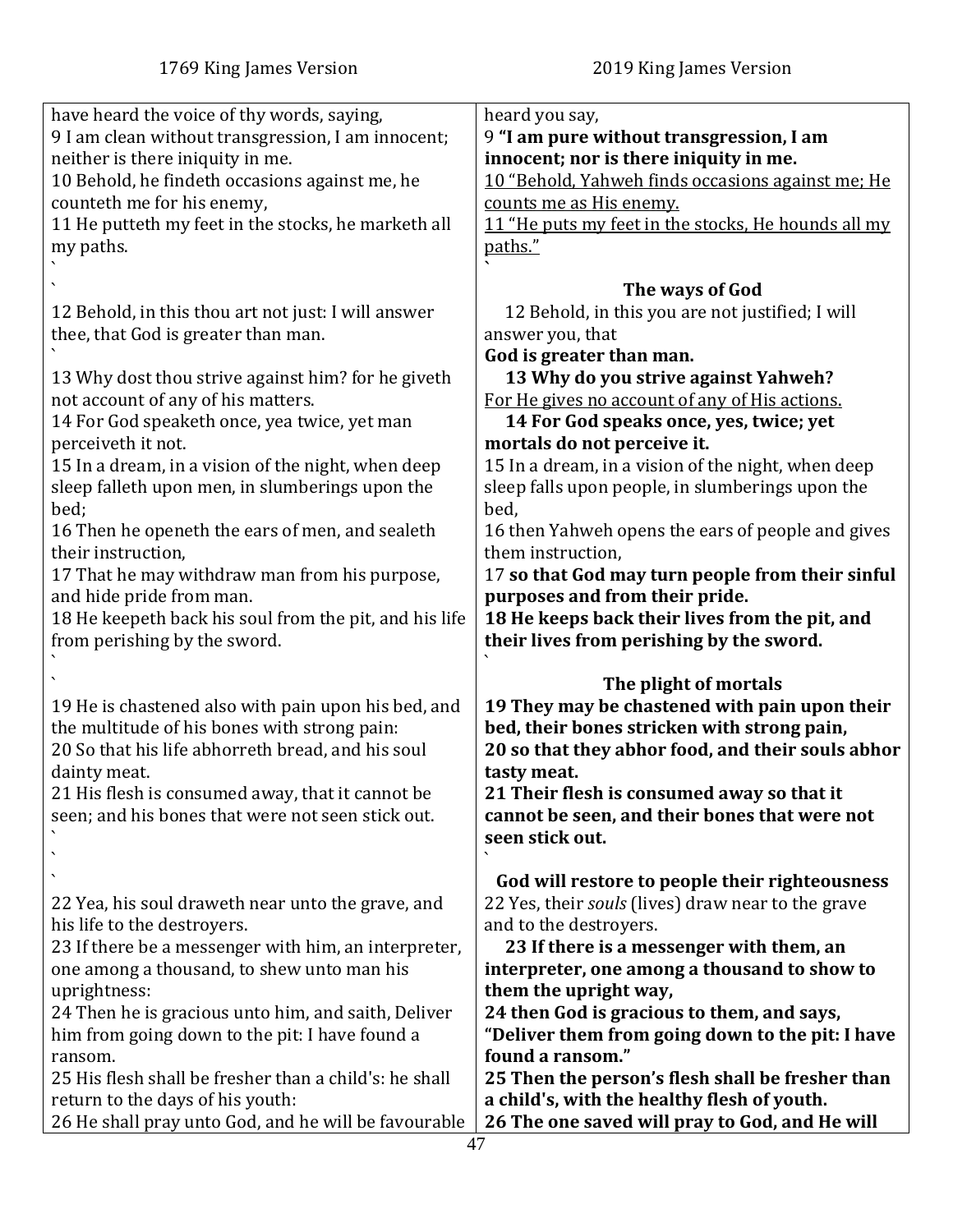<span id="page-47-0"></span>

| unto him: and he shall see his face with joy: for he                                            | be favorable. The one saved will see God's face                                   |
|-------------------------------------------------------------------------------------------------|-----------------------------------------------------------------------------------|
| will render unto man his righteousness.                                                         | [nature] with joy; for God will restore to<br>humanity their righteousness.       |
|                                                                                                 |                                                                                   |
|                                                                                                 | God is merciful to repentant mortals                                              |
| 27 He looketh upon men, and if any say, I have                                                  | 27 God looks upon all humanity, and if any say, 'I                                |
| sinned, and perverted that which was right, and it                                              | have sinned and perverted that which was right,                                   |
| profited me not;                                                                                | and it did not profit me,'                                                        |
| 28 He will deliver his soul from going into the pit,                                            | 28 He will deliver their lives from going into the                                |
| and his life shall see the light.                                                               | pit, and their lives will see the light.                                          |
| 29 Lo, all these things worketh God oftentimes with                                             | 29 Behold, God often works all these things with                                  |
| man,                                                                                            | people                                                                            |
| 30 To bring back his soul from the pit, to be                                                   | 30 to bring back their lives from the pit, so that                                |
| enlightened with the light of the living.                                                       | they may be enlightened with the light of the                                     |
| 31 Mark well, O Job, hearken unto me: hold thy                                                  | living.                                                                           |
| peace, and I will speak.                                                                        | 31 Pay attention well, O Job, listen to me; hold                                  |
| 32 If thou hast any thing to say, answer me: speak,                                             | your peace, and I will speak.                                                     |
| for I desire to justify thee.<br>33 If not, hearken unto me: hold thy peace, and I              | 32 If you have anything to say, answer me;<br>speak, for I desire to justify you. |
| shall teach thee wisdom.                                                                        | 33 If not, listen to me; hold your peace, and I will                              |
|                                                                                                 | teach you wisdom.                                                                 |
|                                                                                                 |                                                                                   |
| $\overline{\phantom{a}}$                                                                        | <b>Elihu Speaks to Job's Three Friends</b>                                        |
|                                                                                                 |                                                                                   |
|                                                                                                 | Wise people are asked to consider Job's claim                                     |
| 34:1 Furthermore Elihu answered and said,                                                       | 34:1Elihu said:                                                                   |
| 2 Hear my words, O ye wise men; and give ear unto                                               | 2 Hear my words, you wise people; and listen to me,                               |
| me, ye that have knowledge.                                                                     | you who have knowledge.                                                           |
| 3 For the ear trieth words, as the mouth tasteth                                                | 3 For the ear tries words, as the mouth tastes                                    |
| meat.                                                                                           | food.                                                                             |
| 4 Let us choose to us judgment: let us know among                                               | 4 Let us choose what is right; let us agree among                                 |
| ourselves what is good.<br>5 For Job hath said, I am righteous: and God hath                    | ourselves what is good.<br>5 For Job has said, "I am righteous, and Yahweh        |
| taken away my judgment.                                                                         | has taken away my justice.                                                        |
| 6 Should I lie against my right? my wound is                                                    | 6 "Should I lie against the truth?                                                |
| incurable without transgression.                                                                | My wound is incurable, but without transgression."                                |
| 7 What man is like Job, who drinketh up scorning                                                | 7 Who is like Job, who drinks up scorning like                                    |
| like water?                                                                                     | water,                                                                            |
| 8 Which goeth in company with the workers of                                                    | 8 who goes in company with the workers of                                         |
| iniquity, and walketh with wicked men.                                                          | iniquity, and walks with wicked people?                                           |
| 9 For he hath said, It profiteth a man nothing that he                                          | 9 For he has said, "It does not profit people to                                  |
| should delight himself with God.                                                                | delight themselves with Yahweh."                                                  |
|                                                                                                 |                                                                                   |
|                                                                                                 |                                                                                   |
|                                                                                                 | The righteous ways of God                                                         |
| 10 Therefore hearken unto me, ye men of<br>understanding: far be it from God, that he should do | 10 Therefore listen to me, you people of<br>understanding;                        |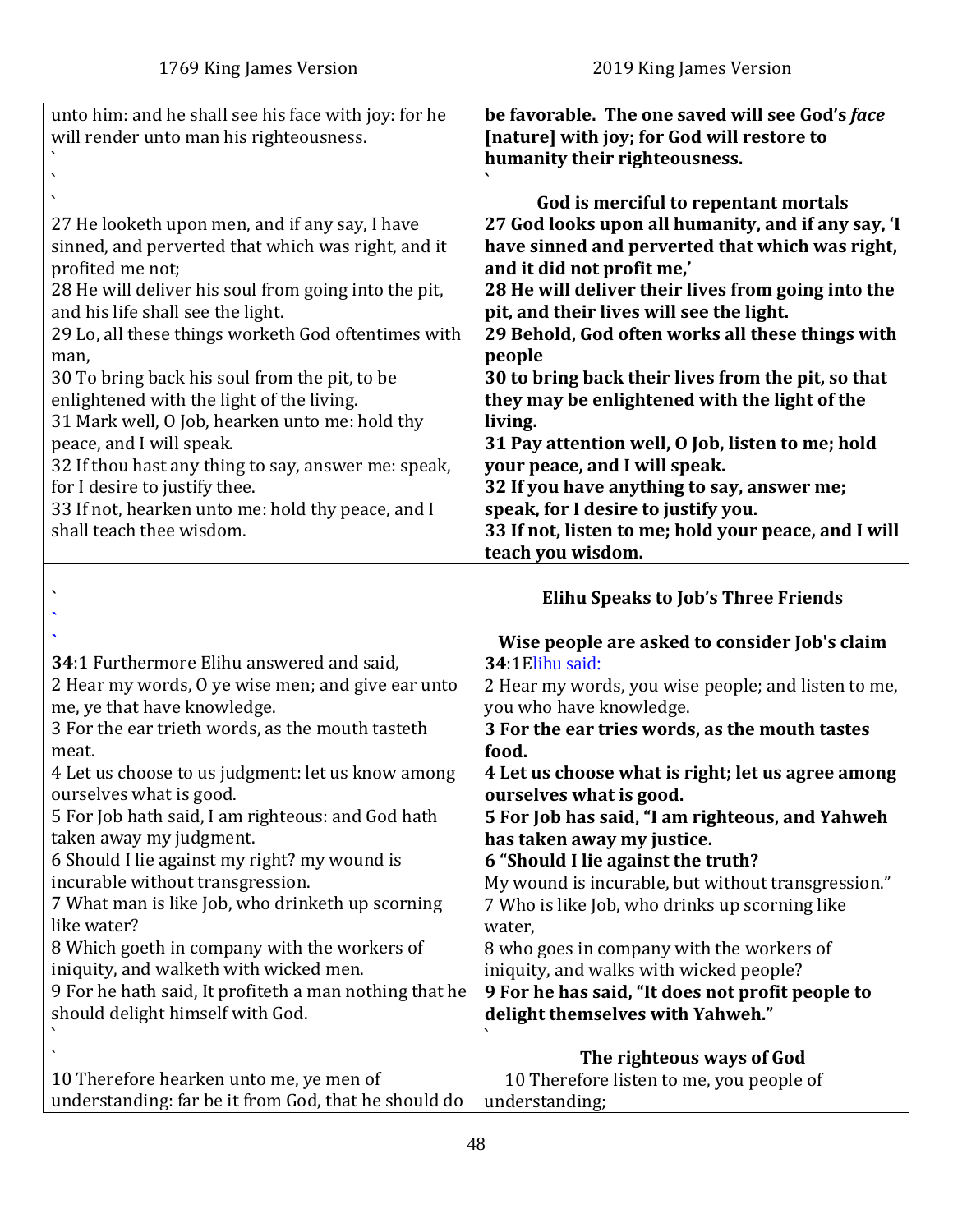| wickedness; and from the Almighty, that he should                                                 | far be it from God, that He should act wickedly,          |
|---------------------------------------------------------------------------------------------------|-----------------------------------------------------------|
| commit iniquity.                                                                                  | and from the Almighty, that He should commit              |
|                                                                                                   | iniquity.                                                 |
| 11 For the work of a man shall he render unto him,                                                | 11 For He gives every person what their work              |
| and cause every man to find according to his ways.                                                | merits,                                                   |
|                                                                                                   | and repays everyone according to their ways               |
|                                                                                                   | (His grace).                                              |
| 12 Yea, surely God will not do wickedly, neither will                                             | 12 Yes, surely God will not act wickedly, neither         |
| the Almighty pervert judgment.                                                                    | will the Almighty pervert justice.                        |
|                                                                                                   |                                                           |
|                                                                                                   | The power of the Creator                                  |
| 13 Who hath given him a charge over the earth? or                                                 | 13 Who has given Him a charge over the earth, or          |
| who hath disposed the whole world?                                                                | who has disposed the whole world?                         |
| 14 If he set his heart upon man, if he gather unto                                                | 14 If Yahweh sets His heart upon man, if He gather        |
| himself his spirit and his breath;                                                                | to Himself His spirit and His breath.                     |
| 15 All flesh shall perish together, and man shall turn                                            | 15 All flesh shall perish together, and humanity          |
| again unto dust.                                                                                  | would turn again to dust.                                 |
| 16 If now thou hast understanding, hear this:                                                     | 16 If now you have understanding, hear this:              |
| hearken to the voice of my words.                                                                 | listen to the voice of my words.                          |
| 17 Shall even he that hateth right govern? and wilt                                               | 17 Shall one that hates right govern? And will            |
| thou condemn him that is most just?                                                               | you condemn Him that is most just?                        |
| 18 Is it fit to say to a king, Thou art wicked? and to                                            | 18 Is it fit to say to a king, "You are wicked?" And to   |
| princes, Ye are ungodly?                                                                          | leaders, "You are ungodly?"                               |
|                                                                                                   |                                                           |
|                                                                                                   |                                                           |
|                                                                                                   | <b>God oversees this world</b>                            |
|                                                                                                   | 19 How much less to Him that shows no                     |
| 19 How much less to him that accepteth not the<br>persons of princes, nor regardeth the rich more | partiality to leaders, nor regards the rich more          |
| than the poor? for they all are the work of his hands.                                            | than the poor? For they all are the work of His           |
|                                                                                                   | hands [power].                                            |
| 20 In a moment shall they die, and the people shall                                               | 20 In a moment they die, and people shall be              |
| be troubled at midnight, and pass away: and the                                                   | troubled at midnight, and pass away, and the              |
| mighty shall be taken away without hand.                                                          | mighty shall be taken away, but not by a human            |
|                                                                                                   | hand.                                                     |
| 21 For his eyes are upon the ways of man, and he                                                  | 21 For His eyes are [sight is] upon the ways of           |
| seeth all his goings.                                                                             | humanity, and He sees all that people do.                 |
| 22 There is no darkness, nor shadow of death,                                                     | 22 There is no darkness nor shadow of death               |
| where the workers of iniquity may hide themselves.                                                | where workers of iniquity may hide themselves.            |
| 23 For he will not lay upon man more than right;                                                  | 23 He will not lay upon anyone more than right,           |
| that he should enter into judgment with God.                                                      | lest that person should enter into judgment with          |
| 24 He shall break in pieces mighty men without                                                    | God.                                                      |
| number, and set others in their stead.                                                            | 24 Yahweh will break in pieces mighty people              |
| 25 Therefore he knoweth their works, and he                                                       | without number, and set others in their place.            |
| overturneth them in the night, so that they are                                                   | 25 He knows their works, and He overturns them in         |
| destroyed.                                                                                        | the night so that they are destroyed.                     |
| 26 He striketh them as wicked men in the open                                                     | 26 He strikes wicked mortals in the open sight of         |
| sight of others;<br>27 Because they turned back from him, and would                               | others,<br>27 because they turned back from Him and would |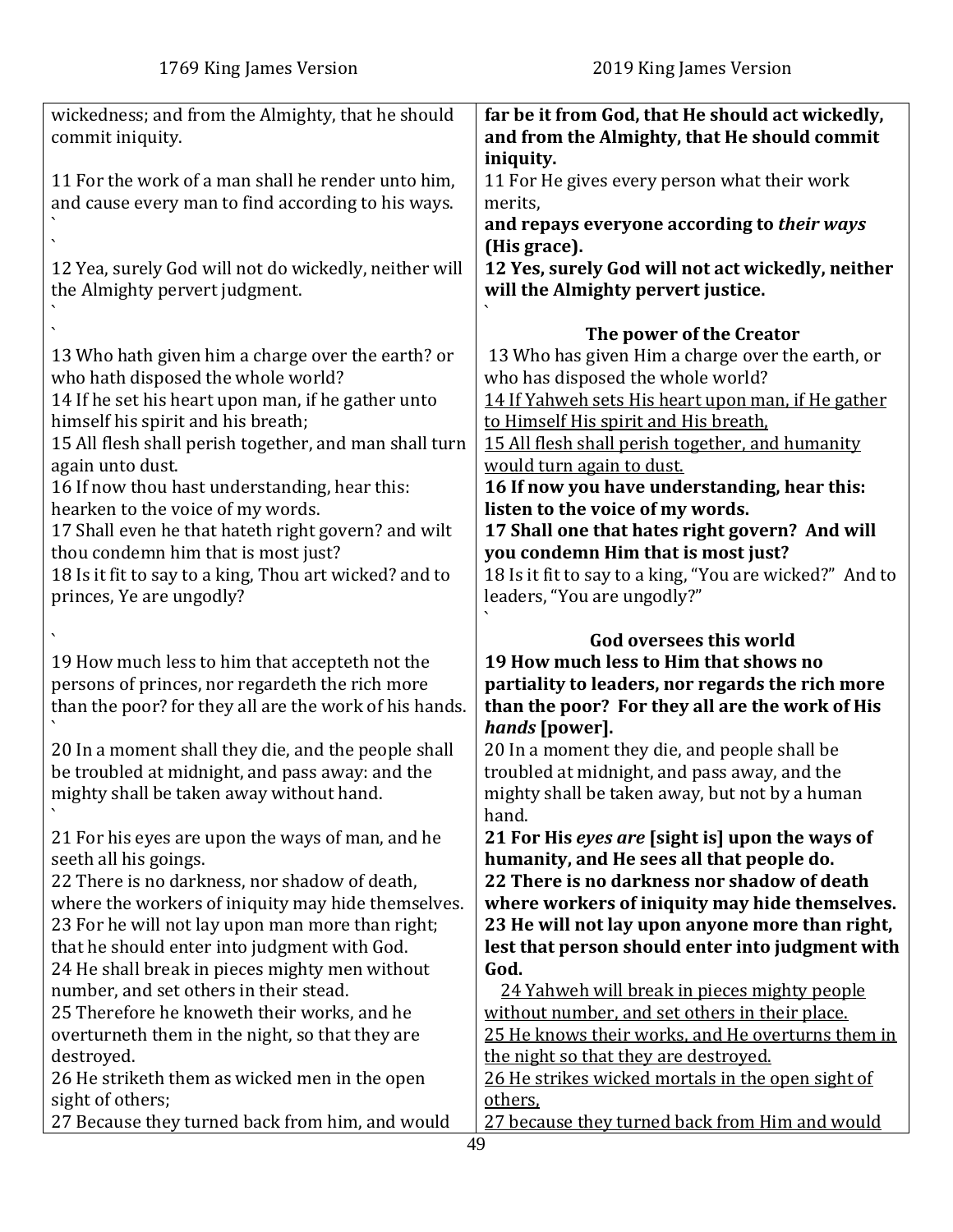<span id="page-49-0"></span>

| not consider any of his ways:<br>28 So that they cause the cry of the poor to come<br>unto him, and he heareth the cry of the afflicted.<br>29 When he giveth quietness, who then can make<br>trouble? and when he hideth his face, who then can<br>behold him? whether it be done against a nation, or<br>against a man only:<br>30 That the hypocrite reign not, lest the people be<br>ensnared.                                                                                                                                                                                                                                                                                                                                                       | not consider any of His ways<br>28 so that they caused the cry of the poor to come to<br>Him, and He heard the cry of the afflicted.<br>29 When He gives quietness, who then can make<br>trouble?<br>30 Let the hypocrite not reign, lest the people be<br>ensnared.<br>The need to repent                                                                                                                                                                                                                                                                                                                                                                                                                                                                        |
|----------------------------------------------------------------------------------------------------------------------------------------------------------------------------------------------------------------------------------------------------------------------------------------------------------------------------------------------------------------------------------------------------------------------------------------------------------------------------------------------------------------------------------------------------------------------------------------------------------------------------------------------------------------------------------------------------------------------------------------------------------|-------------------------------------------------------------------------------------------------------------------------------------------------------------------------------------------------------------------------------------------------------------------------------------------------------------------------------------------------------------------------------------------------------------------------------------------------------------------------------------------------------------------------------------------------------------------------------------------------------------------------------------------------------------------------------------------------------------------------------------------------------------------|
| 31 Surely it is meet to be said unto God, I have<br>borne chastisement, I will not offend any more:<br>32 That which I see not teach thou me: if I have<br>done iniquity, I will do no more.<br>33 Should it be according to thy mind? he will<br>recompense it, whether thou refuse, or whether<br>thou choose; and not I: therefore speak what thou<br>knowest.<br>34 Let men of understanding tell me, and let a wise<br>man hearken unto me.<br>35 Job hath spoken without knowledge, and his<br>words were without wisdom.<br>36 My desire is that Job may be tried unto the end<br>because of his answers for wicked men.<br>37 For he addeth rebellion unto his sin, he clappeth<br>his hands among us, and multiplieth his words<br>against God. | 31 Surely it is right to say to God, "I have borne<br>chastisement, I will not offend anymore.<br>32 "That which I do not see, teach me; if I have<br>been guilty of iniquity, I will not do it anymore."<br>33 Should it be according to your mind? He will<br>recompense it, whether you refuse, or whether<br>you choose, and not I; therefore, speak what you<br>know.<br>34 Let people of understanding tell me, and let a<br>wise person listen to me.<br>35 Job has spoken without knowledge, and his<br>words were without wisdom.<br>36 My desire is that Job may be tried to the end<br>because his answers are those of the wicked.<br>37 For he adds rebellion to his sin: he claps his<br>hands among us and multiplies his words against<br>Yahweh. |
| $\lambda$                                                                                                                                                                                                                                                                                                                                                                                                                                                                                                                                                                                                                                                                                                                                                |                                                                                                                                                                                                                                                                                                                                                                                                                                                                                                                                                                                                                                                                                                                                                                   |
|                                                                                                                                                                                                                                                                                                                                                                                                                                                                                                                                                                                                                                                                                                                                                          | <b>Elihu Speaks to Job</b>                                                                                                                                                                                                                                                                                                                                                                                                                                                                                                                                                                                                                                                                                                                                        |
|                                                                                                                                                                                                                                                                                                                                                                                                                                                                                                                                                                                                                                                                                                                                                          | Is Yahweh affected by whether or not a person is<br>righteous?                                                                                                                                                                                                                                                                                                                                                                                                                                                                                                                                                                                                                                                                                                    |
| 35:1 Elihu spake moreover, and said,<br>2 Thinkest thou this to be right, that thou saidst, My<br>righteousness is more than God's?<br>3 For thou saidst, What advantage will it be unto<br>thee? and, What profit shall I have, if I be cleansed<br>from my sin?<br>4 I will answer thee, and thy companions with thee.<br>5 Look unto the heavens, and see; and behold the<br>clouds which are higher than thou.<br>6 If thou sinnest, what doest thou against him? or if<br>thy transgressions be multiplied, what doest thou<br>unto him?<br>7 If thou be righteous, what givest thou him? or<br>what receiveth he of thine hand?                                                                                                                    | 35:1 Elihu said:<br>2 Do you think that you were right, when you said,<br>"My righteousness is more than Yahweh's"?<br>3 For you said, "What advantage will it be to You,<br>Yahweh?" and, "What profit shall I have, if I am<br>purified from my sin?"<br>4 I will answer you, and your companions with you.<br>5 Look to the heavens and see, and behold the<br>clouds which are higher than you.<br>6 If you sin, what do you against Him? Or if your<br>transgressions are multiplied, what do you to Him?<br>7 If you are righteous, what do you give Him? Or<br>what does He receive from your hand?<br>8 Your wickedness may hurt someone just like                                                                                                        |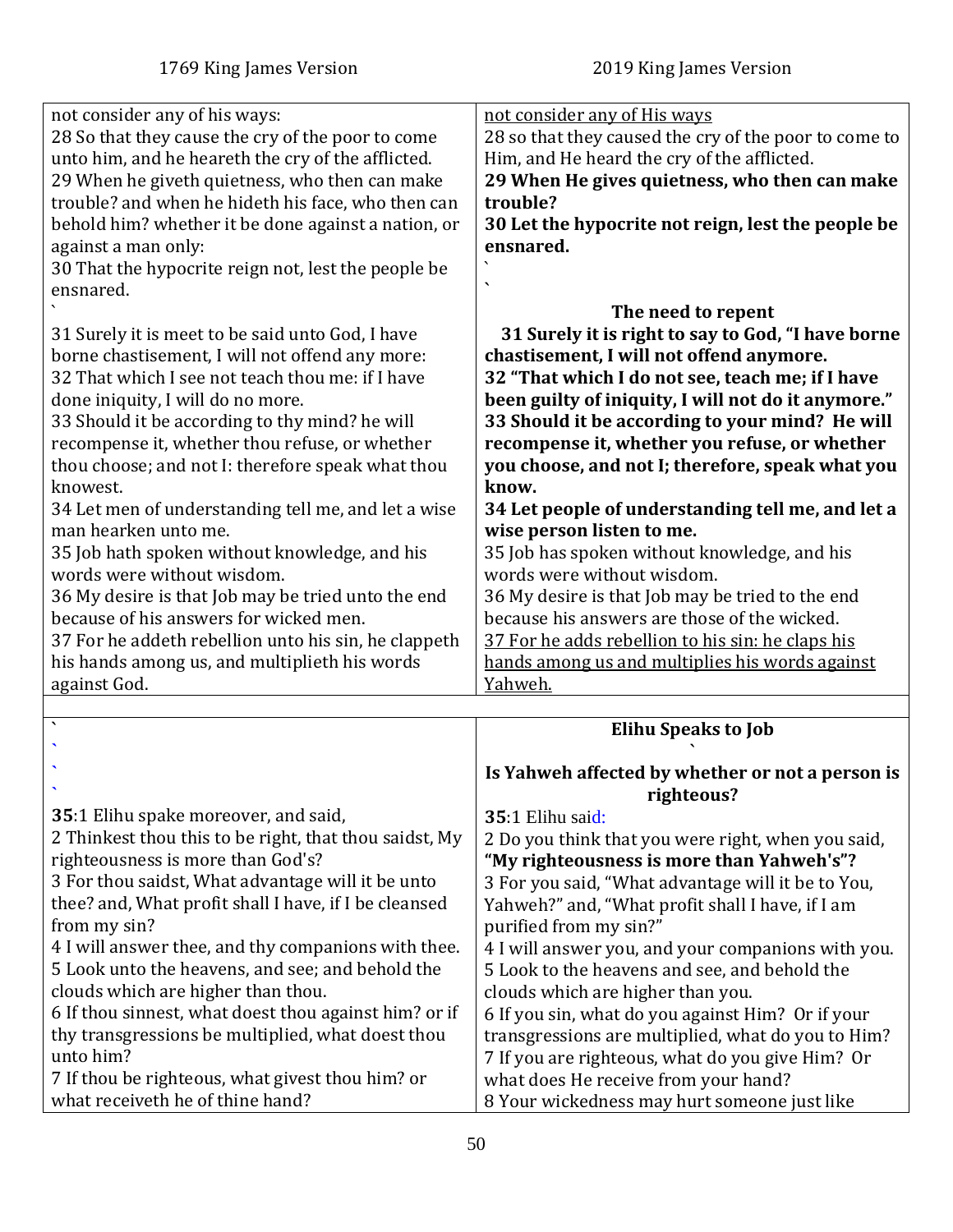<span id="page-50-0"></span>

| 8 Thy wickedness may hurt a man as thou art; and                                              | yourself,                                                                                 |
|-----------------------------------------------------------------------------------------------|-------------------------------------------------------------------------------------------|
| thy righteousness may profit the son of man.                                                  | but your righteousness may profit someone.                                                |
|                                                                                               |                                                                                           |
|                                                                                               | <b>Miscellaneous statements</b>                                                           |
| 9 By reason of the multitude of oppressions they                                              | 9 A multitude of oppressions make the                                                     |
|                                                                                               |                                                                                           |
| make the oppressed to cry: they cry out by reason                                             | oppressed to cry out; the oppressed cry out                                               |
| of the arm of the mighty.                                                                     | because of the strength of the mighty.                                                    |
| 10 But none saith, Where is God my maker, who                                                 | 10 But none says, "Where is God my Maker                                                  |
| giveth songs in the night;                                                                    | who gives songs in the night,                                                             |
| 11 Who teacheth us more than the beasts of the                                                | 11 "who teaches us more than the animals of the                                           |
| earth, and maketh us wiser than the fowls of                                                  | earth, and makes us wiser than the birds of the                                           |
| heaven?                                                                                       | heavens?"                                                                                 |
| 12 There they cry, but none giveth answer, because                                            | 12 There they cry out, but no one gives an                                                |
| of the pride of evil men.                                                                     | answer because of the pride of evil persons.                                              |
| 13 Surely God will not hear vanity, neither will the                                          | 13 Surely God will not hear foolishness,                                                  |
| Almighty regard it.                                                                           | neither will the Almighty regard it,                                                      |
| 14 Although thou sayest thou shalt not see him, yet                                           | 14 so when you say you cannot see Him, still the                                          |
|                                                                                               |                                                                                           |
| judgment is before him; therefore trust thou in him.                                          | case is before Him; therefore, trust in Him.                                              |
| 15 But now, because it is not so, he hath visited in                                          | 15 Job, you are wrong; Yahweh has shown anger                                             |
| his anger; yet he knoweth it not in great extremity:                                          | against wickedness; you do not see the truth.                                             |
| 16 Therefore doth Job open his mouth in vain; he                                              | 16 Therefore Job opens his mouth in vain; he                                              |
| multiplieth words without knowledge.                                                          | multiplies words without knowledge.                                                       |
|                                                                                               |                                                                                           |
|                                                                                               |                                                                                           |
| $\boldsymbol{\lambda}$                                                                        | <b>Elihu Continues Speaking to Job</b>                                                    |
|                                                                                               |                                                                                           |
|                                                                                               | God is righteous, good, great, just and eternal                                           |
|                                                                                               | 36:1 Elihu said:                                                                          |
| 36:1 Elihu also proceeded, and said,                                                          |                                                                                           |
| 2 Suffer me a little, and I will shew thee that I have                                        | 2 Allow me a little more time, and I will show                                            |
| yet to speak on God's behalf.                                                                 | you that I have more to speak on God's behalf.                                            |
| 3 I will fetch my knowledge from afar, and will                                               | 3 I will acquire my knowledge from far and will                                           |
| ascribe righteousness to my Maker.                                                            | ascribe righteousness to my Maker.                                                        |
| 4 For truly my words shall not be false: he that is                                           | 4 For truly my words shall not be false; you shall                                        |
| perfect in knowledge is with thee.                                                            | now hear from one perfect in knowledge.                                                   |
| 5 Behold, God is mighty, and despiseth not any: he is                                         | 5 Behold, God is mighty and does not despise                                              |
| mighty in strength and wisdom.                                                                | anyone; He is mighty in strength and wisdom.                                              |
| 6 He preserveth not the life of the wicked: but                                               | 6 Yahweh does not preserve the life of the                                                |
| giveth right to the poor.                                                                     | wicked, but gives justice to the poor.                                                    |
| 7 He withdraweth not his eyes from the righteous:                                             | 7 He does not withdraw His eyes [sight] from the                                          |
| but with kings are they on the throne; yea, he doth                                           | righteous; He places kings on the throne; yes, He                                         |
| establish them for ever, and they are exalted.                                                | establishes them forever, and they are exalted.                                           |
| 8 And if they be bound in fetters, and be holden in                                           |                                                                                           |
| cords of affliction;                                                                          | 8 And if they are bound in fetters and are held in                                        |
|                                                                                               | chains of affliction.                                                                     |
| 9 Then he sheweth them their work, and their                                                  | 9 then He shows them their deeds and their                                                |
| transgressions that they have exceeded.                                                       | transgressions that they have committed.                                                  |
| 10 He openeth also their ear to discipline, and<br>commandeth that they return from iniquity. | 10 He also opens their ears to discipline and<br>requests that they return from iniquity. |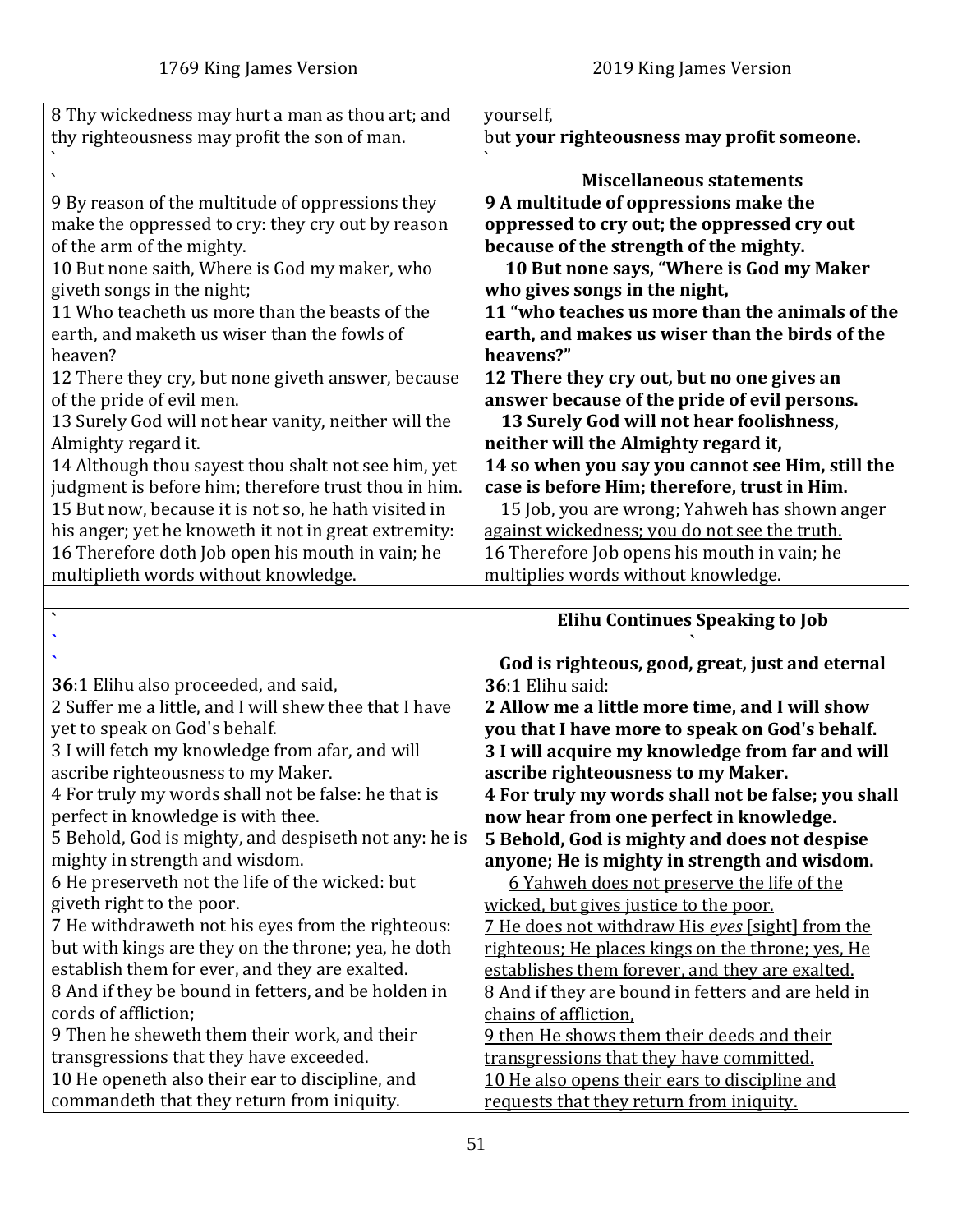| 11 If they obey and serve him, they shall spend their                                                 | 11 If they obey and serve Yahweh, they shall                                                 |
|-------------------------------------------------------------------------------------------------------|----------------------------------------------------------------------------------------------|
| days in prosperity, and their years in pleasures.                                                     | spend their days in prosperity and their years in                                            |
|                                                                                                       | pleasures.                                                                                   |
| 12 But if they obey not, they shall perish by the                                                     | 12 But if they do not obey, they shall perish by the                                         |
| sword, and they shall die without knowledge.                                                          | sword, and they shall die without knowledge.                                                 |
| 13 But the hypocrites in heart heap up wrath: they                                                    | 13 But the hypocrites in heart heap up wrath; they                                           |
| cry not when he bindeth them.                                                                         | do not cry out when Yahweh binds them.                                                       |
| 14 They die in youth, and their life is among the                                                     | 14 They die in their youth, and their life is among                                          |
| unclean.                                                                                              | the impure.                                                                                  |
| 15 He delivereth the poor in his affliction, and                                                      | 15 He delivers the poor from their affliction and                                            |
| openeth their ears in oppression.                                                                     | opens their ears to hear Him in their oppression.                                            |
| 16 Even so would he have removed thee out of the                                                      | 16 Even so He would have removed you out of the                                              |
| strait into a broad place, where there is no                                                          | difficult and narrow into an easy and broad place.                                           |
| straitness; and that which should be set on thy table                                                 | where there is no trouble; and that which would be                                           |
| should be full of fatness.                                                                            | set on your table would be plentiful.                                                        |
| 17 But thou hast fulfilled the judgment of the                                                        | 17 But you have received the judgment of the                                                 |
| wicked: judgment and justice take hold on thee.                                                       | wicked; judgment and justice will take hold on you.                                          |
| 18 Because there is wrath, beware lest he take thee                                                   | 18 Because there is wrath, beware lest Yahweh take                                           |
| away with his stroke: then a great ransom cannot                                                      | you away with His stroke; then a great ransom                                                |
| deliver thee.                                                                                         | cannot deliver you.                                                                          |
| 19 Will he esteem thy riches? no, not gold, nor all                                                   | <u>19 Will He esteem your riches? No, not gold nor all</u>                                   |
| the forces of strength.                                                                               | the force of your strength.                                                                  |
| 20 Desire not the night, when people are cut off in                                                   | 20 Do not desire the night when people hide in the                                           |
| their place.                                                                                          | dark.                                                                                        |
| 21 Take heed, regard not iniquity: for this hast thou                                                 | 21 Take heed, do not consider iniquity; for this you                                         |
| chosen rather than affliction.                                                                        | have chosen rather than affliction.                                                          |
| 22 Behold, God exalteth by his power: who teacheth                                                    | 22 Behold, God exalts by His power. Who                                                      |
| like him?                                                                                             | teaches as He does?                                                                          |
| 23 Who hath enjoined him his way? or who can say,                                                     | 23 Who has prescribed Him His way? Or who                                                    |
| Thou hast wrought iniquity?                                                                           | can say to Him, "You have worked iniquity?"                                                  |
| 24 Remember that thou magnify his work, which                                                         | 24 Remember to magnify His work, of which all                                                |
| men behold.                                                                                           | have sung.                                                                                   |
| 25 Every man may see it; man may behold it afar<br>off.                                               | 25 Everyone may see it; a person may see it far<br>off.                                      |
|                                                                                                       |                                                                                              |
| 26 Behold, God is great, and we know him not,<br>neither can the number of his years be searched out. | 26 Behold, God is great, and mortals cannot<br>know Him; neither can the number of His years |
|                                                                                                       | be searched out by mortals.                                                                  |
| 27 For he maketh small the drops of water: they                                                       | 27 For He makes the drops of water small; they                                               |
| pour down rain according to the vapour thereof:                                                       | pour down rain according to their vapor.                                                     |
| 28 Which the clouds do drop and distil upon man                                                       | 28 The clouds drop and distill rain upon people                                              |
| abundantly.                                                                                           | abundantly.                                                                                  |
| 29 Also can any understand the spreadings of the                                                      | 29 Also, can any understand the spreading of                                                 |
| clouds, or the noise of his tabernacle?                                                               | the clouds or the thunder from His heavens?                                                  |
| 30 Behold, he spreadeth his light upon it, and                                                        | 30 Behold, He spreads His light upon them and                                                |
| covereth the bottom of the sea.                                                                       | understands the depths of the sea.                                                           |
| 31 For by them judgeth he the people; he giveth                                                       | 31 For by them He governs the people; He gives                                               |
| meat in abundance.                                                                                    | food in abundance.                                                                           |
|                                                                                                       |                                                                                              |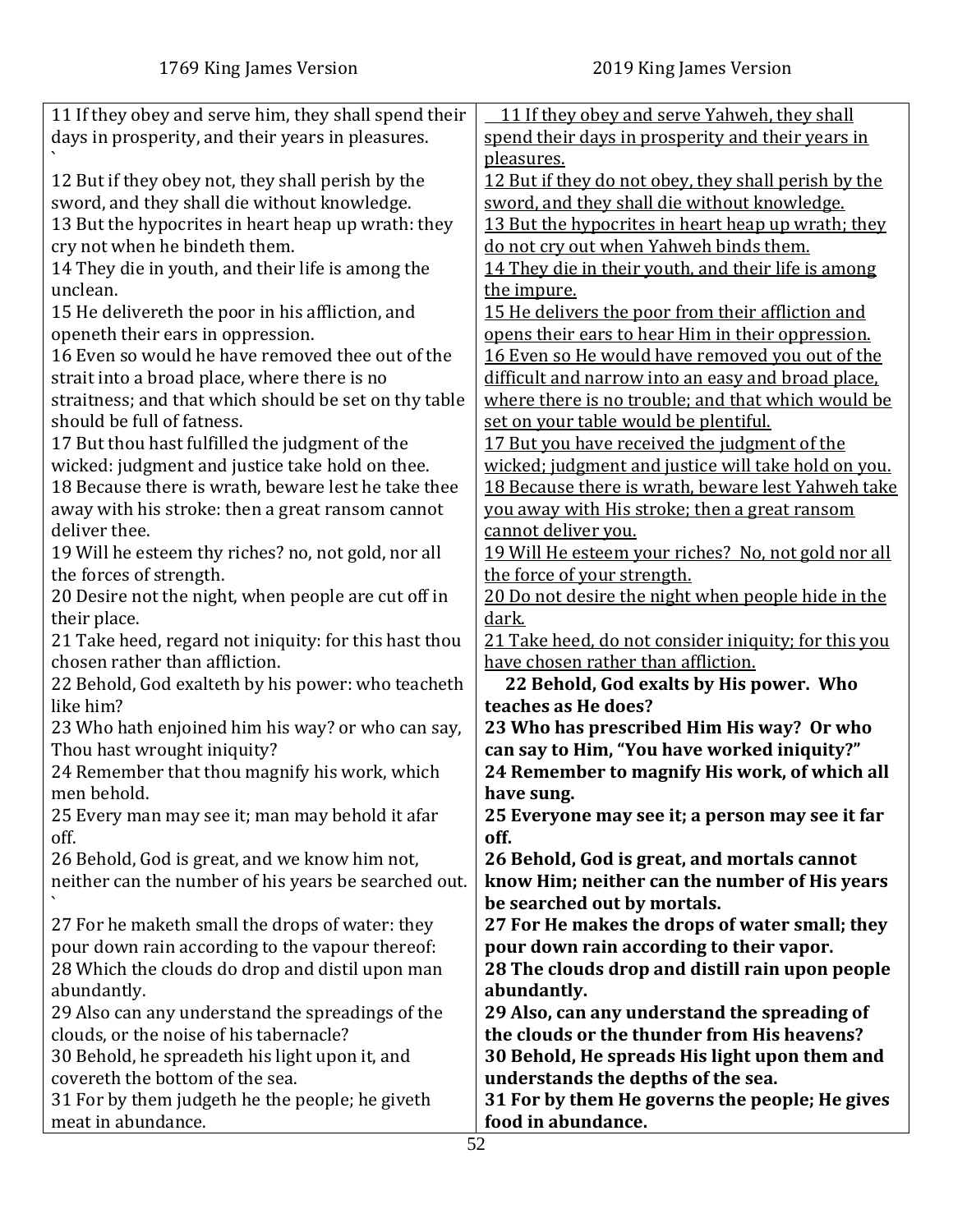<span id="page-52-0"></span>

| 32 With clouds he covereth the light; and                  | 32 With clouds Yahweh covers the light and               |
|------------------------------------------------------------|----------------------------------------------------------|
| commandeth it not to shine by the cloud that               | commands the light not to shine by the cloud that        |
| cometh betwixt.                                            | comes between the light and the earth.                   |
|                                                            |                                                          |
| 33 The noise thereof sheweth concerning it, the            | 33 His thunder announces the coming storm; the           |
| cattle also concerning the vapour.                         | cattle sense its coming.                                 |
|                                                            |                                                          |
|                                                            | $\overline{\phantom{0}}$                                 |
|                                                            |                                                          |
|                                                            | <b>Elihu Continues Speaking to Job</b>                   |
|                                                            |                                                          |
|                                                            | God deserves great praise from mortals                   |
| <b>37</b> :1 At this also my heart trembleth, and is moved | 37:1 At this my heart trembles and is moved out of       |
| out of his place.                                          | its place.                                               |
| 2 Hear attentively the noise of his voice, and the         | 2 Hear attentively the sound of His voice, the           |
|                                                            |                                                          |
| sound that goeth out of his mouth.                         | sound that goes out of His mouth [from Him].             |
| 3 He directeth it under the whole heaven, and his          | 3 He directs it under the whole of the heavens           |
| lightning unto the ends of the earth.                      | and His lightning to the ends of the earth.              |
| 4 After it a voice roareth: he thundereth with the         | 4 After it a voice roars: He thunders with the           |
| voice of his excellency; and he will not stay them         | voice of His excellence, and He does not restrain        |
| when his voice is heard.                                   |                                                          |
|                                                            | His voice.                                               |
| 5 God thundereth marvellously with his voice; great        | 5 God thunders marvelously with His voice; He            |
| things doeth he, which we cannot comprehend.               | does mighty things which we cannot                       |
|                                                            | comprehend.                                              |
| 6 For he saith to the snow, Be thou on the earth;          | 6 For He says to the snow, "Be on the earth,"            |
|                                                            |                                                          |
| likewise to the small rain, and to the great rain of       | likewise to the small rain, and to the great rain,       |
| his strength.                                              | through His strength.                                    |
| 7 He sealeth up the hand of every man; that all men        | 7 These works affect all beings, so that all may         |
| may know his work.                                         | know His work.                                           |
| 8 Then the beasts go into dens, and remain in their        | 8 Then the animals go into their dens and                |
| places.                                                    | remain in their places.                                  |
| 9 Out of the south cometh the whirlwind: and cold          | 9 Out of the south comes the whirlwind, and              |
| out of the north.                                          |                                                          |
|                                                            | cold out of the north.                                   |
| 10 By the breath of God frost is given: and the            | 10 By the <i>breath</i> [spirit] of God, frost is given; |
| breadth of the waters is straitened.                       | and water is turned to ice.                              |
| 11 Also by watering he wearieth the thick cloud: he        | 11 Also by watering He depletes the thick cloud;         |
| scattereth his bright cloud:                               | He scatters His bright clouds.                           |
| 12 And it is turned round about by his counsels:           | 12 Then by His decision He reverses the                  |
| that they may do whatsoever he commandeth them             | weather, and all these do whatever He                    |
|                                                            |                                                          |
| upon the face of the world in the earth.                   | commands them upon the face of the earth.                |
| 13 He causeth it to come, whether for correction, or       | <u>13 Yahweh causes every change to come.</u>            |
| for his land, or for mercy.                                | whether for punishment, or for His land, or for          |
|                                                            | mercy.                                                   |
| 14 Hearken unto this, O Job: stand still, and consider     | 14 Listen to this, O Job; stand still and                |
| the wondrous works of God.                                 | consider the wondrous works of God.                      |
|                                                            |                                                          |
| 15 Dost thou know when God disposed them, and              | 15 Do you know when God gave each command                |
| caused the light of his cloud to shine?                    | and caused the light of His cloud to shine?              |
| 16 Dost thou know the balancings of the clouds, the        | 16 Do you know the balancings of the clouds, the         |
| wondrous works of him which is perfect in                  |                                                          |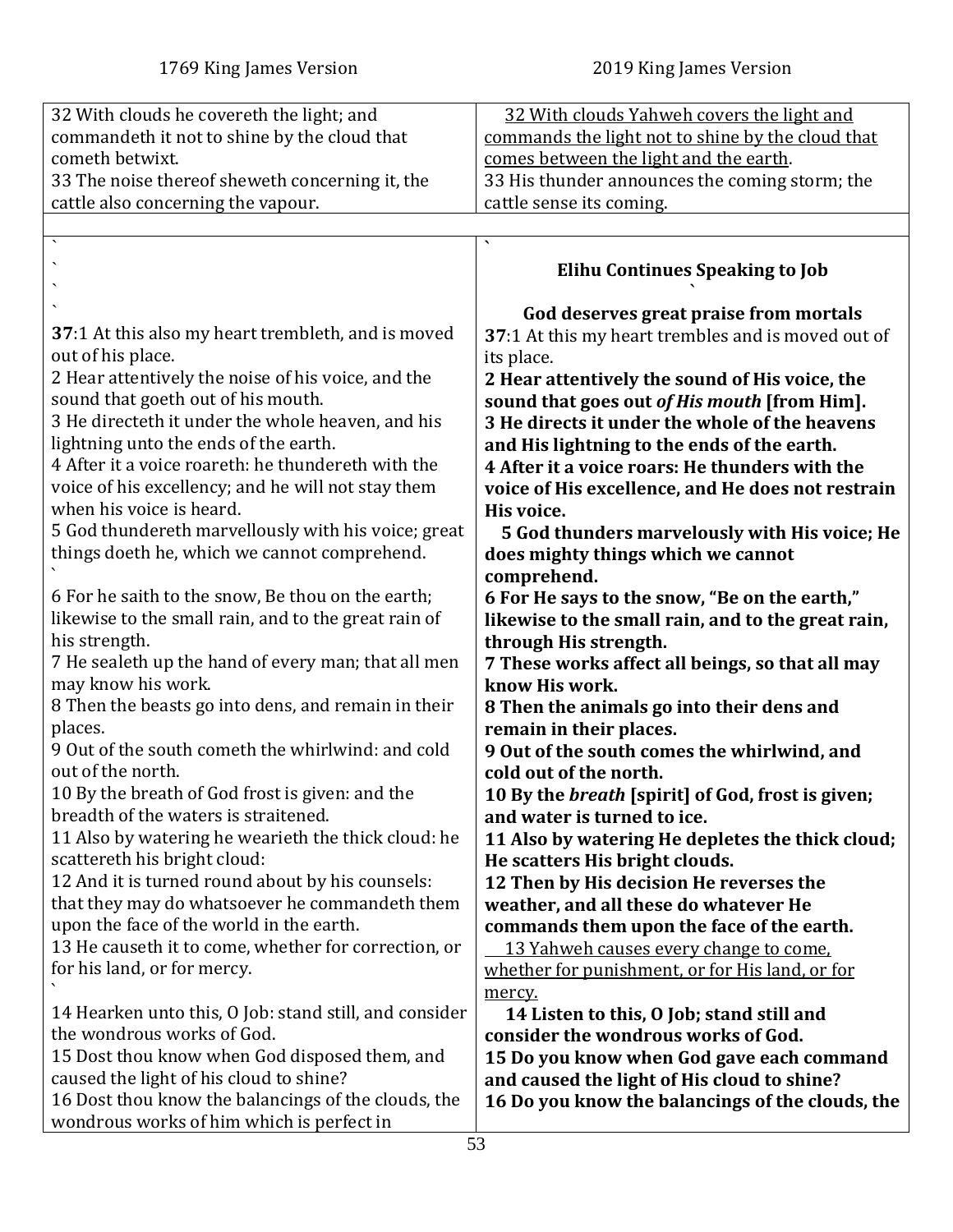| knowledge?                                            | wondrous works of Him which is perfect in          |
|-------------------------------------------------------|----------------------------------------------------|
| 17 How thy garments are warm, when he quieteth        | knowledge?                                         |
| the earth by the south wind?                          | 17 Do you comprehend how your garments are         |
|                                                       | warm when He quiets the earth by the south         |
| 18 Hast thou with him spread out the sky, which is    | wind?                                              |
| strong, and as a molten looking glass?                | 18 Have you with Him spread out the broad sky      |
| 19 Teach us what we shall say unto him; for we        | like a cast bronze looking glass?                  |
| cannot order our speech by reason of darkness.        | 19 Teach us what we shall say to Him, for we       |
| 20 Shall it be told him that I speak? if a man speak, | cannot order our speech because of darkness.       |
| surely he shall be swallowed up.                      | 20 Shall it be told Him that I speak?              |
|                                                       | If anyone speaks, surely the person will be        |
| 21 And now men see not the bright light which is in   | swallowed up.                                      |
| the clouds: but the wind passeth, and cleanseth       | 21 And now the bright light which is in the        |
| them.                                                 | clouds cannot be seen, but the wind passes and     |
| 22 Fair weather cometh out of the north: with God     | cleanses the clouds away.                          |
| is terrible majesty.                                  | 22 Fair weather comes out of the north; with       |
| 23 Touching the Almighty, we cannot find him out:     | God is glorious majesty.                           |
| he is excellent in power, and in judgment, and in     | 23 Regarding the Almighty, mortals cannot find     |
| plenty of justice: he will not afflict.               | Him out; He is excellent in power, in justice, and |
| 24 Men do therefore fear him: he respecteth not any   | in plenty of righteousness; He will not afflict.   |
| that are wise of heart.                               | 24 Therefore people respect the power of Him;      |
|                                                       | He does not respect any who claim to be wise of    |
|                                                       | heart.                                             |
|                                                       |                                                    |
|                                                       | <b>GOD SPEAKS TO JOR</b>                           |

<span id="page-53-0"></span>

|                                                                                                                              | <b>GOD SPEAKS TO JOB</b>                                                                                                                         |
|------------------------------------------------------------------------------------------------------------------------------|--------------------------------------------------------------------------------------------------------------------------------------------------|
|                                                                                                                              | God says that God is eternal, and speaks of God's<br>greatness as Creator and Ruler of the universe                                              |
| <b>38:1 Then the LORD answered Job out of the</b><br>whirlwind, and said,                                                    | 38:1 Then God answered Job out of the whirlwind<br>and said:                                                                                     |
| 2 Who is this that darkeneth counsel by words<br>without knowledge?                                                          | 2 Who is this who darkens understanding by words<br>without knowledge?                                                                           |
| 3 Gird up now thy loins like a man; for I will<br>demand of thee, and answer thou me.                                        | 3 Gather your courage and face Me now; for I<br>will demand answers from you, and you are to                                                     |
| 4 Where wast thou when I laid the foundations of                                                                             | answer Me.                                                                                                                                       |
| the earth? declare, if thou hast understanding.<br>5 Who hath laid the measures thereof, if thou                             | 4 Where were you when I laid the foundations of                                                                                                  |
| knowest? or who hath stretched the line upon it?                                                                             | the earth? Declare, if you have understanding.<br>5 Who decided the measurement of the earth if<br>you know? Or who stretched the measuring line |
| 6 Whereupon are the foundations thereof fastened?                                                                            | upon it?                                                                                                                                         |
| or who laid the corner stone thereof;<br>7 When the morning stars sang together, and all the<br>sons of God shouted for joy? | 6 On what are the foundations of the earth<br>fastened? Or who laid the cornerstone of the<br>earth,                                             |
| 8 Or who shut up the sea with doors, when it brake<br>forth, as if it had issued out of the womb?                            | 7 when the morning stars sang together and all<br>the heavenly beings shouted for joy?                                                           |
| 9 When I made the cloud the garment thereof, and                                                                             | 8 Or who controlled the sea when it broke forth                                                                                                  |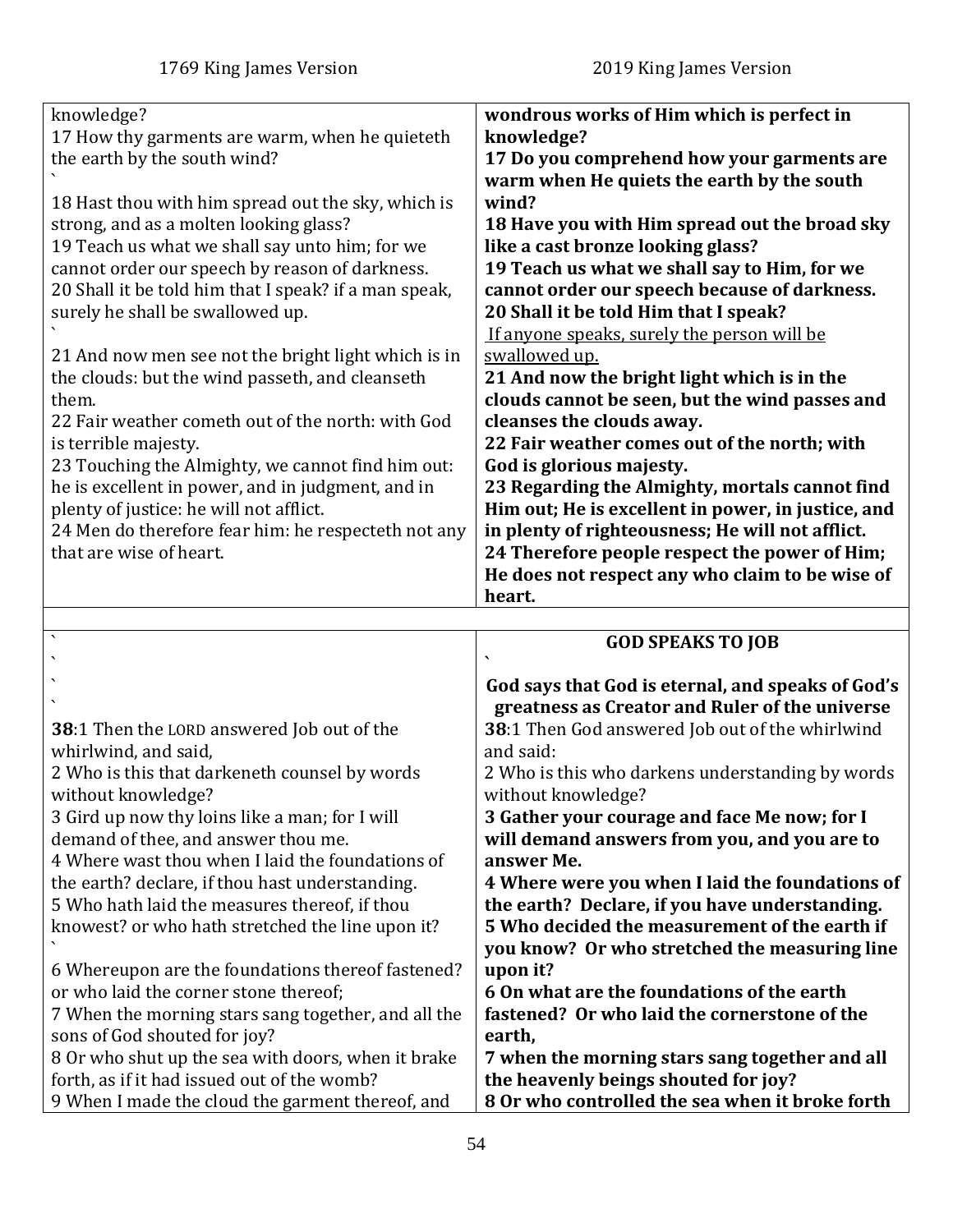| thick darkness a swaddlingband for it,                 | as if it had issued out of the womb,                  |
|--------------------------------------------------------|-------------------------------------------------------|
| 10 And brake up for it my decreed place, and set       | 9 when I made the cloud its garment and thick         |
| bars and doors,                                        | darkness a swaddling band for it,                     |
|                                                        |                                                       |
| 11 And said, Hitherto shalt thou come, but no          | 10 and broke up My decreed place for it and set       |
| further: and here shall thy proud waves be stayed?     | bars and doors,                                       |
| 12 Hast thou commanded the morning since thy           | 11 and said, "To here shall you come but no           |
| days; and caused the dayspring to know his place;      | further, and here shall your proud waves be           |
| 13 That it might take hold of the ends of the earth,   | stopped?"                                             |
|                                                        |                                                       |
| that the wicked might be shaken out of it?             | 12 Have you ever commanded the morning in             |
| 14 It is turned as clay to the seal; and they stand as | your life, causing the dayspring to know its          |
| a garment.                                             | place,                                                |
| 15 And from the wicked their light is withholden,      | 13 so that it might take hold of the ends of the      |
| and the high arm shall be broken.                      | earth                                                 |
|                                                        | so that the wicked might be shaken out of it?         |
| 16 Hast thou entered into the springs of the sea? or   |                                                       |
| hast thou walked in the search of the depth?           | 14 The earth is shaped like clay by a seal, the hills |
| 17 Have the gates of death been opened unto thee?      | like folds of a garment.                              |
| or hast thou seen the doors of the shadow of death?    | 15 And light is withheld from the wicked, and the     |
| 18 Hast thou perceived the breadth of the earth?       | proud arm shall be broken.                            |
| declare if thou knowest it all.                        | 16 Have you entered into the springs of the sea?      |
| 19 Where is the way where light dwelleth? and as       | Or have you walked in search of the depths?           |
|                                                        |                                                       |
| for darkness, where is the place thereof,              | 17 Have the gates of death been opened to you? Or     |
| 20 That thou shouldest take it to the bound thereof,   | have you seen the doors of the shadow of death?       |
| and that thou shouldest know the paths to the          | 18 Have you perceived the breadth of the earth?       |
| house thereof?                                         | Declare if you know it all.                           |
| 21 Knowest thou it, because thou wast then born?       | 19 What road leads to where light dwells? And         |
| or because the number of thy days is great?            | as for darkness, where is the place of it,            |
| 22 Hast thou entered into the treasures of the         |                                                       |
|                                                        | 20 that you should find out its boundaries, and       |
| snow? or hast thou seen the treasures of the hail,     | that you should know the paths to its house?          |
| 23 Which I have reserved against the time of           | 21 How do you know? Were you born then, or            |
| trouble, against the day of battle and war?            | because the number of your days is great?             |
| 24 By what way is the light parted, which scattereth   | 22 Have you entered into the treasures of the         |
| the east wind upon the earth?                          | snow? Or have you seen the treasures of the           |
| 25 Who hath divided a watercourse for the              | hail,                                                 |
|                                                        |                                                       |
| overflowing of waters, or a way for the lightning of   | 23 which I Yahweh have reserved for a time of         |
| thunder;                                               | trouble, or for the day of battle and war?            |
| 26 To cause it to rain on the earth, where no man is;  | 24 What is the way to the place where the             |
| on the wilderness, wherein there is no man;            | lightning begins, which scatters the east wind        |
| 27 To satisfy the desolate and waste ground; and to    | upon the earth?                                       |
| cause the bud of the tender herb to spring forth?      | 25 Who has divided a watercourse for the              |
|                                                        | overflowing of waters, or a path for the lightning    |
| 28 Hath the rain a father? or who hath begotten the    |                                                       |
| drops of dew?                                          | of thunder,                                           |
| 29 Out of whose womb came the ice? and the hoary       | 26 causing it to rain on the earth where no one       |
| frost of heaven, who hath gendered it?                 | is, on the wilderness where no one lives,             |
| 30 The waters are hid as with a stone, and the face    | 27 satisfying the desolate and waste ground and       |
| of the deep is frozen.                                 | causing the bud of the tender herb to spring          |
| 31 Canst thou bind the sweet influences of Pleiades,   | forth?                                                |
|                                                        |                                                       |
| or loose the bands of Orion?                           | 28 Has the rain a father? Or who has fathered         |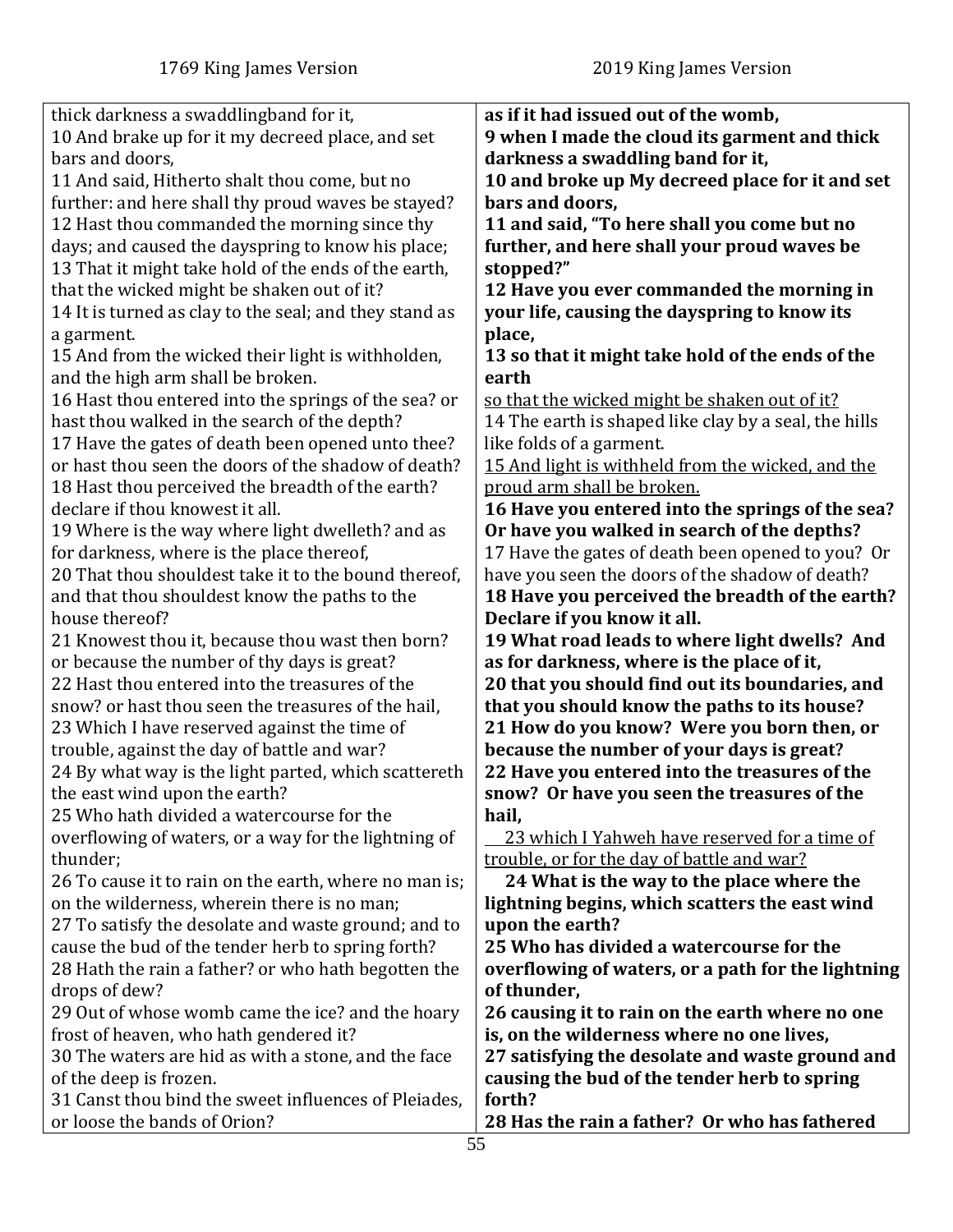<span id="page-55-0"></span>

| 32 Canst thou bring forth Mazzaroth in his season?<br>or canst thou guide Arcturus with his sons?<br>33 Knowest thou the ordinances of heaven? canst<br>thou set the dominion thereof in the earth?<br>34 Canst thou lift up thy voice to the clouds, that<br>abundance of waters may cover thee?<br>35 Canst thou send lightnings, that they may go, and<br>say unto thee, Here we are?<br>36 Who hath put wisdom in the inward parts? or<br>who hath given understanding to the heart?<br>37 Who can number the clouds in wisdom? or who<br>can stay the bottles of heaven,<br>38 When the dust groweth into hardness, and the<br>clods cleave fast together?<br>39 Wilt thou hunt the prey for the lion? or fill the<br>appetite of the young lions,<br>40 When they couch in their dens, and abide in the<br>covert to lie in wait?<br>41 Who provideth for the raven his food? when his<br>young ones cry unto God, they wander for lack of<br>meat. | the drops of dew?<br>29 Out of whose womb came the ice? And who<br>has engendered the hoary frost of the heavens?<br>30 The waters are hidden under ice as solid as a<br>stone, and the face of the deep is frozen.<br>31 Can you bind the sweet influences of<br>Pleiades, or loose the bands of Orion?<br>32 Can you bring forth constellations in their<br>seasons? Or can you guide Arcturus with his<br>sons?<br>33 Do you know the ordinances of the heavens?<br>Can you set their dominion on the earth?<br>34 Can you lift up your voice to the clouds so<br>that an abundance of water may cover you?<br>35 Can you direct lightning so that they appear<br>and say to you, "Here we are"?<br>36 Who has put wisdom in humanities' inward<br>parts? Or who has given understanding to the<br>heart?<br>37 Who can count the clouds? Or who can<br>withhold the clouds of the heavens from pouring<br>rain,<br>38 causing the dust to become hard and the clods to<br>stick fast together?<br>39 Will you hunt the prey for the lion? Or satisfy<br>the appetite of the young lions<br>40 when they couch in their dens, and lie in wait in<br>their lair?<br>41 Who provides for the ravens' food when their<br>young ones cry out to God, wandering about, |
|-----------------------------------------------------------------------------------------------------------------------------------------------------------------------------------------------------------------------------------------------------------------------------------------------------------------------------------------------------------------------------------------------------------------------------------------------------------------------------------------------------------------------------------------------------------------------------------------------------------------------------------------------------------------------------------------------------------------------------------------------------------------------------------------------------------------------------------------------------------------------------------------------------------------------------------------------------------|----------------------------------------------------------------------------------------------------------------------------------------------------------------------------------------------------------------------------------------------------------------------------------------------------------------------------------------------------------------------------------------------------------------------------------------------------------------------------------------------------------------------------------------------------------------------------------------------------------------------------------------------------------------------------------------------------------------------------------------------------------------------------------------------------------------------------------------------------------------------------------------------------------------------------------------------------------------------------------------------------------------------------------------------------------------------------------------------------------------------------------------------------------------------------------------------------------------------------------------------------------------------|
|                                                                                                                                                                                                                                                                                                                                                                                                                                                                                                                                                                                                                                                                                                                                                                                                                                                                                                                                                           | hungry?                                                                                                                                                                                                                                                                                                                                                                                                                                                                                                                                                                                                                                                                                                                                                                                                                                                                                                                                                                                                                                                                                                                                                                                                                                                              |
|                                                                                                                                                                                                                                                                                                                                                                                                                                                                                                                                                                                                                                                                                                                                                                                                                                                                                                                                                           |                                                                                                                                                                                                                                                                                                                                                                                                                                                                                                                                                                                                                                                                                                                                                                                                                                                                                                                                                                                                                                                                                                                                                                                                                                                                      |
| 39:1 Knowest thou the time when the wild goats of<br>the rock bring forth? or canst thou mark when the<br>hinds do calve?<br>2 Canst thou number the months that they fulfil? or<br>knowest thou the time when they bring forth?<br>3 They bow themselves, they bring forth their<br>young ones, they cast out their sorrows.<br>4 Their young ones are in good liking, they grow up<br>with corn; they go forth, and return not unto them.<br>5 Who hath sent out the wild ass free? or who hath<br>loosed the bands of the wild ass?<br>6 Whose house I have made the wilderness, and the                                                                                                                                                                                                                                                                                                                                                               | <b>God Continued Speaking to Job</b><br>39:1 Do you know the time when the wild goats<br>of the rock bring forth their young? Or can you<br>predict when the wild deer calve?<br>2 Can you number the months that they fulfill?<br>Or do you know the time when they bring forth?<br>3 They bow themselves; they bring forth their<br>young ones; they cast out their sorrows.<br>4 Their young ones are strong; they grow<br>nourished by grain; they go forth and do not<br>return.<br>5 Who has set the wild donkeys free, or who has<br>released the wild donkeys,                                                                                                                                                                                                                                                                                                                                                                                                                                                                                                                                                                                                                                                                                               |
| barren land his dwellings.                                                                                                                                                                                                                                                                                                                                                                                                                                                                                                                                                                                                                                                                                                                                                                                                                                                                                                                                | 6 for whose home I have made the wilderness,                                                                                                                                                                                                                                                                                                                                                                                                                                                                                                                                                                                                                                                                                                                                                                                                                                                                                                                                                                                                                                                                                                                                                                                                                         |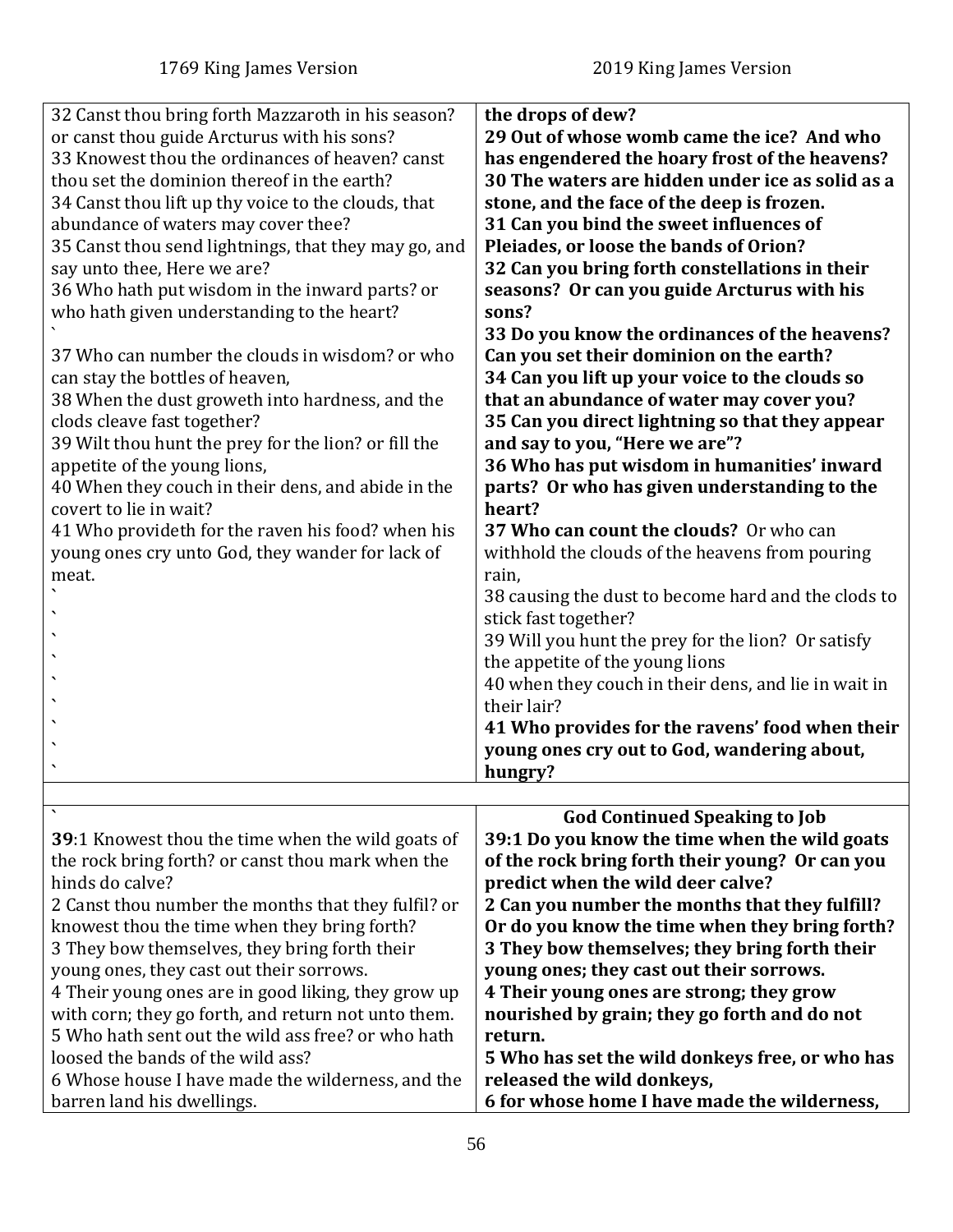| 7 He scorneth the multitude of the city, neither       | and the barren land their dwelling.                  |
|--------------------------------------------------------|------------------------------------------------------|
| regardeth he the crying of the driver.                 | 7 They scorn the crowds of the city; they do not     |
| 8 The range of the mountains is his pasture, and he    | have to obey the voice of a driver.                  |
| searcheth after every green thing.                     | 8 The range of the mountains is their pasture,       |
| 9 Will the unicorn be willing to serve thee, or abide  | and they search after every green thing.             |
| by thy crib?                                           | 9 Will the wild ox be willing to serve you, or stay  |
| 10 Canst thou bind the unicorn with his band in the    | at night in your stable?                             |
| furrow? or will he harrow the valleys after thee?      | 10 Can you harness the wild ox to work in your       |
| 11 Wilt thou trust him, because his strength is        | furrow? Or will he plow the valleys for you?         |
| great? or wilt thou leave thy labour to him?           | 11 Will you trust him? His strength is great. Or     |
| 12 Wilt thou believe him, that he will bring home      | will you trust your labor to him?                    |
| thy seed, and gather it into thy barn?                 | 12 Will you believe him, that he will bring home     |
|                                                        |                                                      |
| 13 Gavest thou the goodly wings unto the peacocks?     | your grain and gather it into your barn?             |
| or wings and feathers unto the ostrich?                | 13 Did you give the colorful wings to the            |
| 14 Which leaveth her eggs in the earth, and            | peacocks, or wings and feathers to the ostrich?      |
| warmeth them in dust,                                  | 14 The ostrich leaves her eggs in the earth and      |
| 15 And forgetteth that the foot may crush them, or     | warms them in the dust                               |
| that the wild beast may break them.                    | 15 and forgets that her foot may crush them or       |
| 16 She is hardened against her young ones, as          | that the wild beast may break them.                  |
| though they were not hers: her labour is in vain       | 16 She is hardened against her young ones, as        |
| without fear;                                          | though they were not hers; though her labor          |
| 17 Because God hath deprived her of wisdom,            | might be in vain, she is without fear,               |
| neither hath he imparted to her understanding.         | 17 because Yahweh has deprived her of wisdom;        |
| 18 What time she lifteth up herself on high, she       | neither has He imparted to her understanding.        |
| scorneth the horse and his rider.                      | 18 When she spreads her wings and runs, she          |
| 19 Hast thou given the horse strength? hast thou       | scorns the horse and its rider.                      |
| clothed his neck with thunder?                         | 19 Have you given the horse strength? Have you       |
| 20 Canst thou make him afraid as a grasshopper?        | clothed his neck with thunder?                       |
| the glory of his nostrils is terrible.                 | 20 Can you make him leap like a grasshopper? His     |
| 21 He paweth in the valley, and rejoiceth in his       | nostrils snort loudly with joy.                      |
| strength: he goeth on to meet the armed men.           | 21 He paws in the valley and rejoices in his         |
| 22 He mocketh at fear, and is not affrighted; neither  | strength; he charges toward the armed warriors.      |
| turneth he back from the sword.                        | 22 He laughs at fear and is not frightened; neither  |
| 23 The quiver rattleth against him, the glittering     | does he turn back from the sword.                    |
| spear and the shield.                                  | 23 The quiver rattles against him, the glittering    |
| 24 He swalloweth the ground with fierceness and        | spear and the shield.                                |
| rage: neither believeth he that it is the sound of the | 24 He swallows the ground with fierceness and        |
| trumpet.                                               | rage; he cannot stand still at the sound of the      |
| 25 He saith among the trumpets, Ha, ha; and he         | trumpet.                                             |
| smelleth the battle afar off, the thunder of the       | 25 He says at the sound of the trumpets, "Ha, ha."   |
| captains, and the shouting.                            | And he smells the battle far off, the thunder of the |
| 26 Doth the hawk fly by thy wisdom, and stretch        | captains, and the shouting.                          |
| her wings toward the south?                            | 26 Does the hawk fly by your wisdom and              |
| 27 Doth the eagle mount up at thy command, and         | stretch its wings toward the south?                  |
| make her nest on high?                                 | 27 Does the eagle mount up at your command           |
| 28 She dwelleth and abideth on the rock, upon the      | and make its nest on high?                           |
| crag of the rock, and the strong place.                | 28 The eagle dwells and stays on the rock, upon      |
|                                                        |                                                      |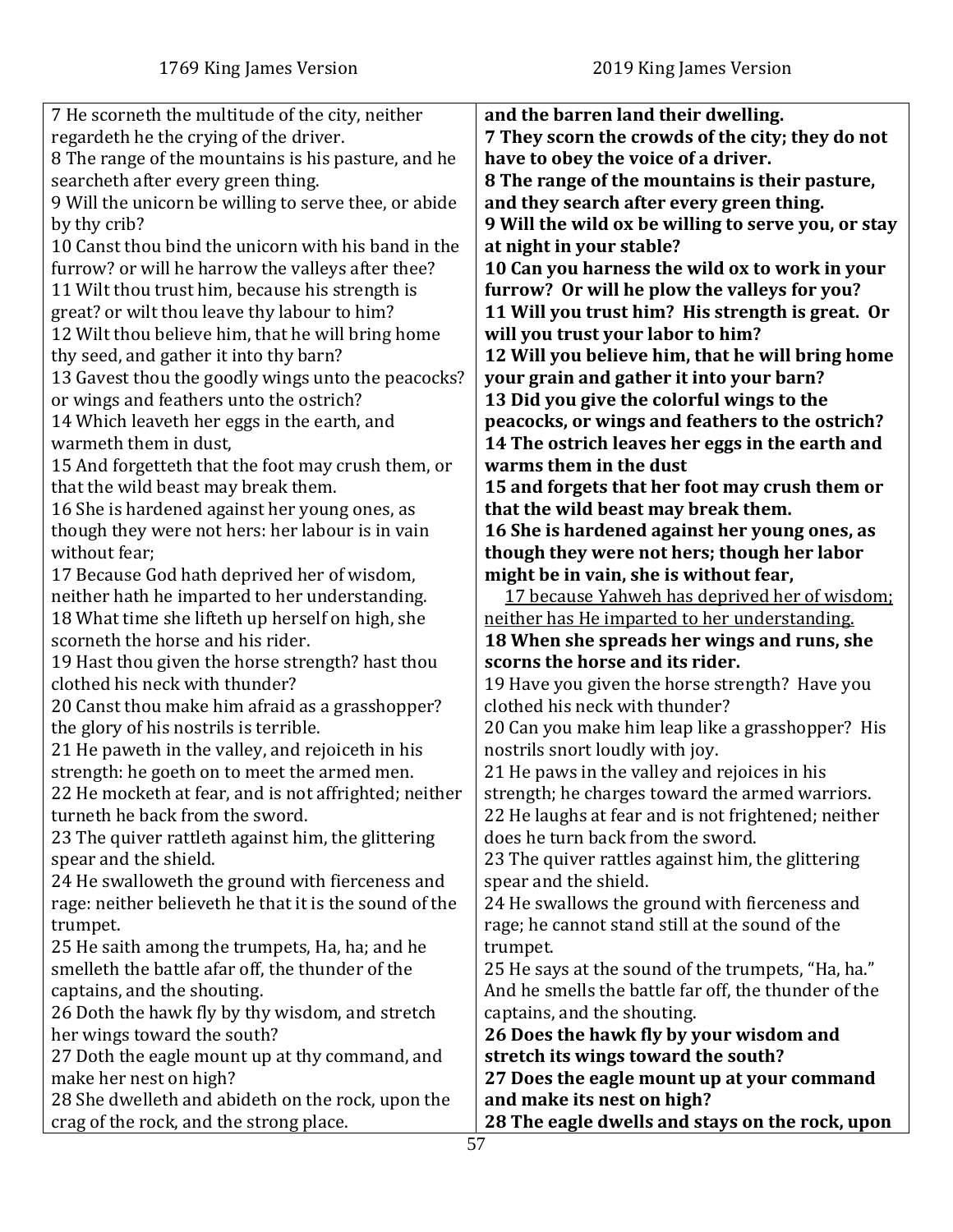<span id="page-57-0"></span>

| 29 From thence she seeketh the prey, and her eyes<br>behold afar off. | the crag of the rock, its stronghold.<br>29 From there it seeks its prey, and its eyes see |
|-----------------------------------------------------------------------|--------------------------------------------------------------------------------------------|
| 30 Her young ones also suck up blood: and where                       | far off.                                                                                   |
| the slain are, there is she.                                          | 30 Its young ones also feed on blood; and where the                                        |
|                                                                       | slain are, there the eagle is.                                                             |
|                                                                       |                                                                                            |
|                                                                       | <b>God Continues Speaking to Job</b>                                                       |
|                                                                       |                                                                                            |
|                                                                       | No mortal has the stature to criticize God                                                 |
| <b>40</b> :1 Moreover the LORD answered Job, and said,                | 40:1Moreover, God said to Job:                                                             |
| 2 Shall he that contendeth with the Almighty                          | 2 Shall the one who criticizes the Almighty teach                                          |
| instruct him? he that reproveth God, let him answer                   | Him? Let the one who seeks to correct God                                                  |
| it.                                                                   |                                                                                            |
|                                                                       | answer now.                                                                                |
|                                                                       |                                                                                            |
|                                                                       | <b>Job=s Response to God</b>                                                               |
|                                                                       |                                                                                            |
|                                                                       | Job=s reply to God indicates that he has been                                              |
|                                                                       | overwhelmed and humbled into silence                                                       |
| 3   Then Job answered the LORD, and said,                             | 3 Job said:                                                                                |
| 4 Behold, I am vile; what shall I answer thee? I will                 | 4 Behold, I am very small; how can I answer                                                |
| lay mine hand upon my mouth.                                          | You? I will lay my hand upon my mouth.                                                     |
| 5 Once have I spoken; but I will not answer: yea,                     | 5 I have spoken once; but I will not answer; yes,                                          |
| twice; but I will proceed no further.                                 | twice, but I will speak no more."                                                          |
|                                                                       |                                                                                            |
|                                                                       | <b>GOD SPEAKS AGAIN TO JOB</b>                                                             |
|                                                                       |                                                                                            |
|                                                                       | God's questions to Job strongly imply that                                                 |
|                                                                       | people do not have the wisdom and stature to                                               |
|                                                                       | criticize their Maker                                                                      |
| 6 Then answered the LORD unto Job out of the                          | 6 Then God Answered Job Out of the Whirlwind.                                              |
| whirlwind, and said,                                                  | 7 Gather your courage and face Me now, for I                                               |
| 7 Gird up thy loins now like a man: I will demand of                  | demand an answer from you, and you are to                                                  |
| thee, and declare thou unto me.                                       | declare it to Me.                                                                          |
|                                                                       | 8 Do you discredit My justice? Do you condemn                                              |
| 8 Wilt thou also disannul my judgment? wilt thou                      | Me so that you may be righteous?                                                           |
| condemn me, that thou mayest be righteous?                            | 9 Have you an arm like [the power of] God? Or                                              |
| 9 Hast thou an arm like God? or canst thou thunder                    | can you thunder with a voice like His?                                                     |
| with a voice like him?                                                | 10 If so, deck yourself now with majesty and                                               |
| 10 Deck thyself now with majesty and excellency;                      | excellence; and array yourself with glory and                                              |
| and array thyself with glory and beauty.                              | beauty.                                                                                    |
|                                                                       | 11 And cast abroad the rage of your wrath, and                                             |
| 11 Cast abroad the rage of thy wrath: and behold                      | identify those who are proud and abase them.                                               |
| every one that is proud, and abase him.                               | 12 Look on those who are proud and bring them                                              |
| 12 Look on every one that is proud, and bring him                     | low, and tread down the wicked in their places.                                            |
| low; and tread down the wicked in their place.                        |                                                                                            |
| 13 Hide them in the dust together; and bind their                     | 13 Hide them in the dust, and cover their faces with                                       |
|                                                                       | the grave.                                                                                 |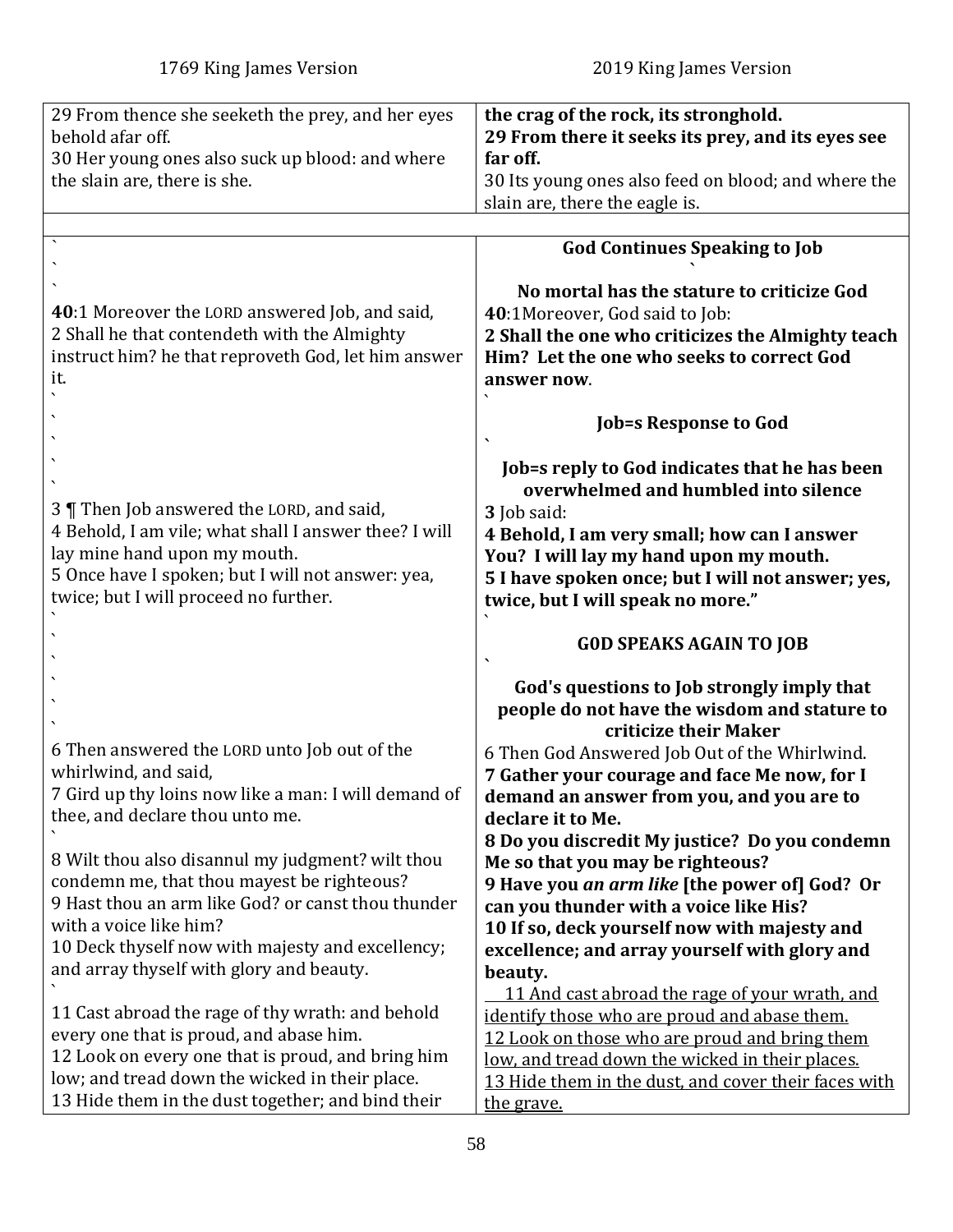<span id="page-58-0"></span>

| faces in secret.                                                                            | 14 Then I Yahweh will agree with you that your                                                |
|---------------------------------------------------------------------------------------------|-----------------------------------------------------------------------------------------------|
| 14 Then will I also confess unto thee that thine own                                        | own right hand can save you.                                                                  |
| right hand can save thee.                                                                   | 15 Regard the greatest beast now, which I made just                                           |
| 15 Behold now behemoth, which I made with thee;                                             | as I made you; it eats grass like an ox.                                                      |
| he eateth grass as an ox.                                                                   | 16 Behold now, its strength is in its loins, and its                                          |
| 16 Lo now, his strength is in his loins, and his force                                      | force is in its belly.                                                                        |
|                                                                                             |                                                                                               |
| is in the navel of his belly.                                                               | 17 It moves its tail like a cedar tree; the sinews of its                                     |
| 17 He moveth his tail like a cedar: the sinews of his                                       | muscles are wrapped together.                                                                 |
| stones are wrapped together.                                                                | 18 Its bones are like strong pieces of bronze; its                                            |
| 18 His bones are as strong pieces of brass; his bones                                       | bones are like bars of iron.                                                                  |
| are like bars of iron.                                                                      | 19 It is the greatest of the creatures of God; only He                                        |
| 19 He is the chief of the ways of God: he that made                                         | that made it can control it.                                                                  |
| him can make his sword to approach unto him.                                                | 20 Surely the mountains bring it food, where all the                                          |
| 20 Surely the mountains bring him forth food,                                               | beasts of the field play.                                                                     |
|                                                                                             |                                                                                               |
| where all the beasts of the field play.                                                     | 21 It lies under the shady trees, shaded among the                                            |
| 21 He lieth under the shady trees, in the covert of                                         | reeds in the marsh.                                                                           |
| the reed, and fens.                                                                         | 22 The shady trees cover it with their shadow; the                                            |
| 22 The shady trees cover him with their shadow;                                             | willows of the stream surround it.                                                            |
| the willows of the brook compass him about.                                                 | 23 Behold, it drinks up a river and does not hurry; it                                        |
| 23 Behold, he drinketh up a river, and hasteth not:                                         | trusts that it can draw up the Jordan River into its                                          |
| he trusteth that he can draw up Jordan into his                                             | mouth.                                                                                        |
| mouth.                                                                                      | 24 Can anyone capture it by piercing its eyes or                                              |
| 24 He taketh it with his eyes: his nose pierceth                                            | nose?                                                                                         |
|                                                                                             |                                                                                               |
|                                                                                             |                                                                                               |
| through snares.                                                                             |                                                                                               |
|                                                                                             |                                                                                               |
|                                                                                             | <b>Yahweh Speaks to Job</b>                                                                   |
| 41:1 Canst thou draw out leviathan with an hook?                                            | 41:1: Can you draw out the leviathan with a hook,                                             |
| or his tongue with a cord which thou lettest down?                                          | or its tongue with a cord which you let down?                                                 |
|                                                                                             | 2 Can you place a hook into its nose? Or can you put                                          |
| 2 Canst thou put an hook into his nose? or bore his                                         | a hook into its jaw?                                                                          |
| jaw through with a thorn?                                                                   | 3 Will it beg for mercy from you? Will you make it                                            |
|                                                                                             | tame?                                                                                         |
| 3 Will he make many supplications unto thee? will                                           |                                                                                               |
| he speak soft words unto thee?                                                              | 4 Will it make a covenant with you? Will you take it                                          |
| 4 Will he make a covenant with thee? wilt thou take                                         | as a servant forever?                                                                         |
| him for a servant for ever?                                                                 | 5 Will you play with it as with a bird? Or will you                                           |
| 5 Wilt thou play with him as with a bird? or wilt                                           | cage it for your female servants?                                                             |
| thou bind him for thy maidens?                                                              | 6 Shall your companions make a banquet of it?                                                 |
| 6 Shall the companions make a banquet of him?                                               | Shall they split it among the merchants?                                                      |
| shall they part him among the merchants?                                                    | 7 Can you fill its skin with barbed irons or its head                                         |
| 7 Canst thou fill his skin with barbed irons? or his                                        | with fish spears?                                                                             |
|                                                                                             |                                                                                               |
| head with fish spears?                                                                      | 8 If you lay your hand upon it, you will remember                                             |
| 8 Lay thine hand upon him, remember the battle, do                                          | the battle and do it no more.                                                                 |
| no more.                                                                                    | 9 Behold, the hope of capturing it is disappointed;                                           |
| 9 Behold, the hope of him is in vain: shall not one be                                      | one gives up at the very sight of the leviathan.                                              |
| cast down even at the sight of him?<br>10 None is so fierce that dare stir him up: who then | 10 No one is so fierce as to dare stir Leviathans up.<br>Who then is able to stand before Me? |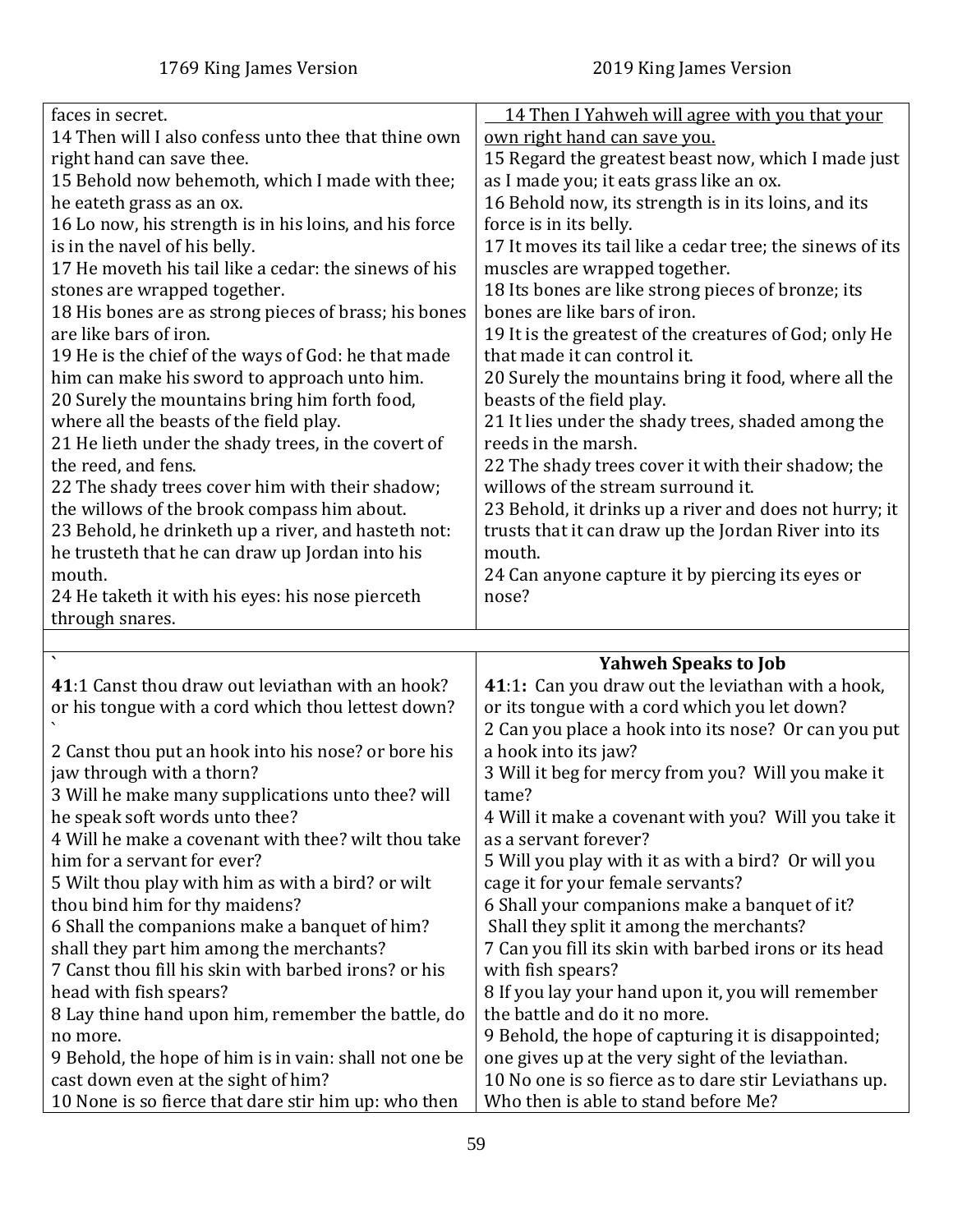| is able to stand before me?                             | 11 Who charges Me, so that I need to repay              |
|---------------------------------------------------------|---------------------------------------------------------|
| 11 Who hath prevented me, that I should repay           | them? Whatever is under the whole heaven is             |
| him? whatsoever is under the whole heaven is mine.      | Mine.                                                   |
|                                                         | 12 I will not fail to mention Leviathan's parts, nor    |
| 12 I will not conceal his parts, nor his power, nor his | its power, nor its beautiful proportions.               |
| comely proportion.                                      | 13 Who can remove its garment? Or who can put a         |
| 13 Who can discover the face of his garment? or         | bridle on it?                                           |
| who can come to him with his double bridle?             | 14 Who can open the doors of its face? Its teeth are    |
| 14 Who can open the doors of his face? his teeth are    | terrifying.                                             |
| terrible round about.                                   | 15 Its scales are its pride, in rows together like a    |
| 15 His scales are his pride, shut up together as with   | closed seal.                                            |
| a close seal.                                           | 16 One scale is so near to another that no air can      |
| 16 One is so near to another, that no air can come      | come between them.                                      |
| between them.                                           | 17 They are joined one to another; they stick           |
| 17 They are joined one to another, they stick           | together so that they cannot be separated.              |
| together, that they cannot be sundered.                 | 18 When it sneezes, a light shines; and its eyes are    |
| 18 By his neesings a light doth shine, and his eyes     | like the eyelids of the morning.                        |
| are like the eyelids of the morning.                    | 19 Out of its mouth go burning lamps, and sparks of     |
| 19 Out of his mouth go burning lamps, and sparks of     | fire leap out.                                          |
| fire leap out.                                          | 20 Out of its nostrils goes smoke, as out of a          |
| 20 Out of his nostrils goeth smoke, as out of a         | seething pot or cauldron.                               |
| seething pot or caldron.                                | 21 Its breath kindles coals, and a flame goes out of    |
| 21 His breath kindleth coals, and a flame goeth out     | its mouth.                                              |
| of his mouth.                                           | 22 In its neck is strength, and terror goes before it.  |
| 22 In his neck remaineth strength, and sorrow is        | 23 Its scales are joined together; they are firm in     |
| turned into joy before him.                             | themselves; they cannot be moved.                       |
| 23 The flakes of his flesh are joined together: they    | 24 Its heart is as firm as a stone; yes, as hard as a   |
| are firm in themselves; they cannot be moved.           | piece of the lower millstone.                           |
| 24 His heart is as firm as a stone; yea, as hard as a   | 25 When Leviathans rise up, even the most mighty        |
| piece of the nether millstone.                          | are afraid and run away.                                |
| 25 When he raiseth up himself, the mighty are           | 26 The swords of those who strike at it are useless,    |
| afraid: by reason of breakings they purify              | as are the spear, the dart, and the javelin.            |
| themselves.                                             | 27 It considers iron as weak as straw, and bronze as    |
| 26 The sword of him that layeth at him cannot hold:     | rotten wood.                                            |
| the spear, the dart, nor the habergeon.                 | 28 The arrow cannot make it flee; slung stones are      |
| 27 He esteemeth iron as straw, and brass as rotten      | no more useful than stubble.                            |
| wood.                                                   | 29 Darts are counted as stubble; it laughs at the       |
| 28 The arrow cannot make him flee: slingstones are      | shaking of a spear.                                     |
| turned with him into stubble.                           | 30 Its belly has scales like jagged pottery shards,     |
| 29 Darts are counted as stubble: he laugheth at the     | which tear the ground as it crawls across the mud.      |
| shaking of a spear.                                     | 31 It makes the deep boil like a pot; it makes the sea  |
| 30 Sharp stones are under him: he spreadeth sharp       | bubble like a pot of boiling ointment.                  |
| pointed things upon the mire.                           | 32 Leviathans make a path to shine after them, a        |
| 31 He maketh the deep to boil like a pot: he maketh     | trail of white foam.                                    |
| the sea like a pot of ointment.                         | 33 Upon earth there is nothing like Leviathan, who      |
| 32 He maketh a path to shine after him; one would       | is made without fear.                                   |
| think the deep to be hoary.                             | 34 It is over all great beings; it is king over all the |
|                                                         |                                                         |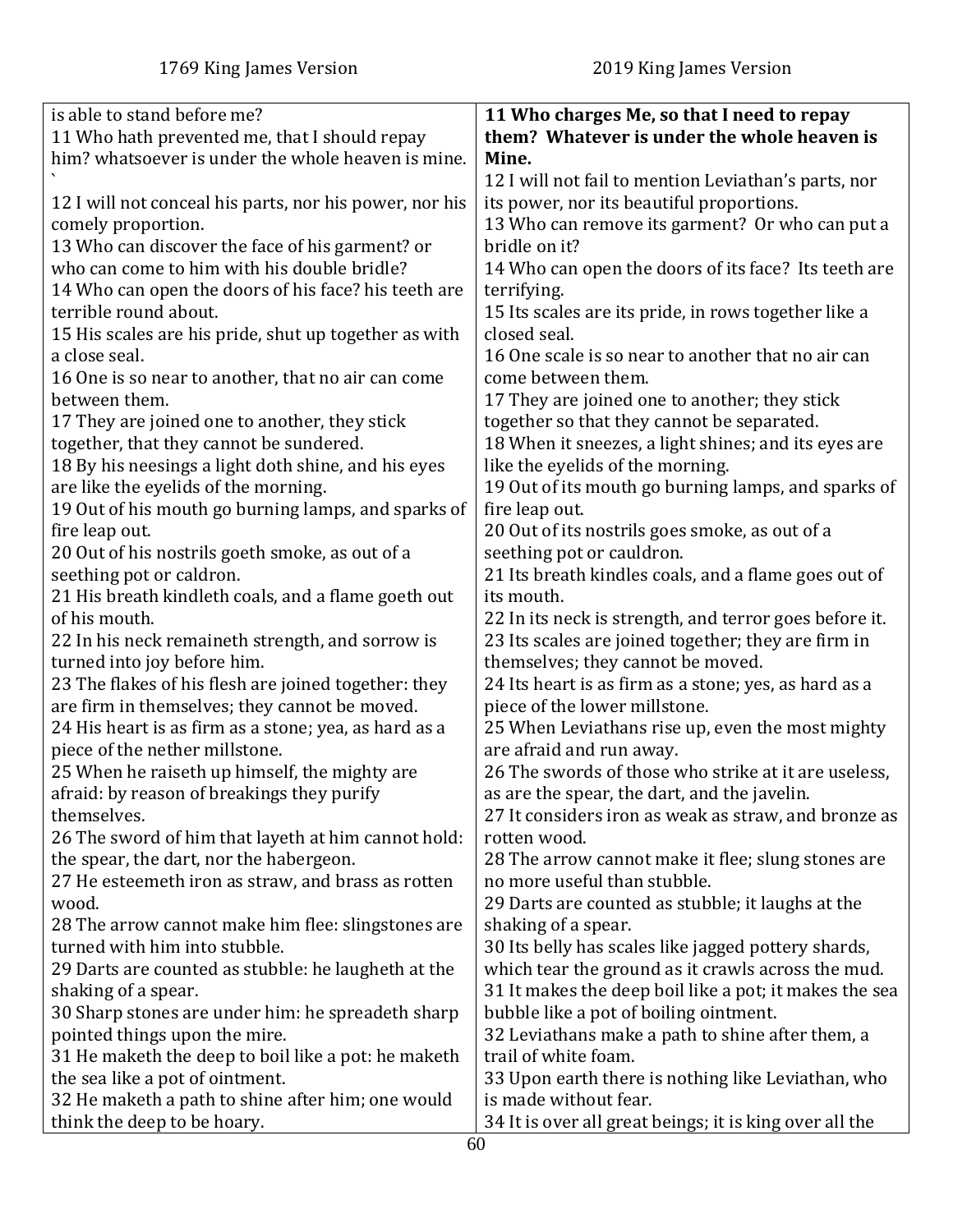<span id="page-60-0"></span>

| 33 Upon earth there is not his like, who is made                                                                                                                                                                                                                               | proud.                                                                                                                                                                             |
|--------------------------------------------------------------------------------------------------------------------------------------------------------------------------------------------------------------------------------------------------------------------------------|------------------------------------------------------------------------------------------------------------------------------------------------------------------------------------|
| without fear.                                                                                                                                                                                                                                                                  |                                                                                                                                                                                    |
| 34 He beholdeth all high things: he is a king over all                                                                                                                                                                                                                         | $\overline{\phantom{0}}$                                                                                                                                                           |
| the children of pride.                                                                                                                                                                                                                                                         |                                                                                                                                                                                    |
|                                                                                                                                                                                                                                                                                | <b>Job Replies a Second Time to God</b>                                                                                                                                            |
|                                                                                                                                                                                                                                                                                |                                                                                                                                                                                    |
|                                                                                                                                                                                                                                                                                | Job humbly recognizes his dependence on the                                                                                                                                        |
|                                                                                                                                                                                                                                                                                | creator of the wonders of a universe which                                                                                                                                         |
|                                                                                                                                                                                                                                                                                | includes himself, and recognizes that God has all                                                                                                                                  |
|                                                                                                                                                                                                                                                                                | power                                                                                                                                                                              |
| 42:1 Then Job answered the LORD, and said,                                                                                                                                                                                                                                     | 42:1 Job answered God.                                                                                                                                                             |
| 2 I know that thou canst do every thing, and that no                                                                                                                                                                                                                           | 2 I know that You can do everything, and that no                                                                                                                                   |
| thought can be withholden from thee.                                                                                                                                                                                                                                           | thought can be withheld from You.                                                                                                                                                  |
|                                                                                                                                                                                                                                                                                |                                                                                                                                                                                    |
|                                                                                                                                                                                                                                                                                | Job indicates that he has a clearer idea of God                                                                                                                                    |
|                                                                                                                                                                                                                                                                                | (or Yahweh) than before                                                                                                                                                            |
| 3 Who is he that hideth counsel without knowledge?<br>therefore have I uttered that I understood not;                                                                                                                                                                          | 3 You asked, "Who is it who argues without                                                                                                                                         |
|                                                                                                                                                                                                                                                                                | knowledge?" Therefore, I have uttered what I<br>did not understand, things too wonderful for                                                                                       |
| things too wonderful for me, which I knew not.                                                                                                                                                                                                                                 | me, which I did not know.                                                                                                                                                          |
| 4 Hear, I beseech thee, and I will speak: I will                                                                                                                                                                                                                               | 4 Hear, I implore You, and I will speak; I will                                                                                                                                    |
| demand of thee, and declare thou unto me.                                                                                                                                                                                                                                      | seek answers from You. Declare them to me.                                                                                                                                         |
| 5 I have heard of thee by the hearing of the ear: but                                                                                                                                                                                                                          | 5 I have heard of You by the hearing of the ear,                                                                                                                                   |
| now mine eye seeth thee                                                                                                                                                                                                                                                        | but now my eyes see You.                                                                                                                                                           |
|                                                                                                                                                                                                                                                                                |                                                                                                                                                                                    |
|                                                                                                                                                                                                                                                                                | Job decides that the highest right for him is to                                                                                                                                   |
|                                                                                                                                                                                                                                                                                | accept the humble, uncritical, worshipful                                                                                                                                          |
|                                                                                                                                                                                                                                                                                | relationship of a part of creation to the Creator                                                                                                                                  |
|                                                                                                                                                                                                                                                                                | of an often-glorious universe                                                                                                                                                      |
| 6 Wherefore I abhor myself, and repent in dust and                                                                                                                                                                                                                             | 6 Yahweh, therefore I abhor myself and repent in                                                                                                                                   |
| ashes.                                                                                                                                                                                                                                                                         | dust and ashes.                                                                                                                                                                    |
|                                                                                                                                                                                                                                                                                | <b>PROSE EPILOGUE</b>                                                                                                                                                              |
|                                                                                                                                                                                                                                                                                |                                                                                                                                                                                    |
|                                                                                                                                                                                                                                                                                | Job prays for his friends and receives more good                                                                                                                                   |
|                                                                                                                                                                                                                                                                                | than he had before his intense personal                                                                                                                                            |
|                                                                                                                                                                                                                                                                                | suffering began                                                                                                                                                                    |
| 7 And it was so, that after the LORD had spoken                                                                                                                                                                                                                                | 7 After Yahweh had said these words to Job, Yahweh                                                                                                                                 |
| these words unto Job, the LORD said to Eliphaz the                                                                                                                                                                                                                             | said to Eliphaz the Temanite, "My wrath is kindled                                                                                                                                 |
| Temanite, My wrath is kindled against thee, and                                                                                                                                                                                                                                | against you, and against your two friends. For you                                                                                                                                 |
| against thy two friends: for ye have not spoken of                                                                                                                                                                                                                             | have not spoken about Me what is right as My                                                                                                                                       |
|                                                                                                                                                                                                                                                                                |                                                                                                                                                                                    |
|                                                                                                                                                                                                                                                                                |                                                                                                                                                                                    |
|                                                                                                                                                                                                                                                                                |                                                                                                                                                                                    |
|                                                                                                                                                                                                                                                                                |                                                                                                                                                                                    |
| me the thing that is right, as my servant Job hath.<br>8 Therefore take unto you now seven bullocks and<br>seven rams, and go to my servant Job, and offer up<br>for yourselves a burnt offering; and my servant Job<br>shall pray for you: for him will I accept: lest I deal | servant Job has.<br>8 "Therefore take seven bulls and seven rams now.<br>and go to My servant Job, and offer for yourselves a<br>burnt offering. And My servant Job shall pray for |